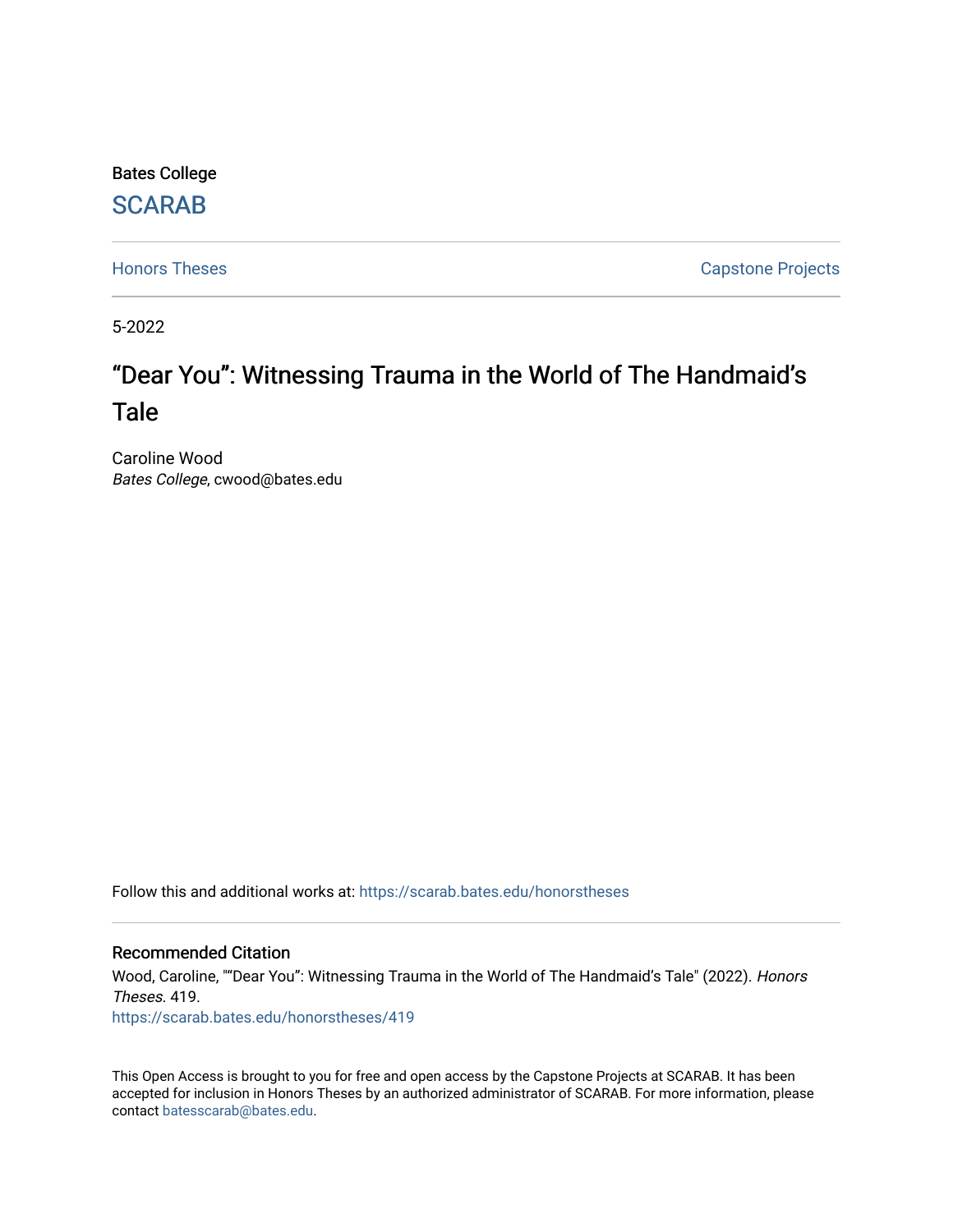### *"Dear You"***: Witnessing Trauma in the World of** *The Handmaid's Tale*

An Honors Thesis Presented to The Faculty of the Department of English Bates College

In partial fulfillment of the requirements for the Degree of Bachelor of Arts

by

Caroline Montgomery Wood Lewiston, Maine March 30, 2022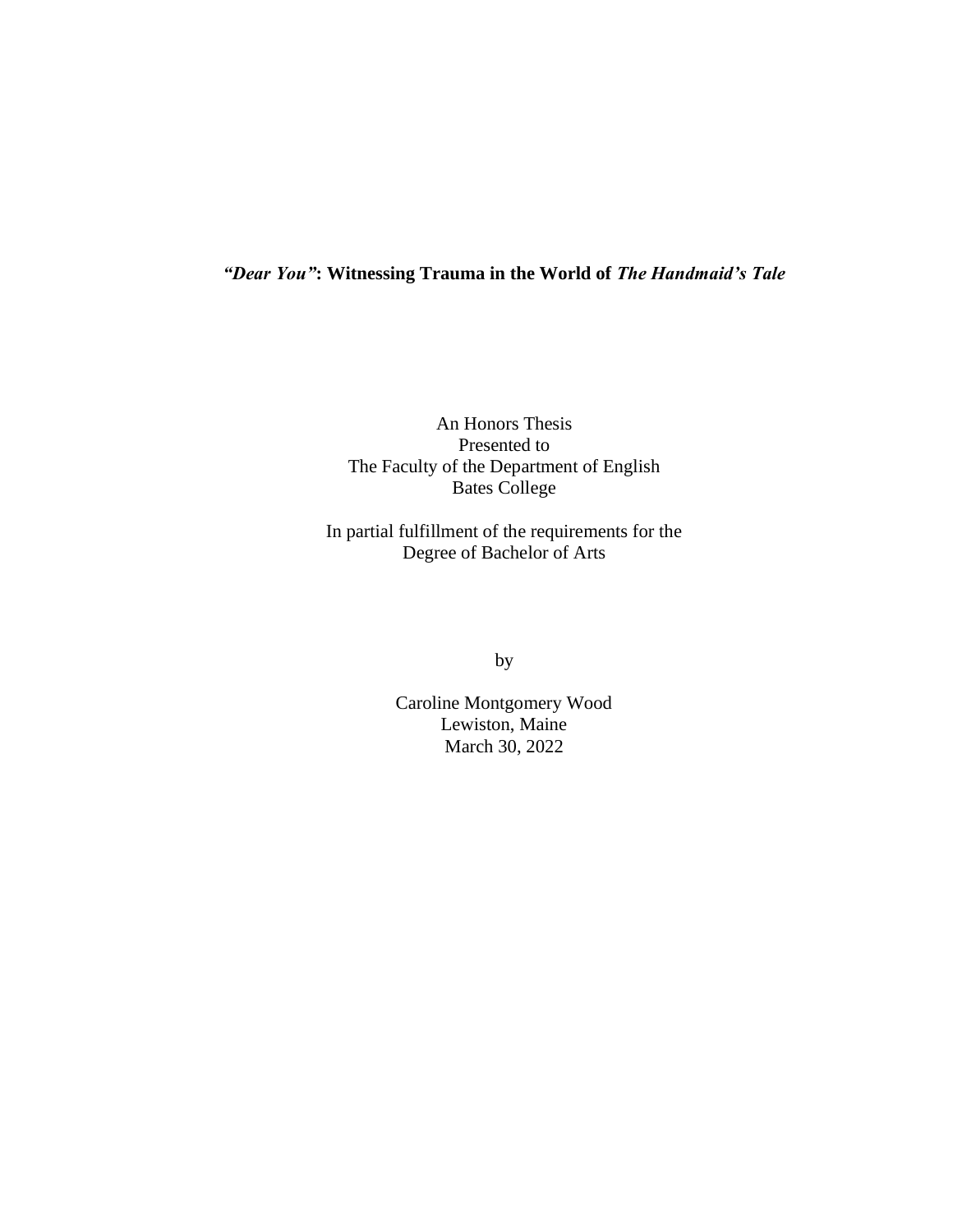### **Acknowledgements**

With tears in my eyes and a smile on my face, I would like to give my sincerest thanks to the following people for their part in making this project happen. I am forever grateful to:

My advisor, Professor Katie Adkison, for her remarkable guidance and endless kindness. You were somehow always able to help me make sense of my spiraling thoughts and ideas, and our discussions have left with me a newfound appreciation for literature. Thank you.

My parents, for their everlasting encouragement and profound patience. Your sacrifices and your understanding gave me strength when I felt weak. I love you.

My entire family, for their steadfast support. You had faith in me at a time when I had none, and it gave me the confidence I needed to find my own.

My friends, for always knowing when I needed a good laugh or just a shoulder to cry on.

And finally, the Bates College English as well as Rhetoric, Film, and Screen Studies Departments, for teaching me to foster a critical eye, a curious nature, and a committed voice.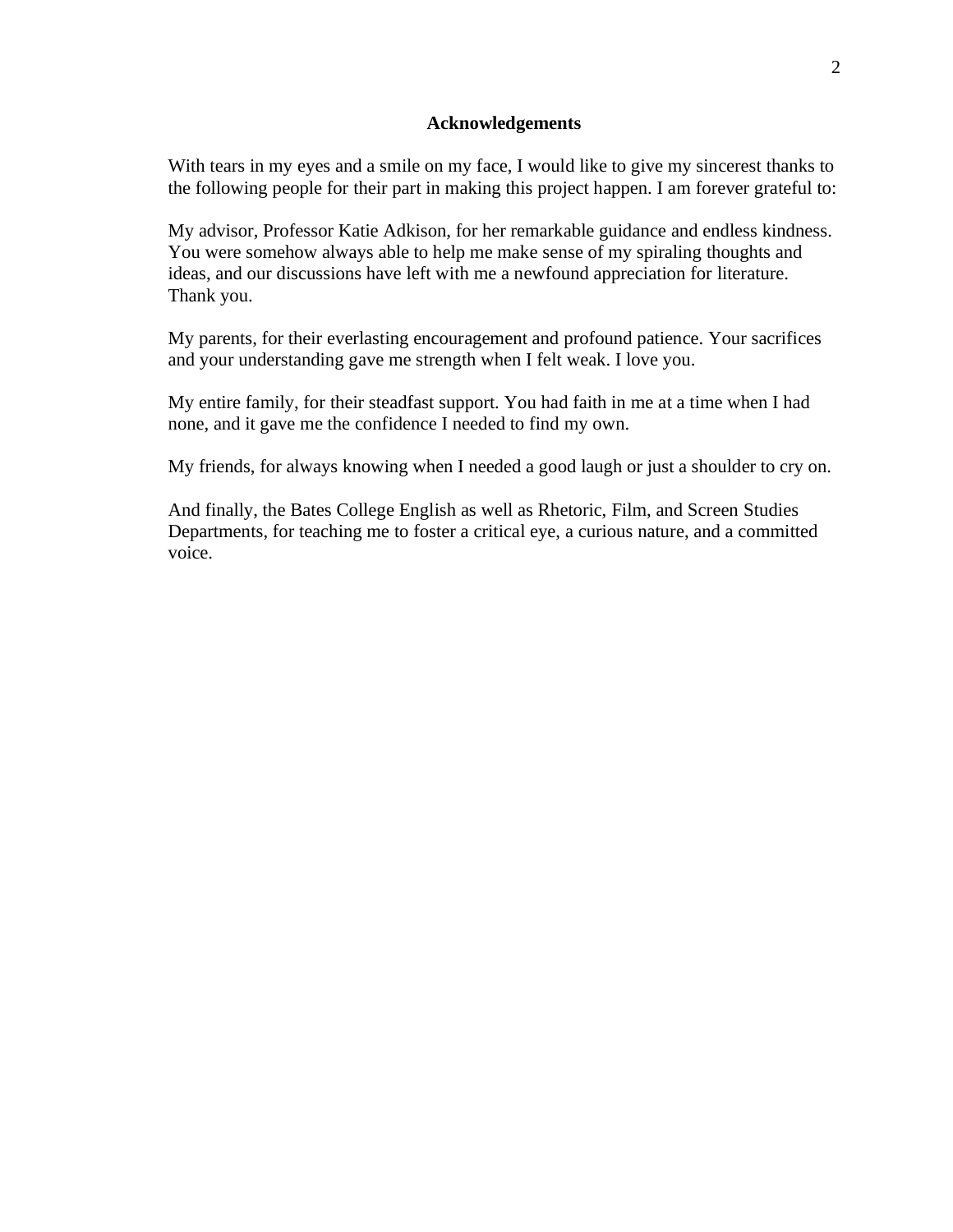*For Karen, Melissa, Michael, and Peter.*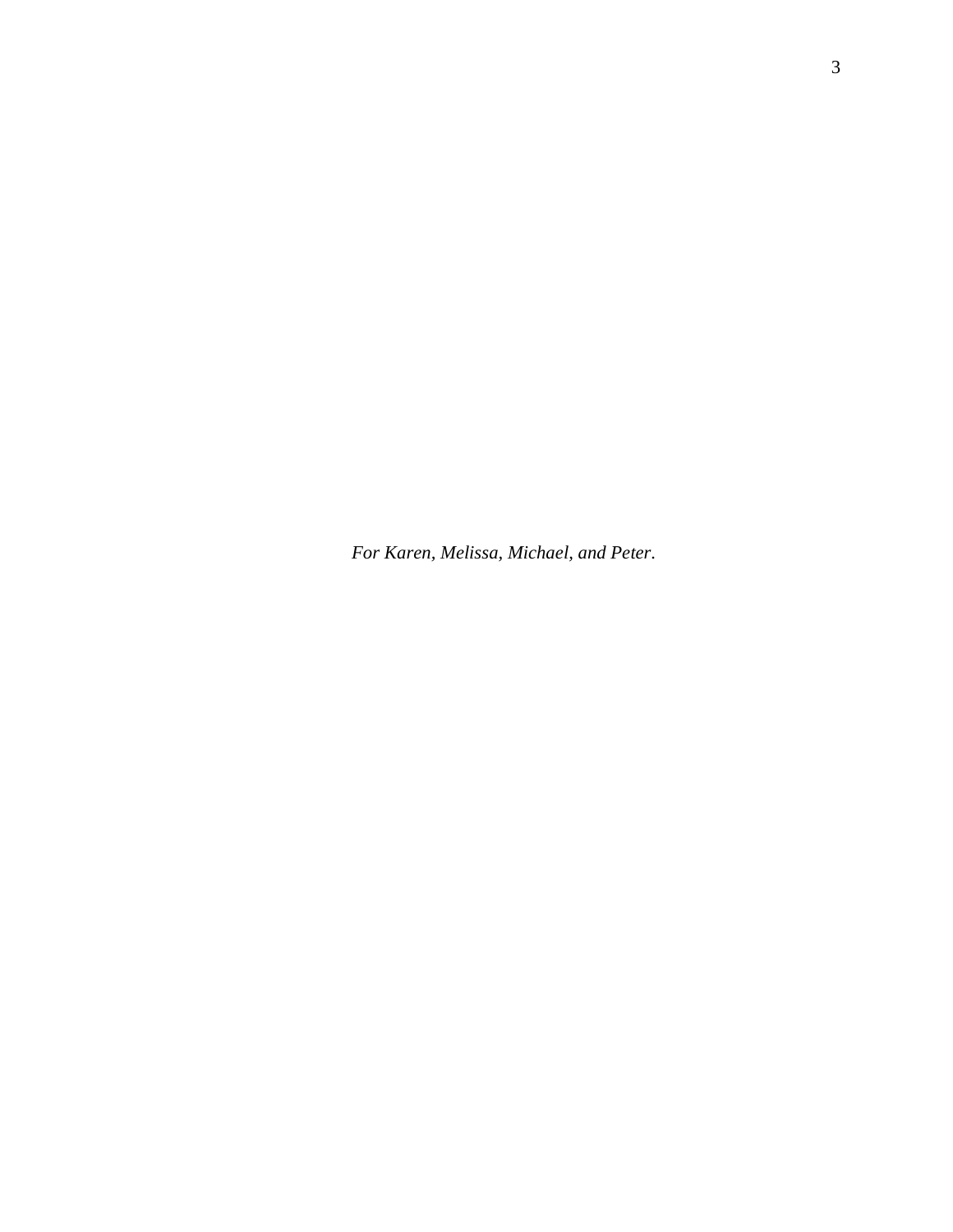# **Table of Contents**

| Acknowledgements                                                             | $\overline{2}$ |
|------------------------------------------------------------------------------|----------------|
| Abstract                                                                     | 5              |
| Introduction                                                                 | 6              |
| Chapter One: "One" and "One" and "One" and "One": Negotiating Individual and | 13             |
| <b>Collective Memories Through Intimacy</b>                                  |                |
| Chapter Two: Hamlet the Handmaid: June Osborne's Revenge Tragedy in Hulu's   | 43             |
| The Handmaid's Tale                                                          |                |
| Chapter Three: Witnessing the Revolution in Atwood's The Testaments          | 69             |
| <b>Works Cited</b>                                                           | 87             |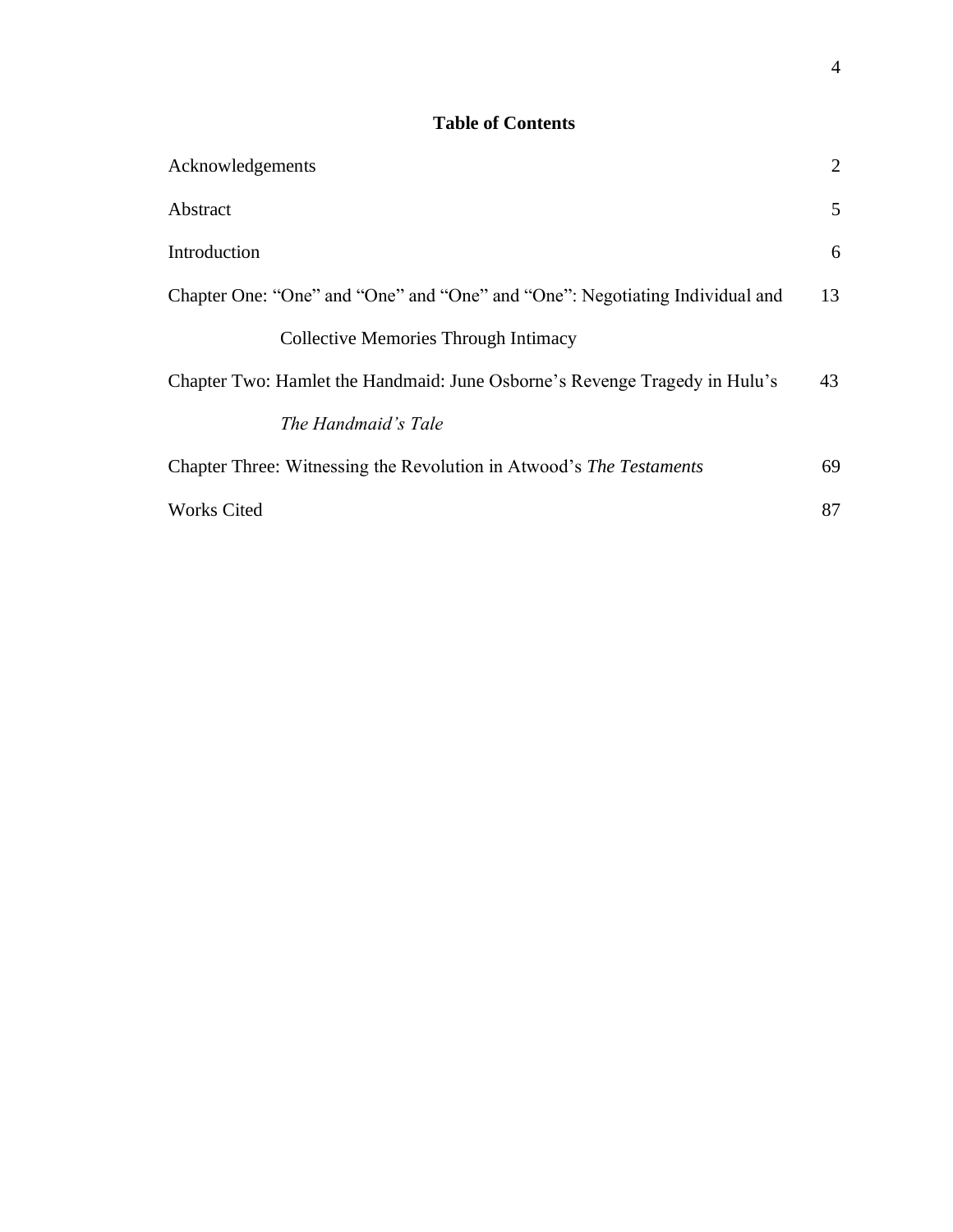#### **Abstract**

This project explores the relationships between memory, intimacy, and witnessing trauma in the world of Margaret Atwood's *The Handmaid's Tale*. Chapter One looks into Atwood's novel itself, tracing Gilead's abuse of memory, both individual and collective. I argue that Offred turns to intimate memories and new intimate encounters to hold onto her memories, and thus to her sense of self. In Chapter Two, I examine Hulu's series adaptation of Atwood's story and the way the show develops its titular character beyond the novel by turning her tale into a revenge tragedy. I contend that June's Gileadean life warped her perspective of power, which causes her to rely on an addiction to revenge in order to express and validate her trauma. Chapter Three then tackles how the woman Offred/June became in Gilead impacted her children in Atwood's sequel novel, *The Testaments*. The subconscious behaviors and desires exhibited by June's daughters suggest that the longing and hopelessness June endured were passed down to her children. However, for the very first time in *The Handmaid's Tale* universe, *The Testaments* also illustrates how witnessing for one another enables Agnes and Nicole to begin processing their trauma. Ultimately, these messages urge audiences to consider the value of their own memories and relationships in order to recognize how their traumatic experiences will shape the next generation.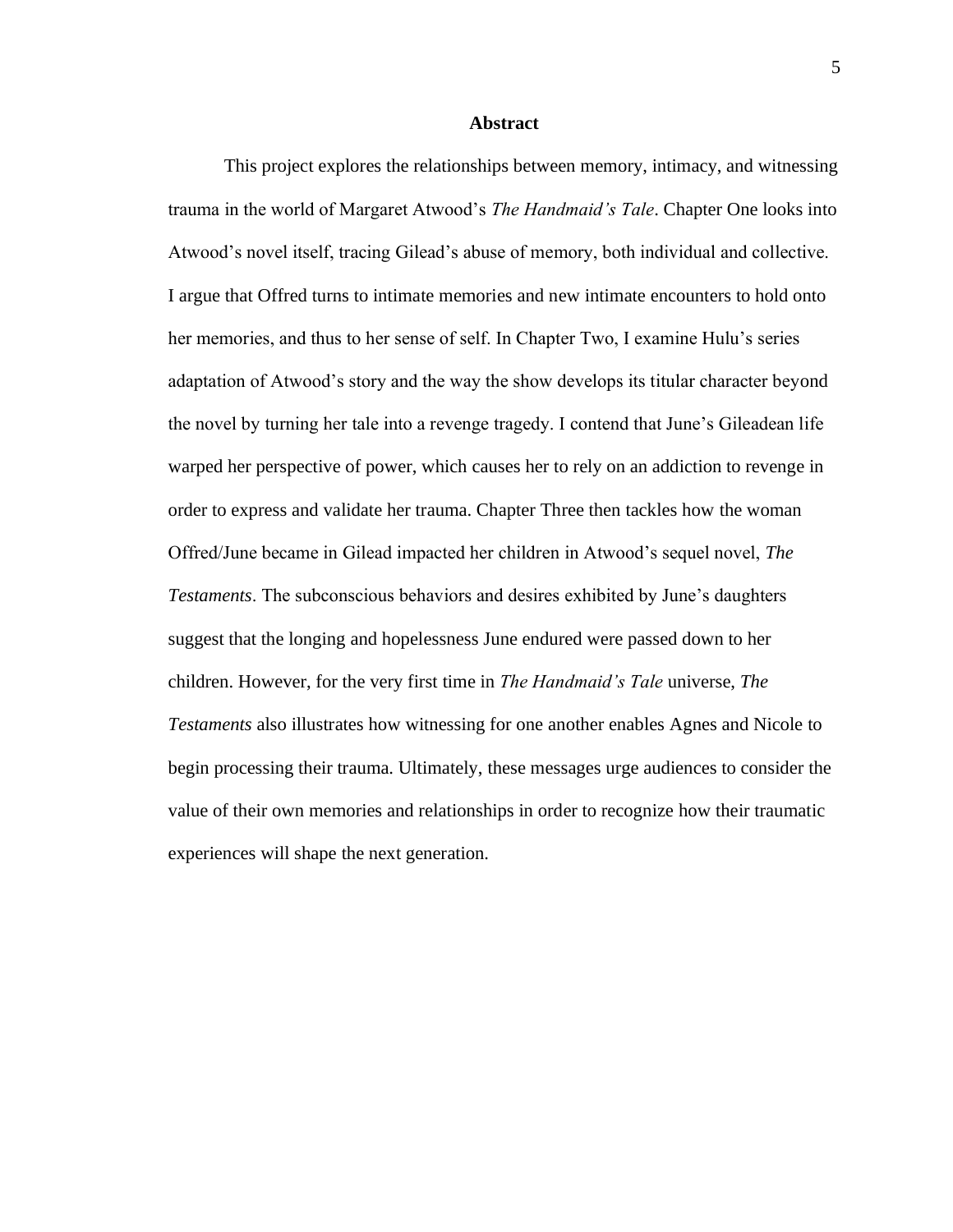### **Introduction**

"I would like to believe this is a story I'm telling. I need to believe it. I must believe it. Those who can believe that such stories are only stories have a better chance. If it's a story I'm telling, then I have control over the ending. Then there will be an ending, to the story, and real life will come after it. I can pick up where I left off.

It isn't a story I'm telling."

—Offred, Margaret Atwood's *The Handmaid's Tale*

Indeed, while *The Handmaid's Tale* may be fictitious, the "story" Offred is telling certainly isn't. In these disturbingly dystopian-esque times of ours, Margaret Atwood's 1985 novel has recently reemerged in popular discourse, so much so that Hulu adapted the book into a television series and Atwood herself, partially, it seems, in response to the fervor surrounding the show, released a sequel novel. This resurgence is also allowing audiences to appreciate many of the points Offred warned us of in 1985 for the very first time: "It isn't a story I'm telling." Offred's "story" isn't just a tale for us to appreciate in the moment and shove to the back of our bookshelves. No: Atwood's novel, and truly the entire *The Handmaid's Tale* universe, pleads with us as readers to take note of what her characters are feeling, what they're experiencing, and what they're trying to prevent. *The Handmaid's Tale* is not simply, as Cathy Davidson referred to it, a "feminist *1984*" (Davidson 24). More than an Orwellian tale told through a woman's eyes, it is also a raw, honest account that insists on the role of storytelling in political life, one that reminds us to treasure our own voices because they have been silenced.

Even further, the reappearance of *The Handmaid's Tale* and its related works has fostered a new appreciation, both in academic and popular discourse, for how trauma functions in Atwood's fictional world. Rather than viewing trauma as solely a topic or theme within Atwood's works, however, I here also use it as one of the critical methods for approaching—and witnessing for—her series. In her foundational study of trauma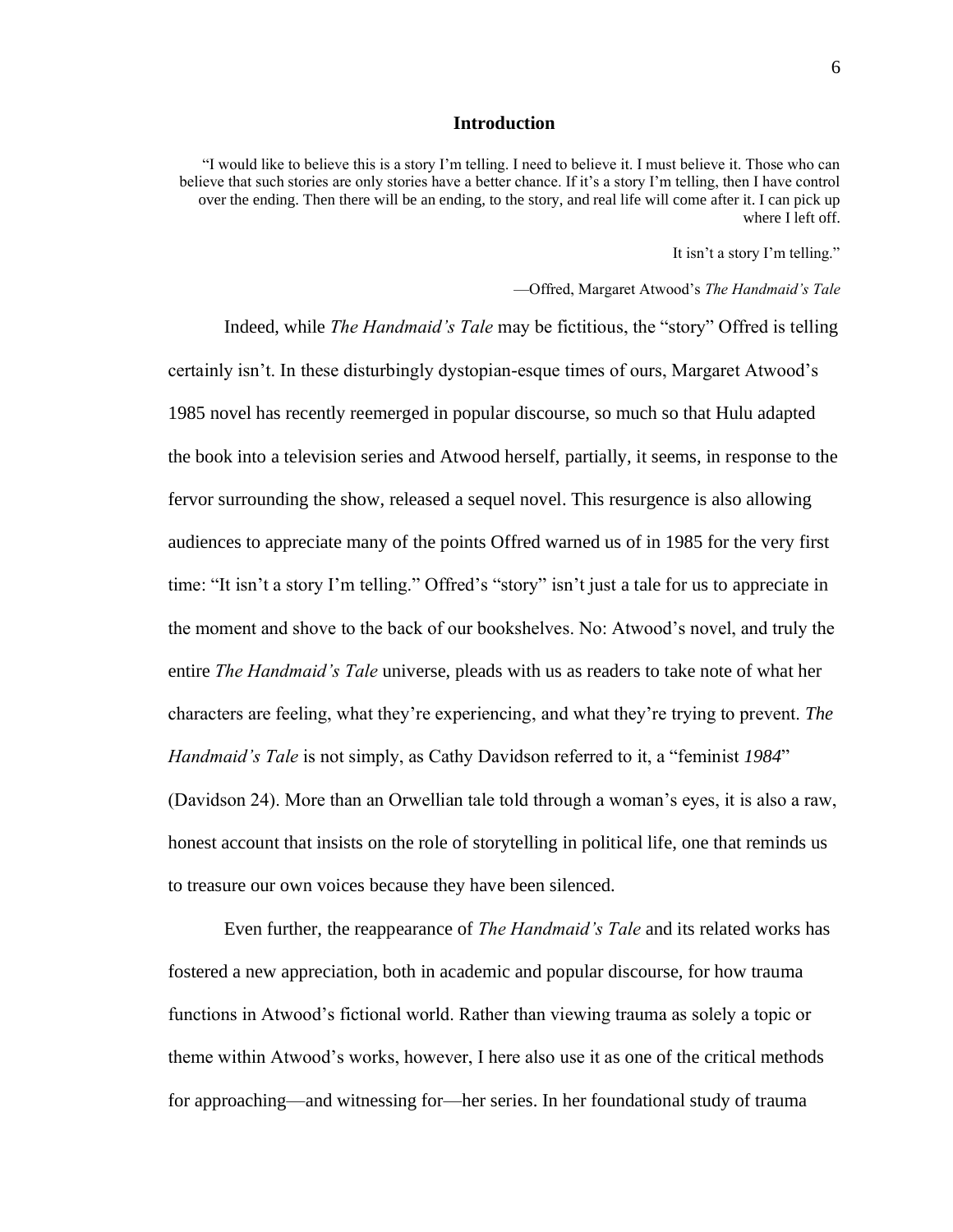theory, Cathy Caruth defines trauma as "a wound inflicted not upon the body but upon the mind" (Caruth 3). It is "an event that  $[\ldots]$  is experienced too soon, too unexpectedly, to be fully known and is therefore not available to consciousness"; trauma is "*not known* in the first instance" because it is simply too unfathomable for a survivor to give meaning to until well after the event (Caruth 4). Atwood's world bespeaks these kinds of traumatic wounds. However, we as readers are unaware of Offred's "after" in *The Handmaid's Tale*; she is consistently undergoing traumatic experiences throughout the entirety of the novel. As a result of this continued trauma, I assert that Atwood's novel is Offred's "story of a wound that cries out," yet that receives no response because there's no one there to listen (Caruth 4). Instead, Offred endeavors to self-witness her own wound by recording her traumatic experiences on a set of cassette tapes, speaking as if to a future witness, which, in the logic of the novel's "Historical Notes" afterword, we learn were later transcribed into *The Handmaid's Tale* novel as we know it.

Hulu's TV series tells the story of Atwood's novel in its first season, but moves beyond the end readers know with the start of Season Two. My analysis primarily picks up in Season Three and beyond, therefore, in order to explore how June's search for a witness morph from her recorded cassette tapes into actual interactions with other people. While June escapes Gilead and gains her freedom in the fourth season of the Hulu adaptation, viewers watch as she struggles to fully process her trauma and see how the people around her fail to fully witness with and for her. Unlike *The Handmaid's Tale* novel, which illustrates a complete lack of proper witnessing, the television adaption explores the experience of failed witness, highlighting how June's loved ones and her judicial system fail to engage with her in ways that could facilitate such a witnessing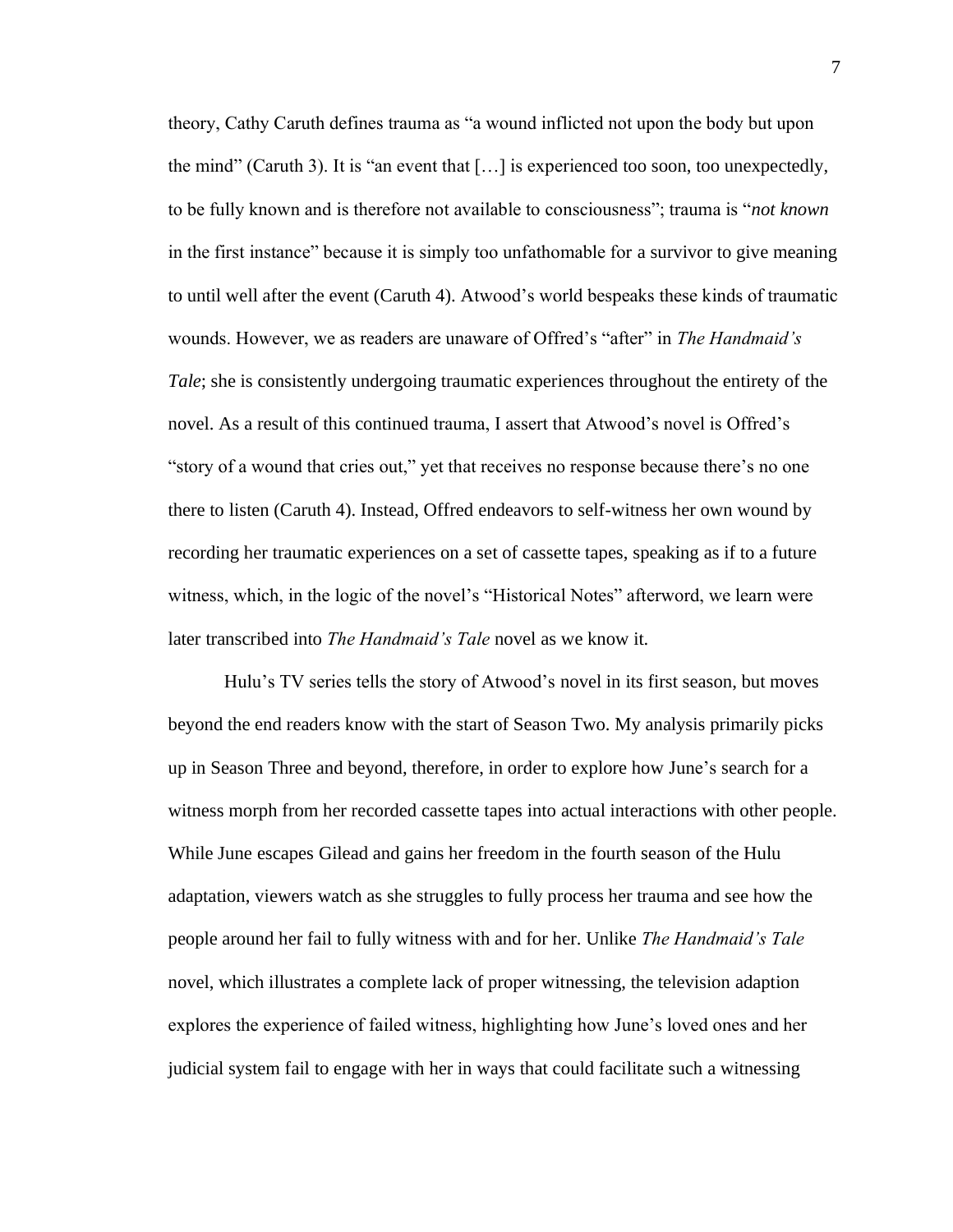process. As Dori Laub contends, "Testimonies are not monologues; they cannot take place in solitude"; therefore, June is incapable of completely witnessing for herself (Laub "Bearing Witness" 70-71). Instead, "listening to another's wound" and receiving witness in turn has the potential to help each individual process their traumatic experiences (Caruth 8). Witnessing, however, is also dependent on the knowledge and experiences of each listener. To be a successful witness, one must be "able to hear and to receive, across the distance of their cultures and through the impact of their very different traumas" (Caruth 9). Listeners need be able to take part "in the reliving and reexperiencing of the event" (Laub "Without a Witness" 76). I suggest that the unavailability of these fundamental listener requirements create the central conundrum of *The Handmaid's Tale* Hulu adaptation. Despite her best efforts, June is inhibited from starting to process her trauma by this "central problem of listening, of knowing, and of representing that emerges from the actual experience of the crisis" (Caruth 5). She cannot witness for herself; the people around her fail to witness with and for her; and her society refuses to witness for her. Thus, June is left to struggle with "the oscillation between *a crisis of death* and the correlative *crisis of life*" (Caruth 7). She didn't die in Gilead, but she didn't come out whole, either—the trauma she went through prevents her from truly living again.

The question of witnessing's relation to trauma is thus quietly interwoven into each of my three chapters, but Chapter Three takes it up most explicitly. While this gap is partially a result of my own writing methods and how I grappled with and learned from each of these texts, my learning process also mimics the structure of Atwood's universe. Which is to say, *The Handmaid's Tale* world and the three works in question function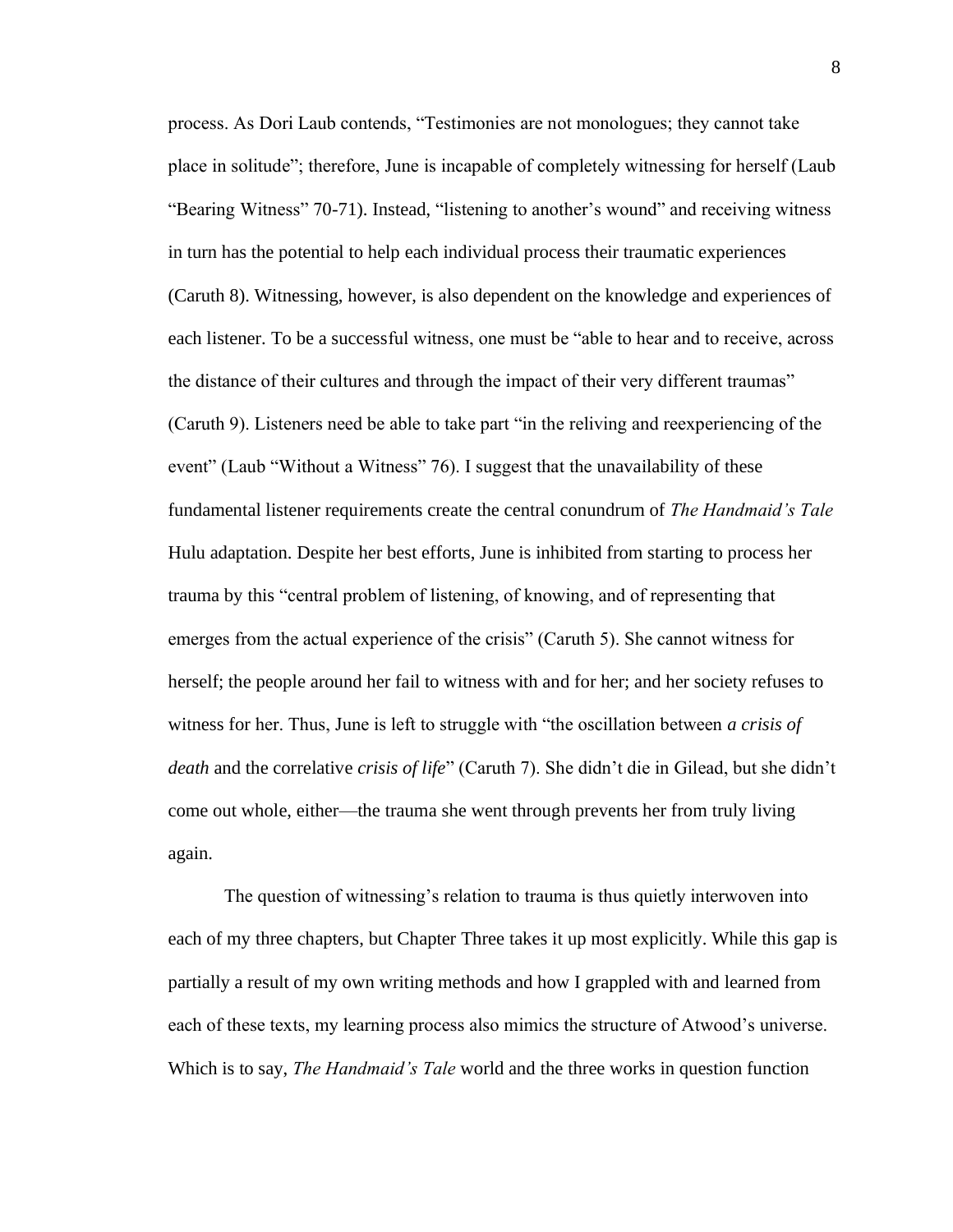narratively not only as individual texts, but also in relation to each other. As the final text in this world (at least to this point, since the Hulu series is ongoing), *The Testaments*  speaks back to those texts which precede it, opening up insights about characters and the theme of witnessing itself. It took reading *The Testaments* to be able to reflect back on *The Handmaid's Tale* universe and see that the series' entire structure revolves around modes of witnessing. Successful witnessing is not present in *The Handmaid's Tale* novel or television adaptation. Ergo, I did not recognize that Offred/June was prevented from processing her trauma because we as readers, paradoxically, had yet to witness an example of successful witnessing ourselves—that is, until it finally appeared in *The Testaments*. Indeed, as it appears Atwood intended, *The Testaments* provides us as readers with the new, interpretive sense necessary for rethinking each of the previous *The Handmaid's Tale* works together by introducing June's two daughters as its main characters. With Agnes and Nicole's witnessing in *The Testaments* in mind, we are able revisit the entire *The Handmaid's Tale* world and realize that each work directly speaks to one another by depicting different forms of witnessing: a lack of witnessing, failed witnessing, and, finally, successful witnessing. Moreover, with this theme in mind, we can also begin to see how these three texts actually *witness for each other*.

As Caruth explains, trauma "resists simple comprehension," yet it is "spoken in a language that is always somehow literary: a language that defies, even as it claims, our understanding" (Caruth 6, 5). Real victims of trauma often recount their experiences, whether that be vocally or in a written format, in the form of a literary narrative. In the absence of words and ideas that make sense, the abstraction of story and literary language acts as one mode for (re)accessing meaning and for enabling the witnessing process to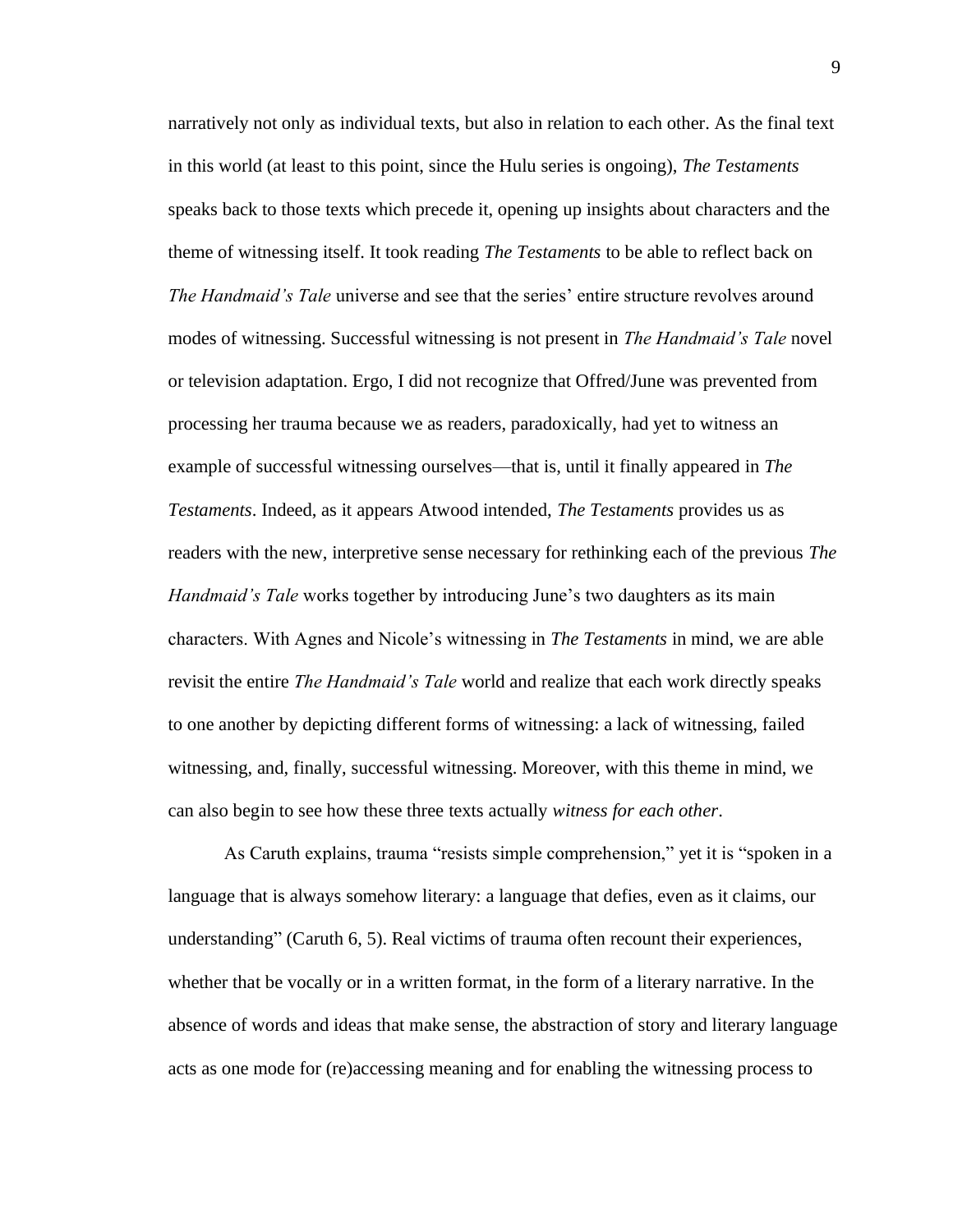take shape. In that way, the narrative function of *The Handmaid's Tale* novel functions as its own unwitnessed story, using the very question of storytelling—of what is true—to emphasize its search for a witness. Likewise, the Hulu adaptation attempts to re-highlight the series' unwitnessed message, even as characters sometimes fail to be effective witnesses themselves. Finally, Atwood's publication of *The Testaments* functions as a guide for us to use to successfully witness her own original novel and the Hulu series.

I initiate my own deep dive into the world Atwood has constructed by beginning my first chapter with *The Handmaid's Tale* novel. In Chapter One, I examine Offred's relationship with memory, both individual and collective, as well as the way in which Gilead employs an abusive feedback loop to pervert and exploit memories to its own advantage. While an effective method to keep unwilling Gileadeans submissively sane, Gilead's memory feedback loop also constantly places the country's safety on the line. One false step, and each of the individuals Gilead strives to keep in check could realize how much strength their numbers truly possess. Even more, as Offred's intimate memories and new intimate meetings with Nick illustrate, intimacy has the potential to turn into witnessing, and to thus overcome Gilead's feedback loop by helping the people trapped there cling to their memories, and hence their true identities.

Chapter Two builds upon my analysis of Offred/June by considering the events and relationships found in Hulu's 2017 television adaptation of *The Handmaid's Tale*. The series, which currently consists of four seasons, expands our understanding of June's character through the use of her interactions with the people she's close with. These interactions, which don't exist in *The Handmaid's Tale* novel, enable us to see June through eyes other than her own and find that Hulu's adaptation has morphed her story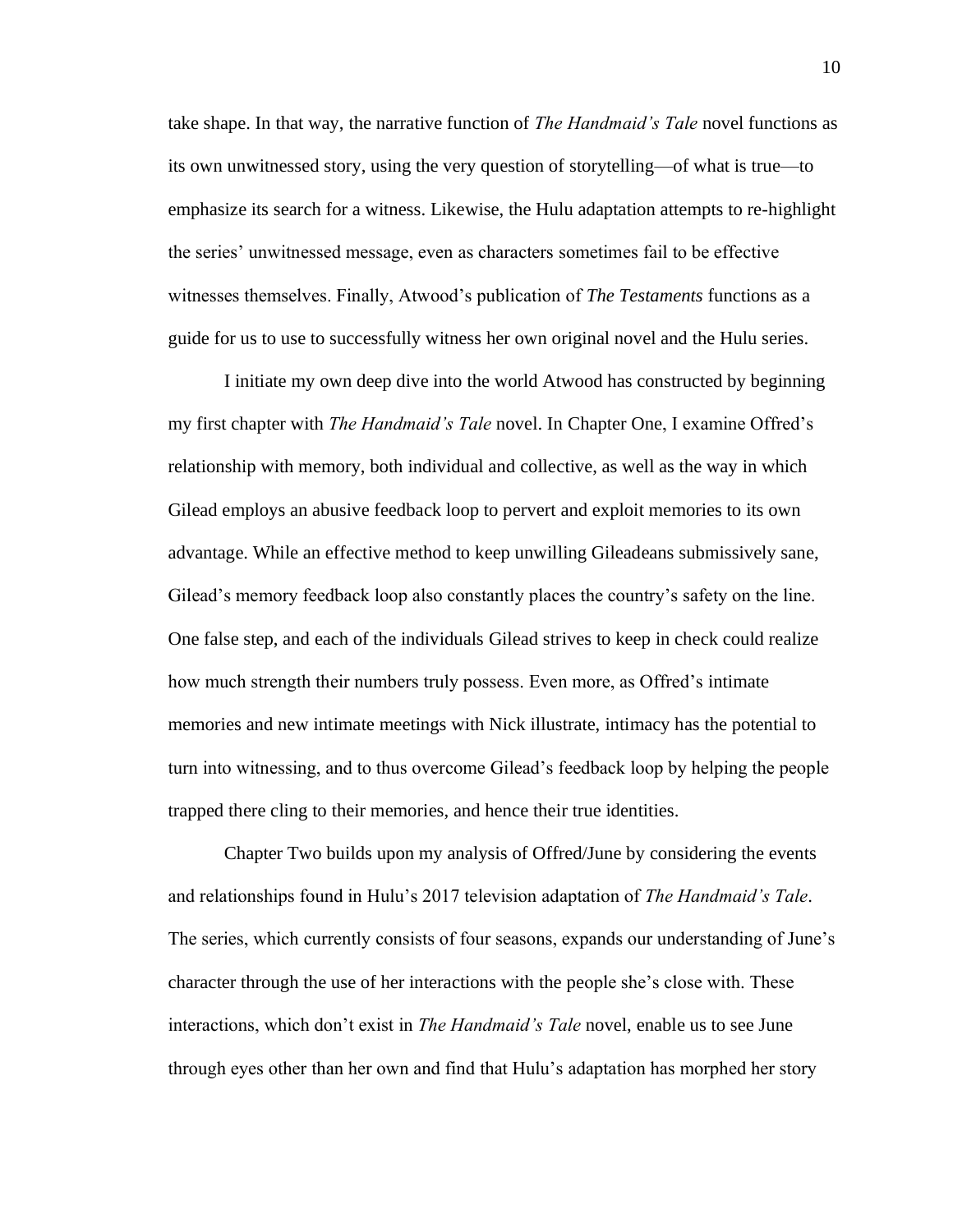into a revenge tragedy. I demonstrate that June's time as a Handmaid twists her perspective on what it means to possess "power." Further, June's loved ones and, distressingly, the societal systems supposedly designed to support her, fail to help June work through her Gileadean trauma. I argue that this neglect causes June to rely on her growing, violent addiction to exacting revenge against Gilead and the Waterfords in order to force the people who disregarded her trauma to listen, ultimately transforming the show into something that resembles a revenge tragedy.

My third and final chapter addresses Atwood's most recent addition to *The Handmaid's Tale* universe: *The Testaments*. Published in 2019, *The Testaments* features not one, but three distinct narrators: June's two daughters, Agnes and Nicole, as well as Aunt Lydia. In this chapter, I contend that Atwood utilizes the final quarter of her novel to introduce her readers to a genuine, successful example of trauma processing through witnessing. By witnessing each other's trauma, Agnes and Nicole are able to begin healthily managing and even learning to live with the damaging experiences they endured at Gilead's hands. Even more, Atwood spreads the impact of Agnes and Nicole's witnessing even further by showing that June, who has so far gone unwitnessed by anyone but us, can finally begin to sort out her own trauma with the help of her daughters' witnessing.

As I explore each element of today's *The Handmaid's Tale* universe throughout these chapters, the most significant thought I hope to leave you with is the chilling realization that the true horror of Atwood's world isn't Gilead. Nor is it the speed or ease with which Gilead erects an oppressive, patriarchal theocracy, or even all of the sickening atrocities our beloved heroines endure. Rather, I argue that as a dystopian novel,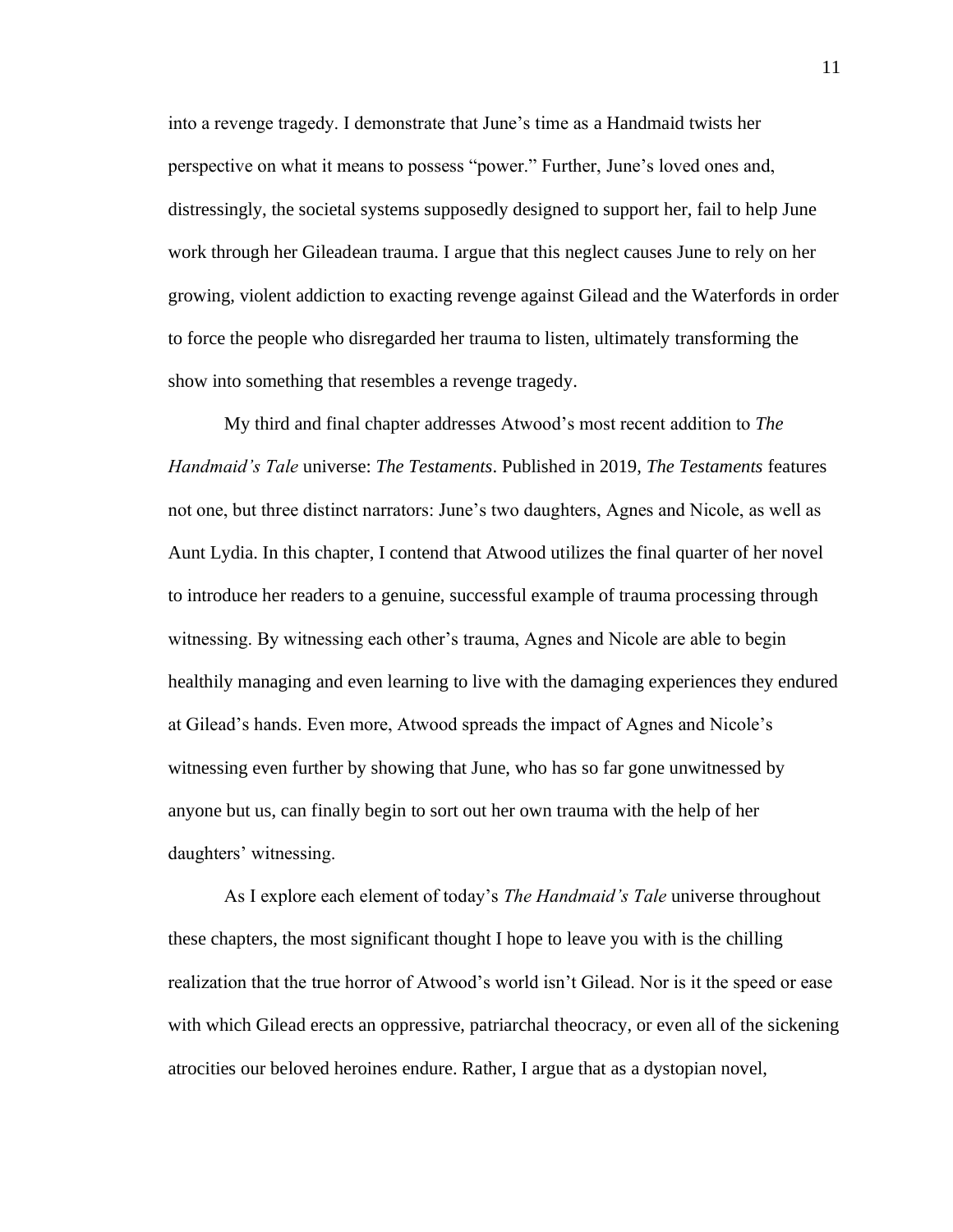"Gilead's horrors are portable" (Garber). Thus, what is profoundly frightening about *The Handmaid's Tale* stems from our society's academic and historical failure to acknowledge, respect, and witness the trauma real human beings have survived.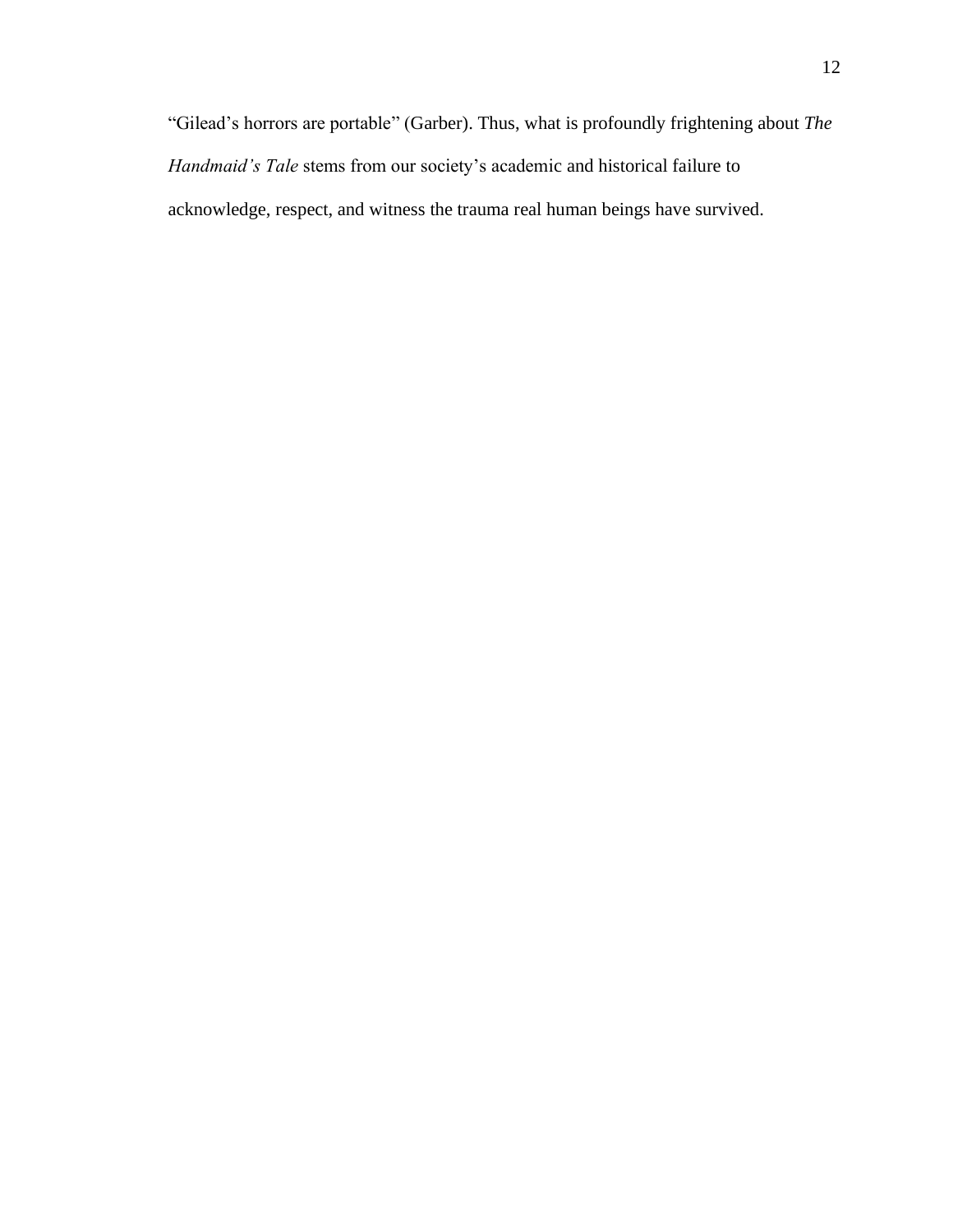#### **Chapter One: "One" and "One" and "One" and "One":**

### **Negotiating Individual and Collective Memories Through Intimacy**

It begins with an offhanded comment: "I've never held a pen or a pencil, in this room, not even to add up the scores. Women can't add, he said once, jokingly. When I asked him what he meant, he said, For them, one and one and one and one don't make four" (Atwood 186). Knowing that the Commander isn't simply stating that women are incapable of basic addition, Offred asks, "What do they make?" She expects the answer to be "five or three," alluding to how other dystopian novels, notably George Orwell's *Nineteen Eighty-Four*, have explored the concept of false and enforced truths. However, as Offred discovers upon the Commander's reply, blind obedience toward the men running Gilead isn't the ultimate point. For Fred, the other Commanders, the Eyes, and the Guardians, "four" is their big picture—it's the society they've erected, the rules they enforce, and the war that they're winning. As Canadian author Margaret Atwood explores in her renowned 1985 feminist dystopian novel *The Handmaid's Tale*, how Gilead reaches the "four"—and what becomes of the "ones"—doesn't matter. As long as the end result still equals "four," Gilead has no need to remember the "ones."

For the women unwillingly trapped in Gilead, however, there is no "four," not only because most women don't reap the benefits of the patriarchal theocracy Gilead has created, but because they never lost sight of the "ones." For Offred, "one" are her missing family members that she imagines alive but feels are dead; "one" is the daughter who no longer remembers her because her child has been lost to strangers; "one" is the body that isn't hers because she is a rare commodity, not a self; and "one" are each of the Handmaids she suffers silently alongside, grouped always in twos because "ones" are too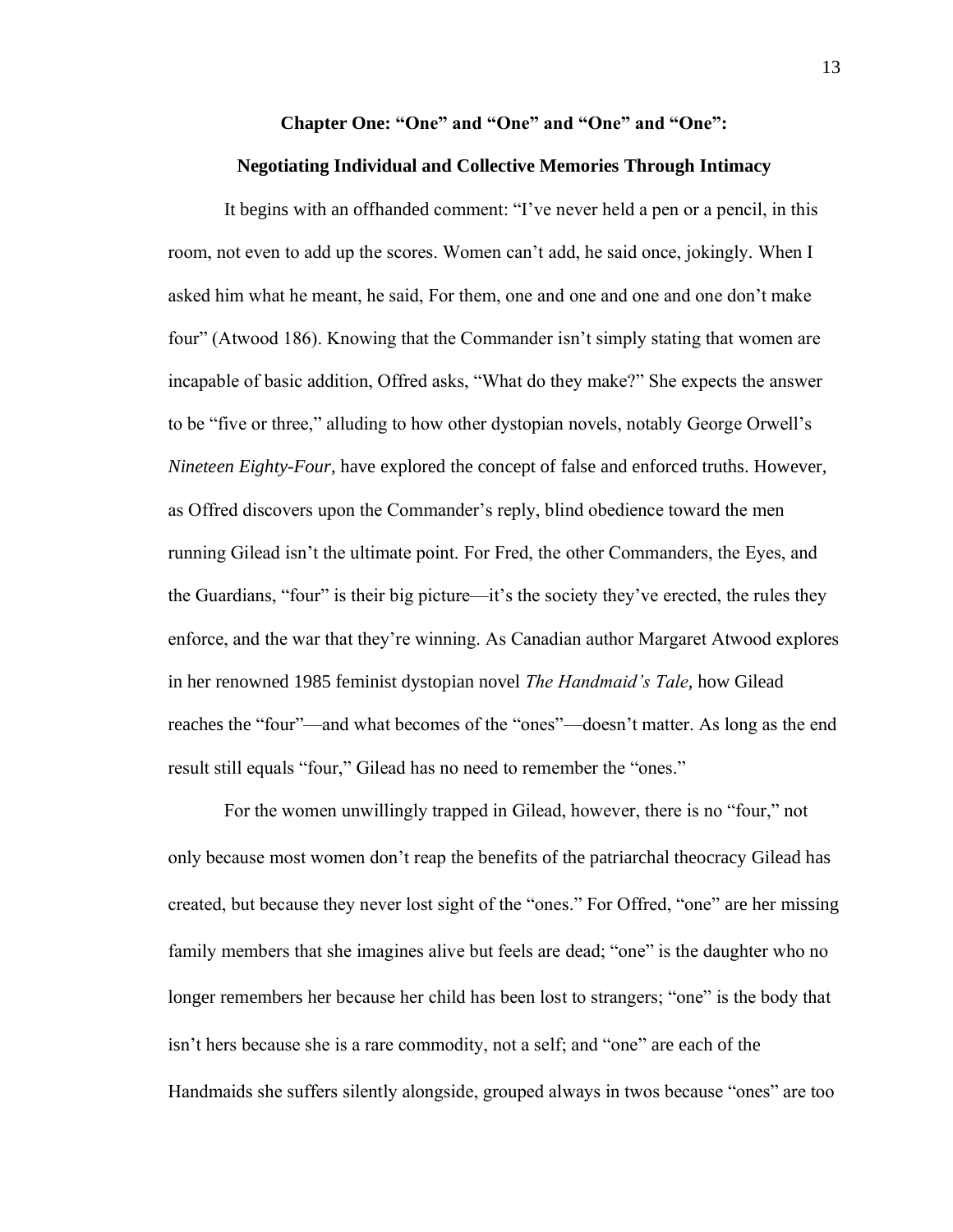powerful. *The Handmaid's Tale* is full of "ones" that Gilead has purposely forgotten. As Lois Feuer argues, one of the many ways in which Atwood has "extended the reach of the dystopian genre" involves how memory is "linked with liberation" (Feuer 85, 88). Offred dreams of her past in order to "retain [her] individual humanity" while Gilead relentlessly tries to transform her into an obedient procreative slave (Feuer 84). Likewise, Offred's efforts to hold onto her individual humanity as well as the humanity of others enables her to take the Commander's statement, as Feuer puts so elegantly, as "a great if unintended compliment: women can't add […] because what they always get is […] a sense of the irreducible value of the individual" (Feuer 87). This "irreducible value of the individual" is, of course, precisely what Gilead is trying to reduce. By dehumanizing each of their "ones" and demeaning them until they become nothing more than undistinguishable parts of their "four," Gilead erases the ability for Handmaids to be individuals, making them simply "of" men—in Offred's case, "of" "Fred."

However, to go a step further than Feuer, Offred's memories of her past aren't solely helping her "retain [her] individual humanity"—they're also keeping her alive. Like her individual humanity, Offred's individual memories of her loved ones and her life before becoming a Handmaid initially provide her with the respite needed to survive. But by allowing Offred to rely too heavily on her individual memories, Gilead runs the risk of making her and the other Handmaids desperate enough to want to fight back. Thus, Gilead is trapped in a paradox of needing to keep its Handmaids docile by allowing them to retain some of their individual memories while still ensuring that those same memories don't spark active resistance. Similarly, Offred also has an individual sense of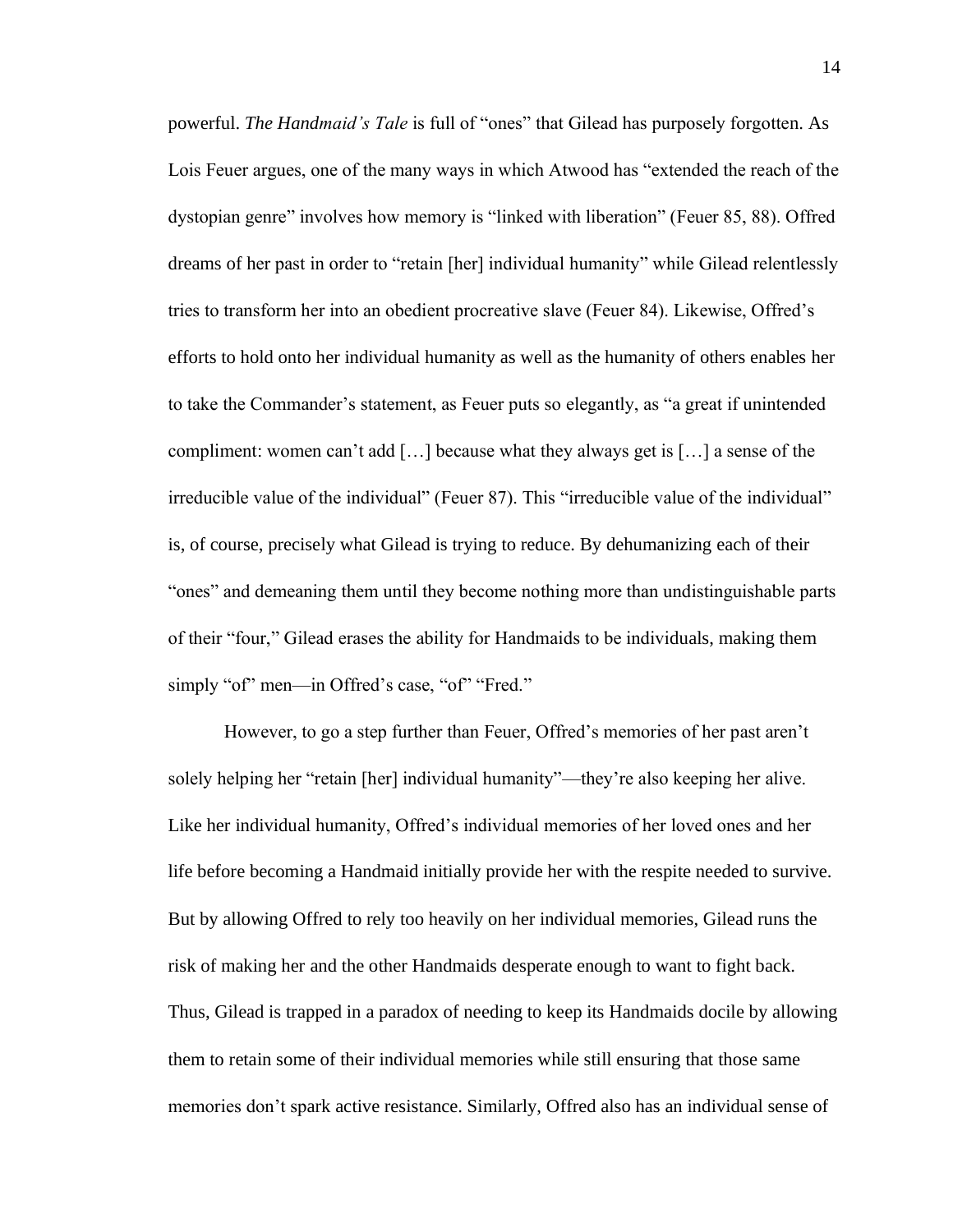the world's collective memory, one that's filled with significant moments throughout her fictitious time—the death of the president, Congress' fall, or the suspension of the Constitution, for example—that each individual remembers in their own, unique way depending on how they perceived or were impacted by them. Therefore, in order for Gilead to successfully impose its own way of life, it must first alter the collective memories of the people trapped there by preventing these victims from accessing this collective. By submerging Handmaids, Marthas, Econopeople, and Unpeople into the never-ending nightmare that is Gileadean life, Gilead essentially creates a memorydestroying feedback loop that constantly rewrites the way people view the past, the present, and even the future. However, by abusing the world's collective memory and stomping out any remnants of a time before its existence, Gilead jeopardizes permanently destroying people's individual memories and subsequently inciting a rebellion.

And yet even as Gilead's feedback loop continues to turn, Offred's narrative exposes how individual memories also operate in their own kind of feedback loop. By having frequent flashbacks of or reflections on her individual memories, Offred challenges the collective memory Gilead seeks to construct, recognizing the parts that feel normal and the parts that have been falsified for Gilead's convenience. As Offred meditates on her past, readers are able to witness how Offred's connection to five distinct factors—trauma, vulnerability, desire, rage, and loss—enables her to actively resist Gilead's reign and provide herself with the ability to create indelible memories.

Finally, there is one variable that, if Gilead's victims find the chance to use it, has the potential to uproot every single memory that Gilead painstakingly rewrote with its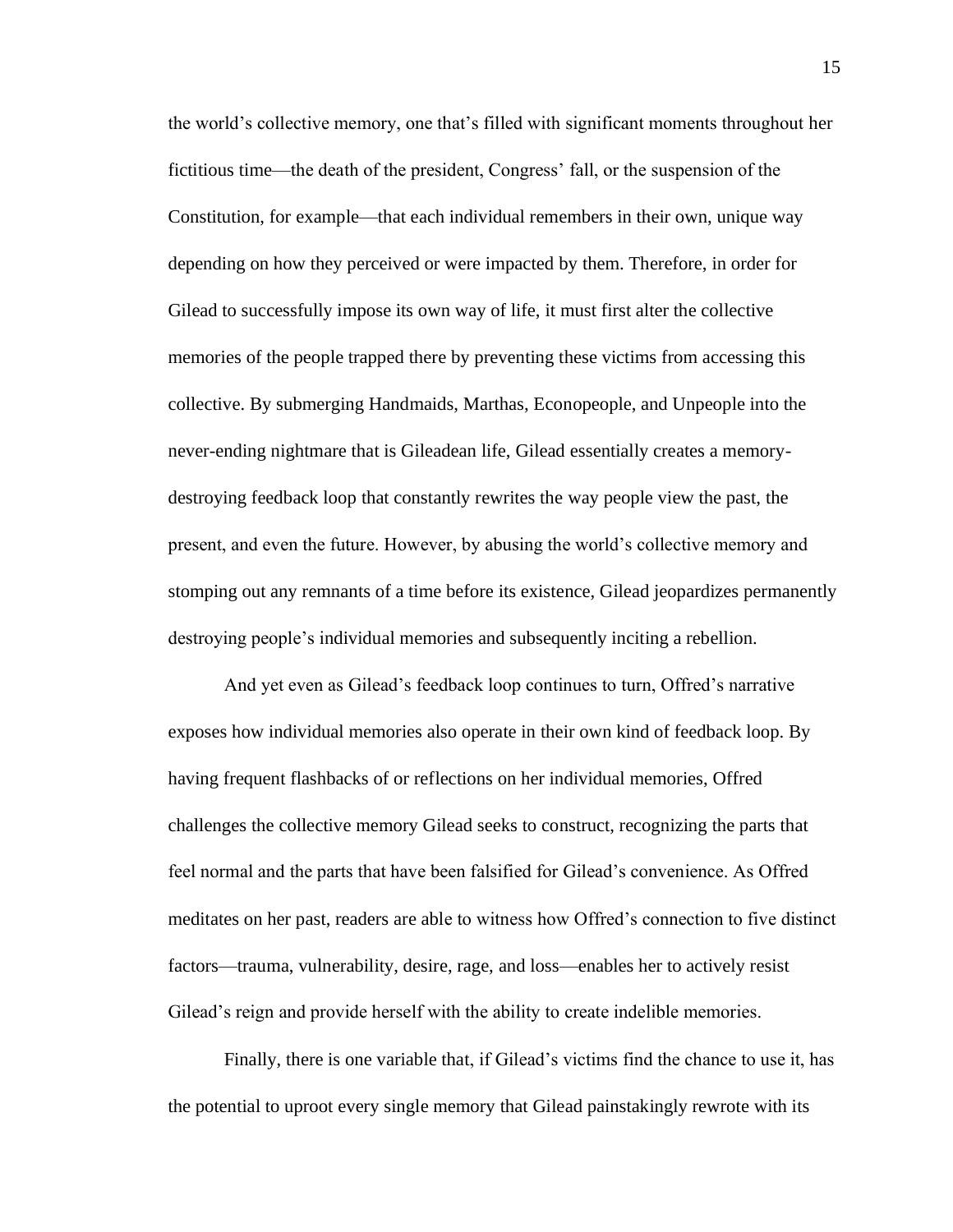feedback loop: intimacy. Intimacy is not solely an individual memory, but rather an experience shared between two people, or perhaps a small group, such as a family or close friends. Likewise, intimacy is not a collective memory; it is reserved to the minds of the people involved in creating it. Therefore, in this chapter I argue that considering intimacy in regard to intimate *memories*—private, emotional memories shared between two or so people—is essential to understanding how Gilead will, one day, fall. Intimate memories, whatever they may materialize from—love, friendship, closeness, attraction, etc.—are an inconsistency that Gilead can't account for. And while Gilead can both abuse its feedback loop and restrict intimacy to its heart's content, intimate *memories* are what inspire people to keep fighting.

During her early days as the Commander's Handmaid, Offred begins to have small memory lapses in which she forgets snippets of her life before Gilead. These instances frequently involve forgetting arbitrary facts that, in both Offred's world and our own, are oftentimes easier to research rather than commit to memory. One such incident occurs after Offred encounters the hidden revolutionary term "mayday" within Gilead's borders for the first time: "*Mayday*, *mayday*, for pilots whose planes had been hit, and ships—was it ships too?—at sea. Maybe it was S O S for ships. I wish I could look it up" (Atwood 44). As inconsequential as this comment may seem—"I wish I could look it up"—it is, in a sense, the beginning of the end of Offred's ability to remember her past life. In spite of Gilead's numbers, laws, and weapons, memory isn't something that's easy to steal—it isn't tangible, and it can't be robbed. But by erasing something as overlooked as the ability to research random facts, Offred suddenly has no way of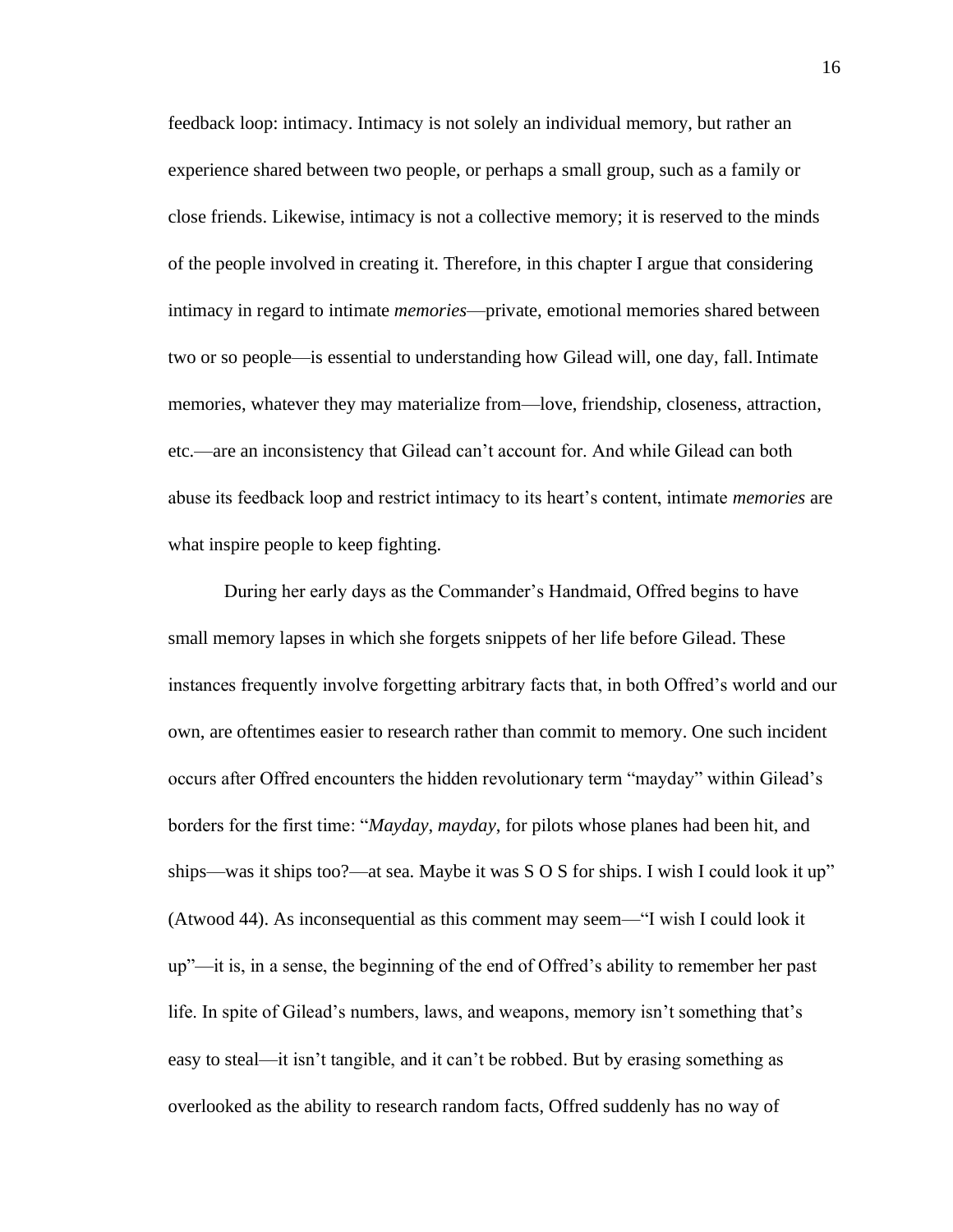confirming or denying the past, the present, or the future; she is entirely subject to Gilead's grasp over her ability to reaffirm the truth, and for Offred, that's terrifying. The luxury and safety of having all of the information a person could ever dream of needing at one's fingertips is quietly comforting, so much so that society as a whole has grown away from prioritizing memorization.

Therefore, as Theo Finigan contends in his examination of Atwood's novel and Jacques Derrida's research on "archive fever," Gilead snatching away Offred's ability to refresh or record her memories with external reminders means that her ability to recall internal memories is all but lost. "The splitting up of families, the confiscation of photographs and other mementos, the strict supervision of any social contact, the prohibition on access to almost every form of media, [and] the ever-present threat of torture and disappearance" each ensure that Offred no longer has the capacity to sustain her individual memories within Gilead (Finigan 441). Ergo, unless a piece of information is inherent to the success of Gilead's attempt to alter collective memory, such as replacing commonplace phrases like "Hello" with "Blessed be the fruit," it, like the rest of Offred's individual memories, automatically become irrelevant and therefore easy to forget (Atwood 137, 19).

The phrase "I wish I could look it up" also reminds us that reading and writing have been entirely outlawed for Gileadean women. Offred's memories of reading and writing are particularly emotional for her—once upon a time she even worked as a library "discer," as she affectionately called her job (Atwood 173). Besides being a "discer," Offred has always had a special relationship with books: "After the books were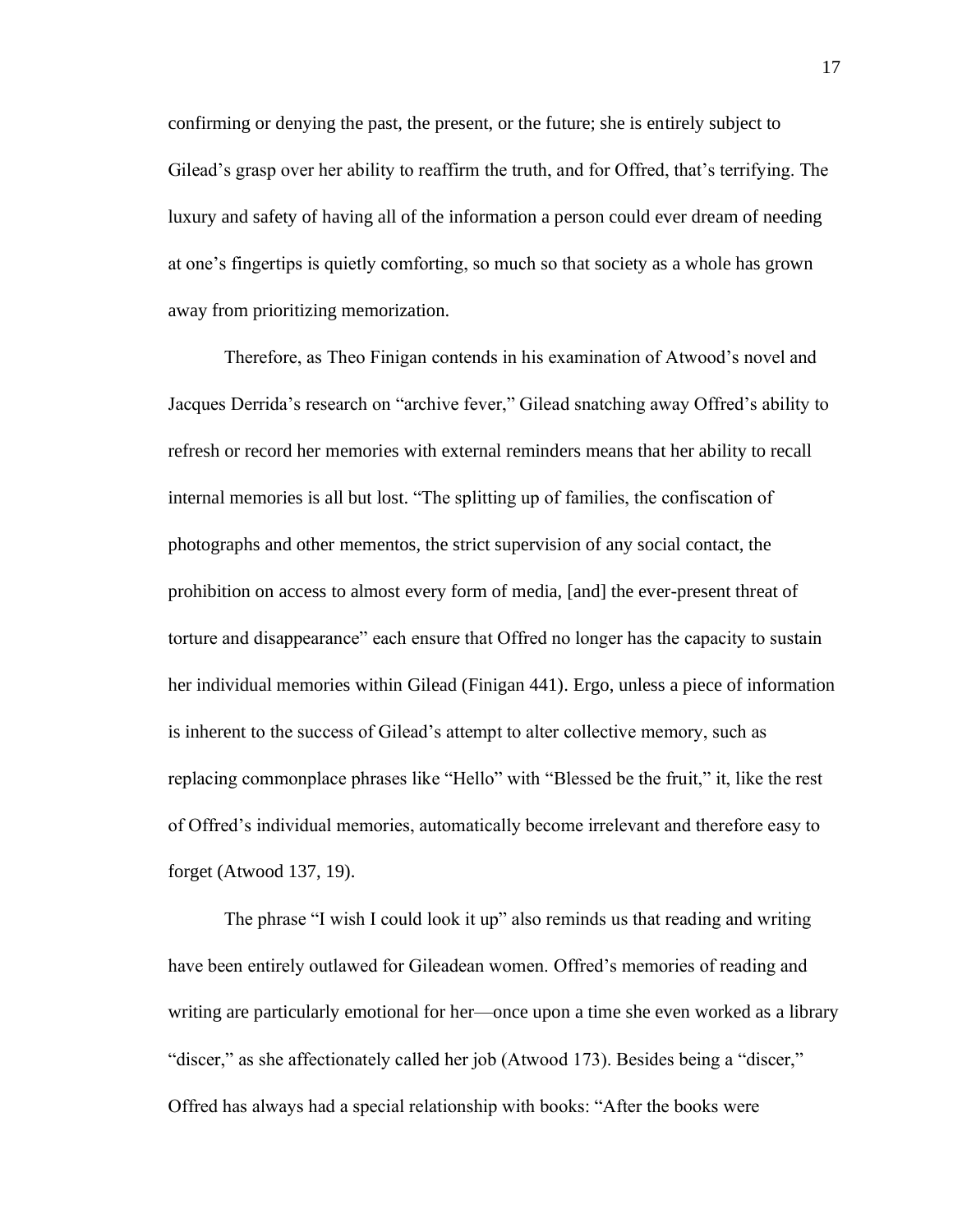transferred they were supposed to go to the shredder, but sometimes I took them home with me. I liked the feel of them, and the look" (Atwood 173). The charming, almost protective way that Offred once treated books highlights the pain that comes with knowing that she's prohibited from ever interacting with them again. It's unsurprising, then, that Offred is so enraptured by the petit-point cushion cover and the Latin phrase in her room: "I can spend minutes, tens of minutes, running my eyes over the print: FAITH. It's the only thing they've given me to read" (Atwood 57). In this sense, the phrase "I wish I could look it up" isn't just Offred literally missing having the ability to look stuff up—it's also her feeling deeply sentimental about the memories, both big and small, that Gilead has stolen from her, which is exactly why she can spend "tens of minutes" obsessively reading the word "FAITH" over and over again. Thus, Offred's relationship with her individual memories and the loss of those memories is just as emotionally damaging as it is functionally.

As the novel progresses, it begins to become more and more clear that Offred's individual memories aren't just disappearing—they're becoming distorted. Offred's time in Gilead has not been kind to her; to return to the Commander's mathematics problem, Offred is a scarred "one" who has endured relentless physical, sexual, and psychological trauma that has not left her memory unscathed. Trauma is, in itself, a memory, one that can make us forget and, of course, remember. Likewise, trauma is, conflictingly, simultaneously unique and shared. In order to understand trauma, it must be analyzed both as an individual experience, but also as one that is influenced by a collective experience. In this way, trauma has its own feedback loop, as individual trauma is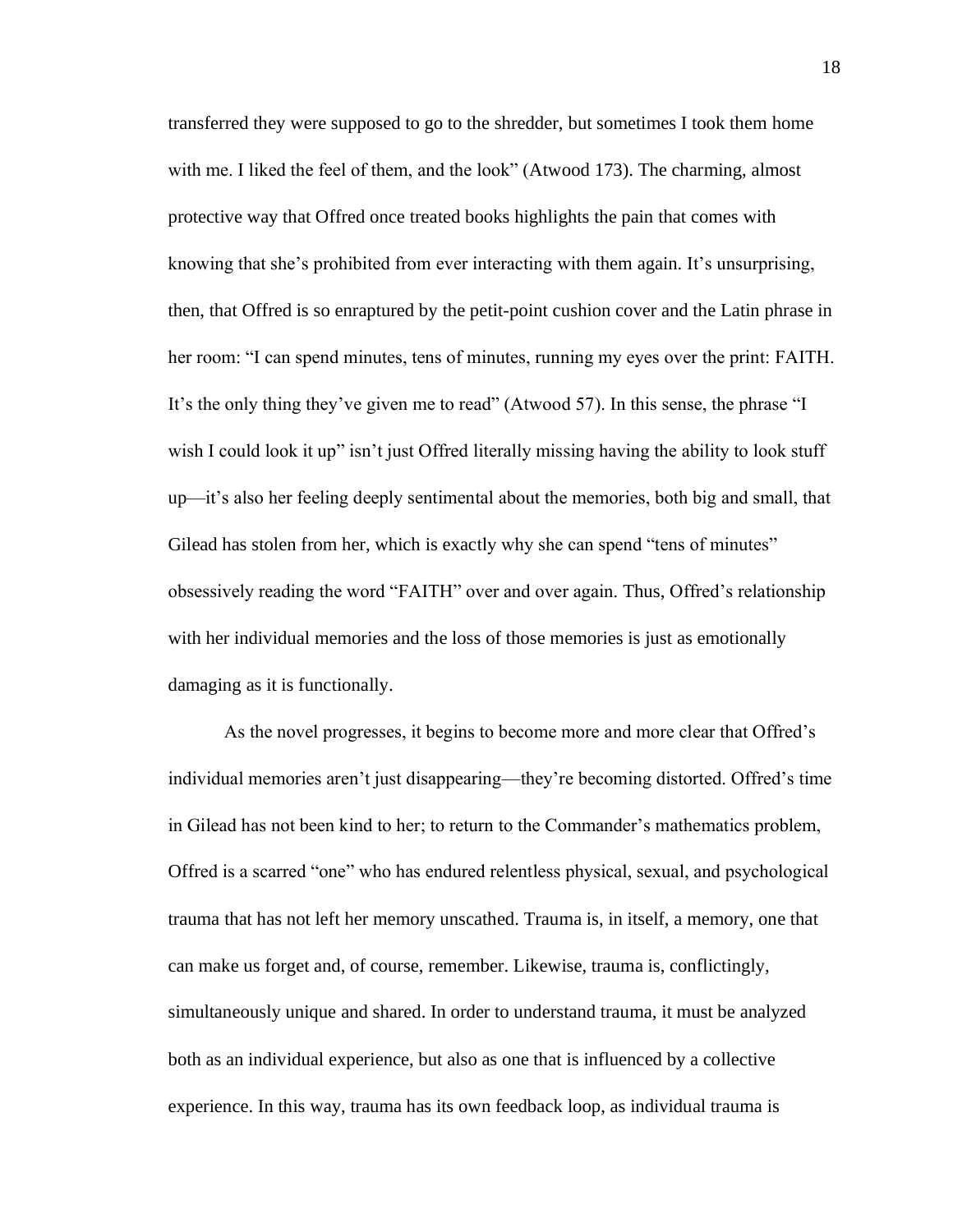constantly affected by collective trauma, and vice versa. Thankfully, the women of Gilead still respect and, most importantly, remember individual trauma: "What the Commander said is true. One and one and one and one doesn't equal four. Each one remains unique, there is no way of joining them together" (Atwood 192). Offred knows that each of the "ones" are "unique" and cannot be thought of in terms of "four," as "four" is Gilead's way of avoiding the individual trauma it has caused on its journey to its utopia. Women—the primary victims of Gilead's reign—know that "joining them together" is equally impossible, as addition without acknowledgement of difference belittles the distinct upheavals experienced by each and every "one." By solely thinking of the women enslaved by Gilead as one collective, suffering party, each of their individual traumas are glossed over and forgotten. However, by considering both the individual *and* collective traumas that Offred and the other Handmaids experience without reducing one to the other, we see that Gilead's feedback loop is purposely erasing collective trauma in order to blot out individual trauma.

But is Gilead actually accomplishing its goal of erasing individuals and their pain? In reality, Gilead has gravely misunderstood the way in which trauma functions and it may just cost them everything. For Offred and all of the other oppressed women in Gilead, trauma acts as a memory glitch. While one of Gilead's savage goals is to remove all traces of women's trauma, both individual and collective, within its patriarchal theocracy, the text allows us to see that Offred not only sometimes recognizes these attempts, but that when she does, they spur her to make an even more conscious effort to remember her trauma. As a result, even though Gilead's manipulative feedback loop is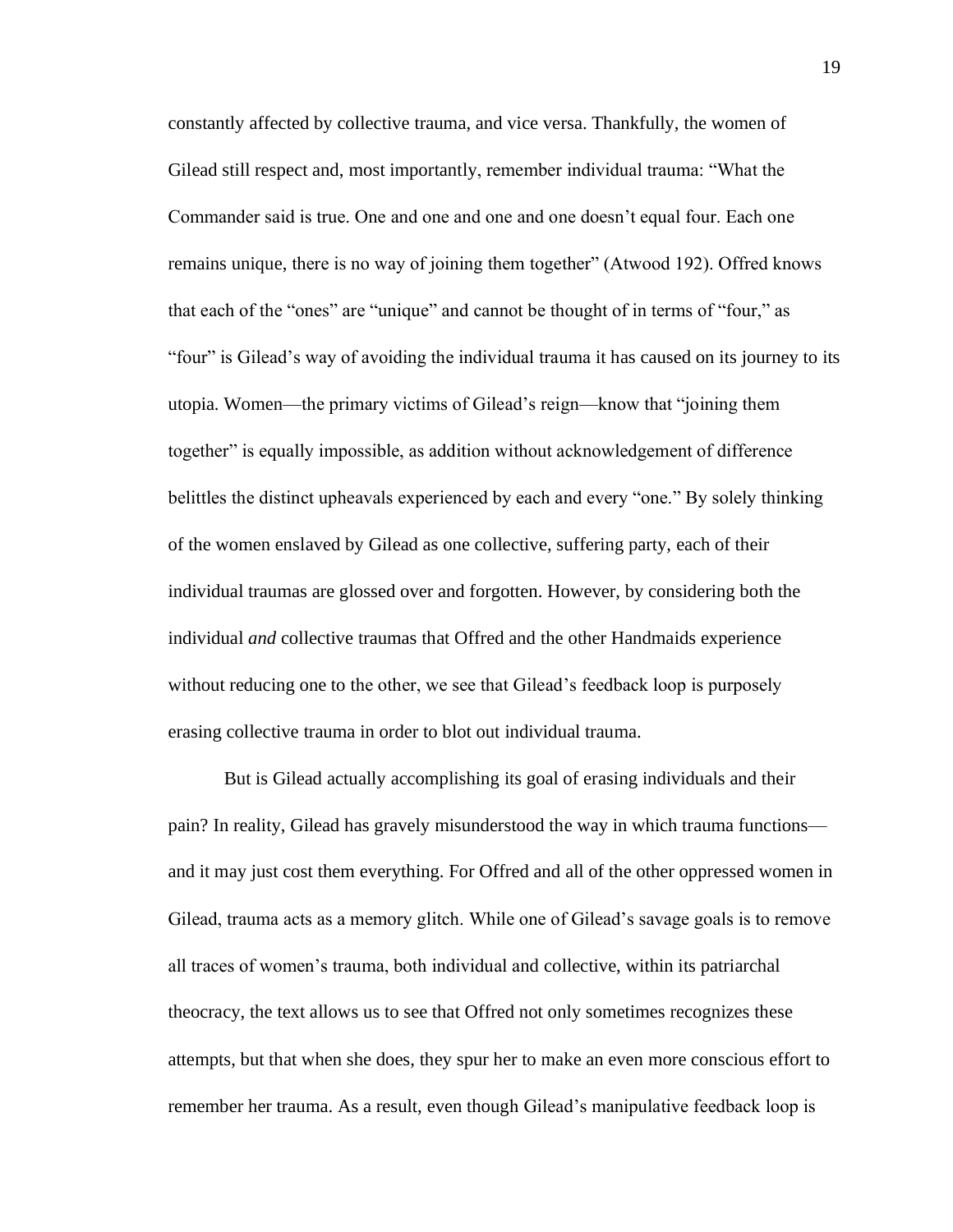beginning to eclipse and darken Offred's individual memories, the trauma she continues to experience is exactly what's simultaneously helping her to resist that loop and find it within herself to fight back.

Offred's individual trauma begins to bleed into her memories in small ways. After revealing that she sometimes entertains herself by singing, for example, Offred admits that she doesn't always "know if the words [to songs] are right" because "she can't remember" them. This is evident in her rendition of "Amazing Grace," especially in the last line; rather than singing "Was blind, but now I see," Offred misremembers the lyrics to be, "Was bound, but now am free" (Atwood 54). Even though Offred only misremembered two measly words, *how* she misremembers them is concerning and potentially disturbing. By confusing "blind" with "bound"—in a song that originates in ideas about religious redemption, no less—it becomes evident that Offred's traumatic feelings of suffocation and oppression are impacting her thoughts so heavily that it makes her misremember lyrics in a light that reflects her current position. Likewise, replacing "see," a word used to emphasize religious enlightenment, with "free" highlights how Offred's yearning to be "free" in both a physical and mental sense is skewing her memories to reflect that ache. Furthermore, "bound" and "free" also express the fact that Offred now openly views herself as a trapped individual that *wants* to be freed. By seeing herself as someone who "was" bound, but is "now" free, Offred is both acknowledging her present situation and actively picturing a future in which she is liberated. Therefore, by simply misremembering two song lyrics, Offred is concurrently recognizing the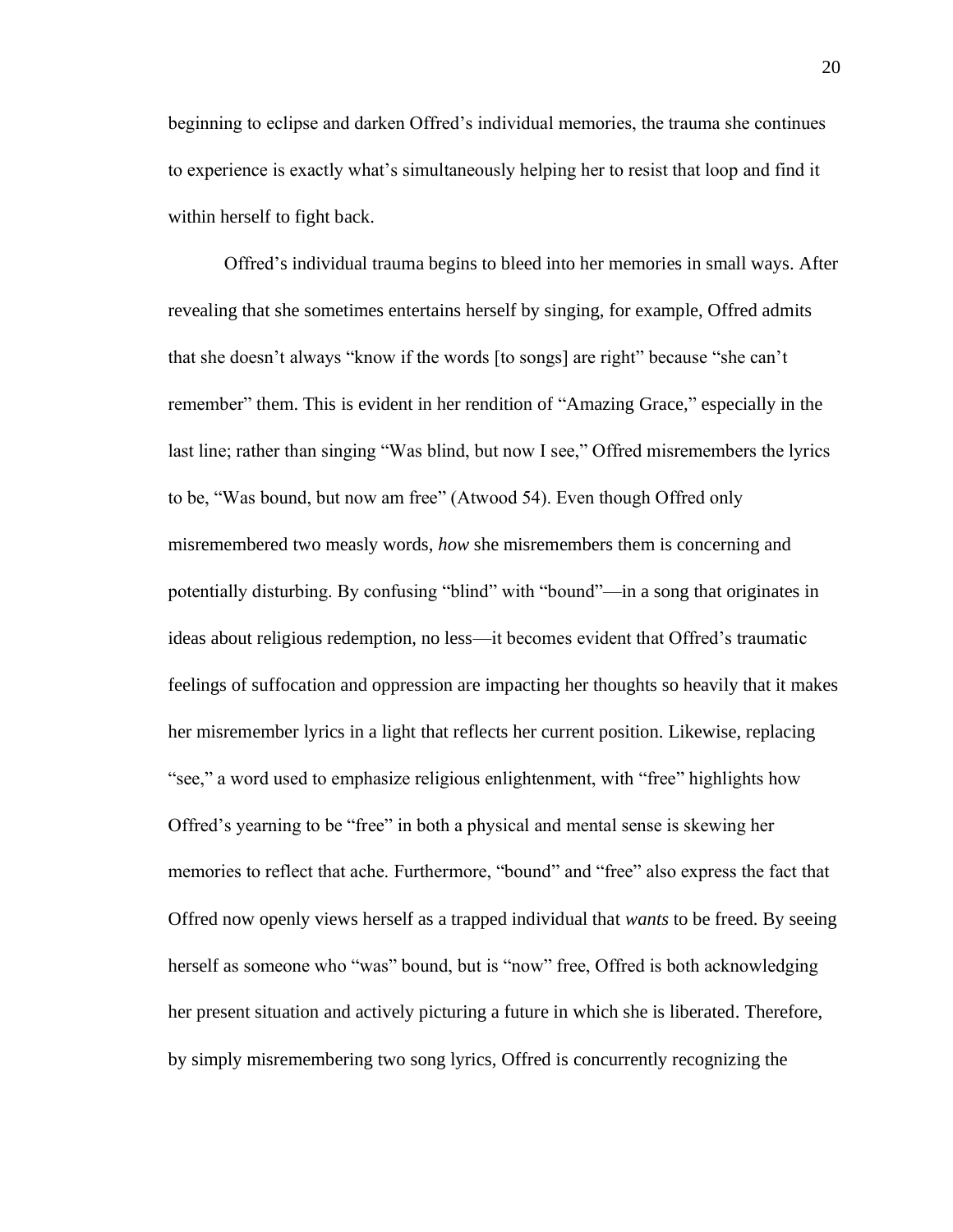harmful impact that Gilead's feedback loop is having on her individual memories and actively resisting her enslavement by visualizing herself as a liberated woman.

Much like her misremembering the lyrics to "Amazing Grace," Offred has a similarly tainted individual memory of an old painting. While walking with Ofglen, another Handmaid, near the Wall, Offred imagines a scene of the gods Death and Victory she once saw in the Harvard Library: "Death is a beautiful woman, with wings and one breast almost bare; or is that Victory? I can't remember. They won't have destroyed that" (Atwood 166). In the referenced depiction, Death is not the "beautiful woman"—it's a dark, hooded, robed figure clutching a soldier that Victory is attempting to ascend with. Offred's uncertainty cannot be excused as a simple bout of confusion, as this instance, much like her warped song lyrics, reveals not only her continued lapses in memory but also how Gilead's collective memory is traumatically impacting these lapses. By misremembering Death as a "beautiful woman, with wings and one breast almost bare," Offred is communicating that she views Death—and lowercase death—as a feminine savior. Death is no longer a concept or figure that Offred fears; it is, aside from a Mayday miracle, the key to her permanent freedom. Death and death becoming so physically attractive and appealing in her mind heavily suggests that Offred's entire individual memory has become so awry that she imagines the more negative of the two forces as her victory. Even worse, the fact that Offred doesn't know that the figure she's actually referring to is Victory indicates that the idea of a more physical freedom—escaping Gilead and aiding in its destruction—is no longer her end goal, as death is easier, more probable, and closer. Therefore, while this incident is of a similar caliber as the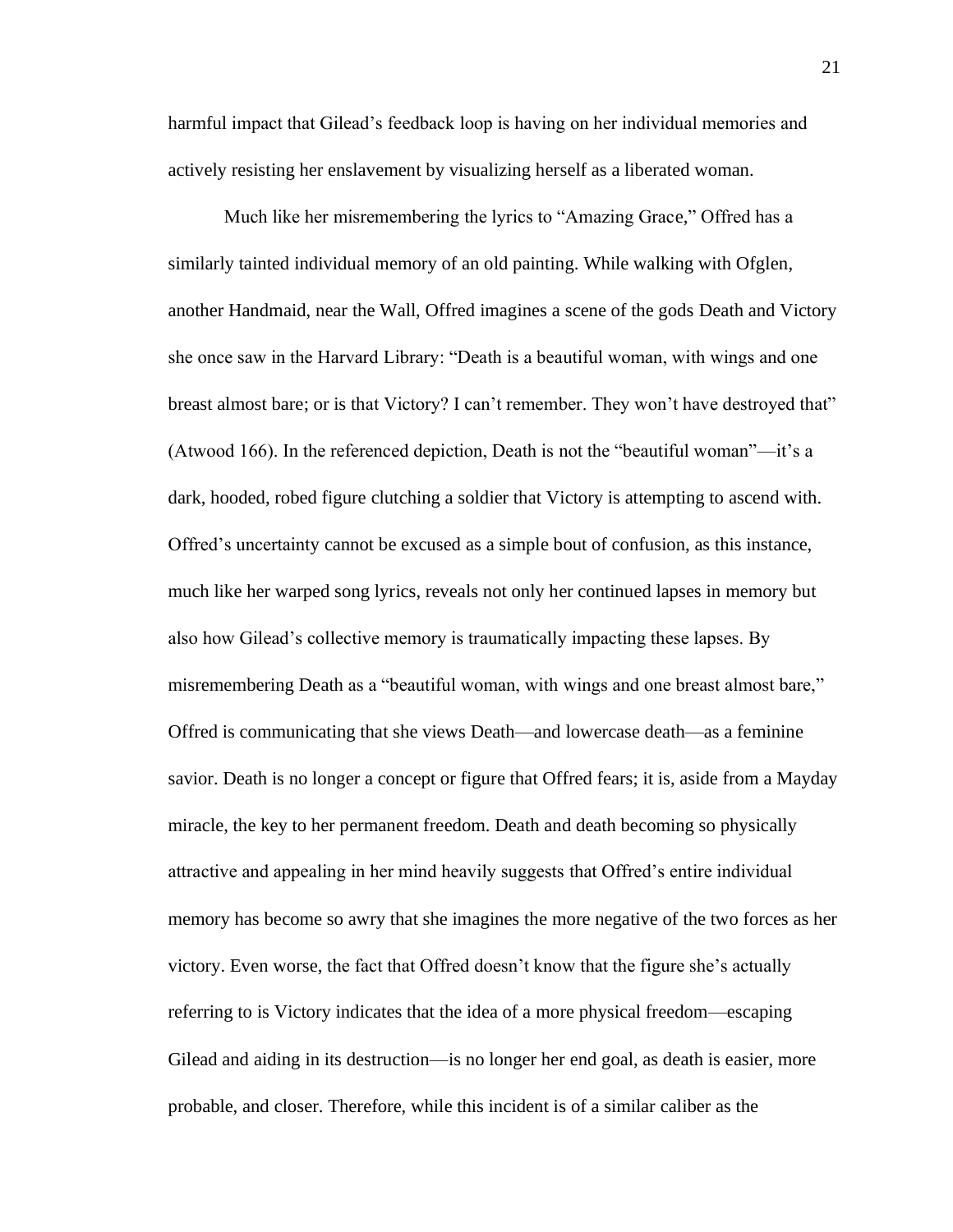"Amazing Grace" development, its impact is much worse because Offred doesn't realize that Gilead's feedback loop is influencing her individual memory of the painting. While readers know that Gilead's feedback loop is detrimentally impacting Offred, Offred doesn't even register that she's romanticizing Death and death. Instead, readers serve as witnesses to the effects of her desire and her memory intermingling in strange ways, thinking of herself as an unbound woman because the loop is subtly yet so effectively ensuring that our heroine doesn't always notice its influence anymore.

In spite of these clear incidents that show how Offred's memory has been altered by her agonizing life in Gilead, Offred herself has a difficult time coming to terms with the existence of her own trauma—and not just the trauma inflicted by Gilead. While irritated by a fellow Handmaid named Janine's pleading during childbirth, for example, Offred explains, "It's her second baby […] So she ought to be able to remember this, what it's like, what's coming. But who can remember pain, once it's over? All that remains of it is a shadow, not in the mind even, in the flesh. Pain marks you, but too deep to see. Out of sight, out of mind" (Atwood 125). In spite of the agony that comes with pre-, mid-, and post-childbirth as well as the permanently life-altering impact that it has on the human body, people regularly have children. The toll that pregnancy takes on the body is so frequently overlooked in favor of the end result that it is unsurprising for Janine to have quite possibly forgotten "what it's like, what's coming." Pain is an individual experience; even though Janine is having her "second baby," the experience of childbirth may have been "out of sight" long enough for it to also be "out of mind." However, Janine isn't the only person, whether intentionally or accidentally, who has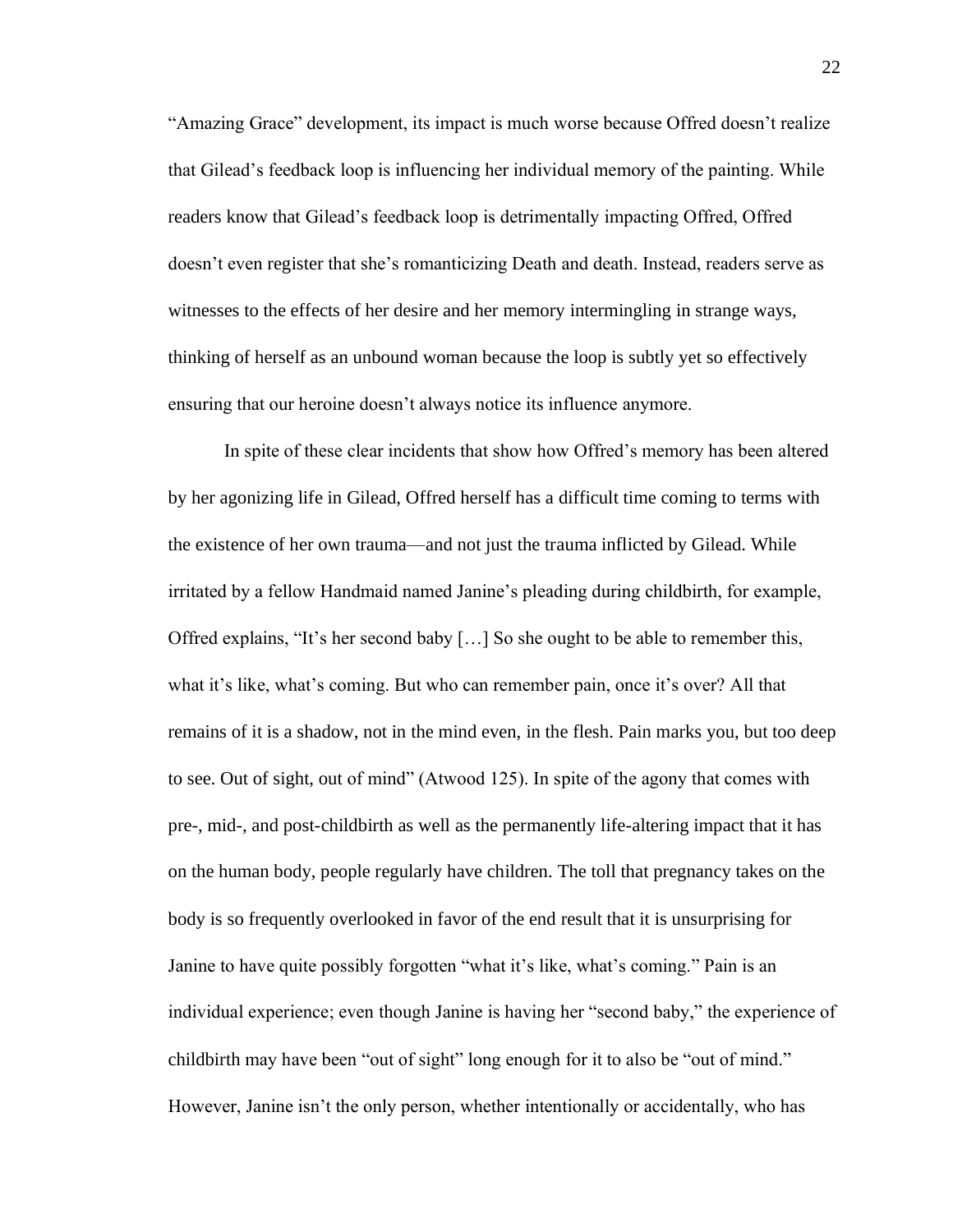temporarily brushed aside the trauma of childbirth—society, both Gileadean and otherwise, has also purposefully forgotten it. In a fictional world where having children is already nearly impossible, pregnant people frequently die or are even deliberately killed just for the chance of a healthy baby. On top of that, Gilead views producing children as such a vital duty that they force dozens upon dozens of women to make it their sole goal in life to do so. And yet in the face of all of these frustrating and deadly reasons to maintain a negative mindset toward having a child, many Handmaids still *want* to be pregnant—and not just because Gilead trained them to want it. The collective memory of the cultural importance of childbirth both in Gilead and in Atwood's now-shrunken U.S. is so all-encompassing that it literally makes pregnant people forget—or at least devalue—the torment that comes with it. In this sense, Gilead didn't have to add a pregnancy agenda to their efforts in relooping the world's collective memory to their advantage—it was already there.

Offred's reaction toward Janine's screams of pain also reveals Offred's own relationship with trauma. Offred seems to treat her own pain as if it's an old, sealed scar, a permanent reminder that the trauma she has experienced happened, but not something that actively aches her. Like a scar, Offred also states that "pain marks you, but too deep to see"; however, this claim seems false, as numerous instances throughout the novel suggest that Offred's pain is literally rewriting the way in which her individual memories function. With this in mind, Offred's severely repressed trauma appears to be raising her psychological tolerance to pain, making her remember significantly harmful instances as just another addition to her collection of innumerable traumatic ordeals. In this sense,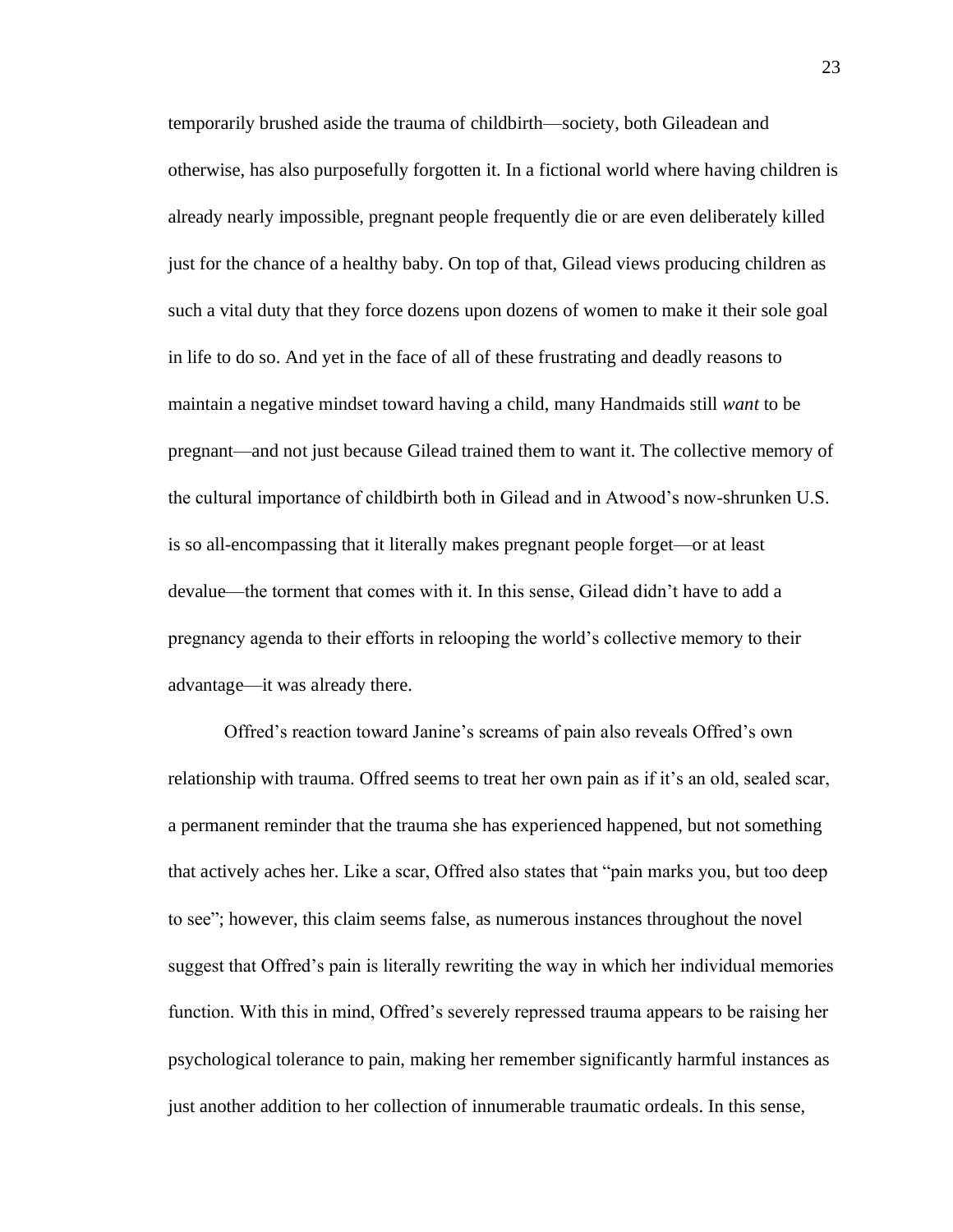Offred's trauma is more akin to a scab; it's capable of sealing, but it inevitably reopens and stings in the open air when the trauma is scratched at.

As Atwood's novel develops, Offred's individual memories become more vulnerable to Gilead's attempts to reconstruct the world's collective memory—especially her memories of her husband, Luke. As expected, the Commander's mathematics become more complicated when the men Offred cares for are involved: "They cannot be exchanged, one for the other. They cannot replace each other. Nick for Luke or Luke for Nick. *Should* does not apply" (Atwood 192). In the grand scheme of "four," Offred knows that Nick—her Gileadean significant other—and Luke still remain their own unique "ones" that cannot, in her sole, sensible mind, be "exchanged" for one another. Indeed, Nick and Luke are not assigned a reducible numeric value in Gileadean society because they are men; in that sense, the two also "cannot replace each other" because they are distinct men that have never been cut down to simply just "one" and "one." However, we are still left with the italicized "*should.*" While Offred knows that Luke *"should"* not be replaced in her individual memories, both the demands of Gileadean life and the toll being a Handmaid takes on her influence her thoughts and feelings about him. Gilead's ability to consistently warp the world's collective memory in its favor relies on the birth of new "ones"; therefore, the Commander (or, in reality, Nick) "replaces" Luke as Offred's procreative partner. This replacement is wretchedly ironic: by showing that the Commander's possible infertility makes him exchangeable in the same way that Offred is as a potentially fertile woman, Gilead has devalued the very people that it was supposed to be empowering: men. In this sense, the entire Gileadean population has been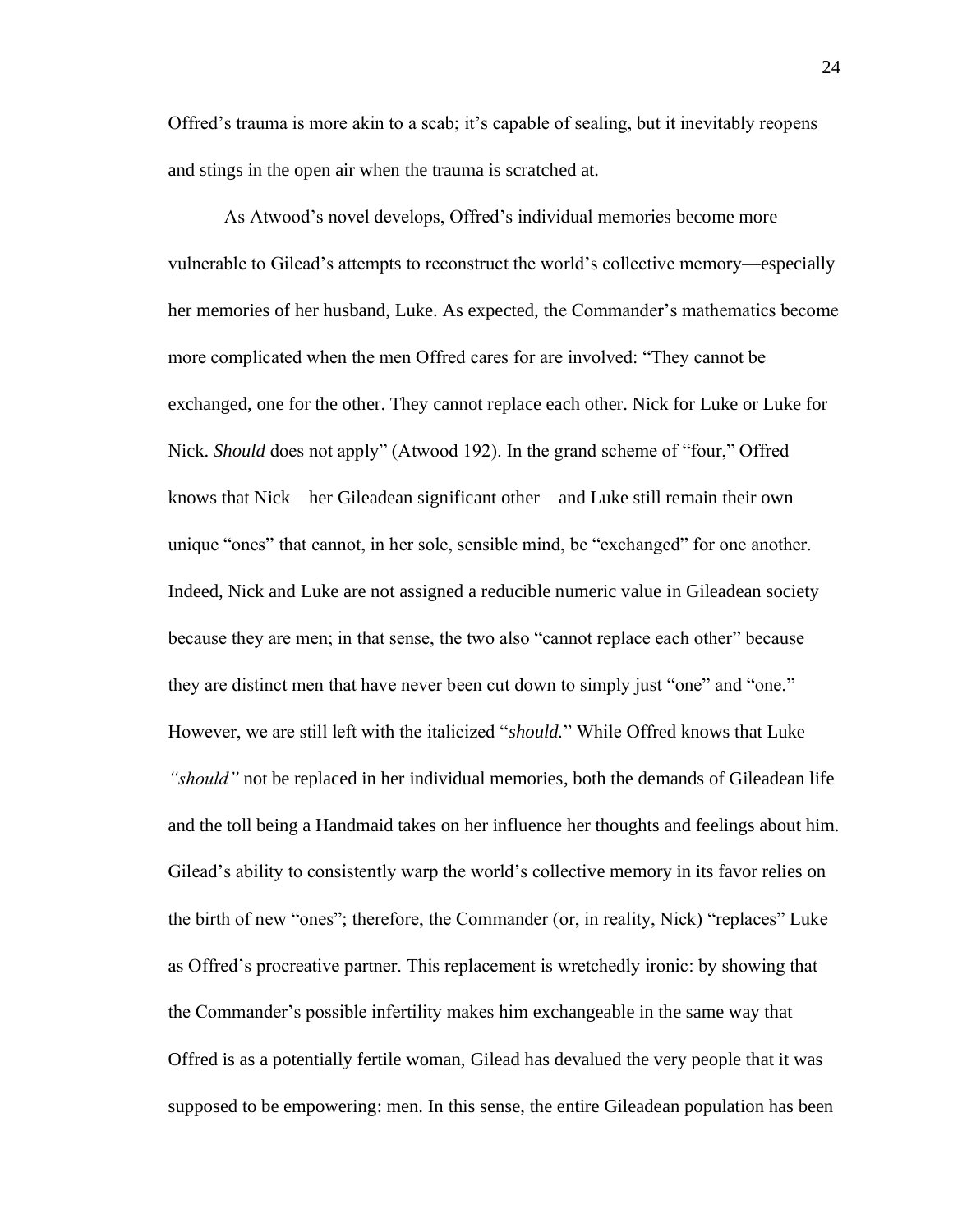reduced to nothing more than faceless impregnation and reproductive machines.

However, Handmaid duties and the image of horrifying baby assembly lines aside, Offred also feels extremely guilty about beginning to substitute Nick as the recipient of her romantic and sexual feelings—feelings that she once shared solely for Luke. While neither of these impossible situations make Offred love Luke any less, they also demonstrate that even though Nick *shouldn't* replace Luke, Offred's circumstances mean that he, in some ways, does.

Luke is no longer a person in Offred's current life; her individual memories of him are fading, yet she has no possible way to create new memories of or with him. Luke's deterioration within Offred's mind also suggests that her means of temporary escape—dreaming about and remembering her loved ones—are starting to fail her as well. After recalling the fate of her pet cat, Offred attempts to bring the images of her family members to mind:

> I try to conjure, to raise my own spirits, from wherever they are. I need to remember what they look like. I try to hold them still behind my eyes, their faces, like pictures in an album. But they won't stay still for me, they move, there's a smile and it's gone, their features curl and bend as if the paper's burning, blackness eats them. A glimpse, a pale shimmer on the air; a glow, aurora, dance of electrons, then a face again, faces. But they fade, though I stretch out my arms towards them, they slip away from me, ghosts at daybreak. Back to wherever they are. Stay with me, I want to say. But they won't. It's my fault. I am forgetting too much. (Atwood 193)

In this passage, Offred is in an incredibly vulnerable place. She begins expressing these feelings of helplessness by speaking as though the images of her loved ones—Luke, her mother, her daughter, and her best friend, Moira—are in a different place, packed away in an attic somewhere, collecting dust. In many ways, they are. As Finigan expresses,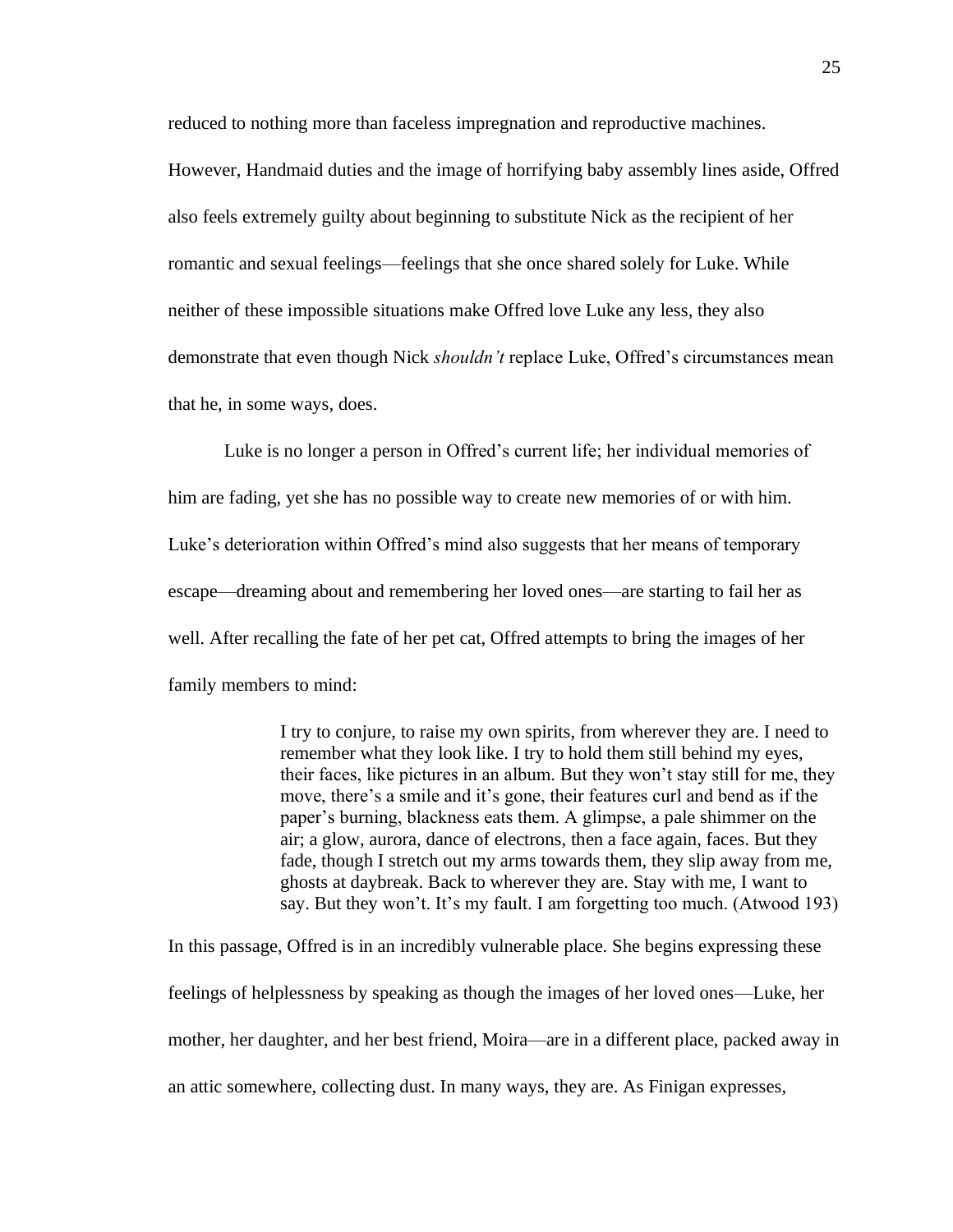without consistent external reminders of her family members and friends—the individuals themselves, photographs, recordings, etc.—to refresh her internal images of them, Gilead is actively making Offred forget their faces: "…their features curl and bend as if the paper's burning, blackness eats them." Likewise, by ensuring that Offred doesn't have the chance to create or access any of these external reminders, there's nothing to put out the flame that's eating away at Offred's individual memories. They have become "ghosts at daybreak"—dead, in Offred's mind, and barely visible in the morning sun. And in spite of the fact that Offred isn't responsible for this happening in any way, she feels as though she is: "It's my fault. I am forgetting too much." Offred is not willingly forgetting her loved ones, but the pain of it happening nonetheless is eating her alive.

Offred isn't the only person that's suffering from individual memory loss—the other Handmaids and the Marthas certainly are as well—but she, like the others, will be some of the last to, if Gilead continues to hold power. Much like the way in which Offred is forced to replace Luke with Nick, Gilead's goal is to replace Offred's generation of Handmaids—the "transitional generation"—with women who would, ideally, be impartial to what happens to all of the "ones" because all they will have ever known is the "four" (Atwood 117). This is expertly encapsulated in Aunt Lydia's ominous words of "comfort" while Janine is starting to give birth:

> You are a transitional generation, said Aunt Lydia. It is the hardest for you. We know the sacrifices you are being expected to make. It is hard when men revile you. For the ones who come after you, it will be easier. They will accept their duties with willing hearts. She did not say: Because they will have no memories, of any other way. She said: Because they won't want things they can't have. (Atwood 117)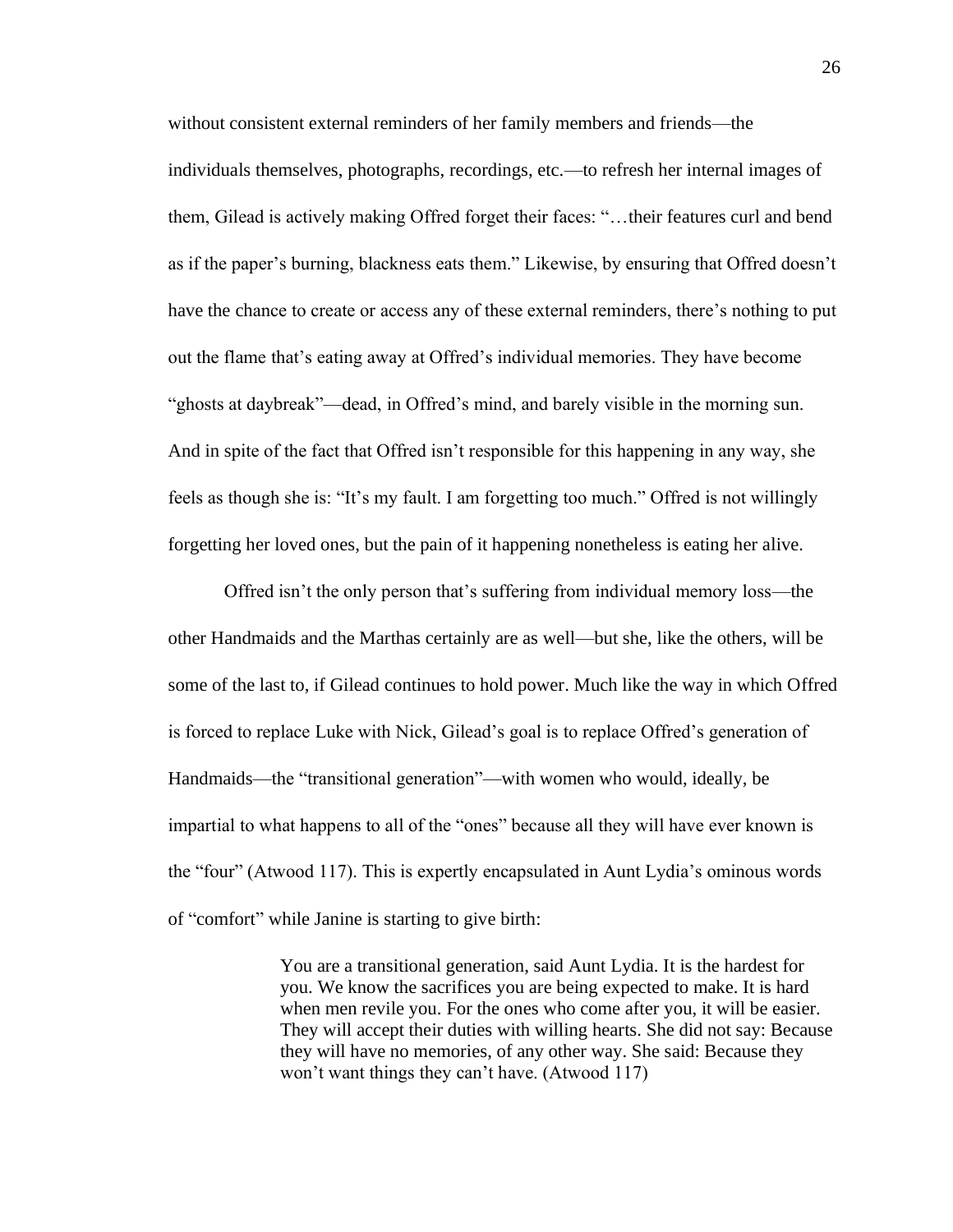As a member of the "transitional generation," Offred has sound memories of a life of relative freedom—the freedom of independence, the freedom of expression, and, most importantly, the freedom of love. Gilead acknowledges these hardships and knows that "it is the hardest" for their group of Handmaids because they, of course, weren't always Handmaids. The Handmaids are forced to "[sacrifice]" these freedoms and become accustomed to those allotted to them by Gilead, and while it is unlikely that Offred and the other Handmaids will ever become the perfect subservient incubators, their children certainly can. "They will accept their duties with willing hearts," explains Aunt Lydia, because Gilead has found the fastest way to breed the perfect women: by quite literally ensuring that they're born for it. "They won't want things they can't have" "because they will have no memories" of what those things even are.

While Offred's awareness of the next generation's submissiveness unmistakably horrifies her, Aunt Lydia makes it do something even worse: it places Offred in an unbelievably vulnerable situation where she is left with the knowledge that she will be one of the last Handmaids—and the last women—in Gilead to remember the before time. Then again, is Aunt Lydia's justification valid? The hypothetical "'ones'" won't share in the very specific longings for the time before that the transitional generation has, true, but won't they yearn for something better? Aunt Lydia's argument centers around the idea that the new generation of Handmaids will be compliant and content because they quite literally can't want what they never had in the first place. Even the daughters of Wives the most privileged daughters in all of Gilead—will be raised and comforted by the knowledge that copying petit-point designs, pleasing their husbands, and conceiving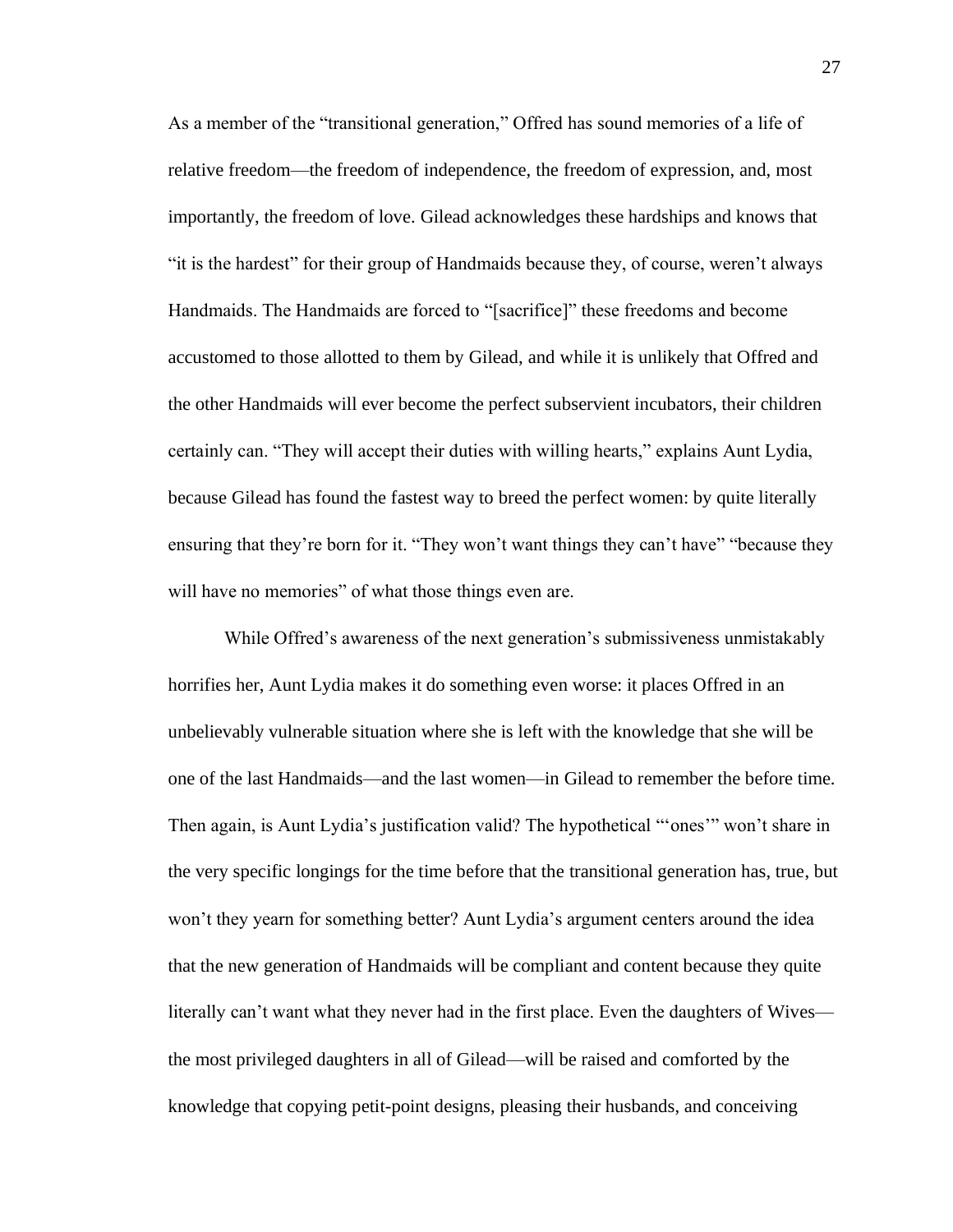children are their only purposes in life. But lacking the logistical knowledge behind what you're hoping for doesn't mean that you can't pray that it exists in some form or another. The new generation might not, for example, know that freedom lies in Mayday, what remains of the U.S., and neutral countries like Canada, but that certainly doesn't mean that they can't wonder what it might be like to be unencumbered by the shackles of Gileadean conventions. The desires that many members of the next generation of Handmaids will share—autonomy, love, and peace—are inspirational, even if Offred can't see them. But because these small mercies are hidden from her, Offred begins to feel more hopeless than ever before.

Having previously been able to endure everything that Gilead has thrown at her, it is finally a photograph—an external reminder—of her daughter that makes Offred vulnerable enough to crack:

> So tall and changed. Smiling a little now, so soon, and in her white dress as if for an olden-days First Communion. Time has not stood still. It has washed over me, washed me away, as if I'm nothing more than a woman of sand, left by a careless child too near the water. I have been obliterated for her. I am only a shadow now, far back behind the glib shiny surface of this photograph. A shadow of a shadow, as dead mothers become. You can see it in her eyes: I am not there. (Atwood 228)

In this reflective segment, Offred's daughter has grown in the years apart from her mother. Her child is "smiling a little now," which suggests that, unlike Offred, her daughter is at least somewhat happy and well taken care of, wherever she is. Yet for Offred, who has yet to experience any joy or love in Gilead, it is too "soon" for her daughter to smile—not that it would ever be long enough, either. While faded, Offred still has plenty of memories of her daughter, yet she believes herself to be "a shadow of a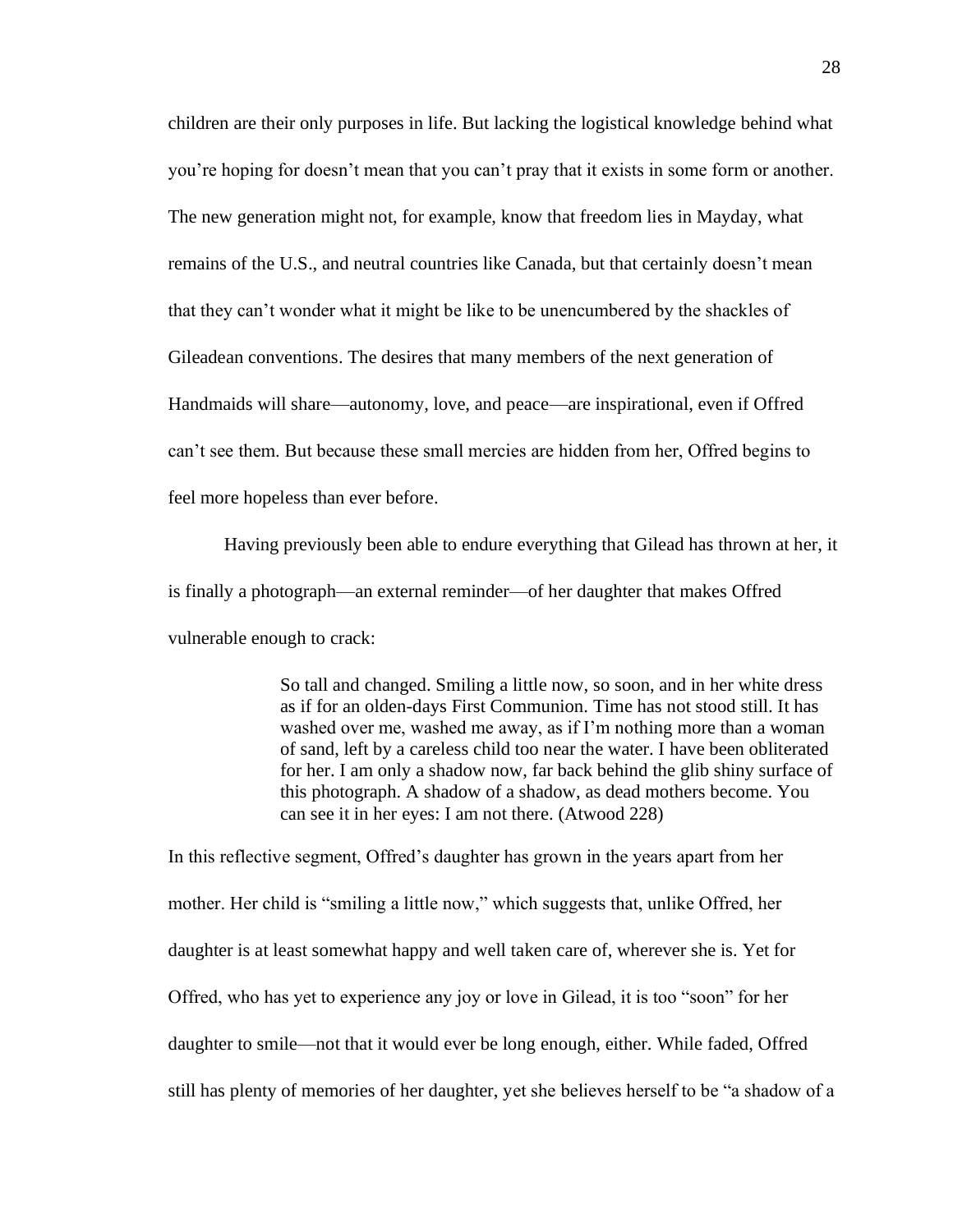shadow, as dead mothers become" in her daughter's eyes because, in Offred's mind, if her daughter can smile, then she certainly can't remember being stolen: "You can see it in her eyes: I am not there." Readers have seen how time and trauma have ravaged Offred's individual memories; for her daughter, who was only five when she was abducted, it is infinitely harder, if not impossible, for her to hold onto concrete memories of her parents. Because of her youth at the time of her kidnapping, Offred's daughter likely only possesses fragile snippets of her childhood memories—at five years old, her brain simply wasn't developed enough for her to have the capacity to create memories of and understand what happened to her. But unlike her daughter, Offred has the capacity to reflect on and cling to her life-preserving memories of her family—for now—because she's an adult with a fully matured mind. Thus, it is tragically reasonable to assume that Offred's young daughter may have truly—and blamelessly—forgotten her. Knowing this, and feeling utterly heartbroken and exposed, Offred does the only thing she can do: she survives.

Desperate to avoid the loneliness caused by her withering individual memories and looking for any semblance of normalcy, Offred makes the choice to save herself by creating new individual memories—but not with Luke. "You can't help what you feel, Moira said once, but you can help how you behave. Which is all very well. Context is all; or is it ripeness? One or the other" (Atwood 192). "Context" is, at least partially, "all"; Offred's oppressed being makes having feelings for the one you're with rather than the one you love an appropriate response to the trauma she's enduring. By the same token, Offred loving both Luke and Nick is entirely natural; love is an ever-shifting experience,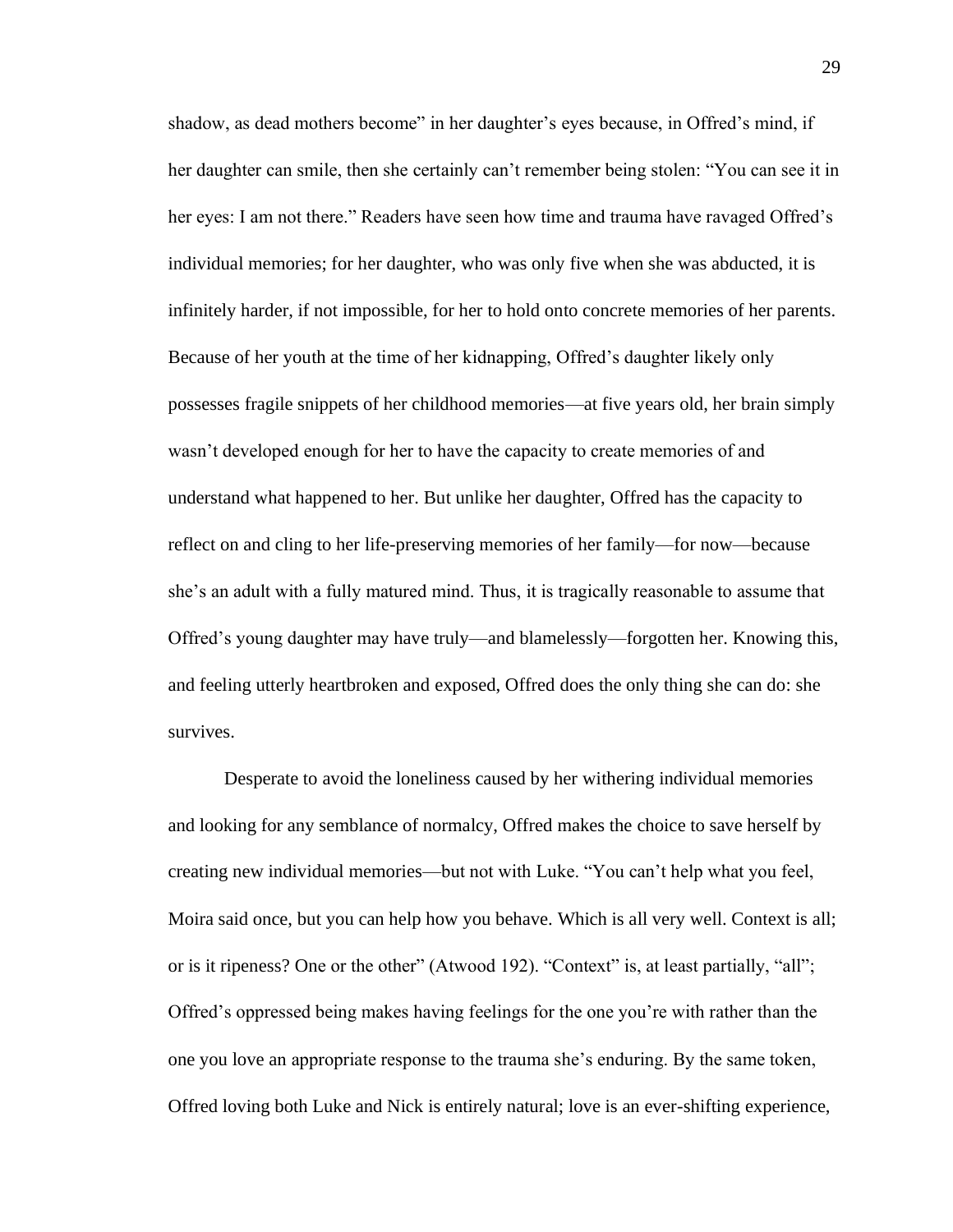and Gilead's immoral reduction of women to nameless, penniless, biological instruments facilitated Offred's need to belong only to her own wants rather than to other people. Still, Offred's feelings toward her initial affair with Luke are considered a less traditionally acceptable "context": "I was nervous. How was I to know he loved me? It might just be an affair" (Atwood 51). Offred and Luke's actions are not considered a conventionally appropriate way to "behave," and neither is her relationship with Nick. However, Offred quickly changes her mind and asks if "ripeness," rather than "context," is "all." "Ripeness" is a term that possesses heavily prolific connotations; Gilead's Handmaids are consistently examined to check if they are "ripe," or capable of having children. Therefore, while situations used to be considered in terms of "context," for Gileadean women, their circumstances are literally determined by their "ripeness": "ripe" women become Handmaids, or are already perhaps Wives or Econowives, and "unripe" women are either Marthas, Aunts, or forgotten Unwomen. For women in Gilead, it's only "one or the other"—and yet, to save her individual memories and steer away from the influence of Gilead's feedback loop, Offred finds a way for it to be neither.

Even long before her relations with Nick, it was always evident that Offred retained the desire to make her own choices. While Offred is walking with her Handmaid partner, Ofglen, for instance, the pair encounter two young male Guardians. Even though Offred and Ofglen remain silent during this brief meeting, Offred's thoughts betray her true desires:

> They touch with their eyes instead and I move my hips a little, feeling the full red skirt sway around me. It's like thumbing your nose from behind a fence or teasing a dog with a bone held out of reach, and I'm ashamed of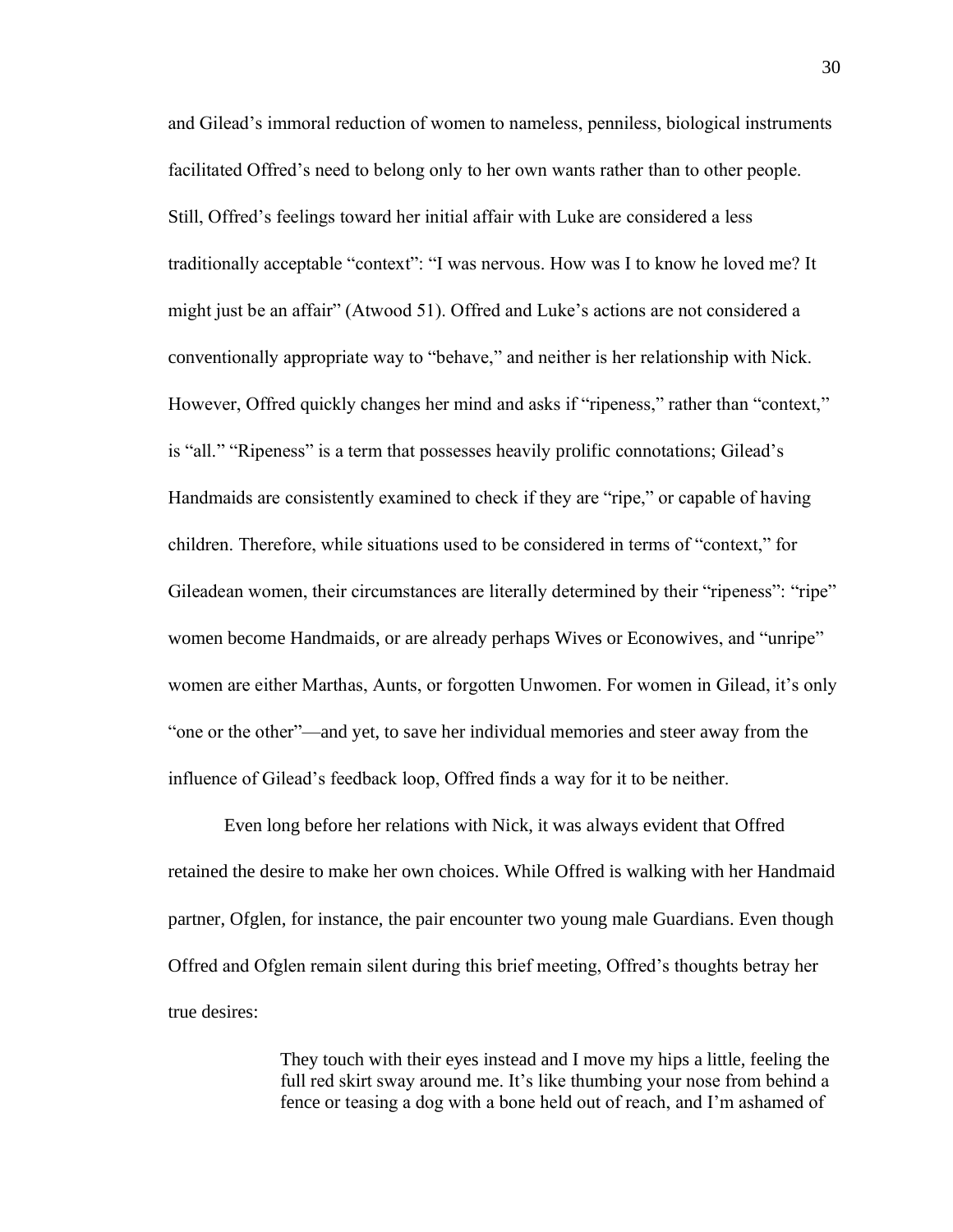myself for doing it, because none of this is the fault of these men, they're too young. Then I find I'm not ashamed after all. I enjoy the power; power of a dog bone, passive but there. I hope they get hard at the sight of us and have to rub themselves against the painted barriers, surreptitiously. (Atwood 22)

During this scene, Offred is not a Handmaid: she is a woman, gleefully enjoying the leverage that her feminine body—covered and hidden, but still there—gives her. She "enjoy[s] the power" that "[moving her] hips a little" can bring her, and she hopes the Guardians "get hard at the sight" of her and Ofglen, each of whom are women that Gilead has deemed untouchable, yet that certainly doesn't mean that they've been unsexed. Offred shares the same desires that the two young male Guardians—oppressors, but human beings nonetheless—presumably possess, and she remembers a time during which she was allowed to act on those desires. While Offred isn't able to outwardly interact with the Guardians, her intense yearning to flirt with them shows that she desperately wants to release her sexual tension. Her wish to make them "surreptitiously" uncomfortable—which, as a woman without the ability to fulfill her sexual needs, Offred always is—reflects her own constant state of frustration. Therefore, when the opportunity to be found as a desirable person—and just simply a person at all—again rather than as a Handmaid presents itself, Offred jumps at the chance to steal back even a smidgen of the power she once retained as a free woman.

In the final few pages of *The Handmaid's Tale*, Offred's relationship with Nick begins to intensify—both at the request of the Commander's wife, Serena Joy, but also for Offred's personal enjoyment. While slipping off to Nick's lodgings for the first time, Offred recollects some of the different names for the word "apartment": "A bachelor, a studio, those were the names for that kind of apartment. It pleases me to be able to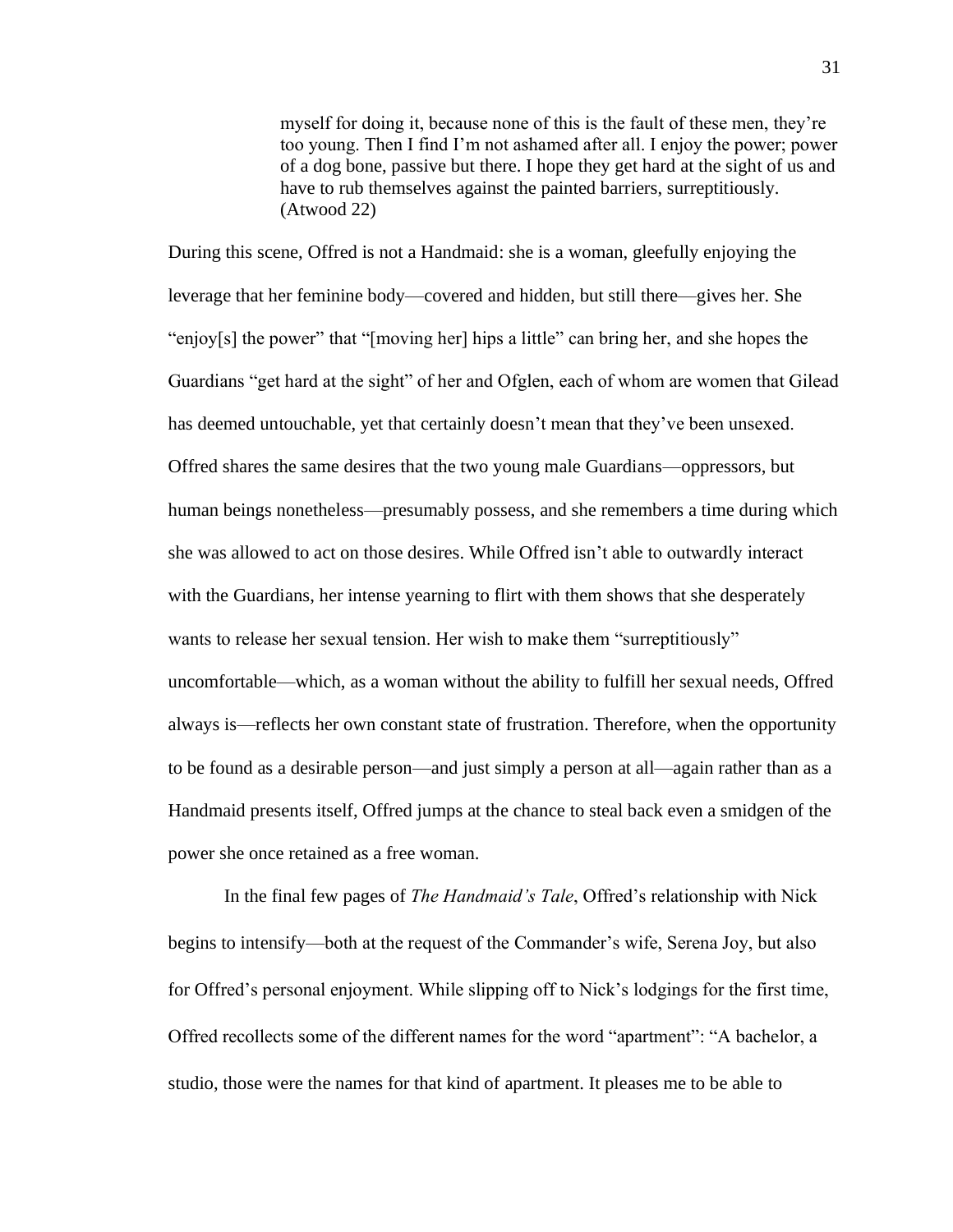remember this. *Separate entrance*, it would say in the ads, and that meant you could have sex, unobserved" (Atwood 260). Offred's triumphant feelings toward being able to remember the purpose of apartments with separate entrances—having private sexual encounters without being suspected by other individuals—is a clear indication of the pleasure she takes in being able to, in a way, rebel. While Serena Joy has approved of this particular meeting between Offred and Nick, she's still sneaking around, avoiding Gilead's watchful eye, and doing something that makes her heart race with an emotion that isn't solely terror for the first time in years. Unsurprisingly, then, Offred takes advantage of the "separate entrance" "ad" on numerous other occasions: "I went back to Nick. Time after time, on my own, without Serena knowing. It wasn't called for, there was no excuse. I did not do it for him, but for myself entirely" (Atwood 268). Because she finally has the opportunity to secretly indulge in her own sexual desires for the first time since being with Luke, Offred isn't satisfied with just one approved meeting between herself and Nick: she wants more rebellion, and she wants more intimacy. But intimacy isn't something that Offred has in Gilead. Her hushed conversations with the other Handmaids are infrequent and dangerous, and while Rita and Cora, the Waterford's two Marthas, do speak to her, they "are not supposed to fraternize" ("fraternize," because, as Luke once mistakenly declared, "sororize" is not a word) with her (Atwood 11). Similarly, the Ceremony, while an event involving sex, doesn't offer Offred a shred of intimacy—she simply becomes a body to be raped. Nor are Offred's furtive meetings with the Commander truly intimate; while she does have the opportunity to at least be somewhat acknowledged as a former person in his presence, the power dynamic in his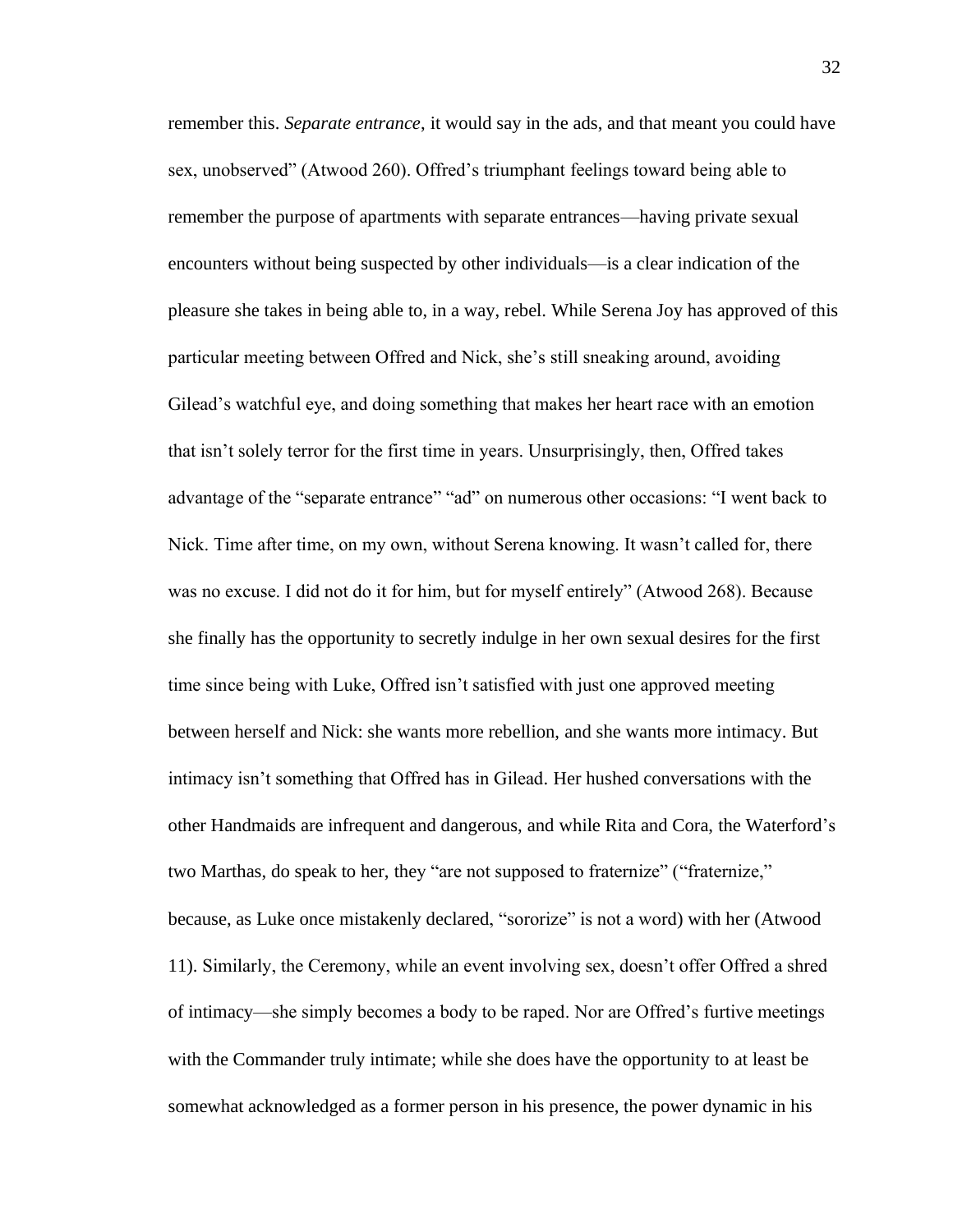study is not one of mutual closeness. This perversion of intimacy that the Commander enjoys reminds us of the relationship that intimacy shares with memory, which, as I will argue shortly, is the key to understanding how to bridge the gap between individual memory, collective memory, and the feedback loop that controls them both.

To return to Offred, though: in order to gain the intimacy that she lacks in the Commander's household, Offred finds asylum with Nick. She goes back to him "for [her]self entirely" because having the opportunity to be a normal person again—not Offred the Handmaid, but the otherwise unofficially identified narrator who may possibly be named June—also gives her the chance to create new individual memories. Experiencing semblances of the past with Nick reawakens her ability to form individual memories that aren't controlled by Gilead's feedback loop. For Offred, forming these individual memories isn't just exciting on a sexual level—it's on a personal one, too. By being seen as a person after years of being forced to hide behind her white Handmaid wings, Offred finally has fresh individual memories that she can relive and reuse to survive when she has to go back to being invisible.

Despite her newfound relationship with Nick and the individual memories she gains during the time they spend together, Offred hasn't entirely forgotten her past life. She is, for the most part, considered by everyone around her to be empty: an empty vessel to be filled with children, an empty woman without thoughts or feelings, and an empty "one" ready to conform to the new, collective memory and become part of Gilead's "four." Left starving for a life that Gilead won't provide her and furious with herself for involuntarily forgetting her husband, Offred finds nothing inside of her but rage.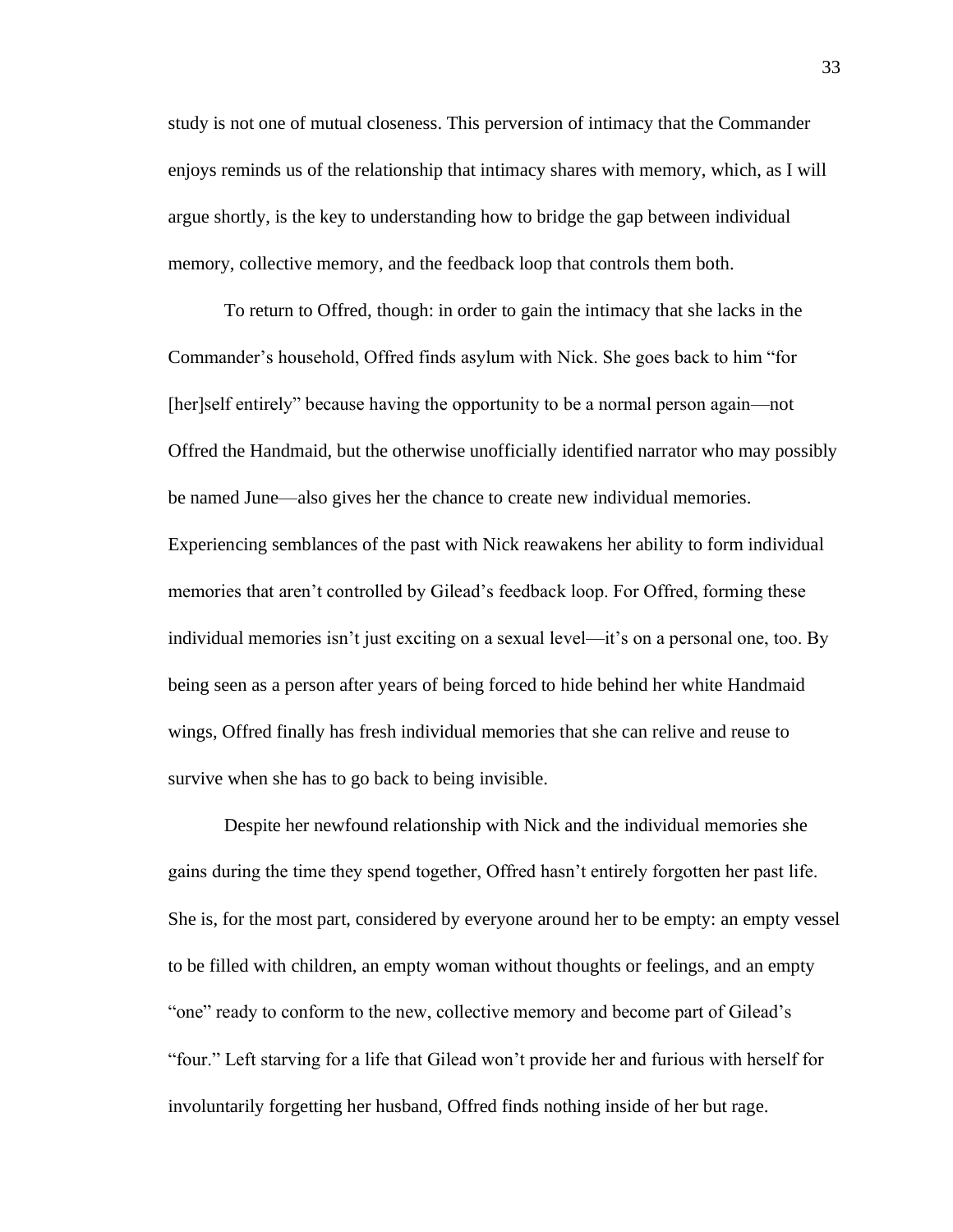Remembering her loved ones was the only consistent coping mechanism that Offred had to help her survive Gilead; by steadily losing that ability and being forced to seek warmth from a new source, Offred is left with her hate and the burning desire to lean into it—and lean she does. Whether it's wanting to steal knives and sewing scissors or even "burn the house down," Offred's rage has slowly but surely been building throughout the entirety of *The Handmaid's Tale* (Atwood 209). She is angry, but she's not angry alone. By first analyzing the impact that life in Gilead has had on Offred's individual memory, it became clear that, despite her best efforts, Offred's memories of her past life, her identity, didn't stand a chance against the suppressive strength of Gilead's feedback loop. However, by now respectfully expanding Offred's individual memory into the collective memories of each of the "ones" suppressed by Gilead's overarching loop, a new alliance emerges—not Gilead's "four," but the "one" and "one" and "one" and "one" that make the "four." Just like how Gilead's "four" has no correlation to the actual number four, these "ones," of course, aren't simply four individuals—they're the tens of thousands of unwilling people stuck in Gilead. And while Offred's Commander might think of these individuals as just "one" and "one" and "one" and "one," their numbers stand for something far greater than Gilead could ever calculate.

Gilead is aware of the fury that's building inside of Offred and other Handmaids like her, and it knows that, for its own safety and that of its precious Handmaids, their fury must, occasionally, be released. Therefore, Gilead devises the ultimate form of exercise for Handmaids to unleash their wrath: Particicutions. However, for Offred,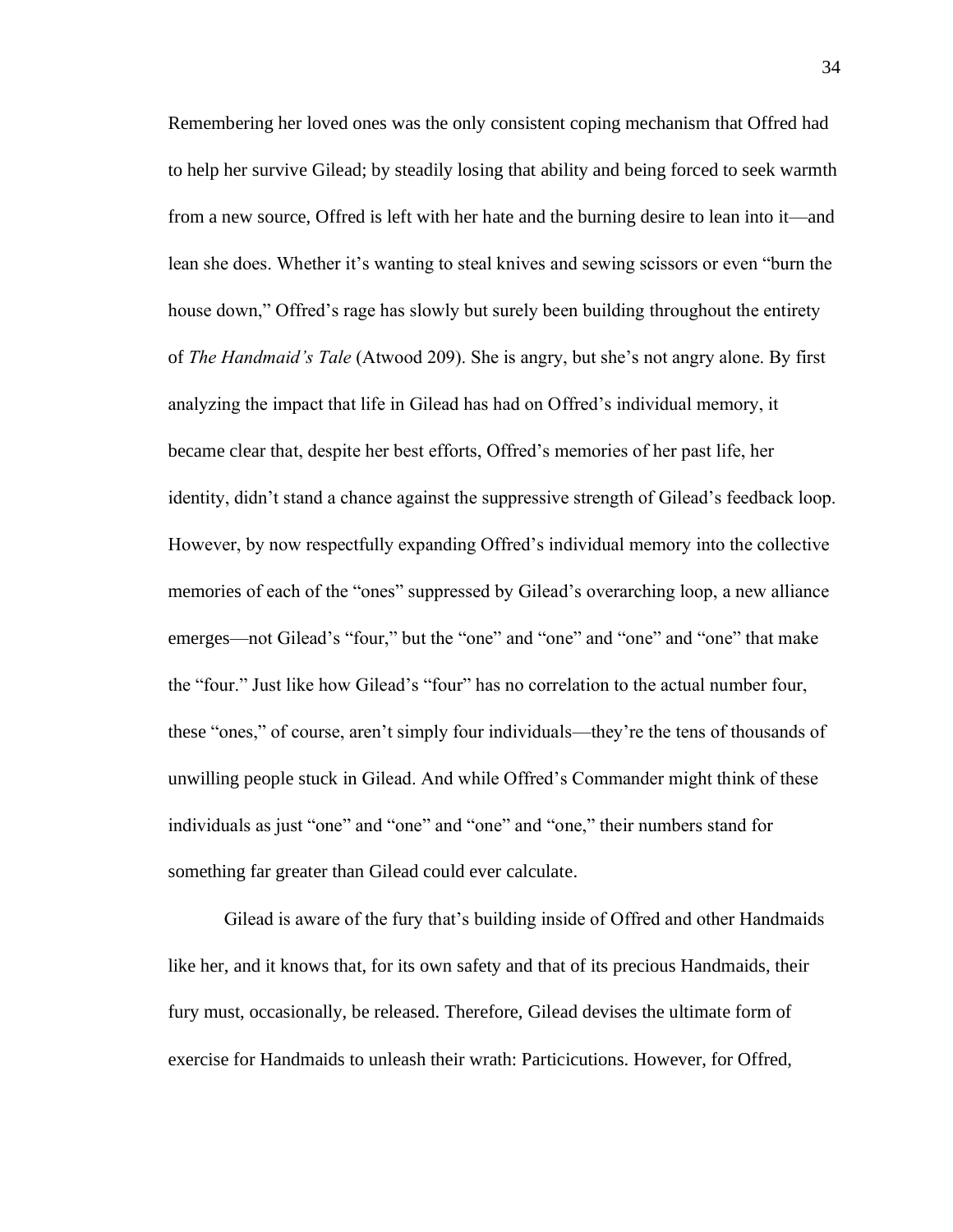watching a Particicution in which a man is torn limb from limb seems to have the opposite of Gilead's intended effect:

> But also I'm hungry. This is monstrous, but nevertheless it's true. Death makes me hungry. Maybe it's because I've been emptied; or maybe it's the body's way of seeing to it that I remain alive, continue to repeat its bedrock prayer: I am, I am. I am, still. I want to go to bed, make love, right now. I think of the word relish. I could eat a horse. (Atwood 281)

Rather than feeling disgusted by or even simply numb to the brutal murder of a Mayday supporter, Offred instead finds herself hungry—but not for food. As she states, Offred is aware that she has been "emptied" of practically all of the individual memories of her past life, so much so that she has to convince herself that she is still her own person, a human being with thoughts and urges, not just a fertile baby maker: "I am. I am, still." Offred is "still," after all this time, despite everything, a woman; the Particicution reminded her of her humanity, and she's enraged to have been forced to forget it. The urgency and fervor in her desire to "go to bed, make love, right now"—not later, *now* spotlights both how long she's been keeping her feelings of frustration, sexual or otherwise, bottled up inside, but also how little the Particicution did to ease them. For Offred, acting on her feelings of sexual or intimate desire is forbidden; therefore, for these feelings of hunger to suddenly burst out after witnessing a man get pulverized suggests that she is in desperate need of comfort. Offred's word choice in needing to "make love" rather than simply have sex is deliberate; death reminds her that she is still "alive," and sharing those essential intimate memories with another human being provides Offred with a way to remember that. Likewise, Offred's use of the word "relish" while referencing her feelings about the Particicution is significant; "relish" has direct connotations to traditional hunger as well as considerable pleasure. In that sense, Offred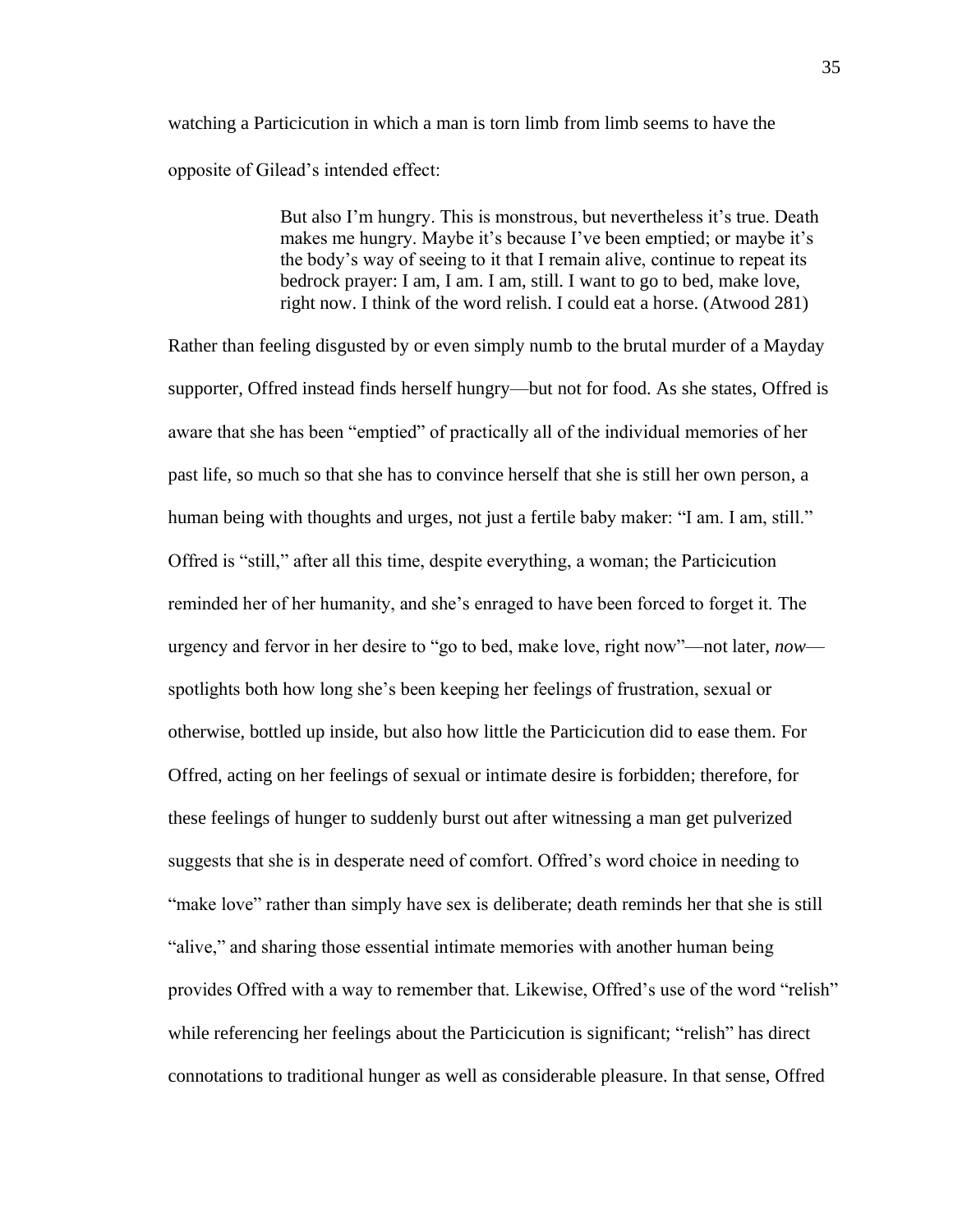isn't just relishing in the Particicution that just took place—she enjoyed it, and she's ravenous for more of the violence and feelings of desire it excited in her. Offred's relishing is also a clear indicator that the two feelings—violence and desire—have become intertwined in her memory: violence makes her desire, and desire makes her crave violence. The conviction with which she states the disturbing final line of the chapter—"I could eat a horse"—proves this. A common enough hyperbole, "I could eat a horse" implies that a person is hungry enough to eat a significant amount of food, not, of course, a literal horse. However, like her earlier hunger, Offred's use of the phrase implies that, after years of starvation, she is absolutely famished for an opportunity to be an individual again—and that means tearing into Gilead.

Having finally reached the point of no return, Offred is ready to revel in her newfound confidence. She's walked into the lion's den again and again, each time emerging unscathed, at least physically. After coming so far, Offred also isn't the person she once was, and her individual memories reflect that. She's our narrator, Luke's wife, and her daughter's mother, yes, but she's also the Commander's confidant, Nick's companion, and a member of Mayday—that is, until the other shoe finally drops. In rapid succession, Offred loses everything and everyone that ever gave her the hope to believe in the strength of the collective memories of the other women in Gilead. First comes the knowledge of Ofglen's suicide: "I stand a moment, emptied of air, as if I've been kicked" (Atwood 286). Mere minutes later, Serena Joy confronts Offred and calls her "a slut" for secretly rendezvousing with the Commander and threatens that Offred will "end up the same" as her predecessor: dead (Atwood 287). In the span of maybe an hour, Offred has indeed been "emptied": she's lost her genuine friend, her only connection to Mayday, her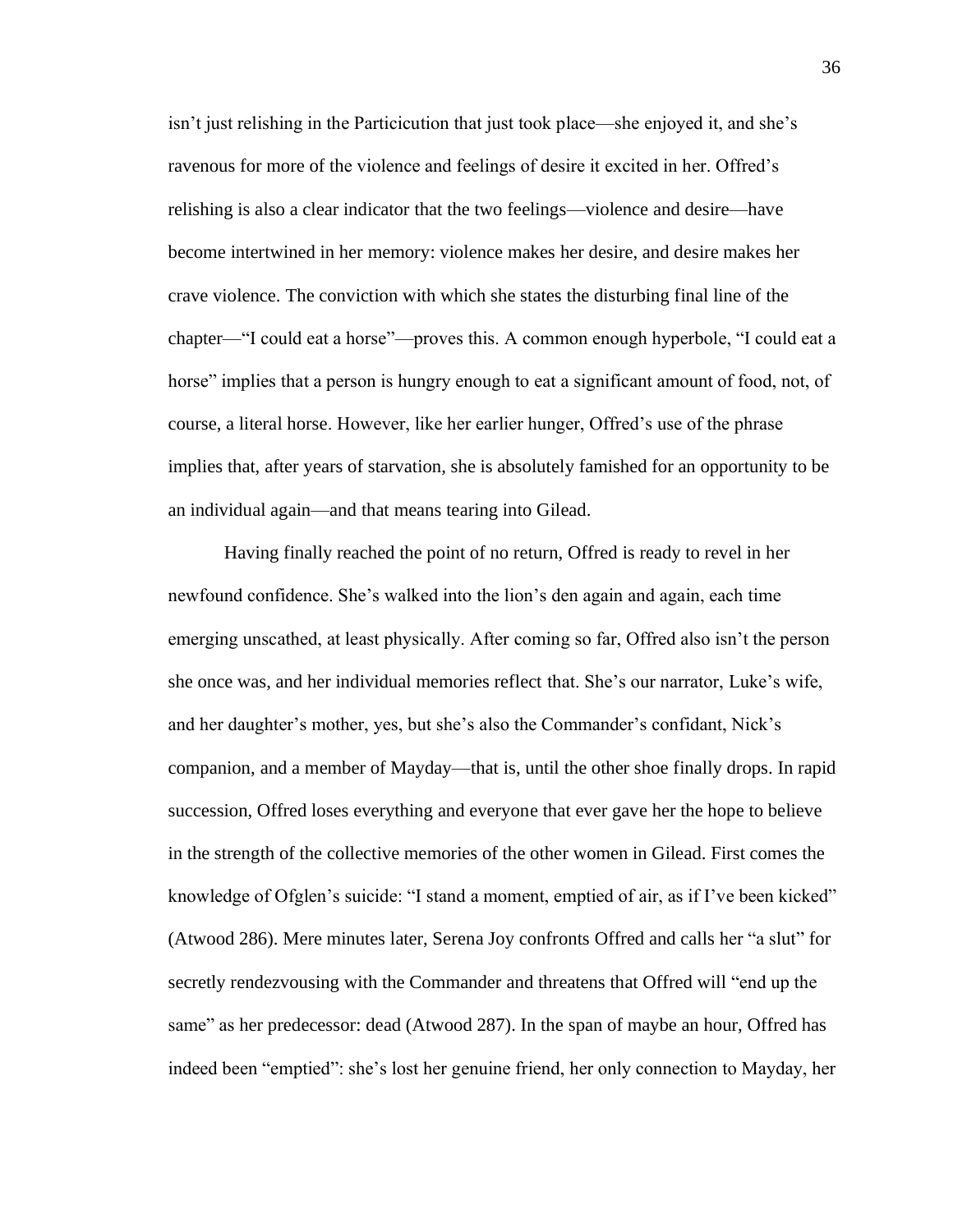"in" with the Commander, and her safety. Whatever rage-fueled fire had been burning in her heart has been entirely extinguished, leaving her at the mercy of what comes next: "I sit in my room, at the window, waiting" (Atwood 291). Offred doesn't know what, or better yet, who, she's waiting for, but she knows that she doesn't have much time. But as absolutely stunned and lost as she is, Offred waits too long to do anything. It doesn't seem to matter, though, because Nick's already done something: "'It's all right. It's Mayday. Go with them.' He calls me by my real name. Why should this mean anything?" (Atwood 293).

But Nick's use of Offred's real name *does* mean something. Offred willingly told Nick her real name—a name that Offred's hypothetical intended audience doesn't even explicitly get to know. In that sense, Offred's name is an extremely intimate part of her past self, and with that intimacy comes faith. The intimate memories that Offred and Nick share—and all intimate memories—are the solution to overcoming Gilead's feedback loop. Intimacy has been made a scarcity in Gilead: everyone has been pitted against one another, all travel and communication are strictly controlled, and loyalty oftentimes doesn't survive the threat of death. But intimacy is hazardous for Gilead for another reason: intimacy births intimate memories. Unlike individual memories or collective memories, intimate memories have some immunity against Gilead's feedback loop. Intimate memories are shared between such a small number of individuals that they subsequently can't be altered by a feedback loop—they aren't influenced by the evershifting thoughts of a large, collective group of people. Likewise, intimate memories don't function the way that individual memories do; while each kind of memory can involve emotional attachment, intimate memories have the advantage of being protected,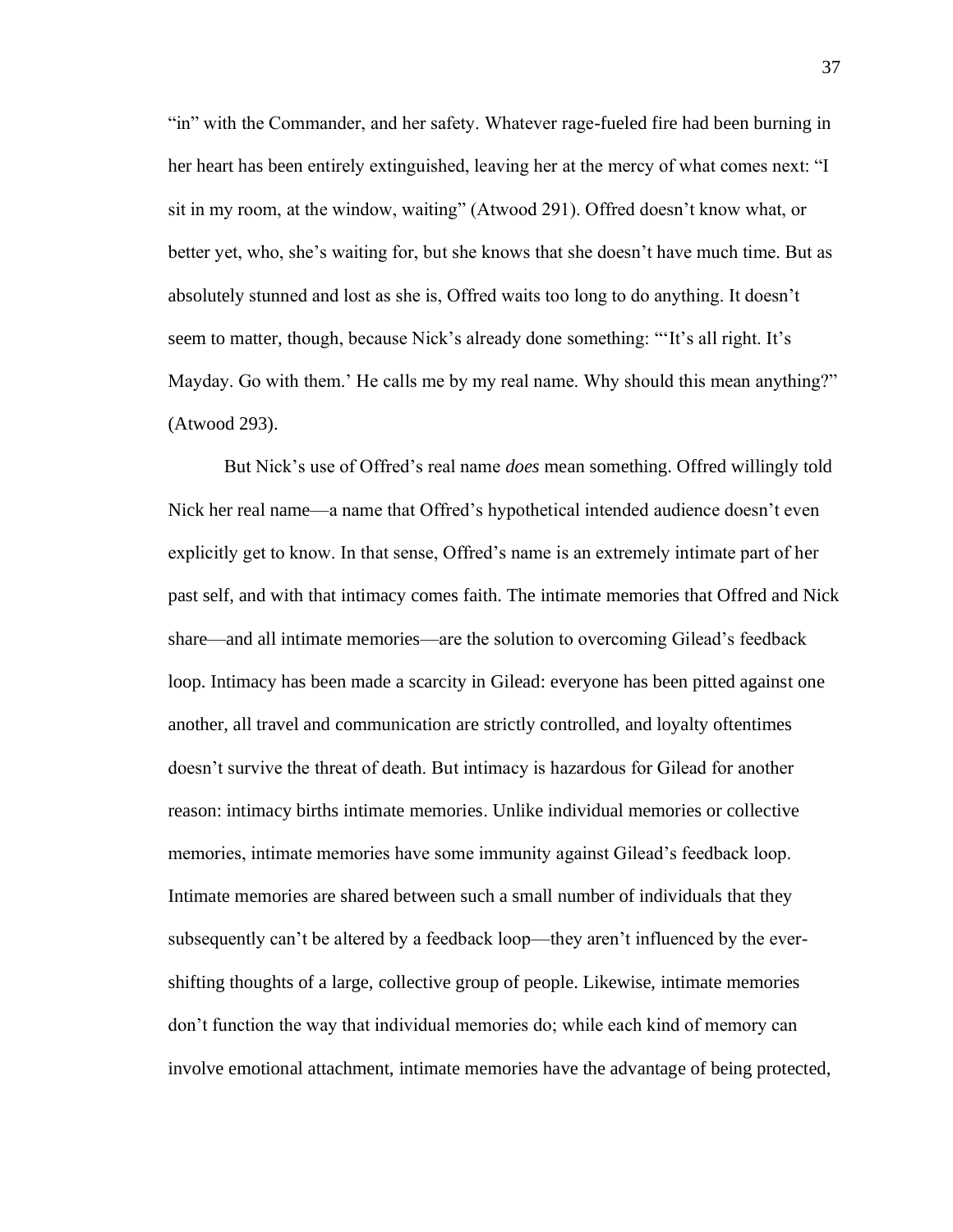sustained, and shared between the minds of the people involved rather than just one person. Gilead is at least somewhat conscious of the danger that intimate memories pose for it, which is why intimacy is essentially forbidden. And while readers are only privy to Offred's intimate memories in Atwood's novel, those few moments already make it clear that intimate memories are a threat to Gilead's stability—so threatening, in fact, that even males aren't allowed to openly indulge in them. While brothels like Jezebel's offer Gileadean men sexual or artificial experiences, by restricting all genuine intimacy in their "republic," Gileadean men also unintentionally deprived themselves of it. Therefore, even though the Commander claims that his perverted intimate moments with Offred their anything but casual Scrabble games, for example—are for Offred's advantage, whether the Commander realizes it or not, they're also very much for his own enjoyment.

The Commander's self-inflicted forsakenness aside, Offred has no concrete evidence to prove that the Eyes in her bedroom are members of Mayday. While Offred has some trust that Nick might actually save her, she's also aware that she knows very little about him, and that it's not entirely impossible that he's simply tolerating her presence to spice up his sex life. But even though Offred has no choice in whether she "should" trust Nick or not—going with the men that come to take her is happening regardless of her opinion on the matter—the intimate memories the two share are enough to provide her with a modicum of faith: "But I snatch at it, this offer. It's all I'm left with" (Atwood 294).

Offred's uncertain future ("And so I step up, into the darkness within; or else the light") is all that readers of *The Handmaid's Tale* are left with—except, that is, for the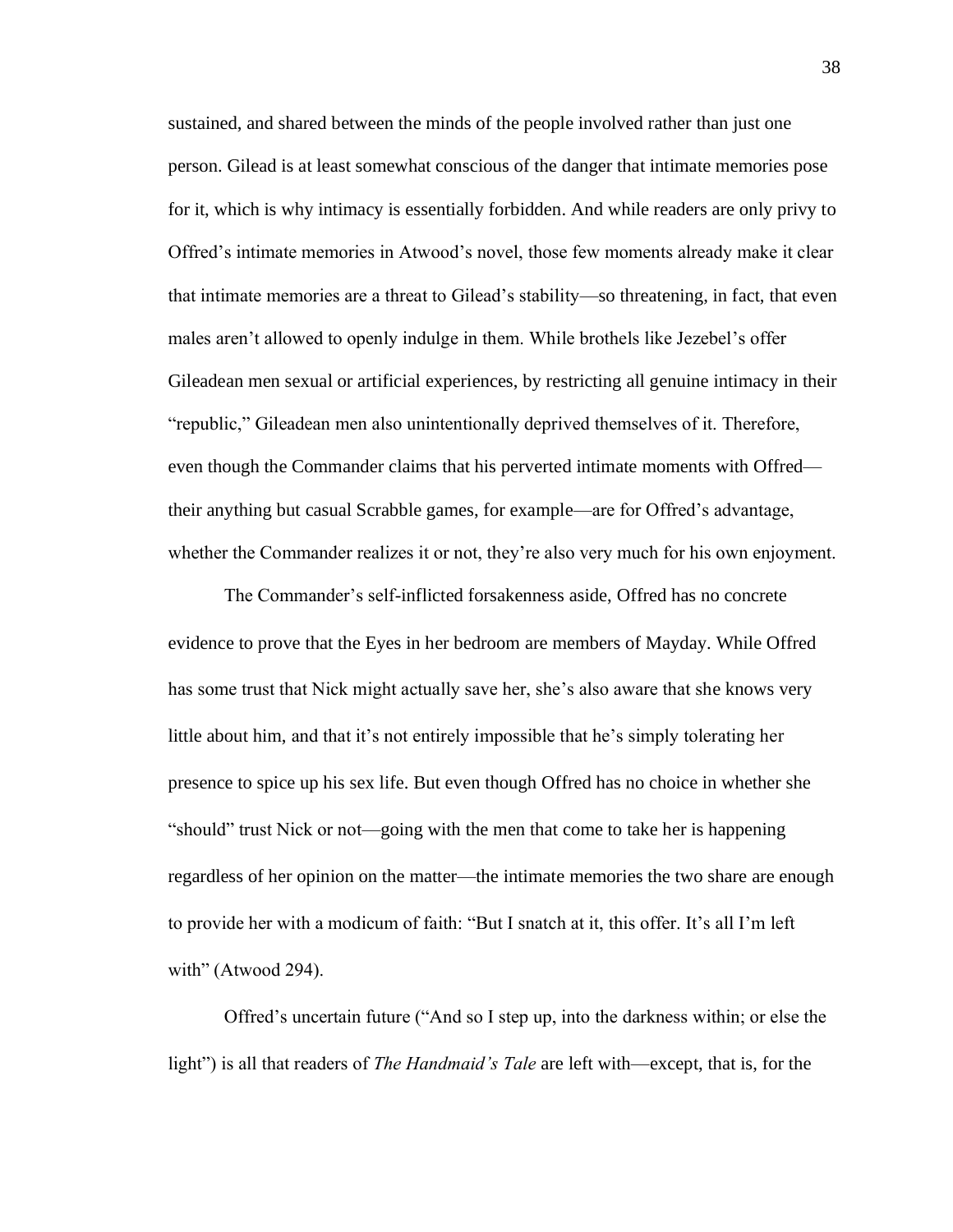"Historical Notes" (Atwood 295). While Offred's direct story ends ambiguously, the Twelfth Symposium on Gileadean Studies, which takes place on June 25, 2195, gives us a bit more. The event's keynote speaker, Professor James Darcy Pieixoto, is commonly considered by Atwood readers and scholars to be "the precious and pretentious academic" who, in his attempts to study Gileadean society, belittles Offred's experiences by making sexist jokes and complaining about how her account doesn't provide future academics with concrete facts (Feuer 91). Ironically, Pieixoto proudly interrupts his discussion of Offred's tapes by stating, "Our job is not to censure but to understand (*Applause*.)" (Atwood 302). The professor's claim is so profound, so moving that it garners him a round of genuine applause, yet throughout the next few pages of the "Historical Notes," Pieixoto contradicts his former statement in practically every sentence, culminating his thoughts into a griping complaint:

> This is our guesswork. Supposing it to be correct—supposing, that is, that Waterford was indeed the "Commander"—many gaps remain. Some of them could have been filled by our anonymous author, had she had a different turn of mind. She could have told us much about the workings of the Gileadean empire, had she had the instincts of a reporter or a spy. What would we not give, now, for even twenty pages or so of printout from Waterford's private computer! However, we must be grateful for any crumbs the Goddess of History has designed to vouchsafe us. (Atwood 310)

As Jocelyn Harris explains, "Here academics meeting in conference betray Offred by their obsession with form not content, their misogyny, their tolerance of evil in the name of objectivity, their triviality and their concern for their own prestige and pleasure" (Harris 275). Rather than honoring any part of Offred's harrowing, heart-wrenching story, Pieixoto's speech focuses entirely on analyzing the "crumbs" of facts scattered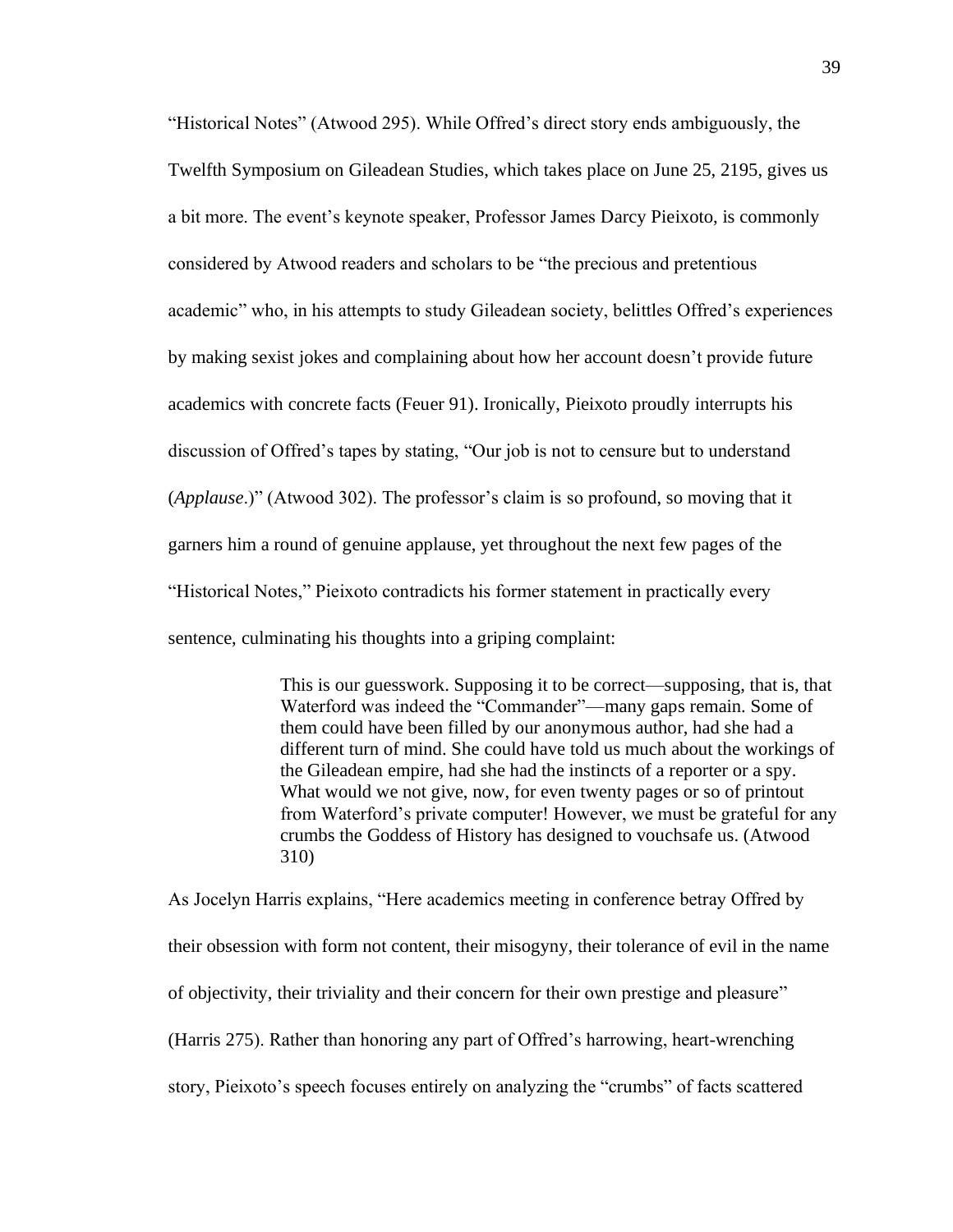throughout her tapes and complaining about the difficulty of filling in historical "gaps." "She could have told us much about the workings of the Gileadean empire," Pieixoto laments, "had she had the instincts of a reporter or a spy." While whining about the "Goddess of History"—a direct mock to Offred and women everywhere if I ever saw one—what Atwood purposely ensures that Pieixoto fails to consider, of course, is how much Offred *does* speak on. Offred's objective behind creating the cassette tapes wasn't to divulge confidential information about the men pulling the strings behind Gilead—it was to reveal her *own* private story, one that never seems to be able to escape being brushed aside. By ignoring Offred's experience in favor of breaking her tale down and scouring it for facts, Pieixoto is ignoring Offred's individual memories, her trauma, and even what the other women inside Gilead endured. Likewise, the fact that Pieixoto disregards Offred is the very same way that Gilead did tells readers that pre-Gileadean, Gileadean, and post-Gileadean times are all equally dismissive of women. In this sense, societal misogyny is just as much to blame for enabling Gilead's actions as Gilead is for abusing its extremist views to perpetuate them—sexism has always existed, and, as Atwood seems to be arguing, it *will* always exist, unless this history is rethought. As the old saying goes, history is bound to repeat itself, and chauvinism ensures that society has never been dedicated to respecting or documenting women's history because it sheds light on how women have been treated throughout history.

As Finigan concludes, "In the end, the most important message archived in Atwood's retroactive future history might be that *we* are—at least potentially—the totalitarians" (Finigan 452-453). And while some of the attendees of the Twelfth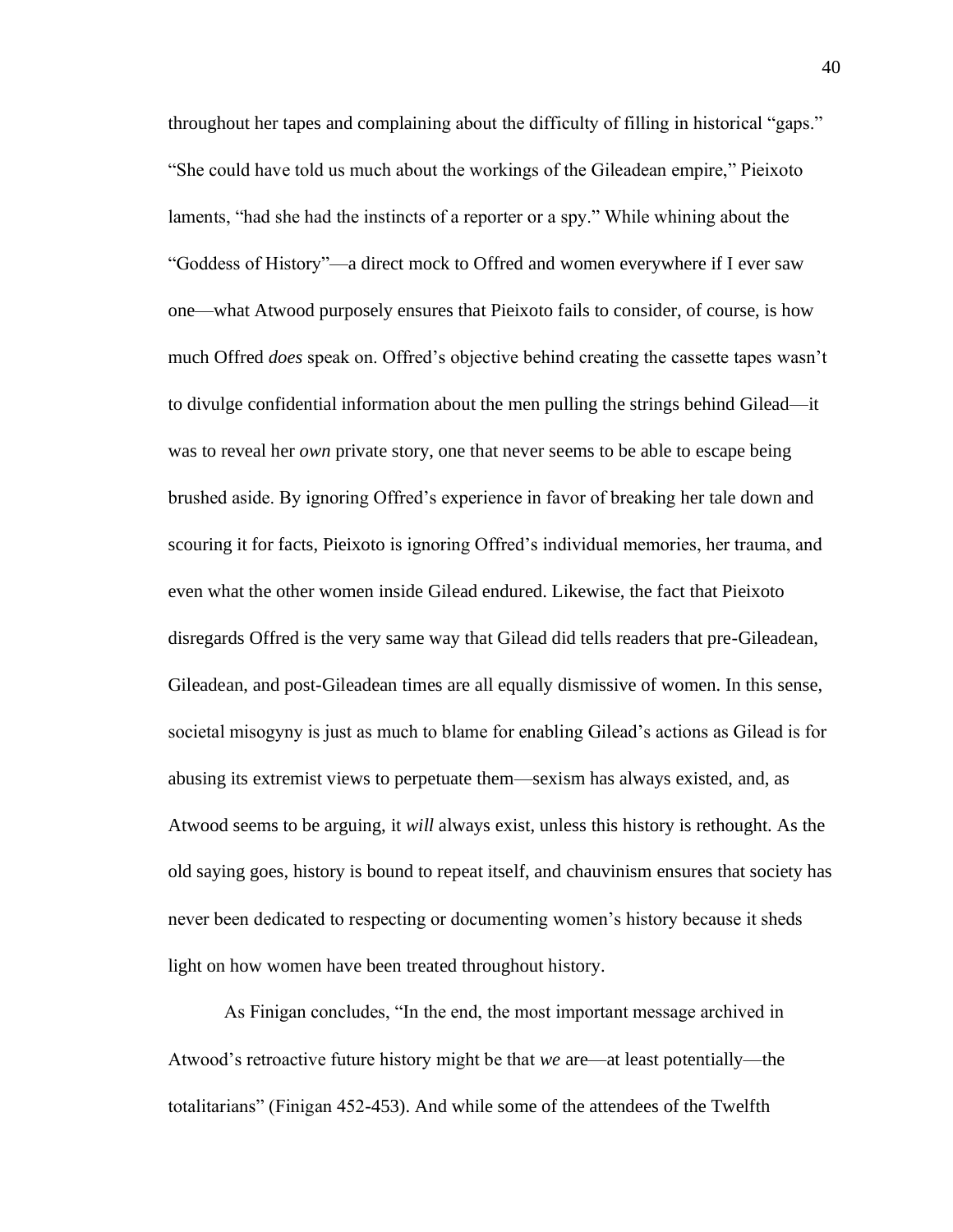Symposium on Gileadean Studies do perpetuate Finigan's prediction and Atwood's message, it also seems that Atwood is optimistic that the historical gaps in what happened to the women in Gilead will, someday, be filled in. Even though Pieixoto's treatment of Offred's story seems bleak, Offred herself is still hopeful that her listeners, her "ones," will tell it properly:

> A story is like a letter. *Dear You,* I'll say. Just *you,* without a name. Attaching a name attaches *you* to the world of fact, which is riskier, more hazardous: who knows what the chances are out there, of survival, yours? I will say *you, you,* like an old love song. *You* can mean more than one. *You* can mean thousands. (Atwood 40)

As the antithesis to how the Commander uses the number "one" to belittle Gileadean women, Offred employs the word "*you*" to address her potential future audience. Offred's signified meaning for the seemingly insignificant pronoun is infinitely inspiring. Firstly, rather than delimiting her possible listeners into a signifier like "one," Offred addresses her "you" on a much more personal level. The use of the term "you" suggests that Offred shares a rapport with her speculative audience—one that mimics the closeness found in her intimate memories with Nick, Luke, Moira, and her daughter. Given the tremendously personal content found on the tapes and Offred's desperate optimism for a better future, the intimate usage of the word "you" is exceedingly appropriate. Likewise, the values that Offred assigns to her "you," which she introduces by saying "*You* can mean more than one," are equally significant. Offred's manipulation of "one" directly references the Commander's established boundaries for the number "one." But instead of restricting her possible audience to being just "one," Offred has faith in the fact that "*You* can mean thousands." Even though Offred has no way of knowing if anyone will ever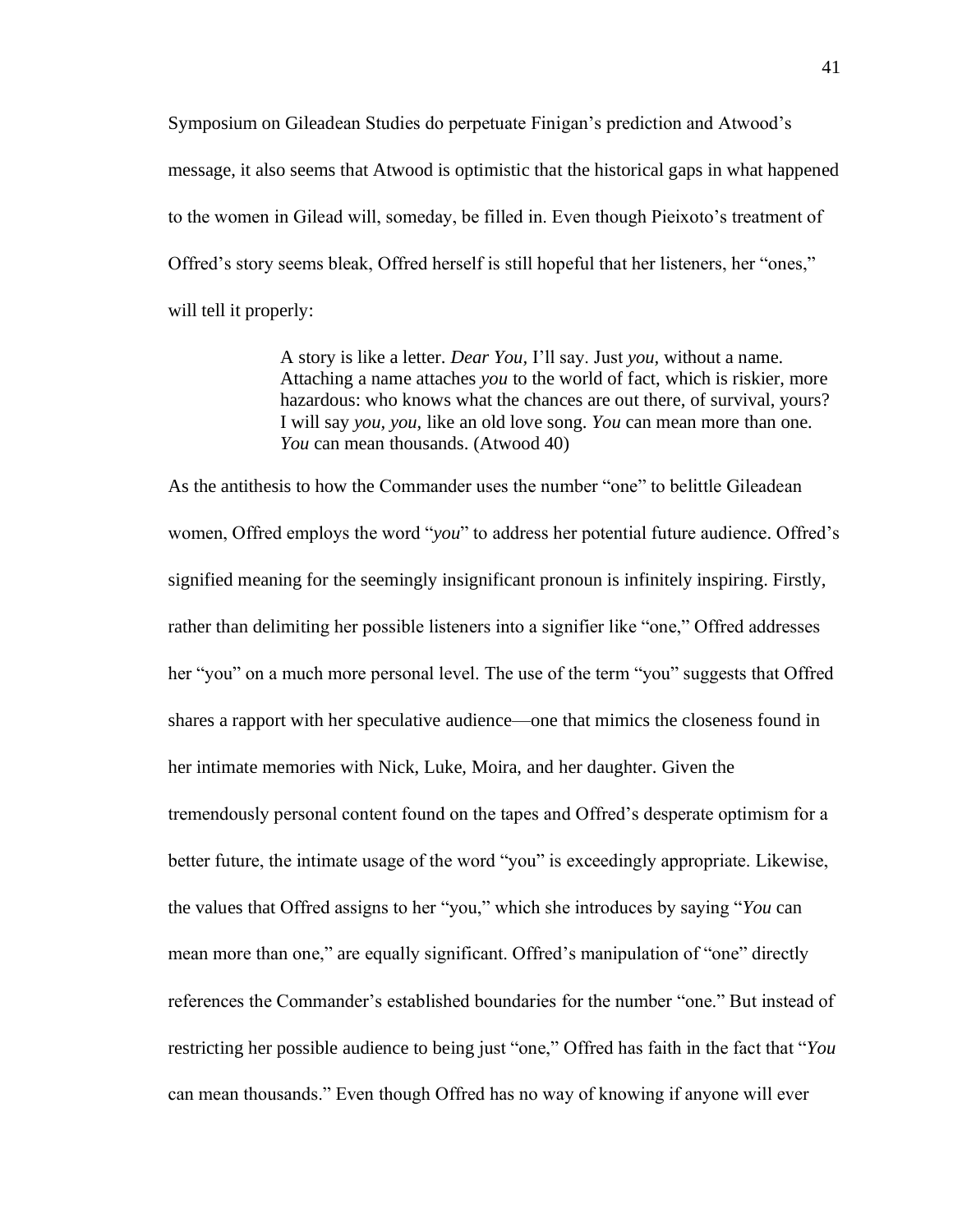find her cassette tape recordings, as the "survival" of any potential "you" isn't guaranteed, she knows that "*You* can mean thousands" because she's already a "you" she's a sufferer, a Mayday supporter, and, most importantly, a woman. And while Offred's "you" might not live to see better days, she hopes that "you"—we, her readers can. Offred has placed her intimate memories of the past and the present in our hands with the dream that we'll use them to alter the future. And while Atwood has shown us that characters like Pieixoto can't be trusted with Offred's intimate memories, both Offred and Atwood have hope against hope that "thousands" of "ones" can be.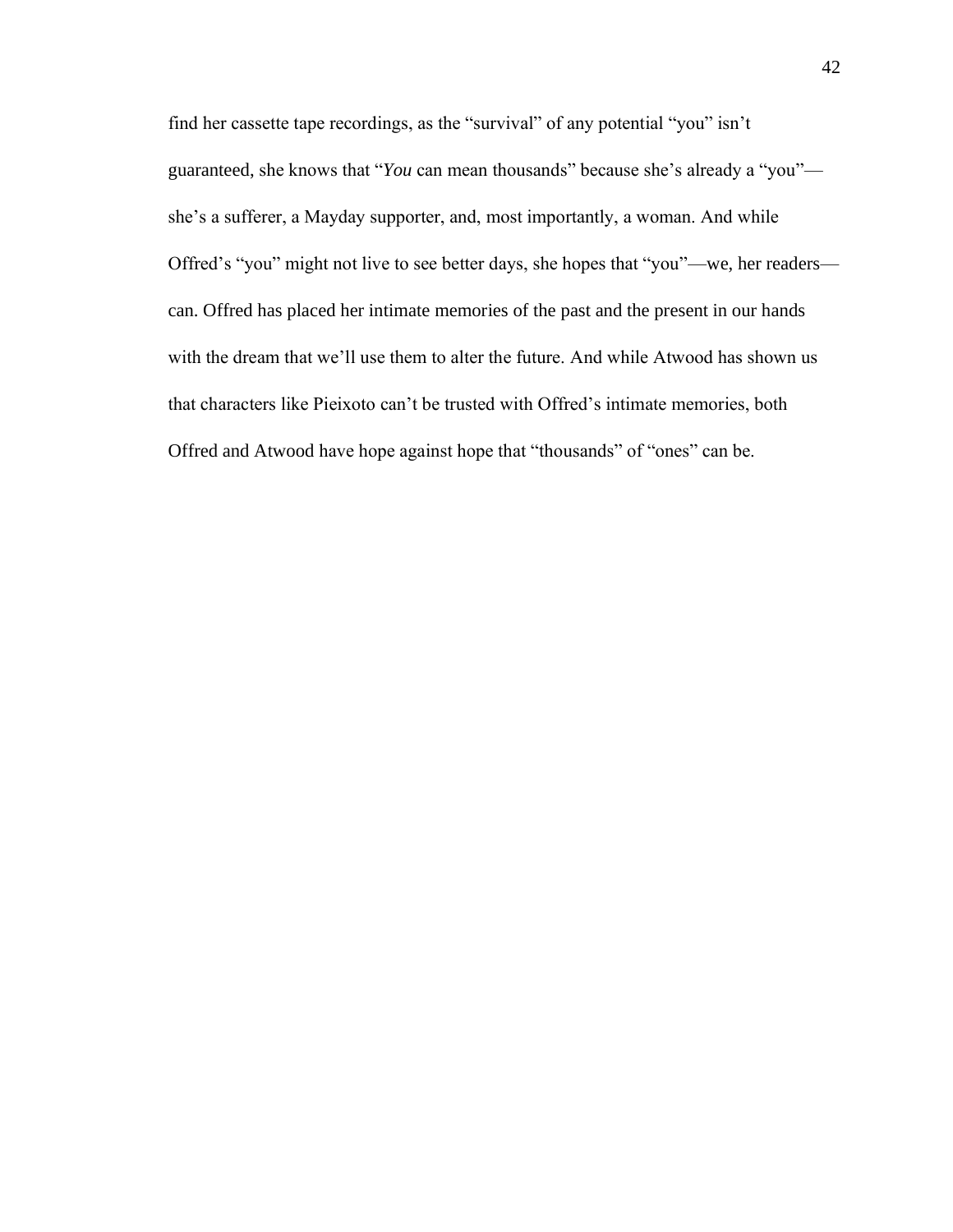## **Chapter Two: Hamlet the Handmaid:**

## **June Osborne's Revenge Tragedy in Hulu's** *The Handmaid's Tale*

Created by writer and producer Bruce Miller, *The Handmaid's Tale* television show premiered in April of 2017. The first season of Miller's current four-season adaptation closely follows the events of Atwood's novel of the same name; Atwood herself acts as the series' consulting producer. However, while the succeeding seasons of Miller's show still exist in *The Handmaid's Tale* universe, they do not depict events that occur in Atwood's writing; rather, they expand upon information and plotlines already established in the original novel. Thus, in this chapter I follow the show's lead, referring to the protagonist that Atwood's original novel calls "Offred" as "June" (Elizabeth Moss)—the name that Atwood hints at and that June discloses to audiences of the Hulu series. Miller's show presents viewers with the unique opportunity to explore characters who are either physically absent during Offred's tale or simply not the main focus of her thoughts. These characters include but are not limited to: Moira Strand (Samira Wiley), June's best friend; Luke Bankole (O-T Fagbenle), June's husband; Serena Joy Waterford (Yvonne Strahovski), the Wife married to Commander Fred Waterford (Joseph Fiennes); and Commander Nick Blaine (Max Minghella), June's romantic partner-in-crime. Each of these characters plays a monumental role in expanding Atwood's novel to include the lives, experiences, and memories of other individuals impacted by Gilead's presence.

However, Moira, Luke, Serena Joy, and Nick also help audiences better understand June herself. Atwood's *The Handmaid's Tale* is strictly told from Offred's perspective; readers are privy to her thoughts, and her thoughts only. This limited perspective heightens the novel's investment in the value of the individual, what I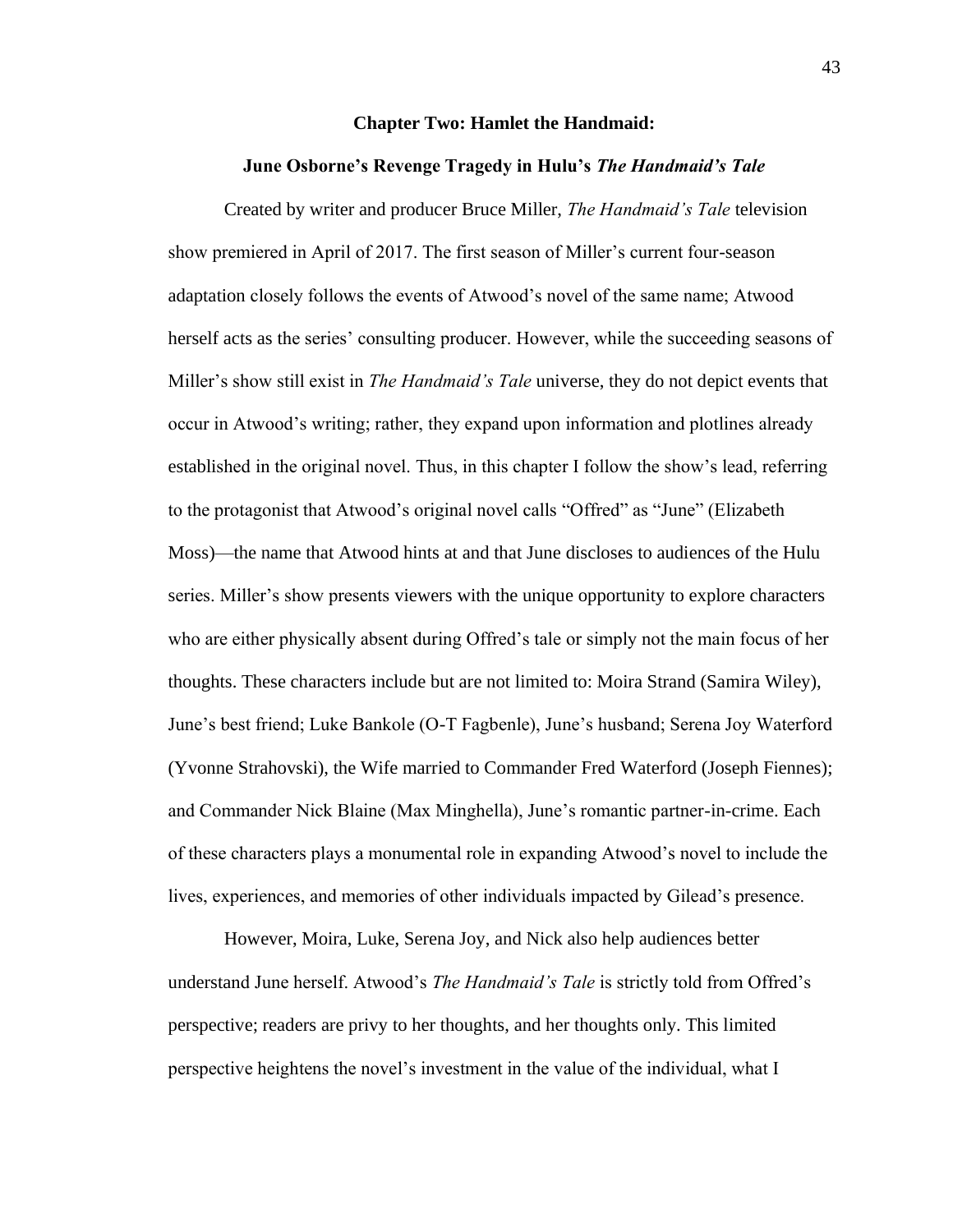considered in my first chapter as the "one," rather than ignoring them in favor of the bigger picture, or the "four." As I discussed in the previous chapter, Atwood emphasizes the importance of the "one" throughout her novel, but especially so in the "Historical Notes" portion through Professor Pieixoto, the Twelfth Symposium on Gileadean Studies' narrow-minded keynote speaker. But unlike Pieixoto, Miller does not ignore or belittle June's individual value. Instead, the Hulu adaptation strives to add to June's value by illustrating a more detailed picture of her life and experiences with the help of the people with whom she is closest. Offred's cassette recordings are deeply personal and priceless, but they don't tell her entire story; rather, they paint an incomplete portrait of her experiences and self-image, one that's created from a single reference: Offred herself. By gaining insight on June from sources other than her—the people that know her best, or perhaps, who think they do—the television series broadens and enhances audiences' perspective of her. It also furthers the novel's exploration of what it means to survive unthinkable trauma.

In more fully fleshing out the characters of Moira, Luke, Serena, and Nick, the show also investigates the exponential ramifications of the trauma and violence June survived in Gilead. The show's investment in these characters allows its audience to see June from a variety of perspectives: where Moira cares for June and knows firsthand the traumas of Gilead, Luke loves his wife but cannot fully know what happened to her. Similarly, seeing June through Serena's eyes complicates June's and the audience's sense of gendered power in Gilead, and seeing June through Nick's eyes muddles June's and the audience's sense of romantic love and its own relationship to power.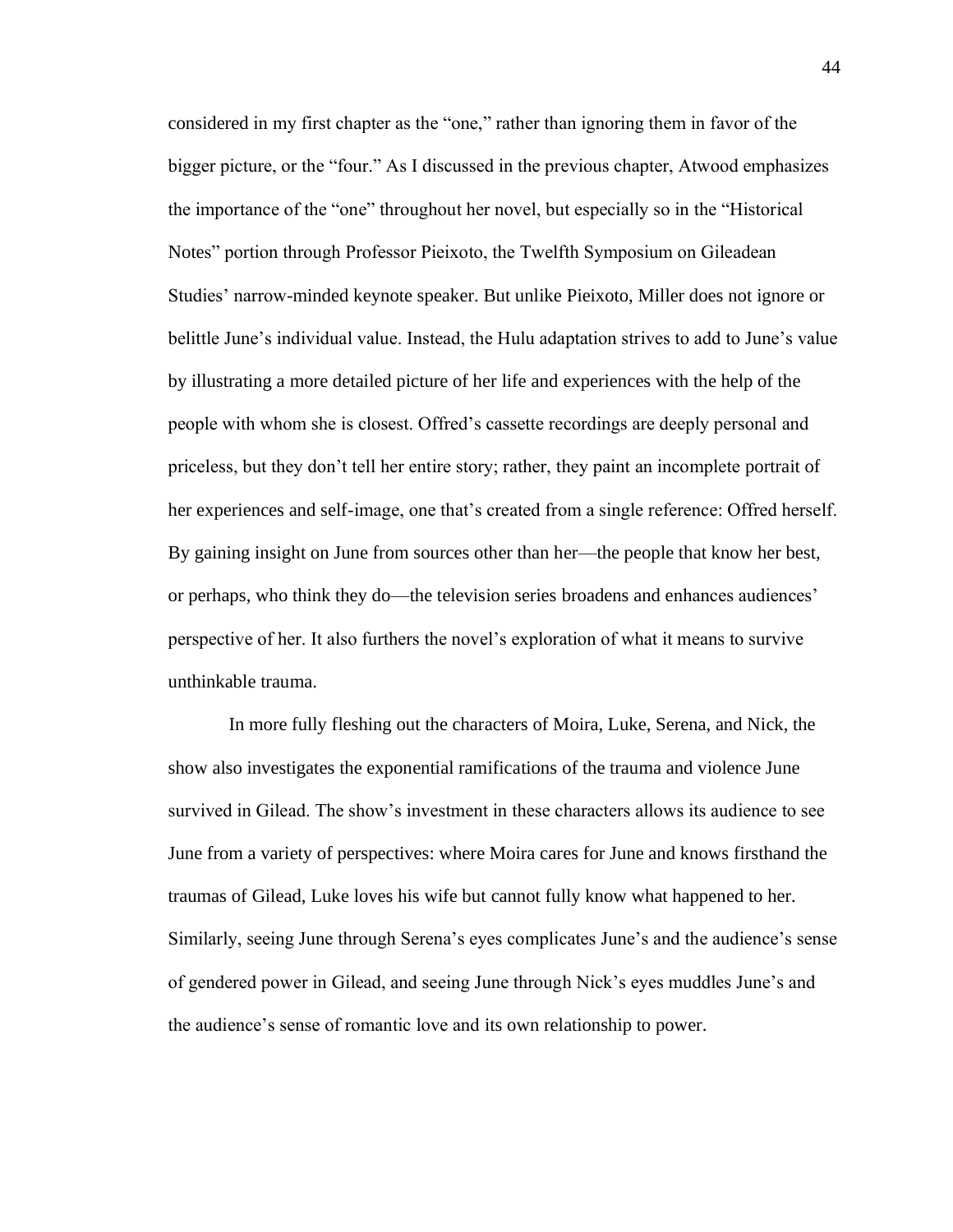Furthermore, as Miller's adaptation progresses from season to season, the disparities between June's pre- and post-Gilead behaviors and interactions demonstrate that her trauma has prompted her to sprout and nourish an addiction to revenge. As Dana Seitler argues, the disruptive yet pleasurable nature of addiction makes it a condition that is simultaneously excruciating yet necessary, "no matter how dangerous or selfdestructive we may perceive that pleasure to be" (Seitler 9). While June doesn't use, abuse, or usually have access to addictive substances in *The Handmaid's Tale* universe*,*  the show nevertheless depicts her as increasingly dependent on a quest that perhaps starts as one for justice, but that transforms into one for revenge—a quest that resembles the morally and ethically opaque quest of the hero in a revenge tragedy. It is important to note that while June's craving for revenge may be ethically questionable, it is not my desire to victim-blame her. Indeed, as Linda Woodbridge shows in her study of revenge tragedy's relationship to questions of social justice, "Many revengers are disempowered people, unjustly treated, who step up and take control" (Woodbridge 6). "These characters discover instead that they are subject to multiple contingencies: malice, injustice, treachery, grief, unstable values, and deprivations of power or status. Through revenge they attempt, with varying degrees of justification and success, to restore their integrity—their sense of psychic wholeness—and stabilize their identities" (Keyishian 2). Rather, precisely because trauma affects everyone differently, the show's depiction of June's trauma gives us the opportunity to grapple with the oftentimes difficult ethics of negotiating responses to personal and historical trauma when a justice system fails a survivor. Consequently, in this chapter I argue that June's trauma-induced addiction to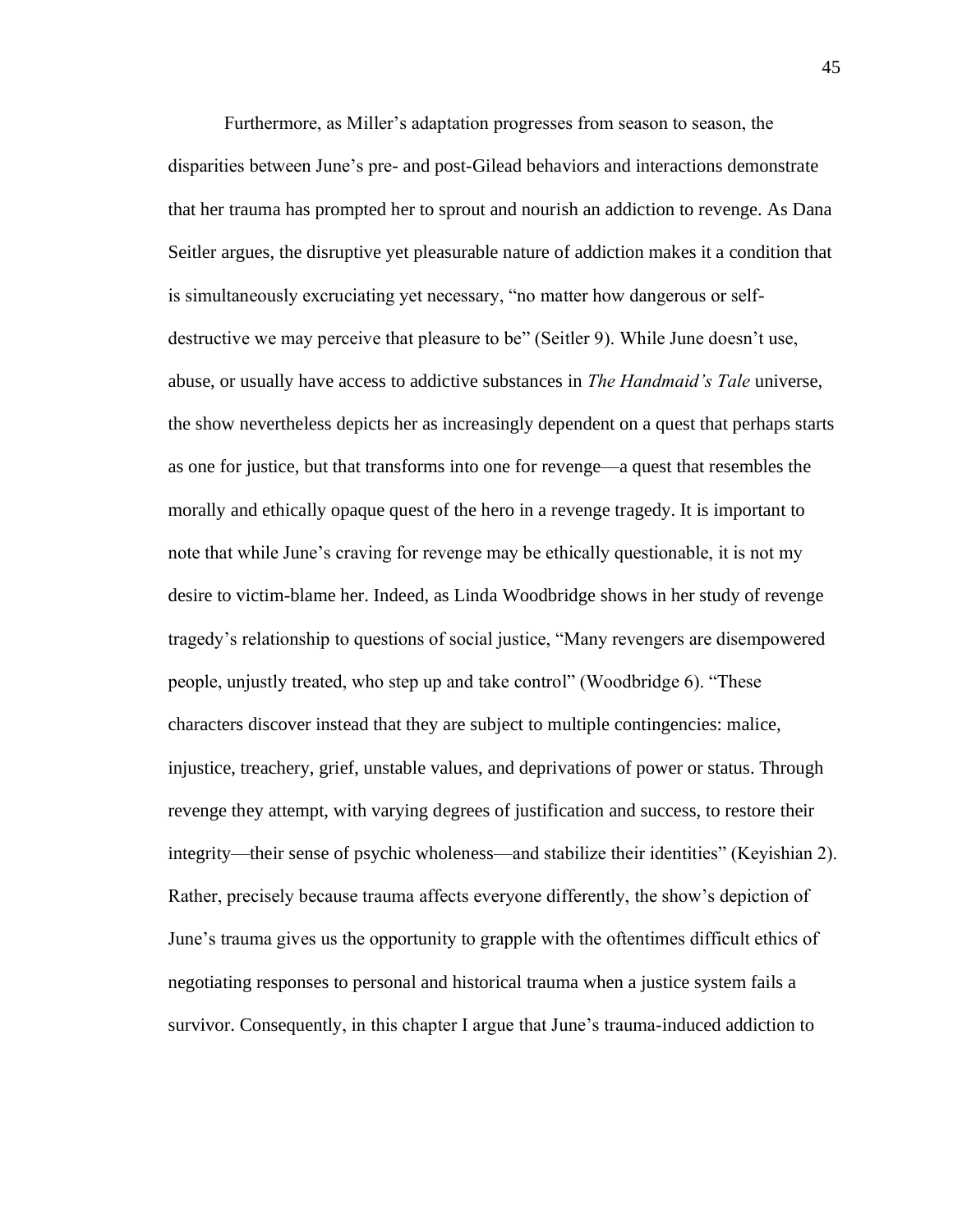vengeance and the snowball affect her behavior has on others has shifted her tale into a revenge tragedy.

Initially, June's sacrificial choices are displayed in a heroic light. But as the series develops, June isn't just trying to rescue innocent victims anymore: she wants retribution. At least in part, the tragedy of the show seems to be witnessing how living in a patriarchal theocracy violently warped June's perspective on what "power" truly is, making her insistence on vengeance at any cost a symptom that belongs to Gilead as much as it does June. Even further, the show depicts the failures of society even beyond Gilead to provide June the support she would need to process her trauma; in doing so, the series performs for its audience the way that failures of witness further perpetuate trauma itself. In that sense, revenge becomes "a resort to private retaliation […] a vote of no confidence in official bodies charged with providing fair treatment" (Woodbridge 6). As a result of this neglect, I contend that in spite of the wretched consequences, June submits to the resentful, tragic nature demanded of revenge tragedies in *The Handmaid's Tale* series in order to recognize and pay homage to her trauma when no one else will.

A crucial foil to June's desire for revenge, Moira is even more of an essential character in the Hulu adaptation of *The Handmaid's Tale* than she is in Atwood's novel. Moira knows June exceedingly well; she's been friends with her since college, long before June met Luke, and "grew up," per se, alongside her. Similarly, Moira is the only person from June's past life that she was able to keep some kind of relationship with inside Gilead's borders; they were trained in and attempted escape from the Red Center together (in Miller's adaptation), and later found each other again at Jezebel's. While Moira successfully slipped off to Canada before she officially became a Handmaid, her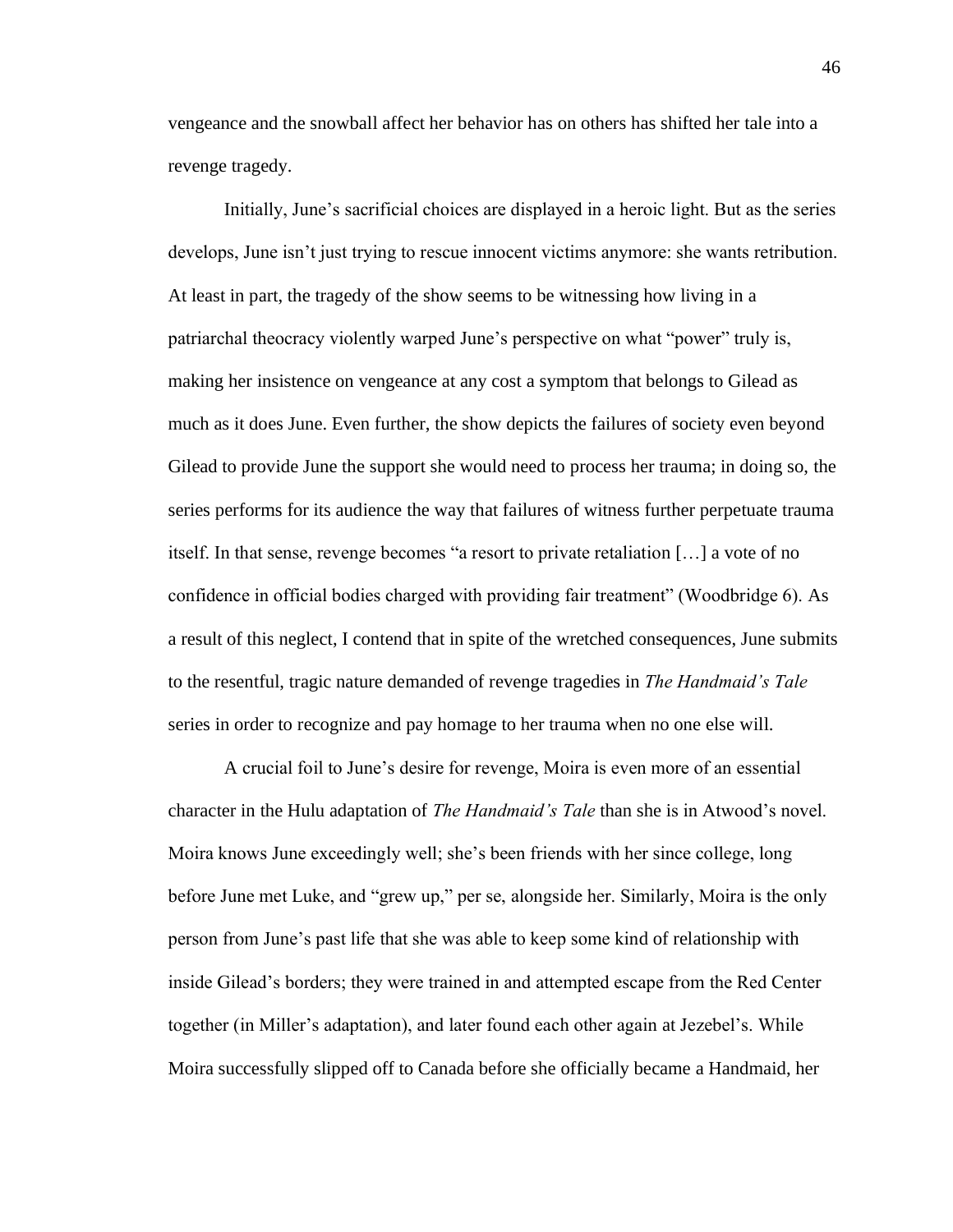training and her role at Jezebel's ensures that she's painfully familiar with how Gilead treats women. As a result of her Gileadean background, Moira stands in the unique position of being the only character who both knew June during their past lives as free women and can empathize with her in their present ones.

Moira's memories of June before Gilead's emergence outline June as a devoted lifelong friend. While searching for clues surrounding how her fiancée died, Moira remembers attending a birthing class with June when Moira was a surrogate single mother. During the memory, Moira, exasperated and uncomfortably pregnant, snaps at June for complaining about her own past pregnancy even though she had the "perfect" spouse—Luke—to rely on, while Moira has no one (S2E7 32:10). Aware of Moira's frustrations, June doesn't take her friend's spur-of-the-moment irritation to heart and instead makes her laugh by joking about how Luke never remembers to load the dishwasher. As the pair leaves the birthing class, June throws her arm around Moira's shoulders, and the two cackle about how "hot" wearing orthopedic shoes while you're pregnant can really be. Rather than being offended by or even lashing out against Moira for her unkind words, June quietly takes her friend aside, talks about what's actually bothering her, and cheers her up. Likewise, June, supportive friend that she is, acts as Moira's birthing partner during the class exercises that require two people. Moira's memory vividly paints June as a compassionate person that isn't vindictive, forceful, or quick to anger. Even though June could've reacted poorly to Moira's valid aggravation, June instead immediately deescalates rather than escalates the minor situation. Before Gilead, June didn't have an addiction to vengeance, but she also hadn't been exposed to the brunt of Gilead's misogynistic, brutal power dynamics. In this sense, the series goes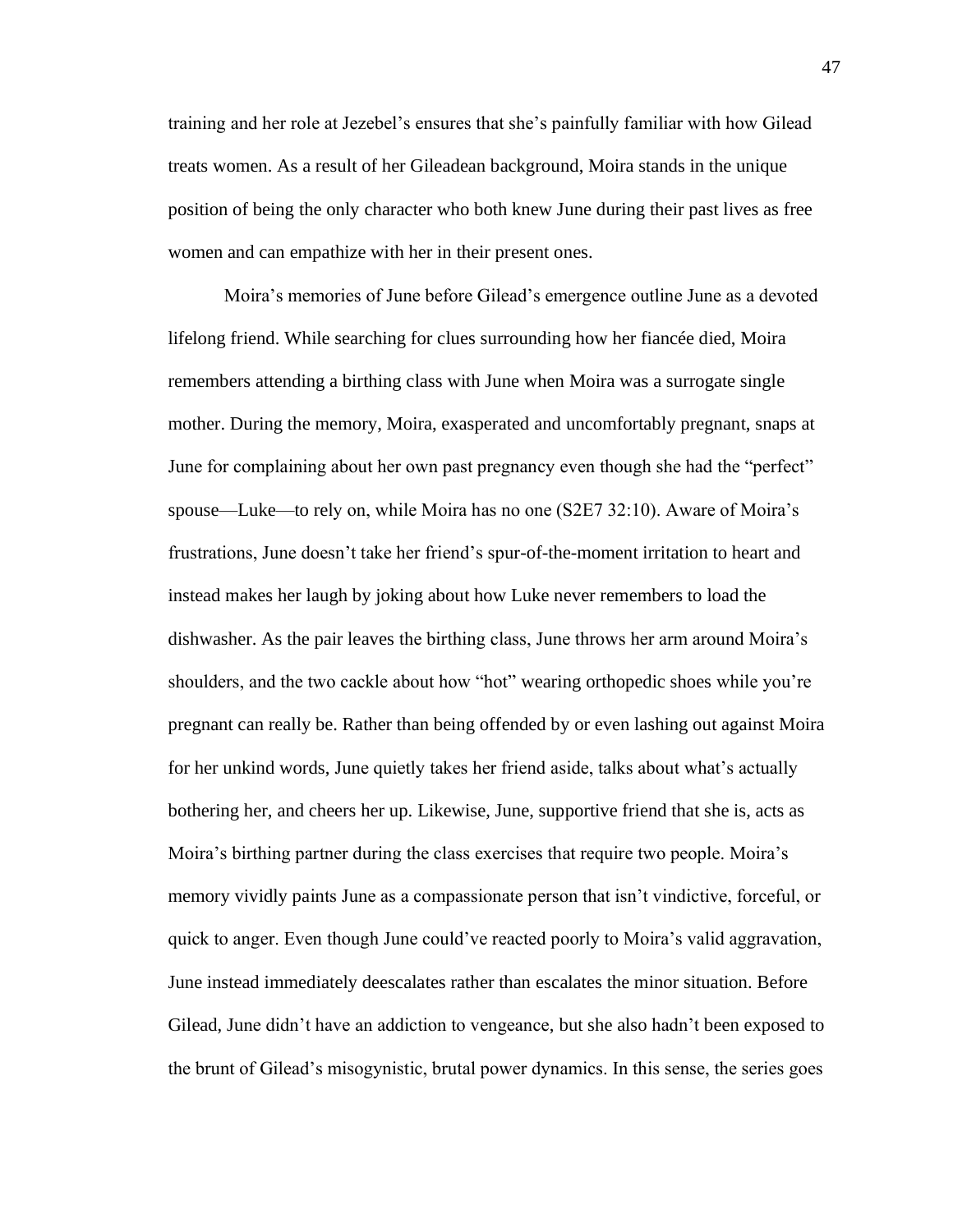out of its way to show its audience that a pre-Gilead June is patient, attuned to the needs of others, and not vindictive—yet.

Although Moira's memories of June evince that she was once an unquestionably encouraging and forgiving person, June isn't nearly as considerate toward her friend after they reunite. Even though June spends a significant amount of time away from Gilead in Season Four—first in Chicago, and later in Canada and Little America—she never stops leaning into her need for revenge against everything and everyone Gilead-related. But June's desire for vengeance comes as somewhat less of a surprise to Moira than to say, Luke. Like June, Moira is well aware of the immeasurable amount of emotions that come with being a woman in Gilead; she's also made great strides to process her own feelings in a healthy manner and help others do the same. However, June not only hasn't made this progress, but she's also resistant to the work of therapeutic processing. While sitting in on Moira's group therapy sessions for escaped Handmaids, June expresses that she doesn't have much "in common" with the other women in attendance because instead of feeling vindictive, they're expressing forgiveness and learning to live with the trauma of what's happened to them (S4E8 4:40). Moira isn't concerned by June's apprehension, and she's hopeful that June will "find her groove"; with a carefree laugh, Moira even jests, "Or maybe you won't." Unfortunately, Moira doesn't know how true her own joke will soon become. Irritated by their so-called passivity, June purposely incites the other women's rage at the next meeting by bringing Irene, the former Aunt responsible for genitally mutilating June's friend Emily (Alexis Bledel), to the group. Much like the way in which Aunts treat "sinful" Handmaids, June then proceeds to shame and berate Irene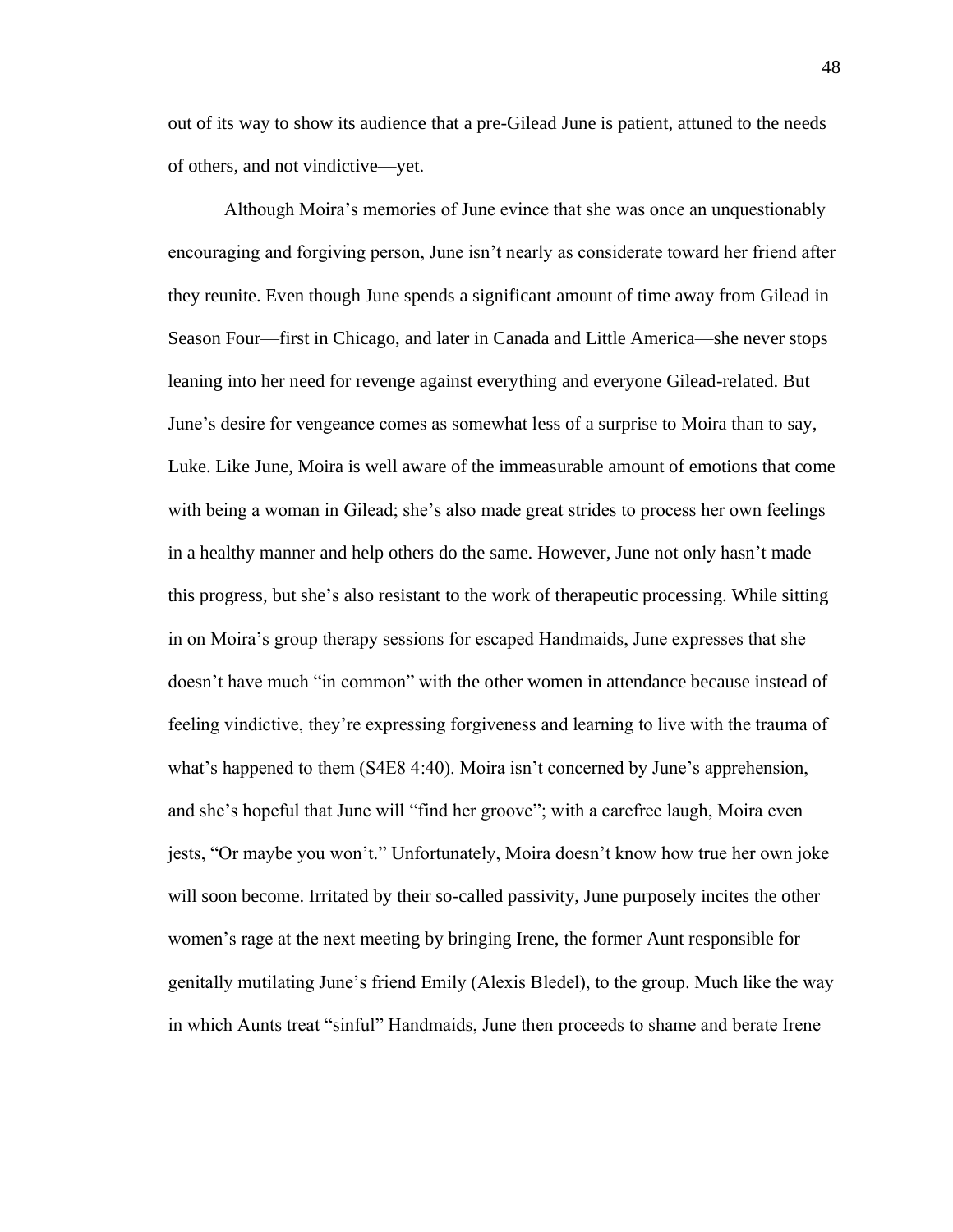in the middle of their therapy circle with a sly (and disquieting) grin on her face (S4E8 33:00).

In a later group session, June continues to encourage the former Handmaids' rising vindictiveness until Moira protests: "Anger is a valid emotion, it's, uh, necessary, important even, to heal. But we can't live there" (S4E8 52:30). Leaning forward in her chair, June interjects with quiet irritation: "Why not?" Having witnessed snippets of June's maliciousness in Gilead first-hand, Moira knows that arguing with her isn't worth it; for the sake of their friendship, Moira attempts to quell June's anger just as June did for her in the birthing class. But June is no longer a person who tolerates being mollified: when Moira tactfully tries to end the therapy session for the day, rather than taking advantage of her friend's kindness, June invites the incensed women to stay at Moira's meeting longer, which they all agree to do. During this incident, Moira is mindful of how June is feeling because she, too, survived Gilead. However, she's also over-optimistically certain that June can learn to direct her energies into helping escaped Handmaids, and expresses such when she states that June and the other Handmaids shouldn't "live" in their "anger." Yet despite Moira's pure intentions, June resents her friend's attempts to quell her rising venom. June's years being constrained by Gilead have made her avid to ignore the need for restraint; she seems to experience even the processes of therapy as a violation of her agency, of her need to regain control. The show thus zeroes in on an extremely difficult ethical conundrum: how are we to support survivors when revenge becomes a stand-in for taking back control, for reclaiming agency? And while it's effortless for us as remote audience members to understand why June is vindictive and irritated by Moira's logic, it's infinitely more difficult for Moira to approve of June's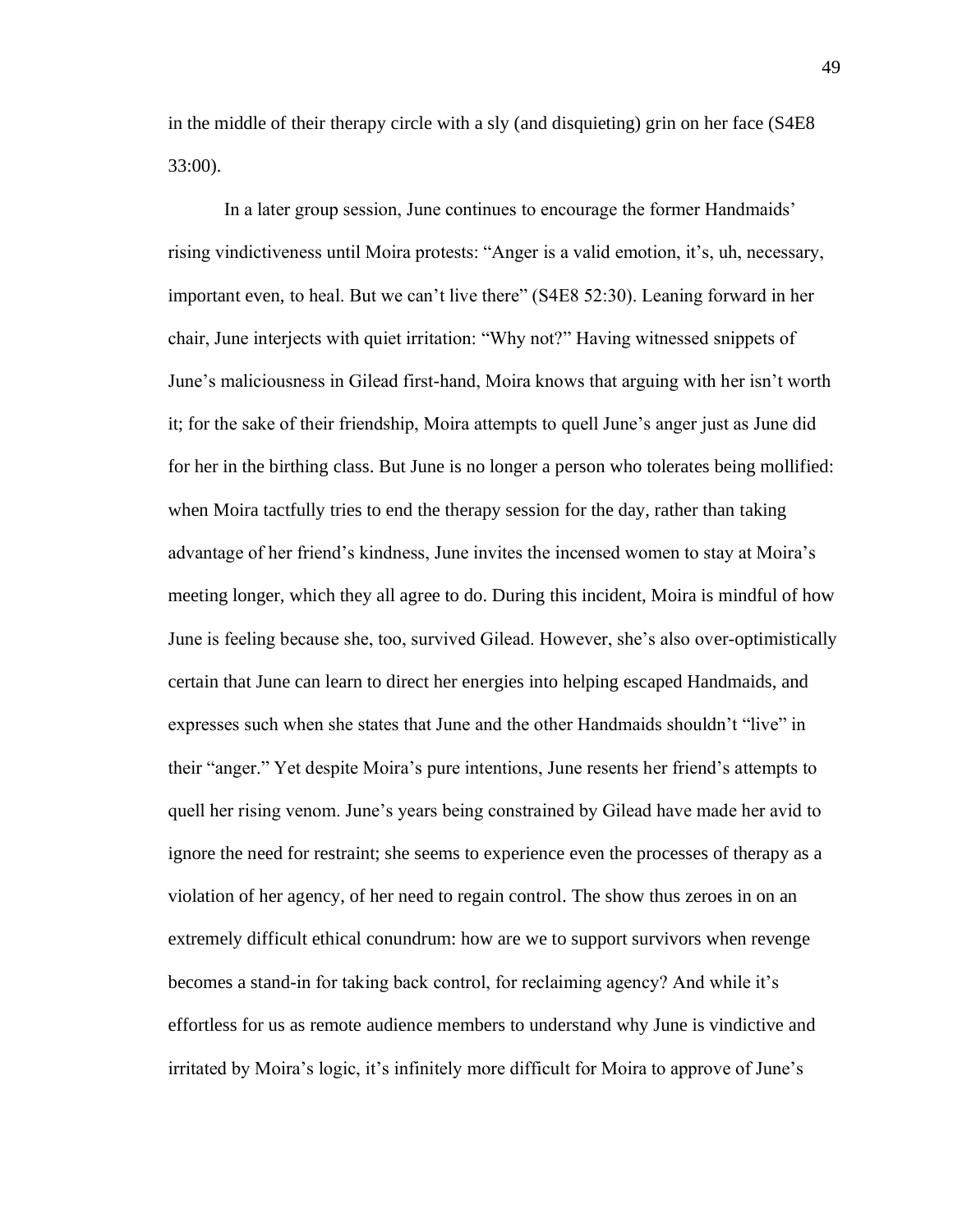behavior. The June that Moira remembers would have once tried to comfort the people around her, but the June in front of her is unabashedly persuading others that revenge is the only way that they can "heal." Hence, even though Moira understands the logic behind June's bloodthirsty need for payback, she wants no part in making it happen. Ultimately, Moira's perspective helps audiences begin to question June's ethics—not of her desire for justice, but of her willingness to embrace revenge at any cost.

Atwood's Offred, and therefore Atwood's readers, have absolutely no idea what became of Offred's husband, Luke. Offred herself often wonders if he survived and made it to Canada, was shipped off to the radioactive Colonies, or even just shot on sight. However, Miller's June eventually learns that Luke is alive and well. After successfully escaping to Canada, Luke settles in Little America and works to rescue his wife and their young daughter, Hannah Bankole. This revelation allows Luke to become one of the show's main characters in a world where he was previously nothing more than the frequent star of Offred's daydreams. On a broader scale, however, Luke's presence also enables us to witness June's character from another new perspective. Like Moira, Luke knew and loved June years before Gilead was even a nightmarish rumor; however, because Luke never lived in Gilead, he is subsequently only capable of sympathizing with June. While there's certainly nothing wrong with expressing sympathy, Luke's inadvertent inability to fully empathize with his wife creates an insurmountable barrier between the couple where there previously was nothing but intimacy.

Luke's memories of June from the finite amount of time they were able to spend together demonstrate the genuine warmth the couple once felt for one another. They defied conventional marriage standards to be with each other and were then fortunate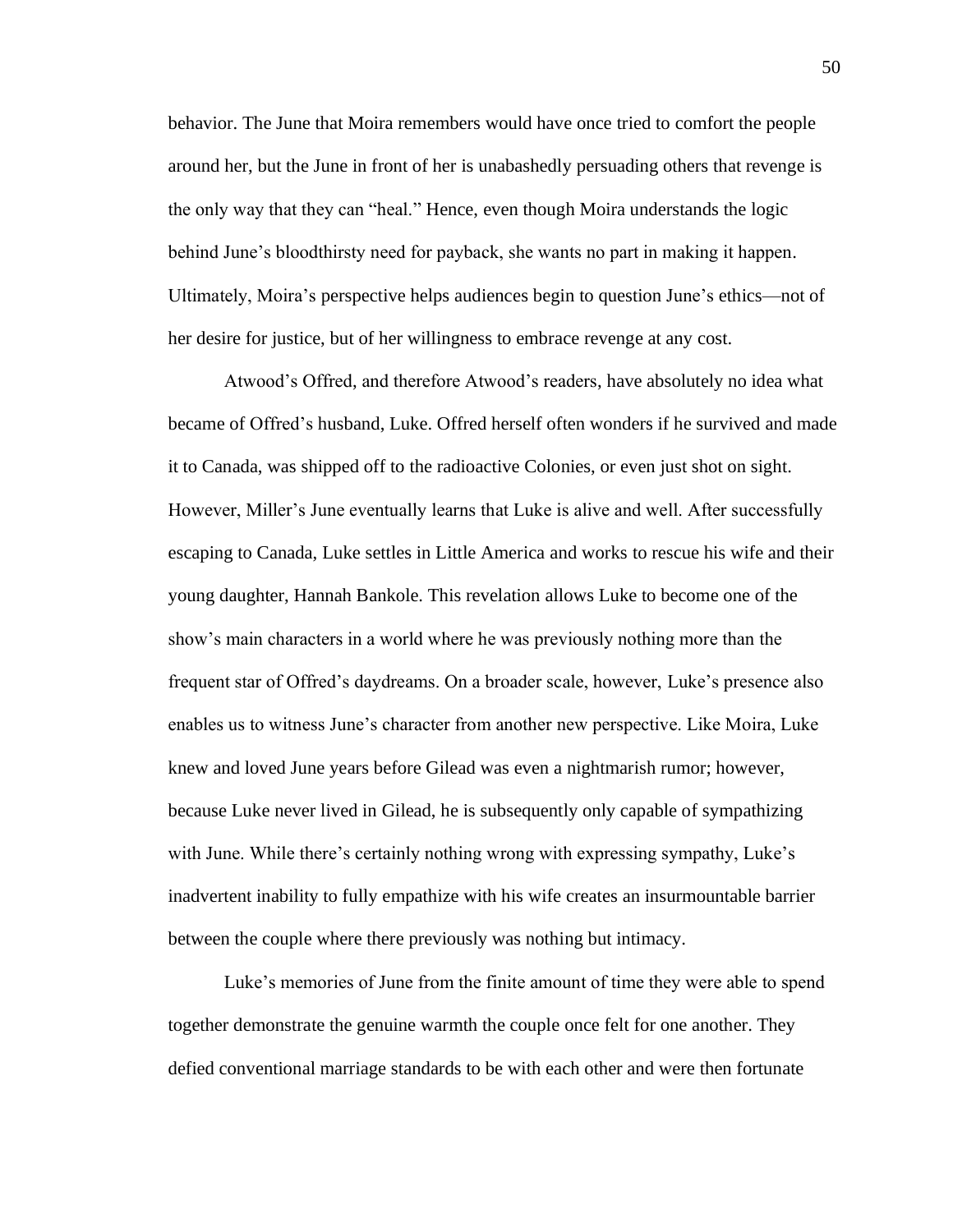enough to have a child together in a world where babies are viewed as a scarce resource. As Luke lies shot and exhausted in an abandoned kitchen, he recalls his family's failed escape to Canada. With the help of a friend of June's mother, Luke and his family find themselves squished into their own car trunk as their family friend attempts to help them secretly cross the Canadian border. When flashing red lights illuminate the inside of the darkened trunk, June starts to panic; to calm her, Luke affectionately regains her attention by calling her "June bug," his sweet nickname for her (S1E7 16:50). Then, when the car bumps and June tries to turn around and investigate, Luke comforts her by saying, "Hey, hey, here. Just stay here" to get her to focus on his face rather than what's happening outside. Luke goes on, reassuring her, "I promise you we're gonna be alright," which, surprisingly, placates June. Luke, of course, has absolutely no idea if the three of them are going to be "alright," but June takes comfort in his false promises anyway, which is a testament to how much she trusts her husband. June's behavior in Luke's memory also spotlights how unguarded June was before Gilead corrupted her. June the Handmaid would never be appeased by someone simply telling her that she would be "alright" she'd make sure of it herself. But the June who hasn't been raped, or beaten, or minimized is much more content to embrace her faith in Luke—or, given the reality of their circumstances, at least try to—rather than her own gut feelings.

However, years later (both literally and fictionally), when audiences finally receive June and Luke's long-awaited reunion, it's strikingly obvious that June is no longer the trusting person Luke once knew. She's spent years being forced to live as Offred, not June—she's nothing like the woman she once was, and even though it's beyond a doubt that Luke isn't the same man, either, his wife is practically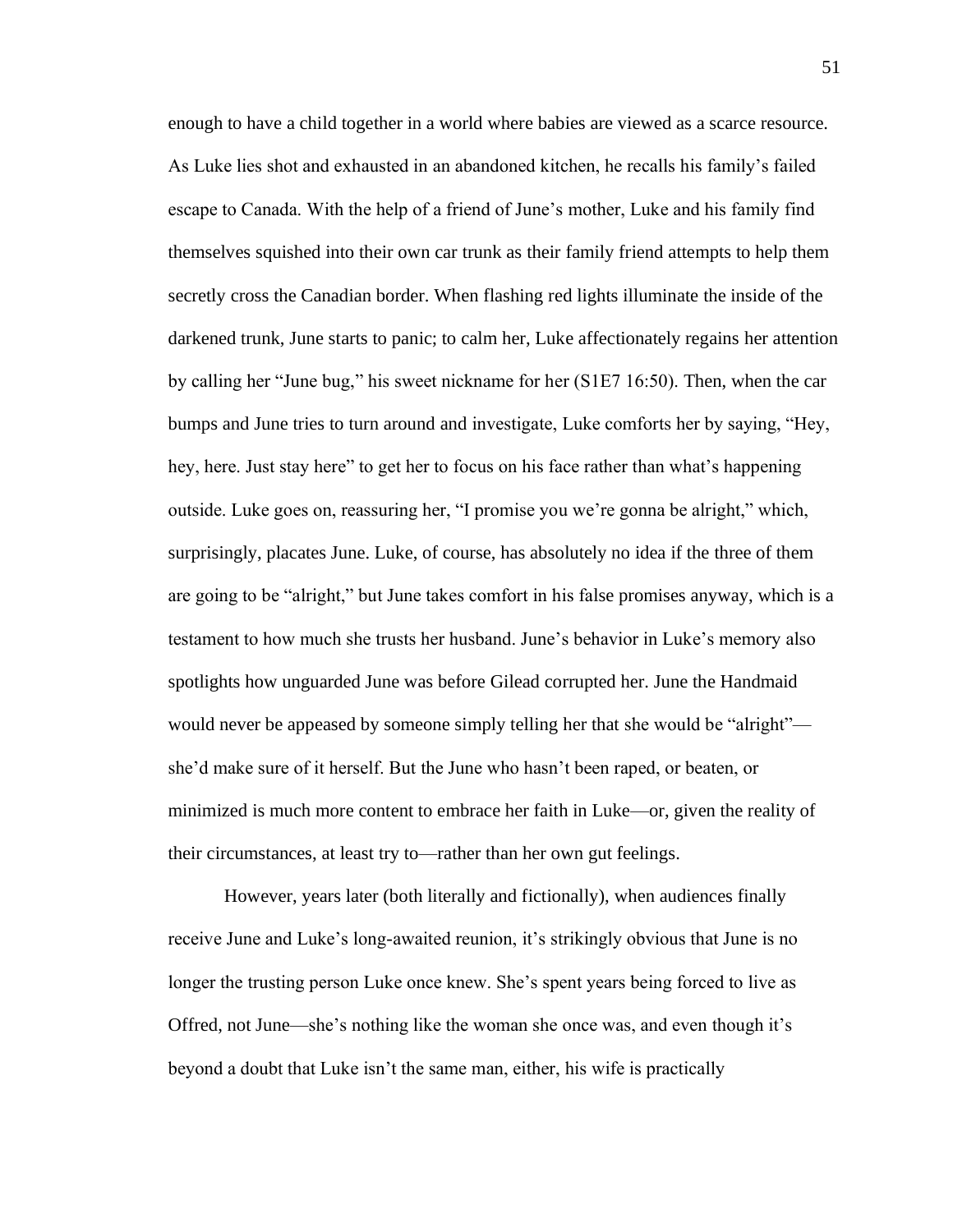unrecognizable. Fortunately, while he's unable to fully empathize with June, Luke still strives—sometimes unsuccessfully—to understand his wife's trauma. As a volunteer in the ongoing Gileadean rescue efforts, Luke has witnessed the aftermath of Gilead's wounds first-hand. But even though Luke is as familiar with how Gilead functions as he can be, to June and the other survivors, he's still an outsider. Thus, as June starts to emerge from the shock of being with her loved ones again, Luke isn't able to fully recognize or process the drastic transformation his wife has undergone. He's thrilled to have her back in his life again, but his excitement is too much for June. After June spends a day full of overwrought, somewhat awkward moments with Luke and the rest of her family members, the truth behind June's need for revenge rears its ugly head. First, June goes out in the middle of the night and verbally attacks Serena Joy—a harsh scene I will turn to later in this chapter. Upon returning to her family's home, June patters around the darkened house (S4E7 41:20). Her facial bruises, which already stand out against her pale skin, look especially ghastly in the dim, blue-tinted light of a nearby window, giving both the room and June a cold, detached appearance. Similarly, when June's injuries are paired with the low, modest bun her hair is tied up in, her appearance is disturbingly reminiscent of numerous abusive scenes from June's time in the Waterford household. Cinematically, the show appears to remind its viewers of these earlier scenes, cueing them to recall the specifics of what June has survived.

But there is no way to prepare for what June does next. June then clambers into bed with her sleeping husband and starts to kiss him awake; he's surprised and confused by her behavior, asking, "Uh. What time is it?" Luke's hesitancy makes sense; the couple attempted to reconnect romantically in the kitchen just a few hours earlier, but it was less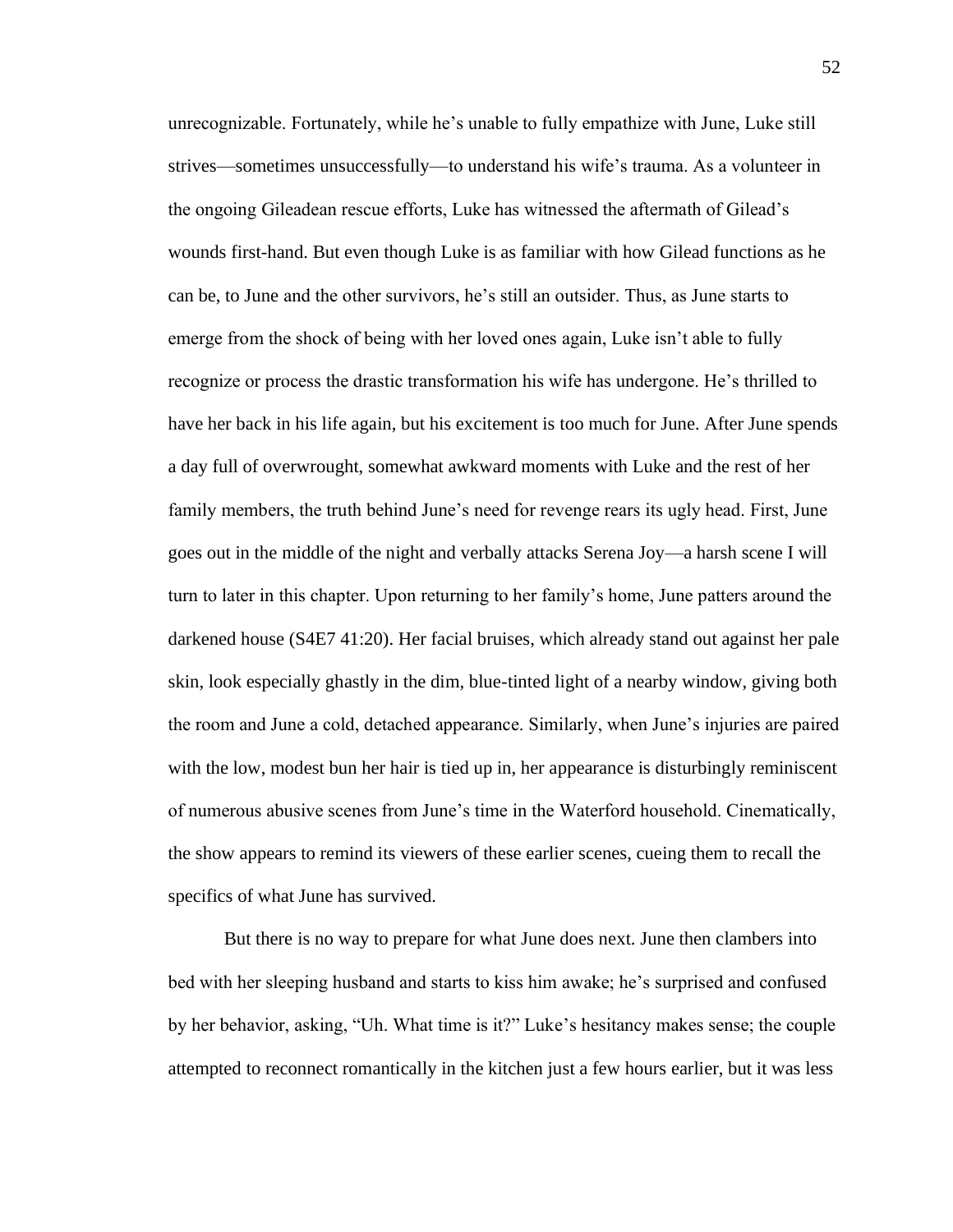a husband and wife sharing a passionate moment and more two people unfamiliar with each other uncomfortably trying to make out (S4E7 36:00). Given everything that's happened to both of them, their sensitivity is entirely understandable and even expected. But back to the present: after ignoring Luke's question about what time it is, June proceeds to rape her husband. I do not define June's actions as initiating consensual sex. Luke's expression is one of utter uncertainty; when he tentatively attempts to hold June's waist, she slaps his hand away. Upset, Luke pleads, "Alright. June, wait. Wait, wait, wait" in an unmistakable attempt to stop her from proceeding any further. Instead of listening to Luke, June aggressively shoves her hand over his mouth and pushes his head down into a pillow to silence him, forcing him into compliance. June's commanding— Commanding—behavior during this scene is a direct expression of the sexual trauma she underwent in Gilead. As a Handmaid, June was frequently forced to lie between Serena Joy's legs, hands harshly restrained, as Fred raped her. Now, however, June has reversed the situation; Luke is the silent, suffering Handmaid while June simultaneously acts as both a Commander and a Wife as she holds her husband down and sexually assaults him. June then finishes, all while Luke stares at her in clear discomfort. During this rape scene, June is entirely dominant in a way that is neither sensual nor loving, just violent. Her hostile sexual behavior is also evocative of her desire for retribution. With Fred and Serena Joy both in custody, June can't exact her revenge on either of them. As Woodbridge argues, because the revenger usually has no direct path to bring those who have harmed him or her to justice, the shape that revenge takes is not always direct (Woodbridge 6-7). Here, we see June struggle not only structurally with a justice system that fails her, but also psychologically, with her sense of agency-as-control morphing into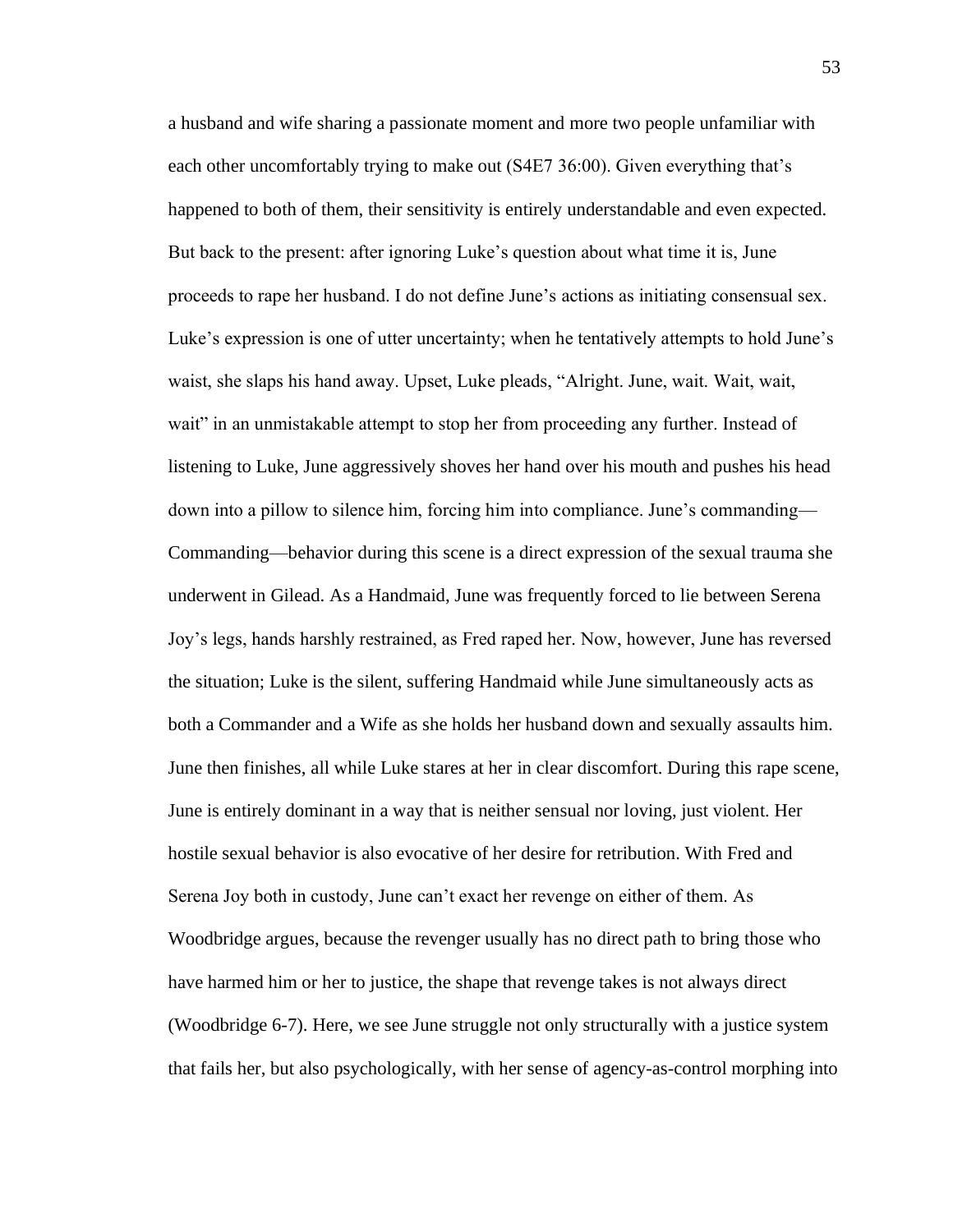a violence that replicates the violence wielded against her. In some sense, a considerable portion of June's desire for revenge isn't focused entirely on Gilead as an entity—it's also directed toward men. While June was also abused by Wives and Aunts in Gilead, even those "empowered" feminine figures were being controlled by men. Thus, June's choice to sexually assault Luke, while exceedingly cruel and deeply abusive in every way imaginable, is not merely a personal attack against her husband—it's June's way of experiencing a taste of vengeance against the groups that have wronged her in the most horrifying of manners. Again the show resembles revenge tragedy, forcing its audience to sit with a deep ambivalence about June's actions: even as we can understand them psychologically as symptoms of the trauma June suffered, we must not excuse them.

To complicate June's relationship with Luke even further, the show subsequently dramatizes the agency that can be stripped from survivors through the structural rules of testimony, placing Luke at the center of June's negative experience of testifying. Following the previous events of S4E7, June is scheduled to give a preliminary testimony against the Waterfords. The night before, June explicitly asks Luke not to come and listen her speak. While venting to Moira, Luke disagrees with June's decision; he's aware that he's unable to understand June's suffering, and he believes that by attending June's testimony and hearing about her experiences, he'll be able to reconnect with his otherwise estranged wife. True to his word, Luke sneaks in at the last moment to hear June's heart-wrenching testimony. While Luke likely sits in on the testimony with the best intentions, his presence is a violation of June's privacy, an expression of entitlement to his wife's experience—and to which she clearly told him he was not entitled. June didn't want anyone, but especially not Luke, to accompany her to the event; she has no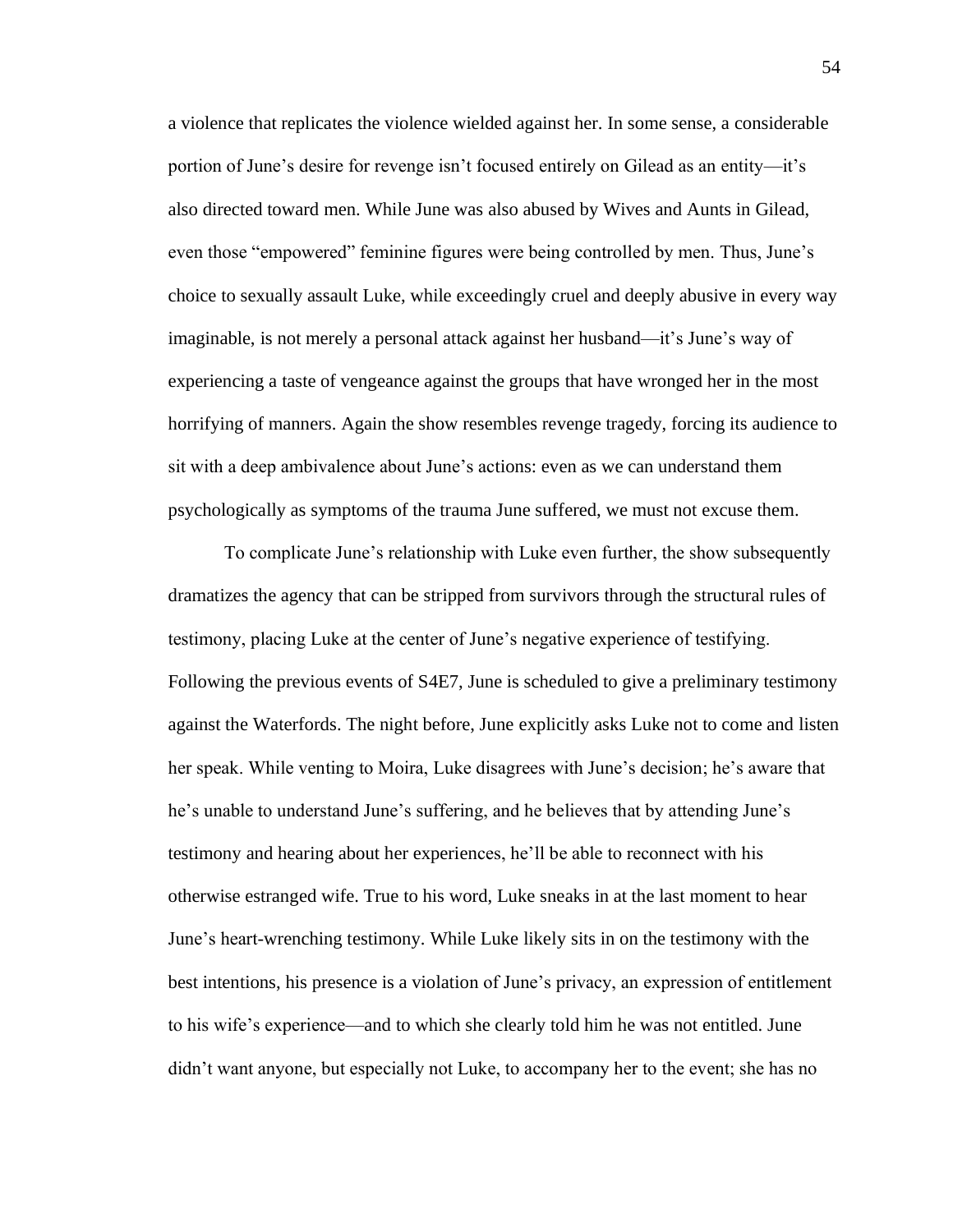desire to explain herself, her experiences, or her actions to people who will never fully grasp the way she feels, and that's okay. June needed her wounds to remain a private matter between herself and the courts. In a hypothetical future, June may feel ready to open up and discuss her trauma with her loved ones—or she may not. But by invading June's confidential moment, Luke fails to give his wife the space she needs to even begin her road to recovery, and in doing so, he causes June to resent him. Impatiently forcing himself into June's trauma replicates the gendered violence she suffered in Gilead, if on a different scale, and it encourages June to emotionally distance herself from him even further. That night, Luke, who is genuinely apologetic about his actions, tearfully says, "But at least now I know everything, and maybe we can just move on" (S4E8 36:50). Luke's use of the word "we" is entirely inappropriate; Luke might be ready to "move on," but he can't assume that June is. June knows how wrong Luke's actions are. Rather than addressing them, however, in true revenge tragedy fashion, June instead chooses to instigate another aggressive, unromantic moment with Luke without his consent. It seems that, for June, being physically close to Luke is much easier than being emotionally open with him.

In spite of their love for her, Moira and Luke both become casualties of June's revenge tragedy. Likewise, even though Moira and Luke understand June's experiences and post-Gileadean behaviors to varying, often unsuitable degrees, they still want what they think is best for her. But while Moira and Luke both care deeply for June, the same can't be said for many of the other characters found in this *The Handmaid's Tale* adaptation.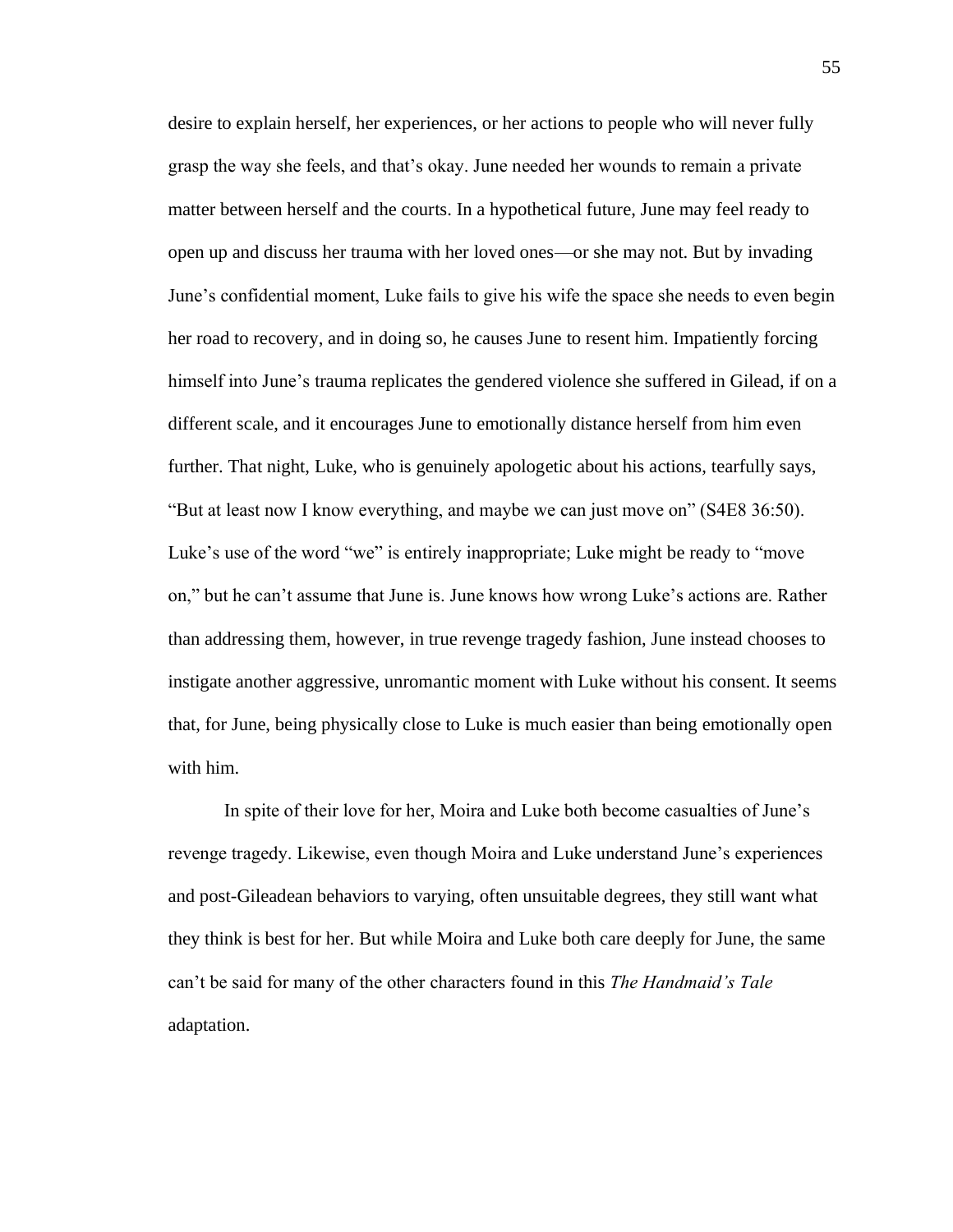At first, Serena Joy may seem like an odd character to view as a person that's close to June. The two certainly aren't friends, but their Gileadean dynamic bestows an undeniable connection upon them nonetheless. Likewise, Serena cannot be considered a character who has June's best interests at heart. The two have had numerous bonding moments throughout the series—who could ever forget the scene where June rescues Serena from her burning house to prevent her from committing suicide (S3E1 34:00)? Ultimately, however, Serena is impeded from ever permanently connecting with June by her dedication to Gilead. Serena is constantly at odds with herself; she's the author behind *A Woman's Place* and the phrase "Never mistake a woman's meekness for weakness," yet her "meekness" and submissive behavior is, of course, exactly what she regrets agreeing to when she helped build Gilead. Serena supported Gilead under the false pretense that women who behave and dote on the men in their lives are automatically guaranteed love and protection from those same men in return. This, however, is obviously not how the world works—even Gilead's world. There is no unbreakable gender social contract between men and women that promises anything, especially when those women, under Gilead law, are the property of men and therefore have no say in how well they're treated. Thus, even though there are times when it seems as though June and Serena will finally unite against Gilead, Serena can't cross that bridge until she's able to subdue her twisted, internalized gendered power beliefs. However, until that happens—and it might not—Serena still provides us with the opportunity to examine the very same internalized beliefs as they encroach upon June.

While Serena doesn't care much about June's overall happiness or life during the earlier seasons of *The Handmaid's Tale*, there are times when the two at least understand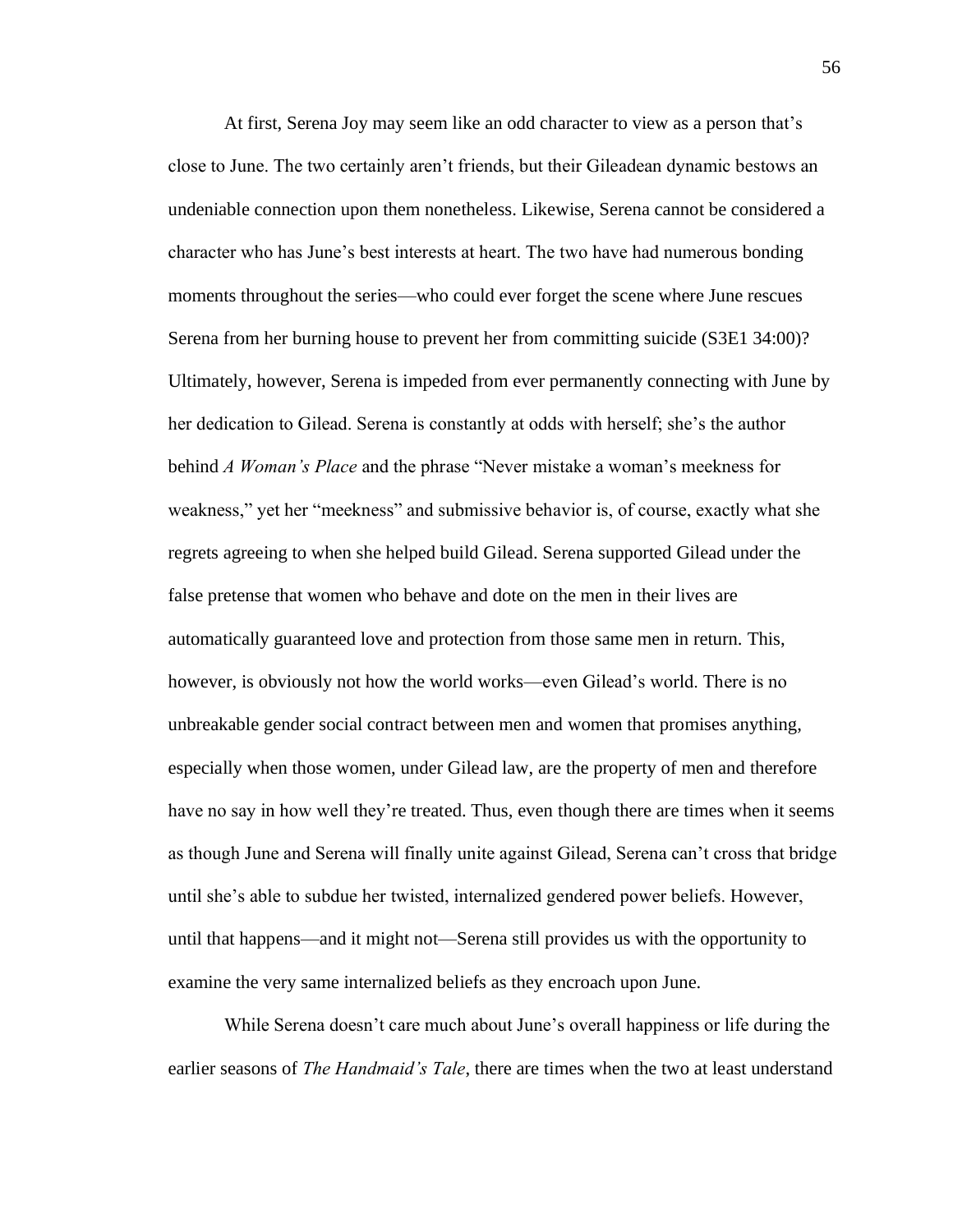each other. During Season Two, Fred sustains grave injuries during a suicide bombing. While he recovers in a hospital, Guardians wreak havoc on the Waterford's neighborhood as they search for additional threats to Gilead's safety. To put a stop to the commotion, Serena goes against a slew of Gileadean laws, enters her husband's study—a room that's entirely forbidden to her and other women—and secretly orders the trigger-happy Guardians in her neighborhood away by pretending to be her husband. On top of illegally reading and writing, Serena also ropes June in on her scheme. After bringing June to Fred's study, Serena asks, "You're an editor, is that right?" (S2E7 50:15). Her use of the contraction "you're" is purposeful: Serena says "you're," or "you are," instead of "you were" in order to recognize June's current skills as an editor rather than as a Handmaid. But Serena also uses "you're" to acknowledge June's humanity. Back in Season One, Serena only saw June as her means to getting a baby; with Fred briefly out of the picture, however, June is her tentative rebel ally, a fellow woman who also wants the Guardians to leave the neighborhood for the protection of Serena's (June's) unborn child. Aware that Serena may be trying to trick her, June carefully replies, "I used to be," knowingly saying "used to be" rather than "I am" in order to play her role as the loyal, happy Handmaid. Instead of acknowledging June's cautious answer, Serena holds out a stack of orders in need of edits and says, "Read over these for me." Serena then stares at June, waiting for her to protest. Besides her unborn child's safety—which, given the importance of children in Gilead, is already relatively guaranteed—June has no real reason to help Serena. June could easily report her, yet June simply responds with, "I'll need a pen." Even though June hasn't fully developed an addiction to revenge this early in the series, her decision to help Serena is indicative of her fixation on ensuring that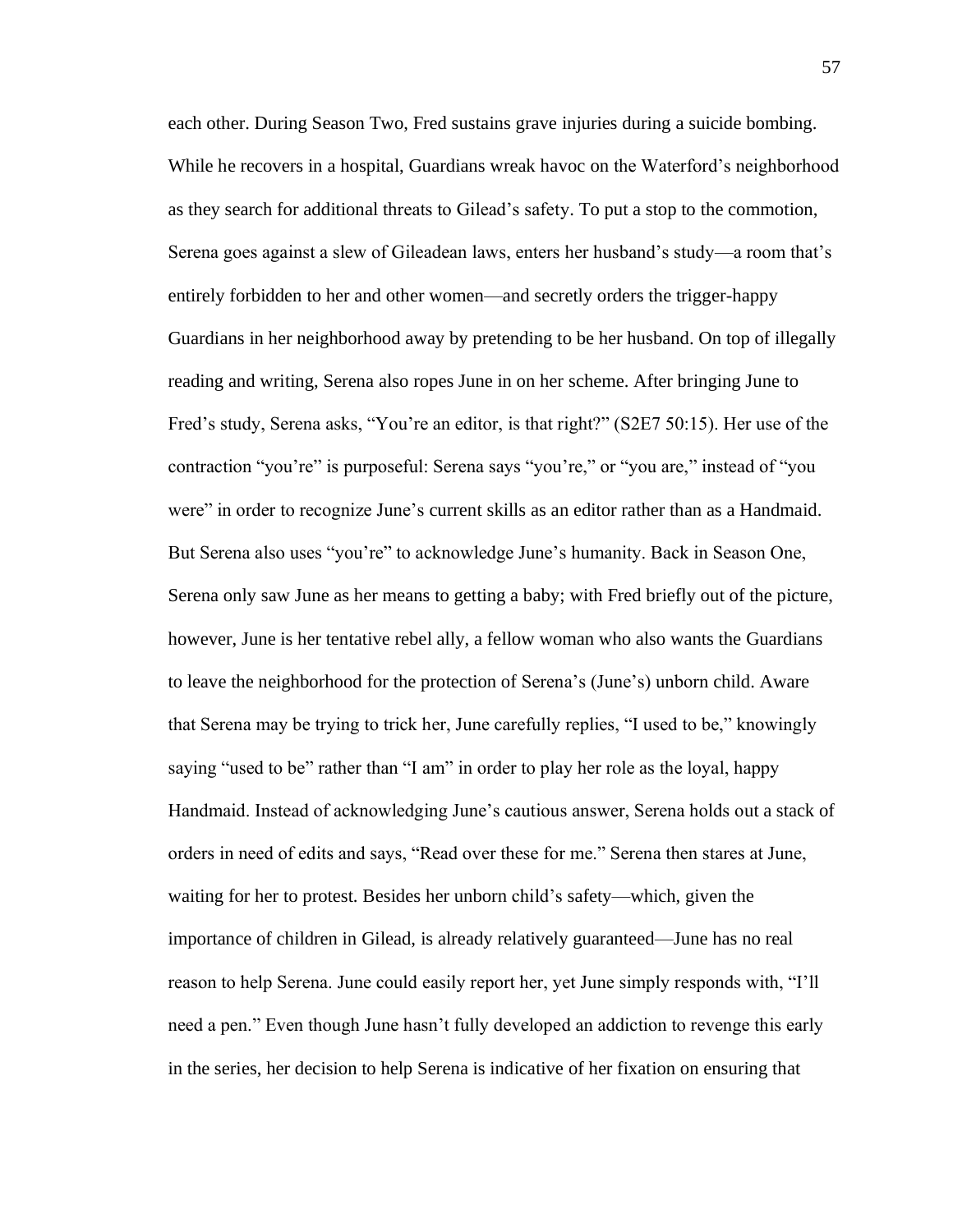Gilead gets what's coming for it—which, of course, is an entirely natural response to injustice of any kind. Serena acknowledges June's answer by giving her a small smirk, which June returns in kind. The scene and the episode then end with a direct nod to the feminine power in the room with the beginning lyrics of the song "Venus" by *Shocking Blue* playing in the background: "She's got it / Yeah, baby, she's got it / Well, I'm your Venus / I'm your fire, at your desire." In Fred's study, June and Serena aren't a Handmaid and a Wife—they're two women breaking the rules to get the job done. In a twist of irony, however, Serena isn't defying the rules to support herself: she's doing it to uphold the faulty system that instituted the very same patriarchal protocols that prevented her from helping Fred with his work to begin with. Thus, in the process of bonding with June over their shared rebellious act, Serena is still sustaining her internalized, misogynistic beliefs. And while June might not realize it yet, as her time in Gilead continues, she, too, will suffer the same fate.

The third season of *The Handmaid's Tale* concludes with Fred, and later Serena, being detained by U.S. and Canadian forces. As the series progresses into its fourth season, however, it's evident that Serena's time up north has changed her. Serena played a large part in her husband's capture, which shredded the few remaining threads of their marriage. In a surprising twist, Serena is also physically and emotionally alone with the knowledge that she's pregnant with Fred's son. Away from Gilead's prying eyes, Serena is, initially, entirely focused on the health and safety of her unborn child—which, given her devout religious beliefs, also means that she's relentlessly praying for forgiveness and guidance. By distancing herself from Gilead's ways and spending her time repenting, Serena gains the strength to avoid Fred's unfounded pleas for forgiveness and even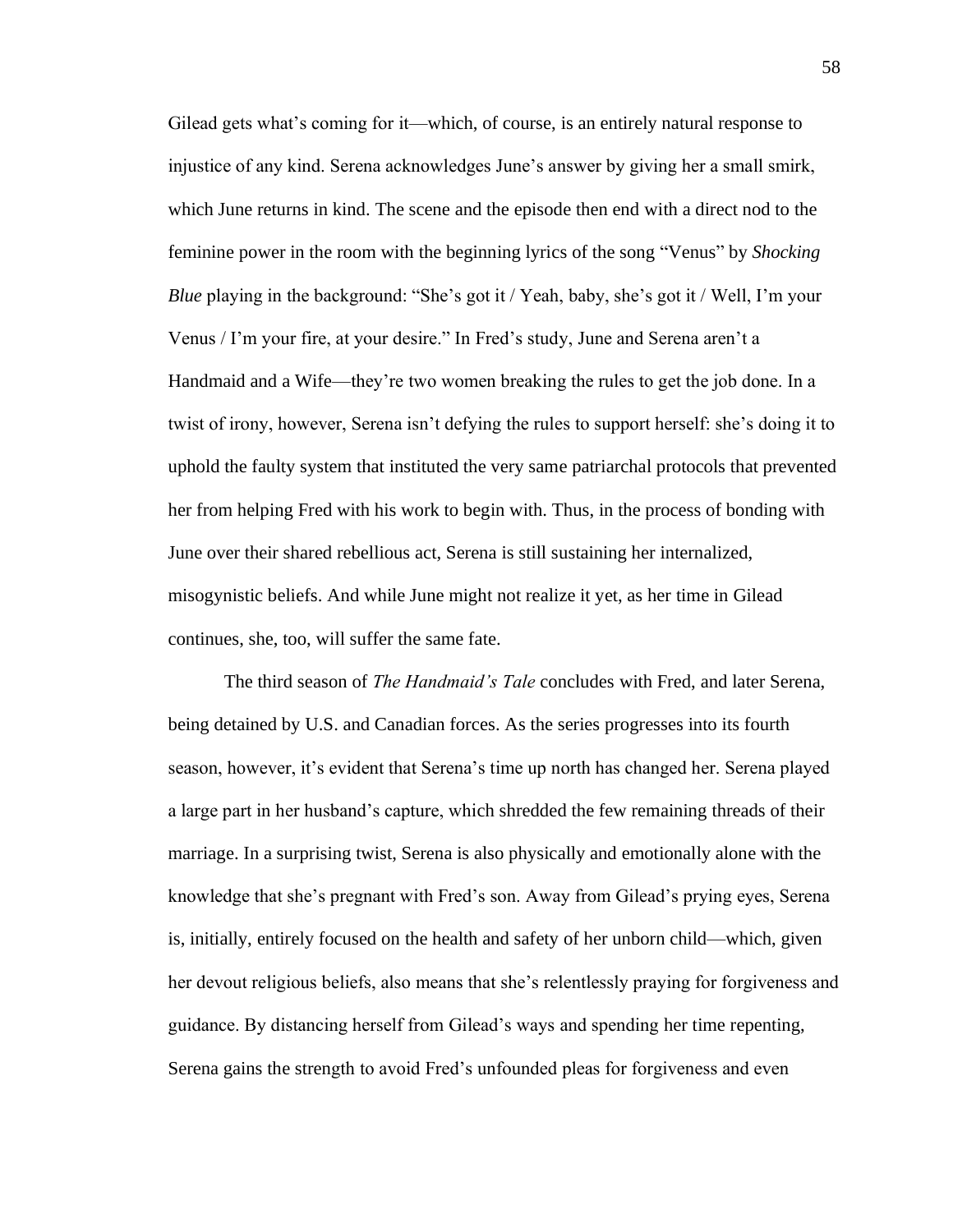attempts to forge her own path as an independent woman. Her shift in mindset is colossal; she's no longer a meek Wife dependent on her Commander for love and support, but rather a single mother ready to fight for a place in the world for herself and for her unborn son. Regardless, Serena's change of heart in no way excuses her past actions and choices; she was an abuser, and no amount of regret will turn back the clock and erase the pain she inflicted on her victims. At the same time, the show suggests that Serena's genuine attempts to reform are, at least partially, her own way of healing from the distress and misery Gilead caused her. In some ways, Serena also fell prey to Gilead's influence. However, June isn't impressed by Serena's new self in the slightest.

After receiving news of Serena's pregnancy, June, restless after an evening of clumsy exchanges with her friends and family, decides to drop by and see Serena in prison (S4E7 37:40). Serena is immensely thankful for June's visit; she believes that June's presence is God's way of giving Serena the chance to make "amends." But June isn't ready to forgive Serena: "I brought myself here so that I could tell you how much I hate you. You don't deserve to make amends to anyone." In her somewhat selfish yet possibly honorable attempt to mend her relationship with June, Serena seems to have forgotten that forgiveness is often a two-way street. Serena might be ready to apologize to June, but June is incontrovertibly unprepared to accept Serena's regret over the trauma she caused her. With tears pooling in her eyes, Serena falls to her knees and begs June for forgiveness. During this exchange, Serena is both literally and figuratively looking up to June. She's on the floor, so she's physically raising her head to see June, yes, but it's more than that. June is Serena's role model; she's a self-reliant, powerful woman that Serena has come to admire. Likewise, June isn't dependent on the men in her life, and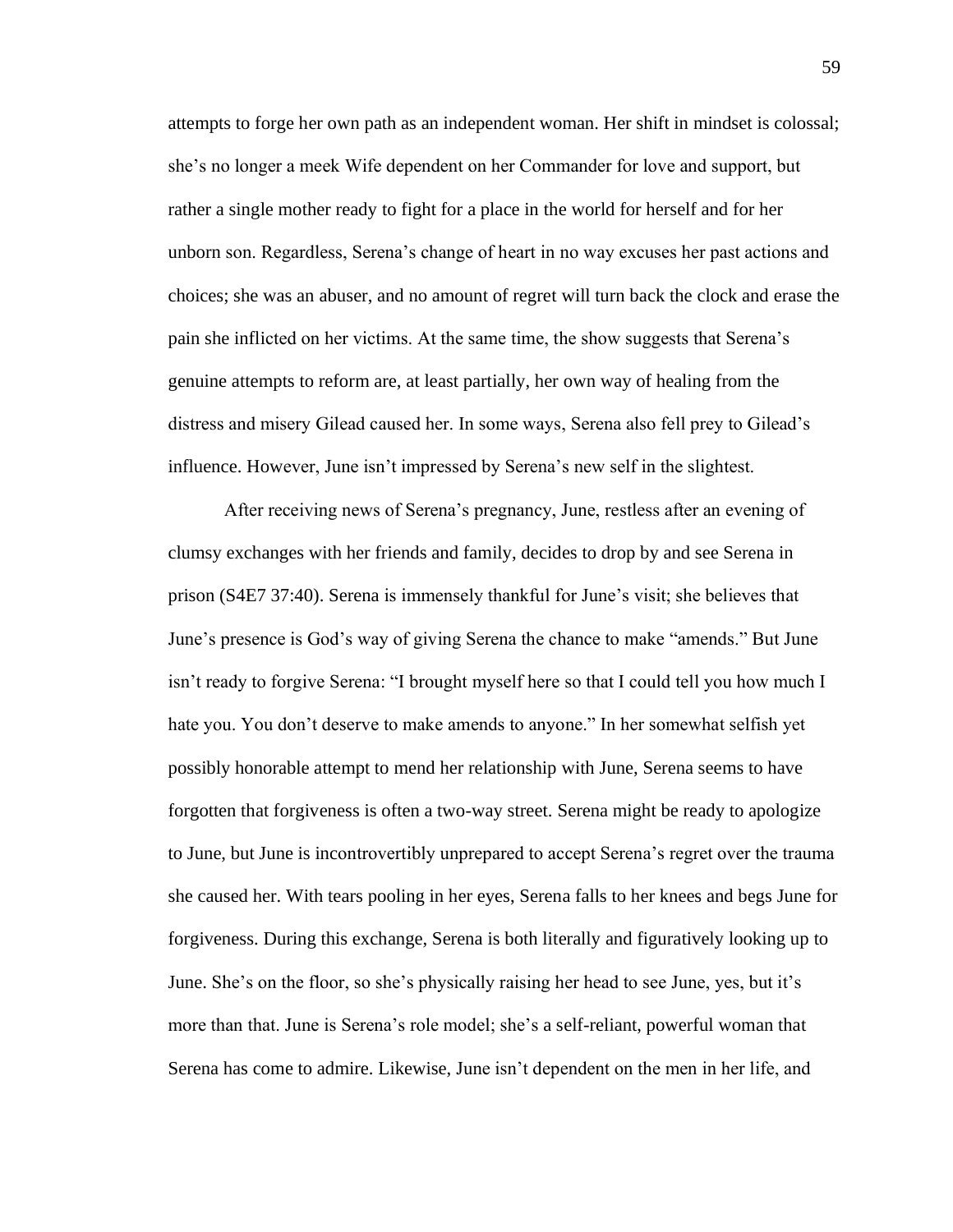right now, Serena wants June's guidance in learning to do the same. This is Serena's make it or break it moment; with June's help, Serena could, potentially, enjoy a happy life raising her son and giving back to the people she wronged. But without it? As warped and malleable as Serena's mindset is, she will see no other choice but to turn back to Fred, and thus Gilead, for protection. Alas, this adaptation of *The Handmaid's Tale* is a revenge tragedy, which means that if June's going down, she's taking Serena down with her. In a chilling performance by Elizabeth Moss, June kneels down to Serena's level and, with spittle flying from her mouth, bellows, "Do you know why God made you pregnant? So that when He kills that baby inside your womb, you will feel a fraction of the pain that you caused us when you tore our children from our arms!" As June storms out of the room, leaving Serena sobbing on the floor, she takes with her any chance that Serena had to redeem herself. While it undoubtedly wasn't June's responsibility to help Serena—she doesn't owe her anything—June either fails to consider or simply does not care that the effect of her revenge will drive Serena back to Fred, strengthening Fred's own political position.

Each of the previously analyzed characters—Luke, Moira, and Serena Joy—have relatively definable relationships with June. Moira cares about June and can empathize with her; Luke also loves June, but he can't identify with what she's going through; and Serena Joy, while often indifferent to what becomes of June, is able to empathize with her deeply because she, too, has endured Gilead's treatment of women. Likewise, June also comes to loathe each of these characters for the way in which they misunderstand or outright devalue her trauma. But June's bond with one final character isn't nearly as simple to place.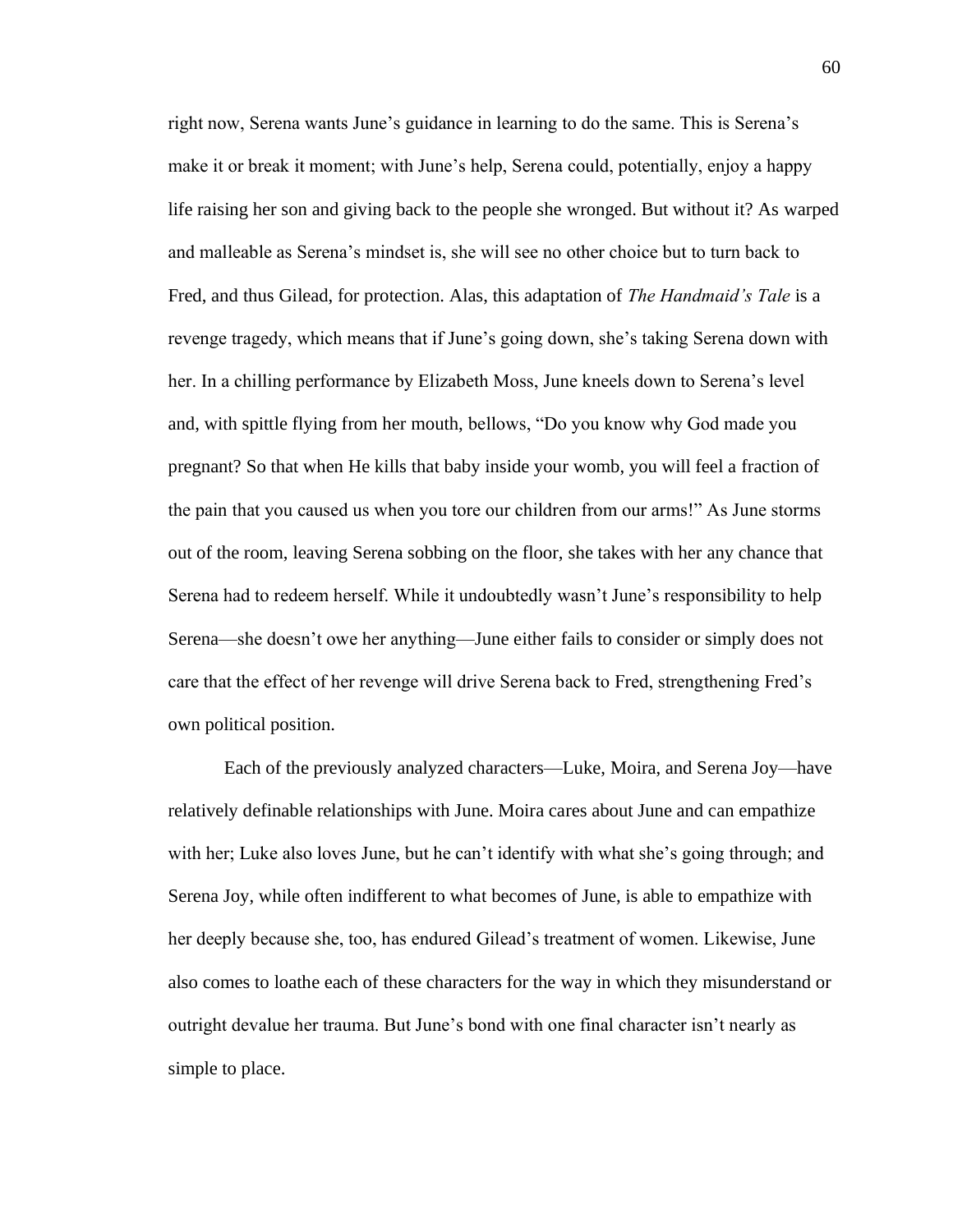Nick's tangled connection with Offred in Atwood's *The Handmaid's Tale* is brief but extraordinary. However, the novel's ambiguous conclusion regarding Offred's fate leaves readers feeling ambivalent about Nick. Is he her savior or her doom? Yet despite four seasons' worth of time together in Miller's adaptation, the pair's relationship remains intentionally enigmatic. And even though the Hulu series gives audiences a detailed account of Nick's past, his background doesn't make his character any less cryptic. After grappling with familial problems and unemployment, Nick joined the Sons of Jacob movement responsible for Gilead's rise in order to gain stability; as Atwood establishes in her novel, Nick is also an Eye. This information constructs Nick as a deeply ambiguous character; he's not a passionate Gileadean, but he's also not fighting for democracy or women's rights—in fact, he doesn't seem to be keen on anything except, possibly, June. While June and Nick's clandestine meetings are few and far between after June is removed from the Waterford household, they're no less intense; every encounter is more passionate and convoluted than the last. And unlike the intimacy that June once shared with Moira, Luke, and even Serena, June's intimate relationship with Nick is in no way hindered by her increasing addiction to revenge. Instead, it's bolstered by it, just as June's revenge is also bolstered by this relationship.

Nick and June spend only a handful of episodes together in the latter seasons of Hulu's adaptation of *The Handmaid's Tale*, yet neither time nor distance seem to damage their relationship. A few days after June arrives safely in Canada, she and Luke ask June's Gileadean sources for help rescuing their daughter, Hannah. Her frequent ally Commander Lawrence (Bradley Whitford) isn't of any service, but with a somewhat surprising suggestion from Luke, June asks to meet with Nick for help. The illicit couple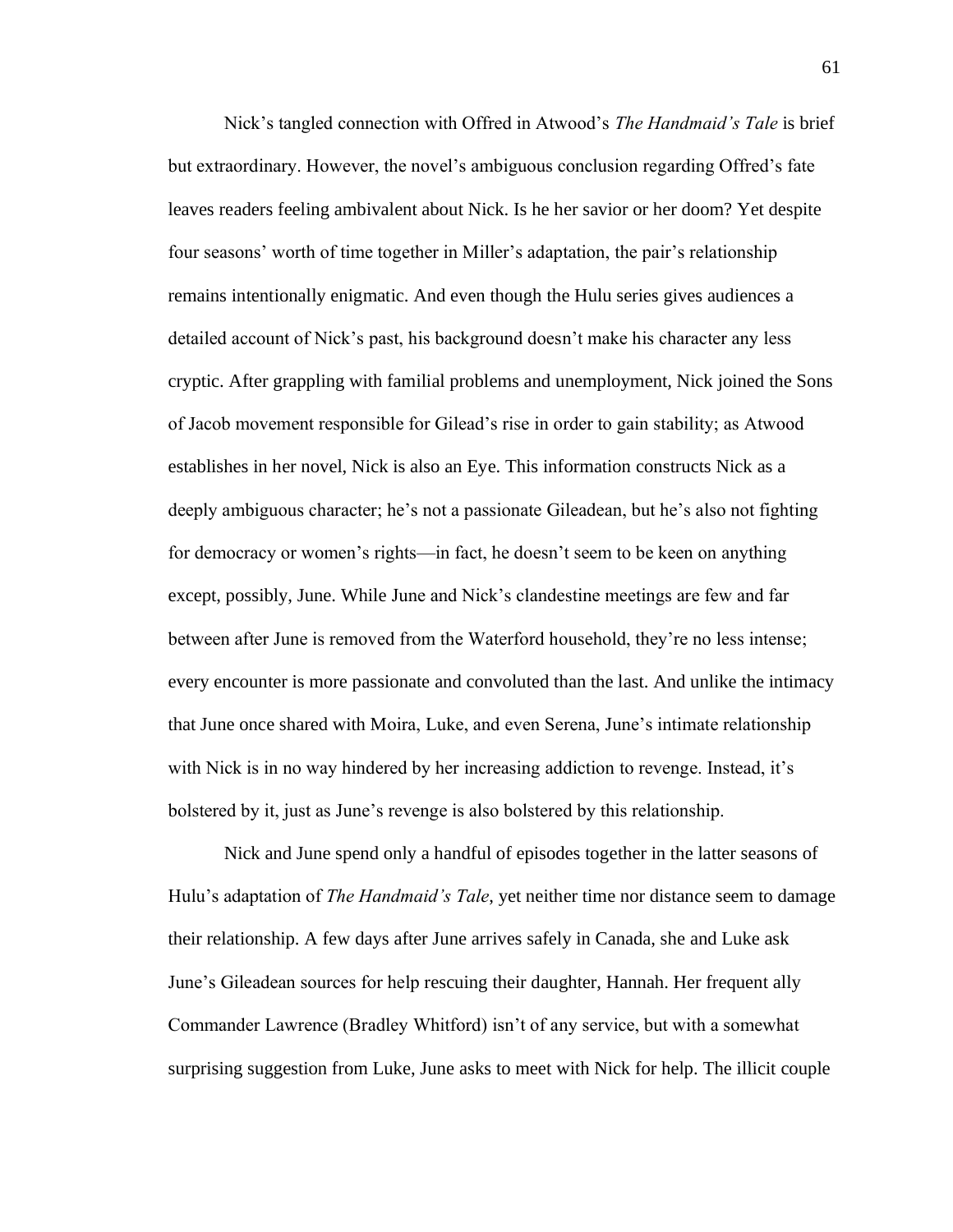rendezvous at an abandoned, snow-covered church in a neutral zone between Gilead and Canada; June also takes her infant daughter, Nichole—Nick's biological child—to the meeting. June wanders outside in the snow as she pushes Nichole's stroller along and looks for Nick; he suddenly emerges from the church, softly calling her name to get her attention (S4E9 35:50). The moment she hears him, her entire demeanor changes: a warm, genuine smile graces her face for nearly the first time since she was rescued, and her eyes slip shut in immense relief. June's reaction is stunning; she's been spending the past few days with friends and family that she hasn't seen in years, but all of her interactions with them pale in comparison to the few minutes she spends with Nick. She isn't stiff or unsure about how to act anymore; it's almost as if Nick's presence has lifted the weight of the world off of her shoulders. In a way, it has. June gets to be her truest self around Nick, the self that she won't—can't—reveal to anyone else. June doesn't have to hide from or explain anything to Nick because he isn't perturbed by her addiction to revenge or her trauma; he doesn't expect her to act or behave in a particular way, and to June, that's a relief. But is it healthy? Nick's ambiguous feelings toward June's passion for bringing Gilead to its knees ensure that June's intimate connection with him remains intact, but it also enables her to avoid processing her trauma entirely. And while June might, understandably, enjoy sidestepping her trauma around Nick, their relationship comes to embody the stark ambivalence of the genre of revenge tragedy itself—an ambivalence haunted by a sense of impending dread.

In the final episode of Season Four, Commander Lawrence devises a trade between Gilead and what remains of the U.S. government: Fred for twenty-two women involved with Mayday, the resistance group that's fighting to take Gilead down from the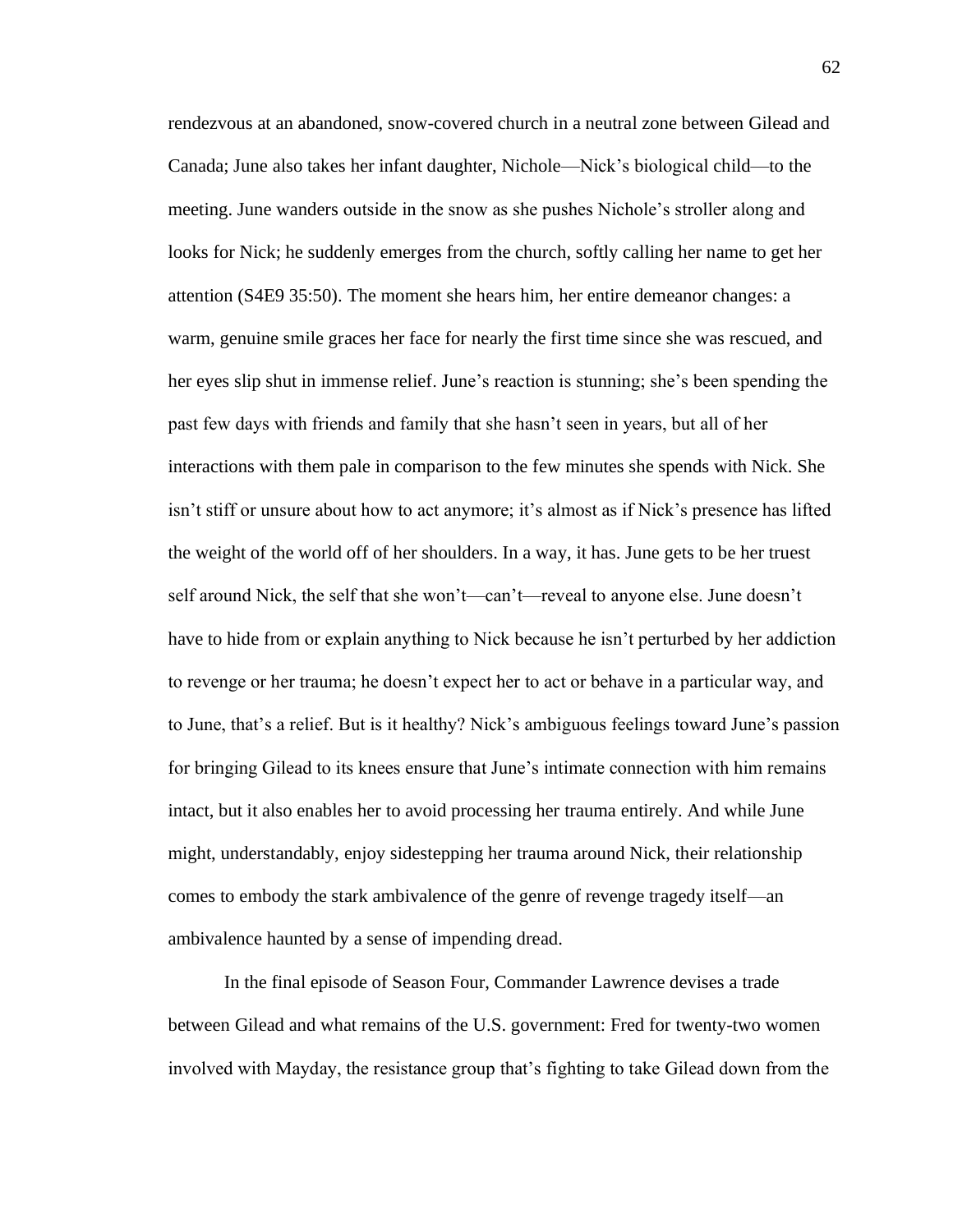inside. U.S. government official Mark Tuello (Sam Jaeger) initiates the trade by arresting Fred and hauling him to the Canadian/Gileadean border in the dead of night where Lawrence is waiting to receive him (S4E10 41:05). As planned, Nick, whose status as an Eye outranks Lawrence, intervenes and takes Fred. Rather than bringing Fred back to Gilead where other Commanders are impatiently waiting to punish him for his betrayal, Nick drags Fred to a secluded part of the woods. On the way, Fred desperately tries to reason with Nick by calling him "Son" and pleading that his actions were just his way of trying to protect his family. Fred's use of the nickname "Son" isn't just because of their differences in age or status; Nick and Fred were once close—or so Fred thought. During the Waterford's time in former Massachusetts, Nick was their loyal Guardian who could be trusted with the family's secrets. However, Fred is almost entirely unaware of the depth of June and Nick's intimacy. There are moments throughout the show—namely in S2E5, S2E13, and perhaps even in S1E10—where Fred is suspicious of Nick's connection to June. But Fred never catches on to how strong that bond truly is because the entire Waterford household—even, shockingly, Serena—makes efforts to ensure that he's kept mostly in the dark about their relationship. Thus, when June suddenly emerges from the dim treeline and Fred desperately turns to Nick and begs, "Nick, Son? Help me. Help me," Fred isn't necessarily sure of the fact that Nick would never choose him over June. He's not completely oblivious, of course—on some level, Fred knows that Nick isn't his biggest fan—but he's also not as conscious of Nick's covert Eye behavior as June or Serena are because he was blinded by his own self-delusion and his unrelenting confidence in his fellow men. After June reaches the pair, however, all of Fred's hope flies out the window when, to Fred's shock, June and Nick kiss passionately. In response,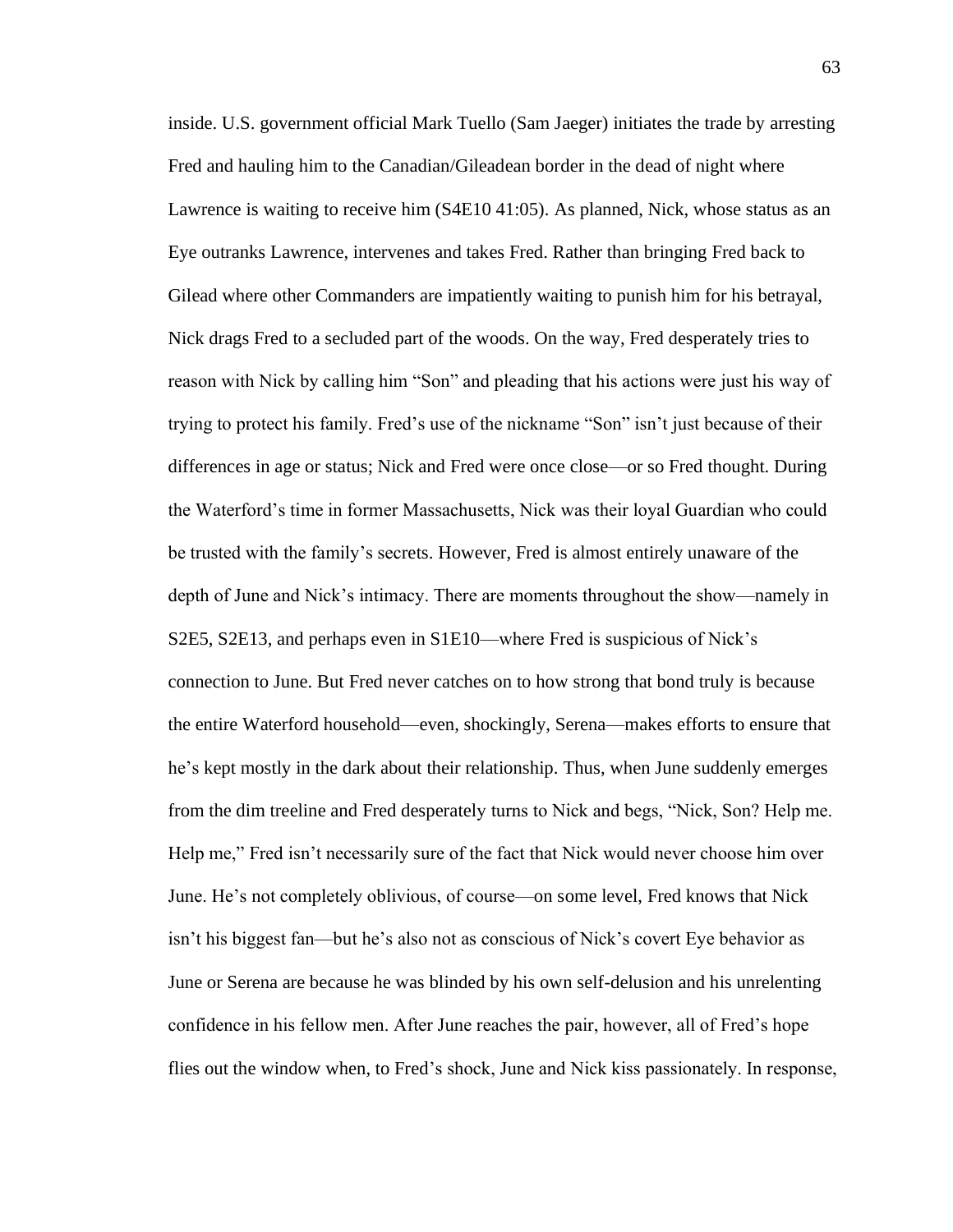Fred, who's disgusted and terrified, spits out that June and Nick are "fucking sick." I wouldn't use the same terminology as Fred, but there is something distinctly toxic about June and Nick's relationship all the same.

Nick's willingness to support June in every situation, while proof of their intimate bond, isn't necessarily healthy. Moira, Luke, and Serena were all once intimate with June, but unlike Nick, they each have definite expectations surrounding how she should go about processing and moving past her trauma. Forcing another person to heal in a specific way or at a precise pace isn't appropriate in any way, shape, or form everyone's recovery process is different. Still, while the way in which Moira, Luke, and Serena pushed June was wrong, their objectives were generally constructive and positive. The same, however, cannot be said about Nick. To our knowledge, Nick has absolutely no assumptions about or thoughts on how June should or shouldn't act. Likewise, as such an ambiguous character, it's entirely possible that Nick chooses to help June time and time again because he's fueled by ulterior motives. We know very little about Nick; he's seemingly ready to support June in everything, but his allegiances always change to match his situation. Like Atwood, Miller, and a number of *The Handmaid's Tale* scholars, I'm currently refraining from attempting to give a full interpretation of Nick's character. Cultural critics also appear to be dancing around discussing him: there is a considerable gap in popular Hulu series discussions about Nick. This space has likely been caused by the fact that analyzing Nick makes analyzing June all the more difficult. Indeed, I tend to think that his placement as an ambiguous character in both the novel and the adaptation is entirely meaningful, forcing readers and audiences to contend with the ethical ambiguity of June's choices in the show, just as his presence in the novel forced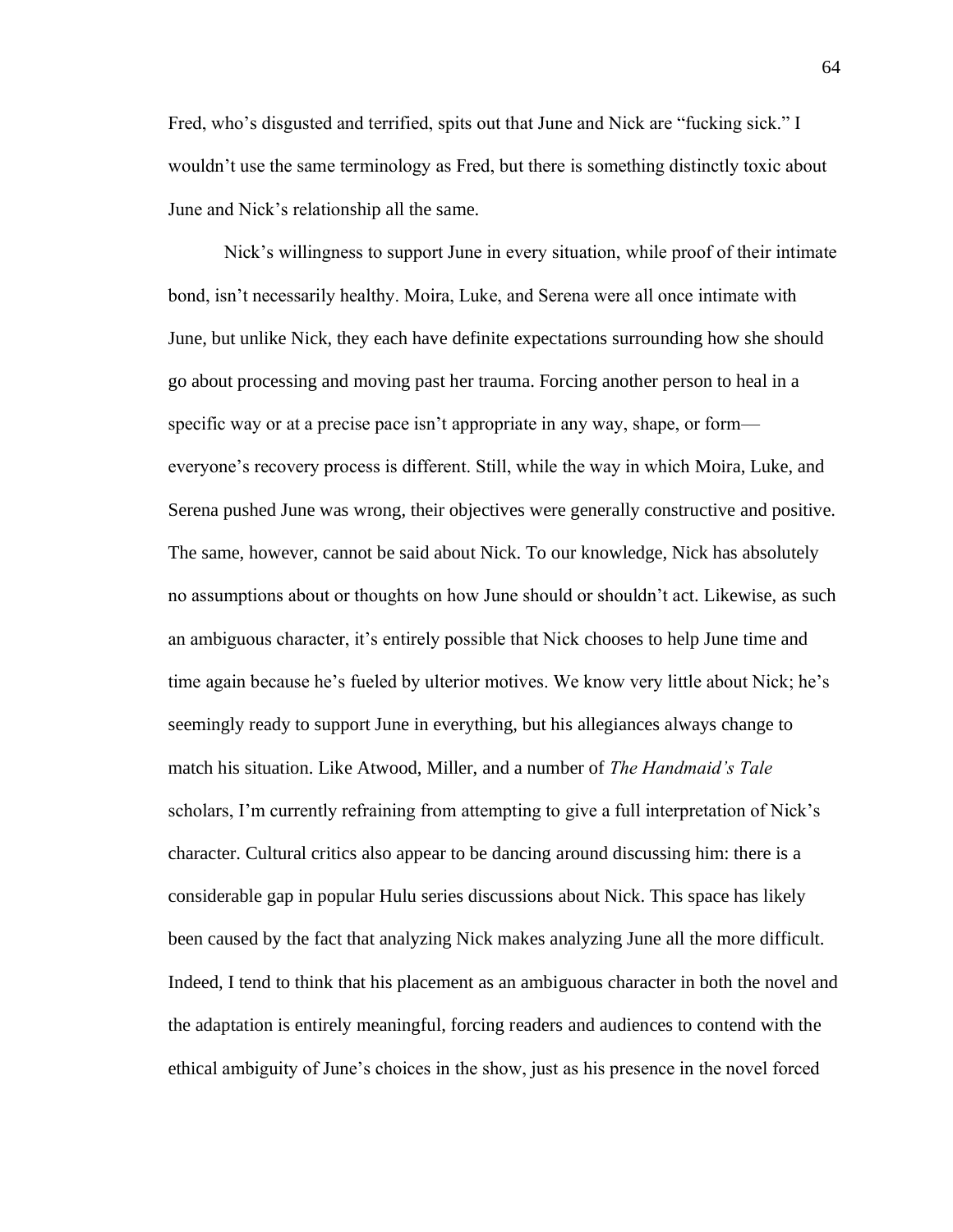readers to "choose" Offred's ending when she gets in the van. Of course, the adaptation has been greenlit for a fifth season, which could potentially shed some light on where or with whom—Nick's loyalties lie.

The last episode of Season Four strives to remind us that June is human. June's time in Canada has firmly established her as the central character of her own revenge tragedy, but her trauma-induced behavior often makes us forget that forces outside of her control molded her into the addicted, power-hungry person she is now. Instead of treating June and her traumatic narrative with the respect they deserve, International Criminal Court (ICC) judges ask June to formally testify against the Waterfords to a camera in an empty room because the judges have "busy schedules" (S4E10 4:10). Afterward, June learns that Fred is scheduled to be flown to Geneva where the ICC will grant him immunity in exchange for revealing Gileadean secrets. In an emotional revelation to Emily, June cries, "Emily, I really want to let go of [Fred]...I want to focus on Hannah and my Nichole. And Luke. A good mother would be able to let go" (S4E10 16:30). June doesn't elaborate on her statement, which in itself speaks volumes. June does "really want" to forget about Fred and move on with her life—it's what she deserves—but she's incapable of doing so. "A good mother would be able to let go," but June doesn't view herself as a "good mother" who can "let go." While I will further analyze this scene in Chapter Three, June's revelation currently leaves us to assume that she sees herself as the opposite: a bad mother who can't move on. June's traumatic experiences rightly make it impossible for her to heal without some sort of retribution. But when the ICC's immunity hearing in Geneva goes through, June won't ever have the chance to get it. And even though, as Moira vehemently promises, June could fly to Geneva and testify again, June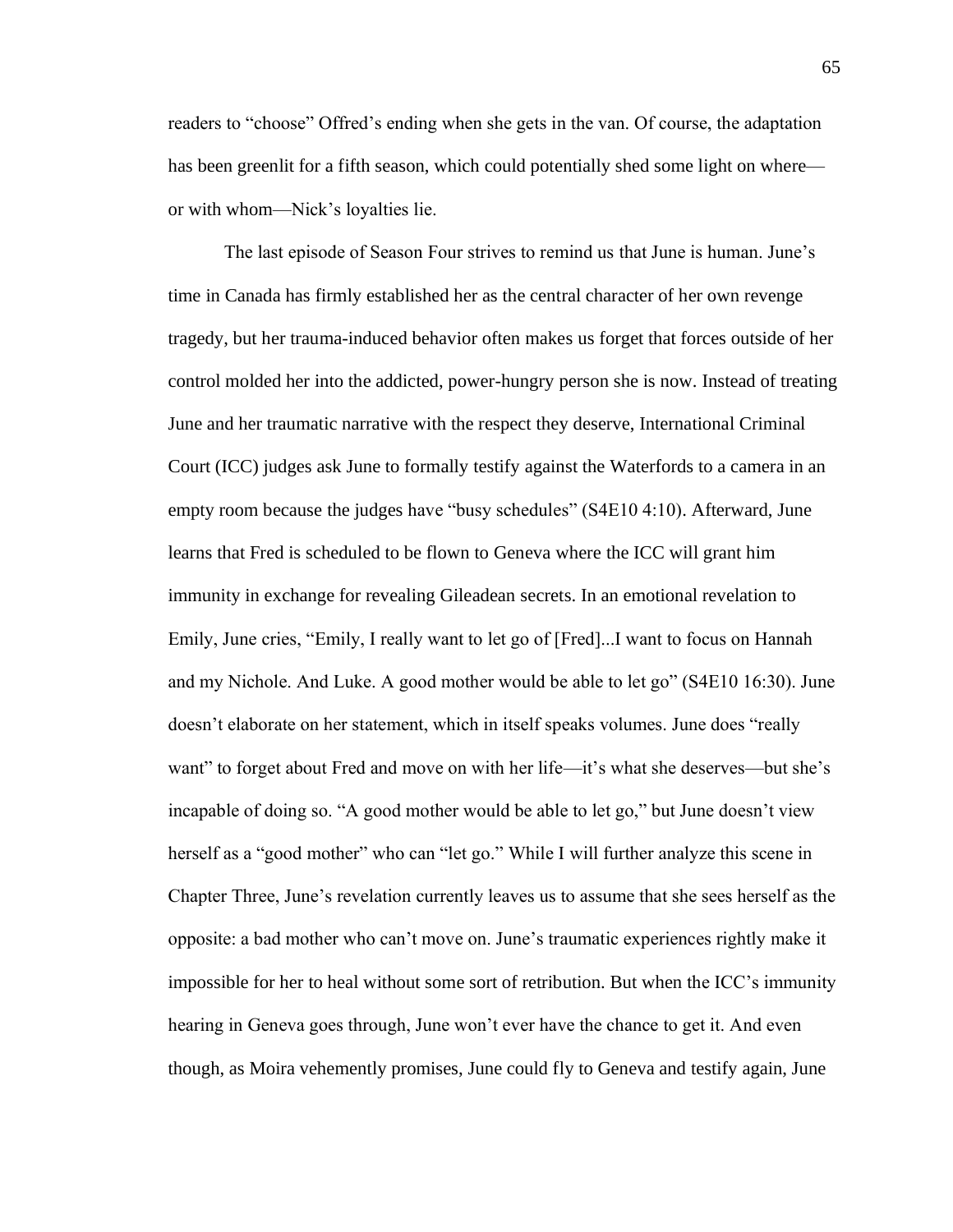knows that that wouldn't work, either—Fred's too valuable. Just as Professor Pieixoto shrunk Offred's experiences in Atwood's novel, June knows that the ICC values Fred's help over her trauma. In fact, "Revenge sometimes seemed the judicial system's evil twin"—similar in appearance, yet wildly different in end result (Woodbridge 9). Thus, even though June might not truly want to, she relies on her own power to silence Fred once and for all.

The final few scenes of revenge tragedies always depict the inevitable, usually bloody end of lost heroes and heroines, and the last minutes of the fourth season of *The Handmaid's Tale* are no exception. While June herself doesn't meet an untimely end at the conclusion of Season Four, a chunk of her humanity does. June, Emily, and dozens of other former Handmaids barbarously murder Fred by literally ripping him apart in a style reminiscent of Gileadean Particicutions (S4E10 47:10). As the women emerge from the woods after the deed is done, each covered in blood, June appears absolutely shattered. She closes her eyes as a tear rolls down her cheek and conclusive choir music transitions her from the wilderness back to reality. Yet June's expression isn't one of relief, pleasure, or even disgust—she just looks hollow. Her mission to kill Fred is over, but instead of experiencing her long-awaited, cathartic release, she's just left with the burden of what she has to do next: go home.

June arrives back at her family's house in the early hours of the morning (S4E10 53:40). Dressed in a maroon, blazer-style winter coat that's representative of her former Handmaid clothes and stained—metaphorically and physically—by Fred's blood, June climbs the stairs to Nichole's nursery. The room is shrouded in the rising sun's light as June gently lifts her daughter from her crib and coos at her. As June holds her, she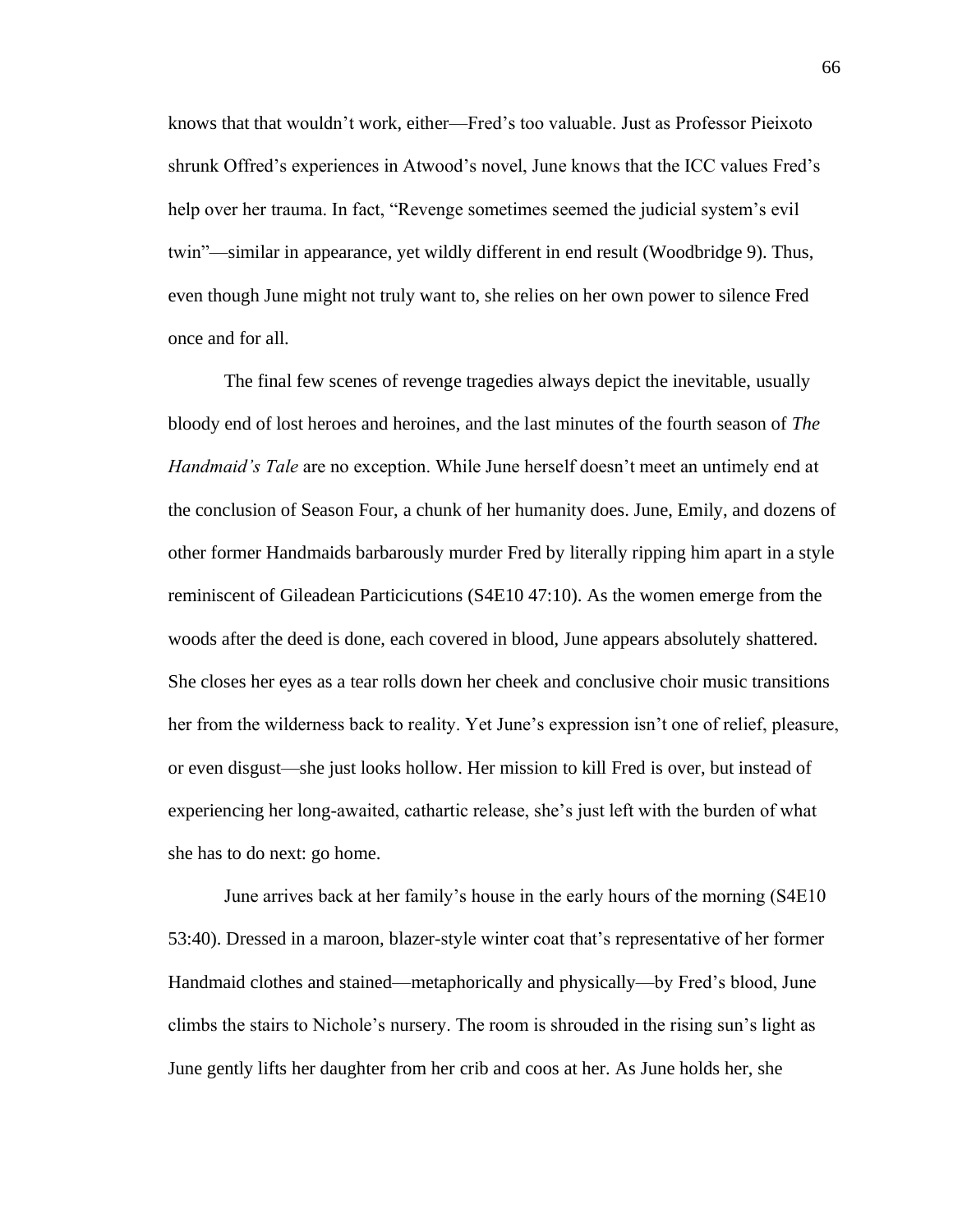accidentally smears Fred's wet blood on Nichole's cheek, but makes no effort to wipe it off. Luke, still foggy with sleep, enters the room; it takes him a moment to process the blood on his wife's face and hands, but when he does, he recoils in horror. He knows what she's done, and June knows that there's no coming back from it: "Just give me five minutes with her, then I'll go."

Audiences have absolutely no idea where June will "go." The story of her revenge tragedy—or, at least, part of it—is over. Fred's murder, paired with June's rather poignant decision to mail Serena Joy Fred's wedding band and his severed ring finger, means that June has successfully exacted her revenge on the Waterfords. In the process, however, June's final few lines suggest that she has also permanently cut herself off from any chance she had to fully reconnect with Luke and Nichole. In doing so, it seems that the show is proposing that we, as audience members, must make certain that we try to process our own traumas before we, too, become characters in our own revenge tragedies.

While just speculation, the series' showrunners might see the conclusion of this slice of June's revenge tragedy as an opportunity to incorporate elements of Atwood's sequel novel, *The Testaments*, into the fifth season of their adaptation. If audiences believe that the heroines found in each of the respective *The Handmaid's Tale* works are, in fact, the same woman, June's story is far from over. However, hers is also not the only tale being told anymore: June's two daughters, Agnes/Hannah/Aunt Victoria and Nicole/Daisy/Jade (which is, conversationally, not spelled Nichole with an "h" as it is in the television series), along with the infamous Aunt Lydia, become our three leading ladies in *The Testaments*. Set during the beginning of the end of Gilead, Agnes, Nicole, and Aunt Lydia's respective accounts remind us that our actions today have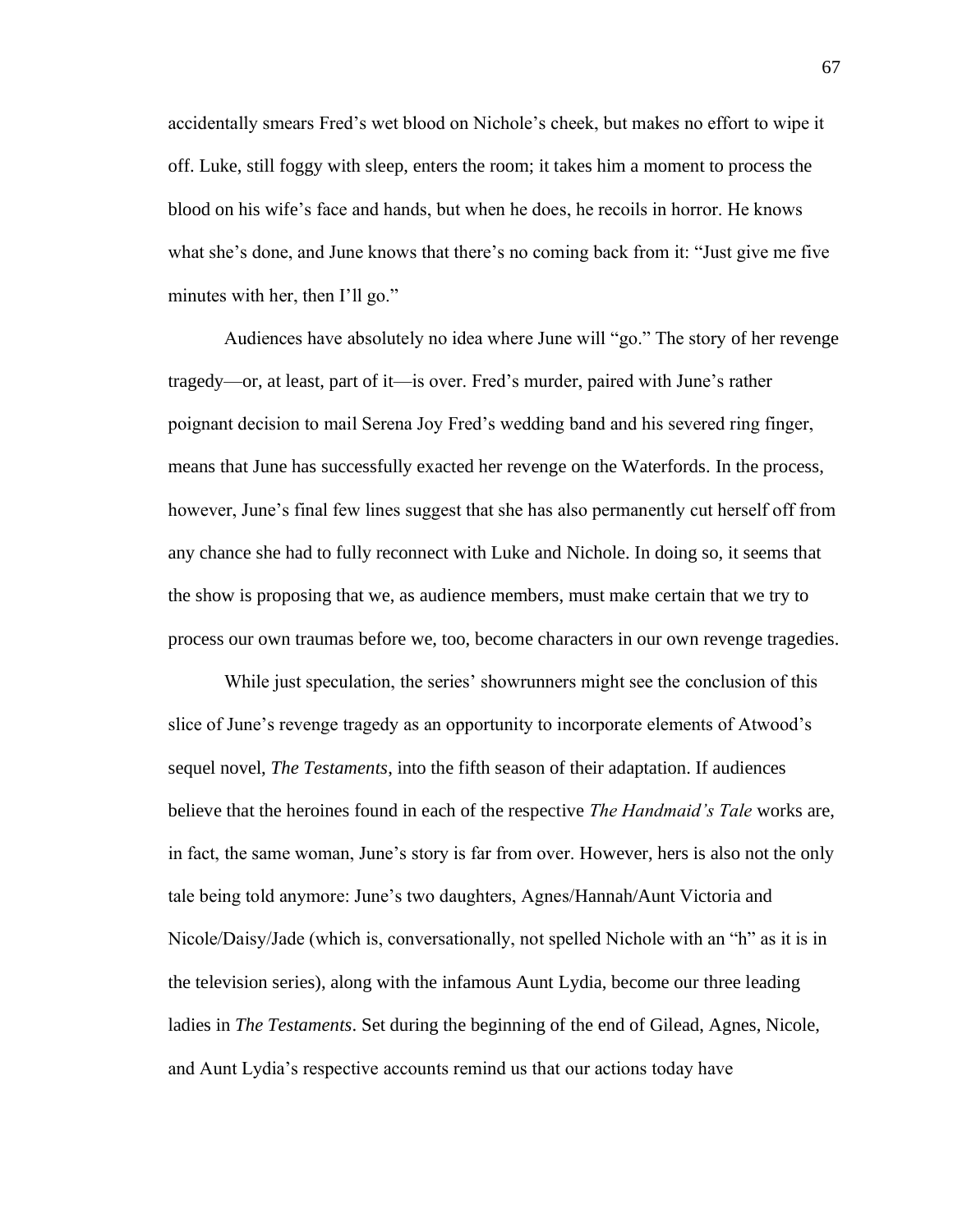consequences tomorrow. Thus, as fans of *The Handmaid's Tale* series eagerly anticipate the fifth season, Hulu leaves us waiting and wondering: what will June's tomorrow bring?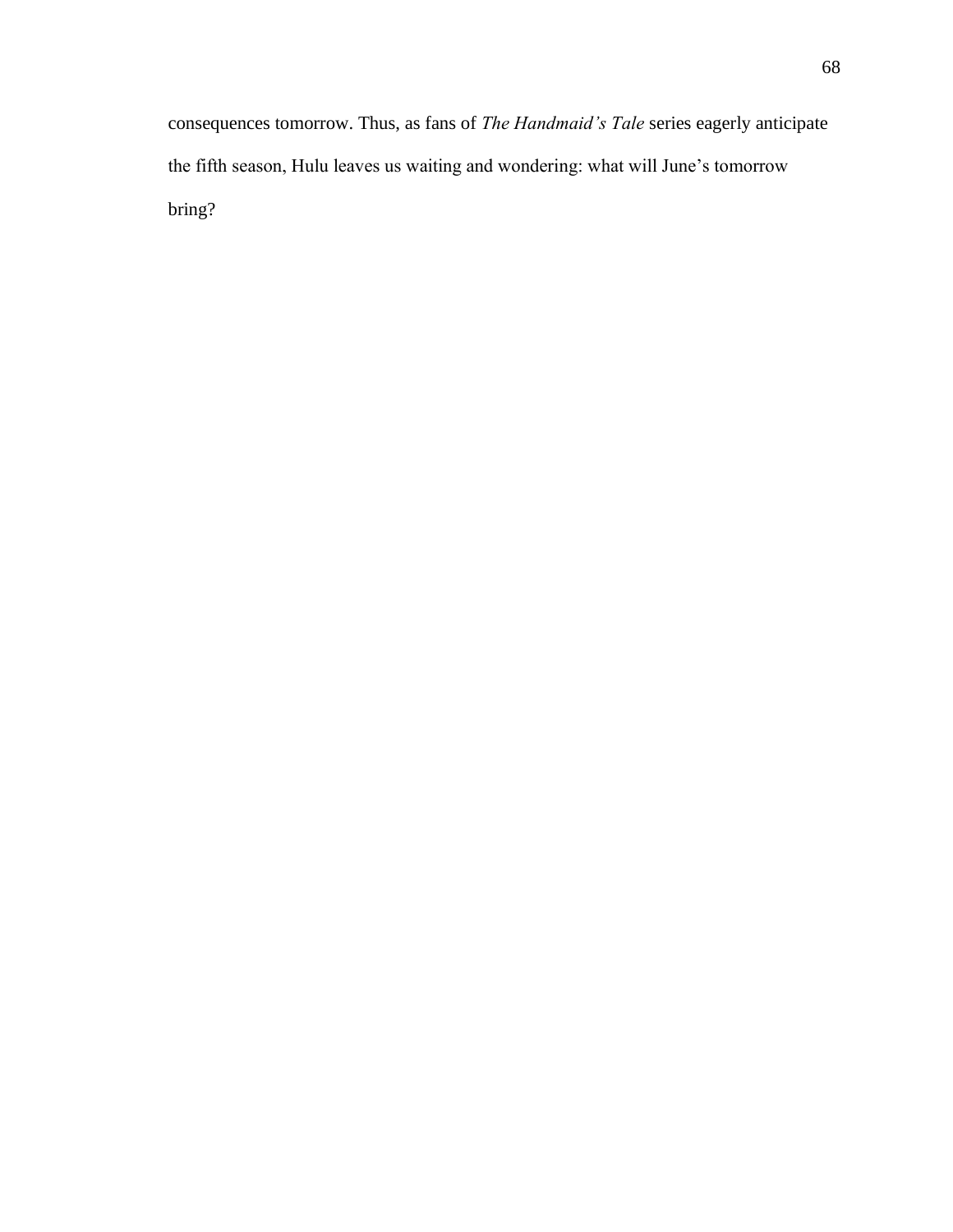## **Chapter Three: Witnessing the Revolution in Atwood's** *The Testaments*

"The collective memory is notoriously faulty, and much of the past sinks into the ocean of time to be drowned forever; but once in a while the waters part, allowing us to glimpse a flash of hidden treasure, if only for a moment. Although history is rife with nuance, and we historians can never hope for unanimous agreement, I trust you will be able to concur with me, at least in this instance."

—Professor James Darcy Pieixoto, Margaret Atwood's *The Testaments*

Set fifteen years after the events of *The Handmaid's Tale*, Margaret Atwood's *The Testaments* is the long-awaited sequel to her 1985 novel. The book follows the accounts of three women, two of whom are, notably, the daughters of June Osborne, our lost heroine from *The Handmaid's Tale* universe. In this convoluted setting, June's two daughters are referred to by numerous different names. Her eldest daughter, whom we primarily know from both *The Handmaid's Tale* novel and television adaptation as Hannah Bankole, also goes by Agnes Jemima and Aunt Victoria in *The Testaments*. June's youngest daughter, whom we've met as the legendary Baby Nichole/Holly in the Hulu series, is referred to as Daisy, Jade, and Nicole (without an "h") in the sequel. To avoid the inevitable confusion that using all of these names interchangeably would likely bring up, I will refer to June's daughters as Agnes and Nicole, respectively, as these are the names most frequently used in Atwood's sequel. The third and final narrator joining June's children in *The Testaments* is, provocatively, Aunt Lydia, one of the four founding Aunts.

In *The Handmaid's Tale* universe, we as readers and viewers are painfully accustomed to being the only witnesses of June's trauma. June certainly has loved ones that attempt to support her to the best of their abilities, but given the nature and extensiveness of her trauma, June has no one but us as audience members to truly read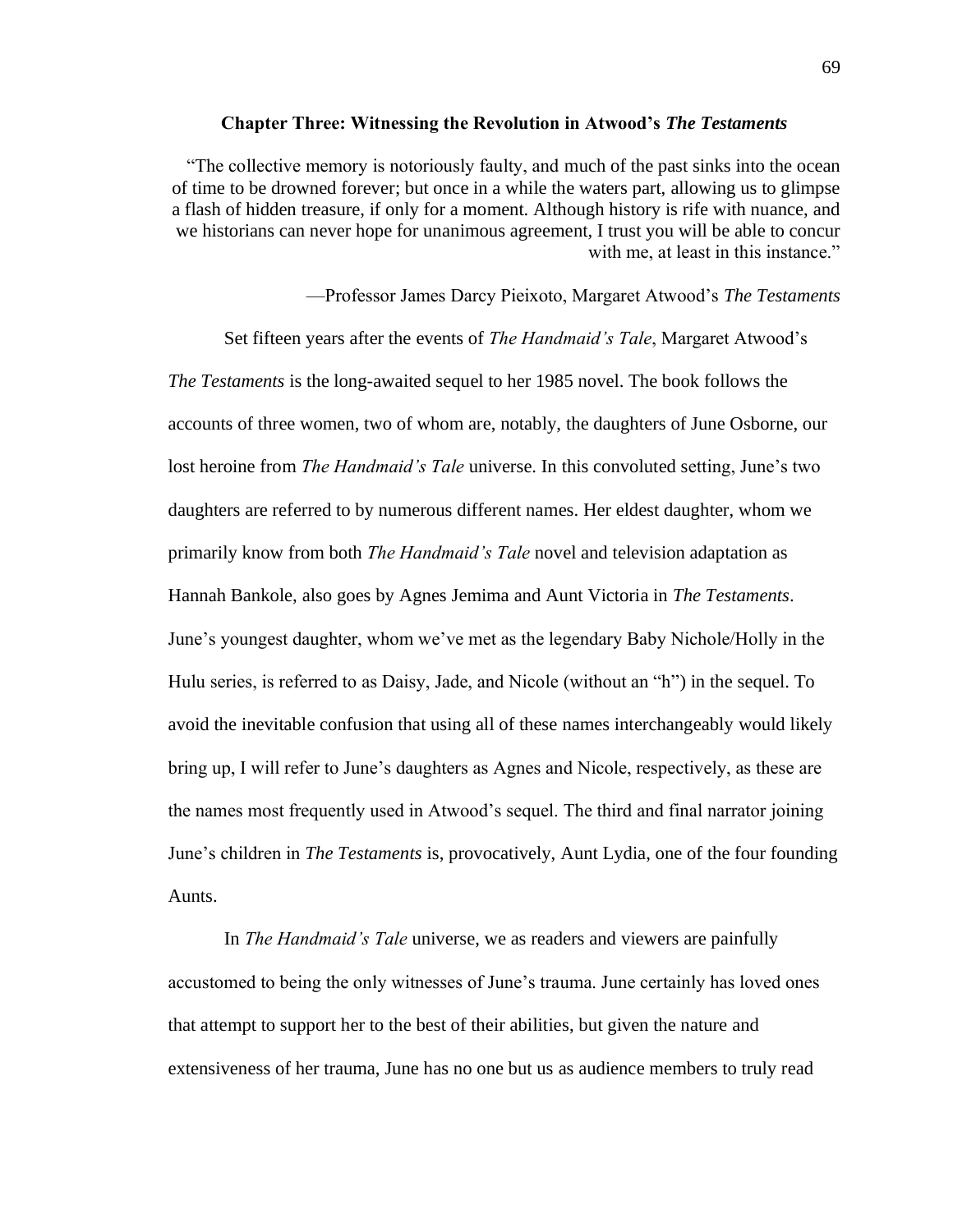and interpret her devastating experiences. Thankfully, Atwood seems to use *The Testaments* as a way to offer a solution—certainly not a permanent or a perfect one, but a solution nonetheless—to not only June's struggles with trauma, but to what the process of witnessing might need be in order to properly account for trauma. *The Testaments* reveals the varying traumas that its three narrators have undergone in a manner similar to the way in which they're unveiled in *The Handmaid's Tale*. However, unlike Atwood's original novel, which contains only one narrator—Offred—*The Testaments* provides us with moments during which Atwood's three sequel narrators interact with one another. As Shoshana Felman and Dori Laub contend, witnessing for trauma requires learning "how to bond with the narrator in a common struggle to release the testimony which, in spite of inhibitions on both sides, will allow the telling of the trauma to precede and to reach its testimonial resolution" (Felman and Laub xvii). I argue that these interactions specifically, those shared between Agnes and Nicole—act as moments where the two sisters are able to witness for each other's trauma. Subsequently, the sisters gain the necessary support required to begin the process of healing and reach "testimonial resolution." Further, these experiences from *The Testaments* are especially remarkable because June's daughters are the first characters throughout the entirety of *The Handmaid's Tale* universe to successfully witness for one another, the ramifications of which are astounding.

While set in the present, *The Testaments* places our three narrators in vastly different settings. Agnes, for instance, is being raised in a Gileadean household, Nicole is living with her adoptive parents in Canada, and Lydia is running Ardua Hall, the living quarters and training center for Aunts. Indeed, an impressive three-quarters of the novel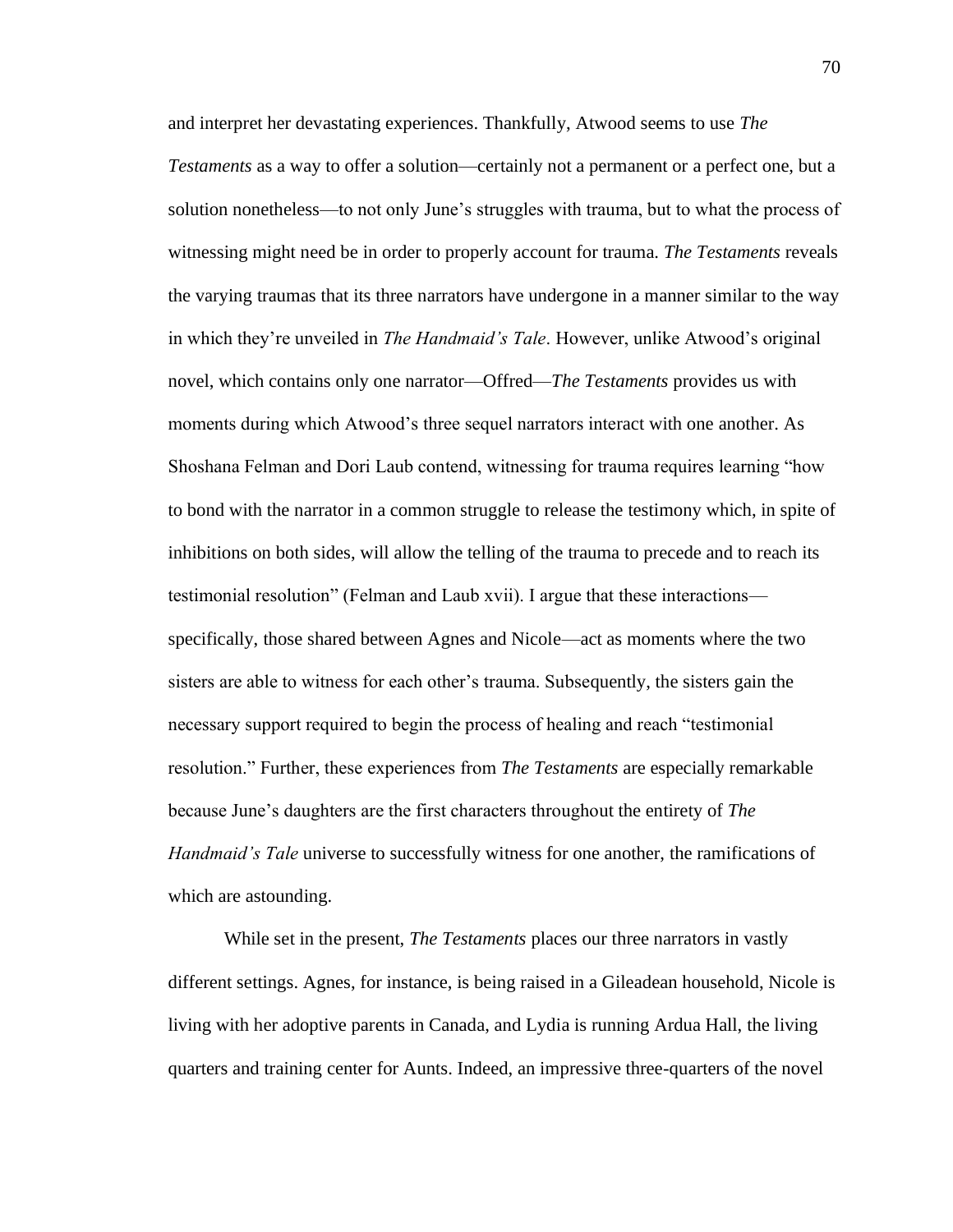features each of these women narrating their separate lives and backgrounds. As the adopted daughter of a high-ranking Gileadean family, Agnes' entire childhood education was focused on preparing her to become an obliging Wife. However, even though Agnes is technically a full-fledged Gileadean woman, she frequently exhibits signs of intergenerational trauma. As an up-and-coming Wife, for example, Agnes is supposed to adore the idea of a Gileadean marriage and the duties that come with it, yet they terrify her: "I pictured each one of [my suitors] on top of me—for that is where they would be trying to shove his loathsome appendage into my stone-cold body. Why was I thinking of my body as stone cold? I wondered. Then I saw: it would be stone cold because I would be dead" (Atwood 223). Hauntingly, we see a resonance between mother and daughter, here, even though Agnes does not yet remember or know that she is June's child. As a Handmaid, June relied on feeling utterly detached to survive the regimented instances of sexual assault she was forced to cope with in Gilead. By imagining herself as "stone cold" and "dead," Agnes seems to have adopted and even intensified June's same feelings toward unwilling Gileadean relationships. Agnes narrowly avoids what would have become a deadly marriage by joining the ranks of the Aunts at Ardua Hall under Lydia's watchful, calculating eyes.

Nicole, on the other hand, while born in Gilead, was rescued as an infant and raised in Canada by her adoptive parents, Melanie and Neil. Unaware of the truth behind her parentage, Nicole always felt somewhat disconnected from her family members: "Melanie had a distant smell. She smelled like a floral guest soap in a strange house I was visiting. What I mean is, she didn't smell to me like my mother" (Atwood 47). Likewise, in order to keep her hidden from Gilead, Nicole had a "very ordinary" childhood—one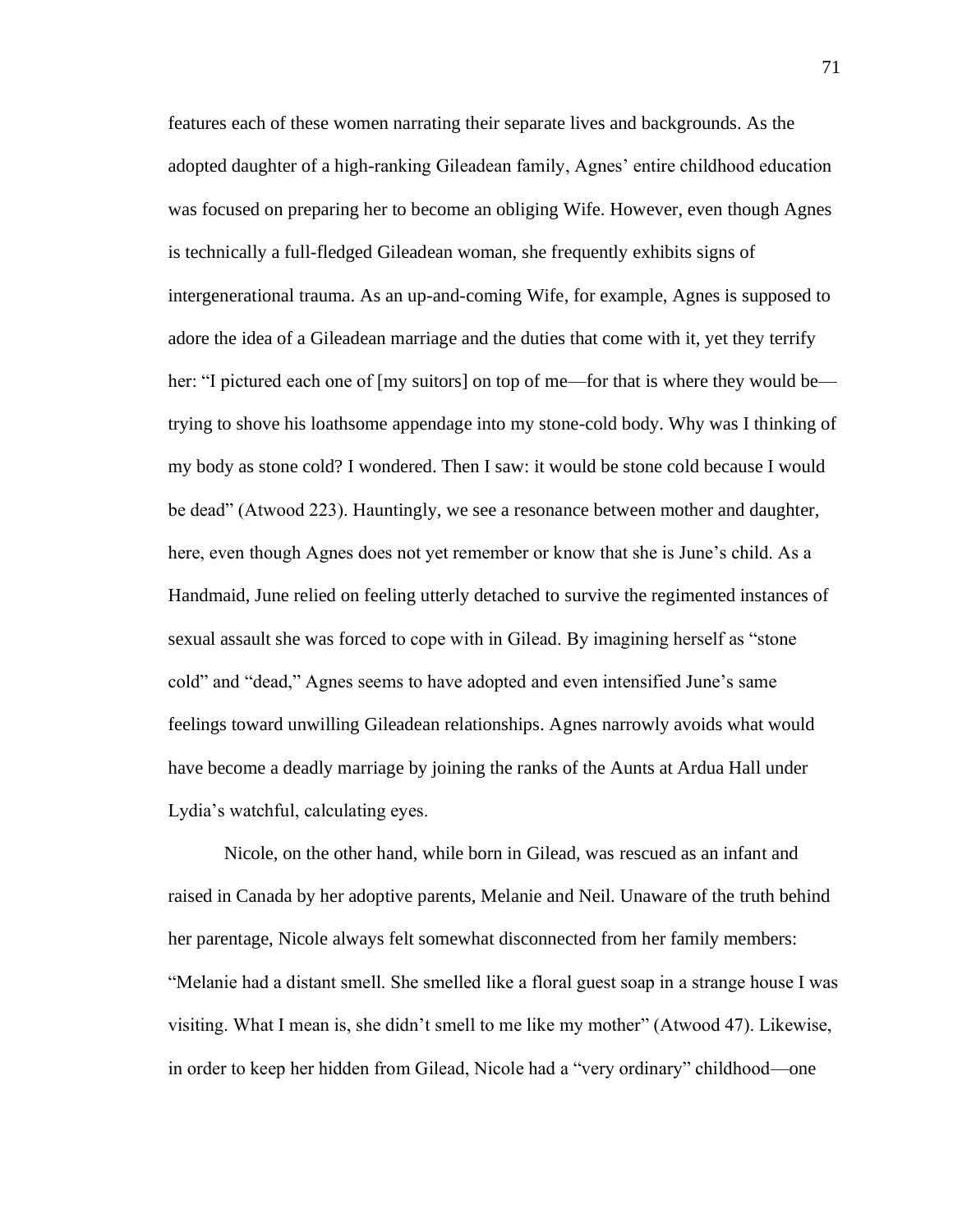that deliberately had "nothing about it that would make you look at it twice" (Atwood 42). An unknowing mistake on Nicole's part brings her entire world crumbling down when her adoptive parents—which she believed were her birth parents—are brutally murdered in an explosion by Gileadean operatives. Soon after, the remaining pieces of Nicole's life shatter when Mayday reveals to her that she's actually the famous long-lost Baby Nicole. Shaken and completely alone, Nicole is quickly roped into becoming an undercover Mayday operative responsible for safeguarding Lydia's document cache filled with Gilead's darkest secrets.

Thus, by the time the sisters meet in the final section of the novel, Atwood has acquainted her readers with each of their struggles, ensuring that readers recognize that the two young women are sisters well before they do. But even though Agnes and Nicole share a sisterly connection, their relationship as half-siblings does not automatically enable them to witness one another. Indeed, Agnes' and Nicole's tremendously dissimilar backgrounds make attempting to properly witness each other's complex traumas challenging. What Atwood offers her reader, however, is a narrative that does not allow these differences to lead only to misrecognition or failed witness. Rather, Atwood explores how the sisters negotiate their differences as a part of the witnessing process.

Agnes' trauma becomes especially apparent for Nicole as their escape takes them out of the heart of Gilead and closer to Canada. During their car ride to what was once New Hampshire, Nicole, who's relieved to finally be away from Gileadean life, frequently finds her older sister's Gileadean mannerisms irritating and odd. After Nicole complains about their subpar breakfast and Agnes chastises her for not giving thanks, Nicole silently ponders her sibling's behavior: "I thought of asking [Agnes] how long we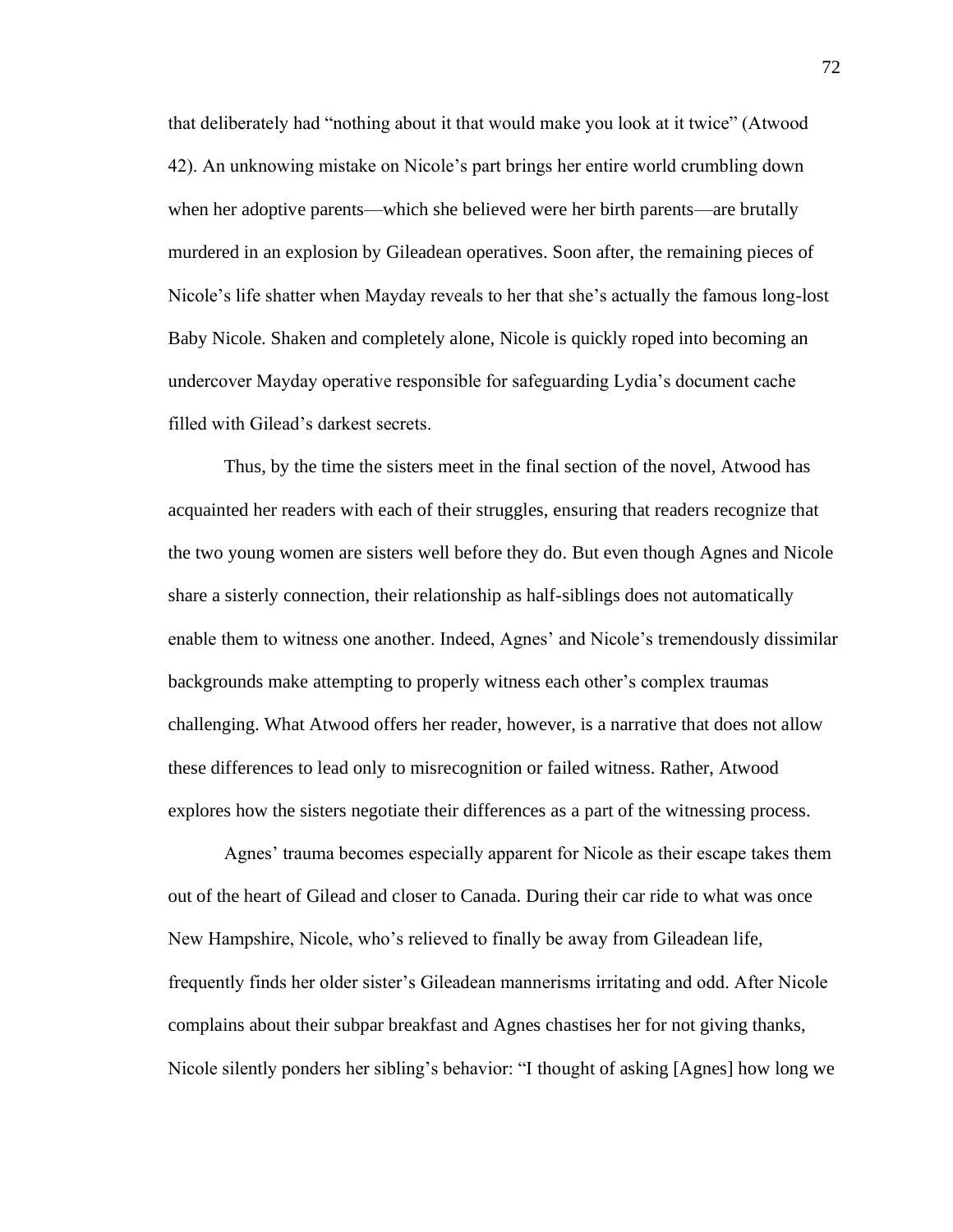had to keep it up, this Gilead way of talking—couldn't we stop and act natural, now that we were escaping? But then, maybe for her it was natural. Maybe she didn't know another way" (Atwood 361). Having spent most of her life in Gilead, Agnes only possesses snippets of unprocessed, confusing childhood memories from her time in a free world, and even fewer of June: "I did have a hazy memory of running through a forest with someone holding my hand" (Atwood 12). These childhood fragments aren't enough for Agnes to have any idea of the "natural" that Nicole is referring to. For Nicole, "natural" is the non-Gileadean way of life she's used to living in Canada—a life that some of Atwood's readers may understand and contribute to today. But as Nicole is beginning to recognize, Agnes' "natural" is the life that she's lived thus far. Gilead's teachings are all that Agnes knows—she's not keeping up an "act," it's her life. However, it's also her trauma. Agnes' etiquette is normal in Gilead, but as the two young women move farther away from Gilead and closer to freedom, Nicole realizes that she's witnessing (and witnessing *for*) her sister's trauma. As Laub explains, "The relation of the victim to the event of the trauma […] impacts on the relation of the listener to it, and the latter comes to feel the bewilderment, injury, confusion, dread and conflicts that the trauma victim feels" (Laub "Bearing Witness" 58). Therefore, while Agnes' mannerisms may be strange and unfamiliar to Nicole, they actually allow her to better understand the restricted mindset that Agnes was unknowingly forced to adopt. And, perhaps, they also allow Nicole to better understand her own mindset: that what she herself has understood to be "natural" is neither innate nor guaranteed.

A few pages later, instead of just recognizing Agnes' trauma, Nicole begins to actively unravel how her sister's trauma has impacted her identity. As the siblings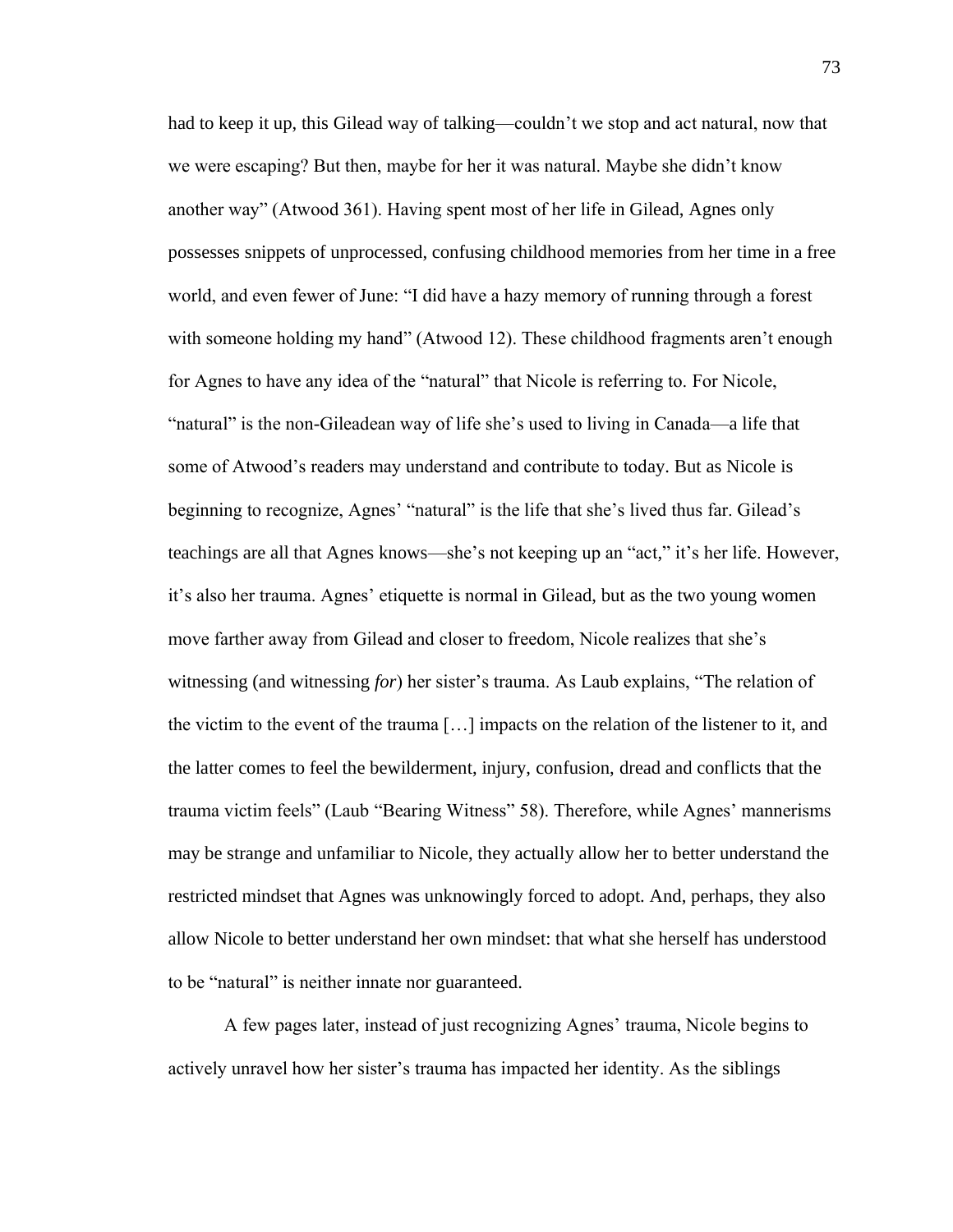prepare to board the *Nellie J. Banks*, the boat that's scheduled to take them from former Maine into Canada, Agnes is awestruck by the way in which the moon is reflecting off the water around them: "'Look,' Agnes whispered. 'I've never seen anything so beautiful! It's like a trail of light!'" (Atwood 368). Nicole witnesses something more in Agnes' wonder than simply a picturesque view: "At that moment I felt older than her. We were almost outside Gilead now, and the rules were changing. She was going to a new place where she wouldn't know how things were done, but I was going home" (Atwood 368). The moon, while certainly always beautiful, is a sight that Nicole and we as readers are relatively used to seeing, so much so that we might take it for granted. As an isolated Gileadean woman, however, Agnes was likely never allowed outside at night—June wasn't—nor is it probable that she's seen a body of water as large as the Penobscot River before: "Is this the ocean?" (Atwood 368). Gilead controls its women by keeping them entirely sheltered and uneducated; thus, even though Nicole is only fifteen, she "[feels] older" than her twenty-three-year-old sister. In age, Agnes is a legal adult, yet in comparison to Nicole, she's incredibly childlike because of how purposely little Gilead taught her about the world. In a recursive and multi-layered moment of potential witness, the text enables the reader's recognition that patriarchal authority infantilizes women to control them, even as Nicole realizes that literal age and emotional age are very different. Further, the siblings are officially leaving Gilead and entering Canada, a place where the "rules" would be different for Agnes. Nicole knows her fair share about "rules" from her time in Gilead, too—"Nobody had told me about this: What were the rules?"—but in this case, Nicole's use of the term is incorrect (Atwood 321). The "rules" wouldn't be different for Agnes—for the first time in her life, there just wouldn't be any.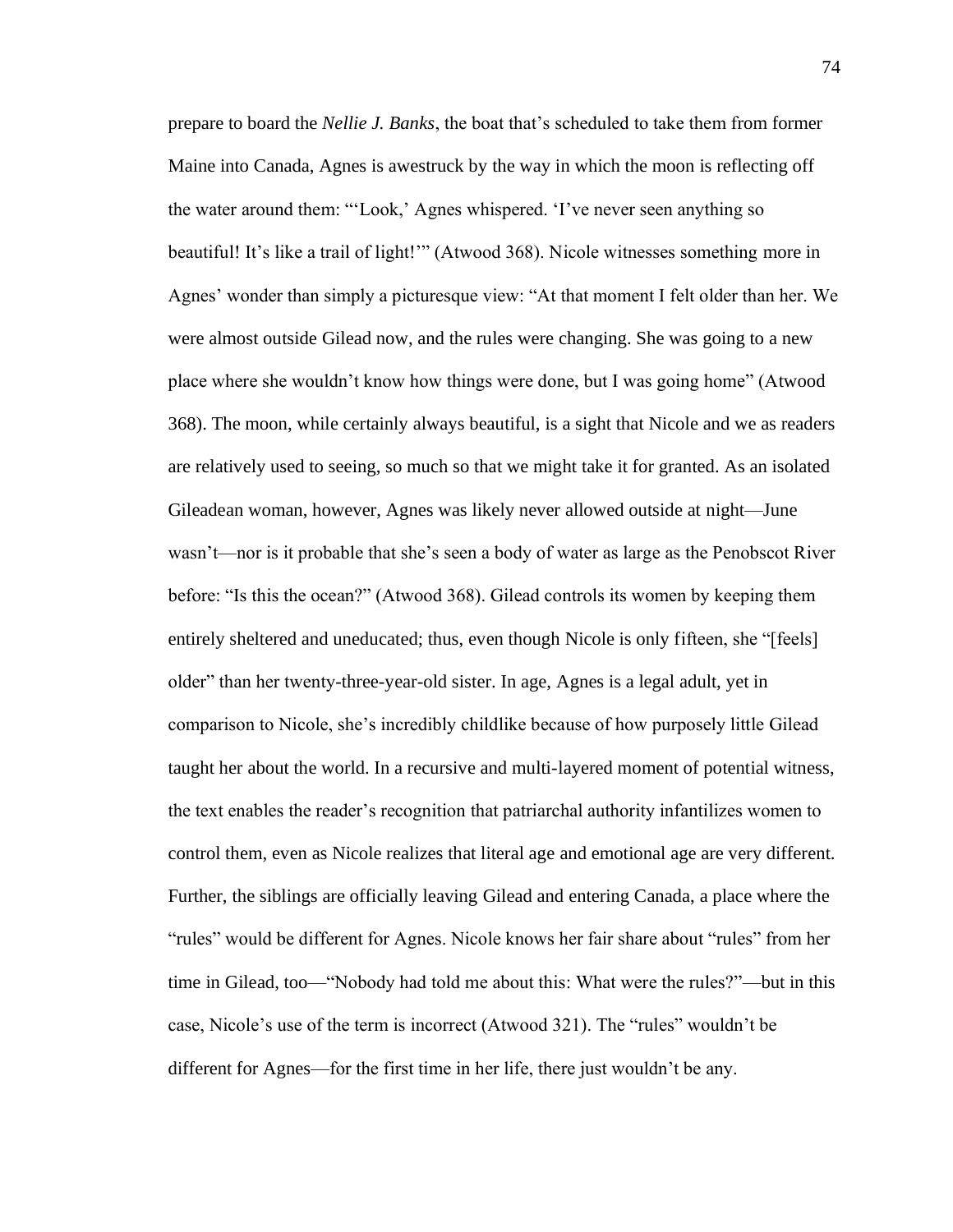Agnes' witnessing of Nicole's trauma isn't quite as glaringly obvious as the way in which Nicole witnesses Agnes'. Like Nicole, we as readers have never lived in the fictitious Gilead and can never truly comprehend what it would mean to grow up there. Therefore, a number of us might find Nicole's loathing of Gilead more relatable than how Agnes feels about Gilead. As the two young women hide below deck on the *Nellie J. Banks*, Agnes and Nicole argue about the purpose of their escape. Nicole, who's suffering from a raging arm infection, sarcastically comments that she hopes that she can find out why God has "effed up" her life (Atwood 379). Vulnerable, ill, and grieving, Nicole is feeling understandably bitter about her place in the world. Confused, Agnes remarks, "But I thought you grasped the true goal of our mission. The salvation of Gilead. The purification. The renewal. That is the reason." Nicole vehemently disagrees: "You think that festering shitheap can be renewed? Burn it all down!" As her sister shouts, Agnes suddenly registers that Nicole is also struggling. Gilead is directly responsible for everything that's gone wrong in Nicole's life: they killed her adopted parents, separated her from her biological family, and left her entirely alone in the world at fifteen years old. Fortunately, Agnes responds not with judgment, but with care. She embodies what Laub argues is a special kind of listening presence: "The task of the listener is to be unobtrusively present, throughout the testimony [...] The listener has to respond very subtly to cues the narrator is giving" (Laub "Bearing Witness" 71). Nicole is exceedingly passionate about her hatred toward Gilead; thus, to help her sister work through the broader scope behind how she's feeling, Agnes gently asks, "Why would you want to harm so many people? It's my country. It's where I grew up. It's being ruined by the leaders. I want it to be better" (Atwood 379). As a free Canadian, Nicole sees Gilead the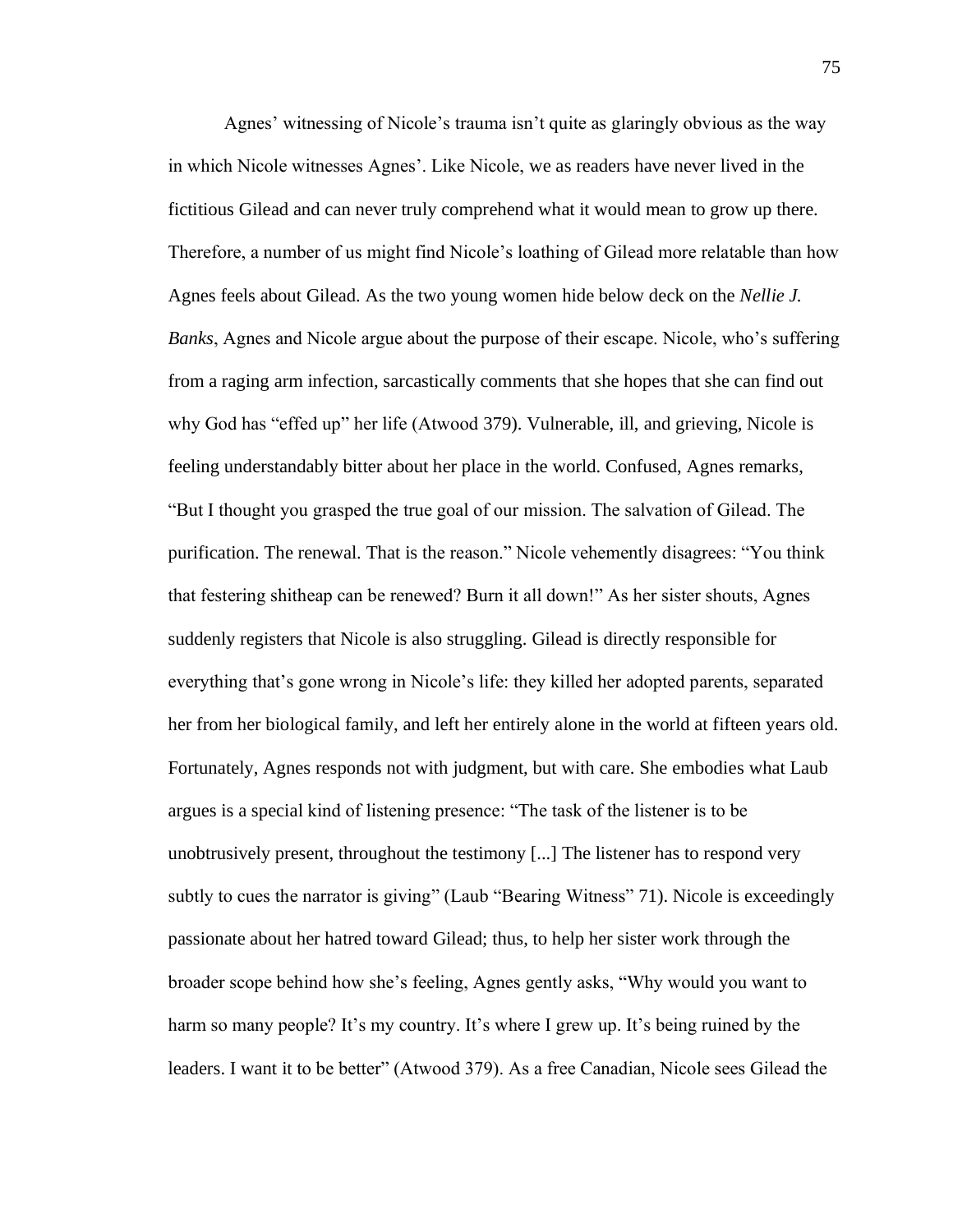same way that we as readers are likely to: a strange, invading country that's permanently disrupted or ended the lives of tens of thousands of people. To Nicole, Gilead goes against everything she knows to be right. As a Gileadean woman, however, Agnes doesn't view Gilead as an entity that needs to be purged and burnt down—to her, it's a sick place that needs help. Agnes' argument is a bit world-shattering for Nicole. She's unexpectedly reminded of the fact that good can exist in the bad: "I get it. Sorry. I didn't mean it" (Atwood 379). Thus, by witnessing Nicole's trauma and, as Laub suggests, "very subtly" prompting her to continue vocalizing her emotions, Agnes helps her sister process the idea that in spite of everything Nicole knows about Gilead, it's still harmful to view it as a single entity and thus entirely in terms of black and white.

As Agnes and Nicole near the end of their journey to Canada, disaster strikes, forcing them to row a small, inflatable motorboat through treacherous waves to make it to freedom. They're a sad pair: Nicole's running a high fever and her left arm is useless, and Agnes doesn't know how to row. Nicole tries to instruct Agnes on how to row—"Yeah, with the oars. I can only use my good arm, the other one's like a puffball, and don't fucking ask me what a puffball is!"—but Agnes is at a loss: "It's not my fault I don't know such things" (Atwood 384). Of course, as Nicole has now realized, it really isn't Agnes' "fault" that she doesn't know what a "puffball" is—I'm not even sure if I do. Likewise, Agnes' use of the word "fault" suggests that Nicole has helped her see that Gilead is the guilty party behind her gap in knowledge—a party that she's, remarkably, beginning to willingly blame for her condition. Thus, having now spent some time witnessing and learning to understand one another, Nicole and Agnes know precisely how to help each other survive. Rather than berate her sister for her confusion as she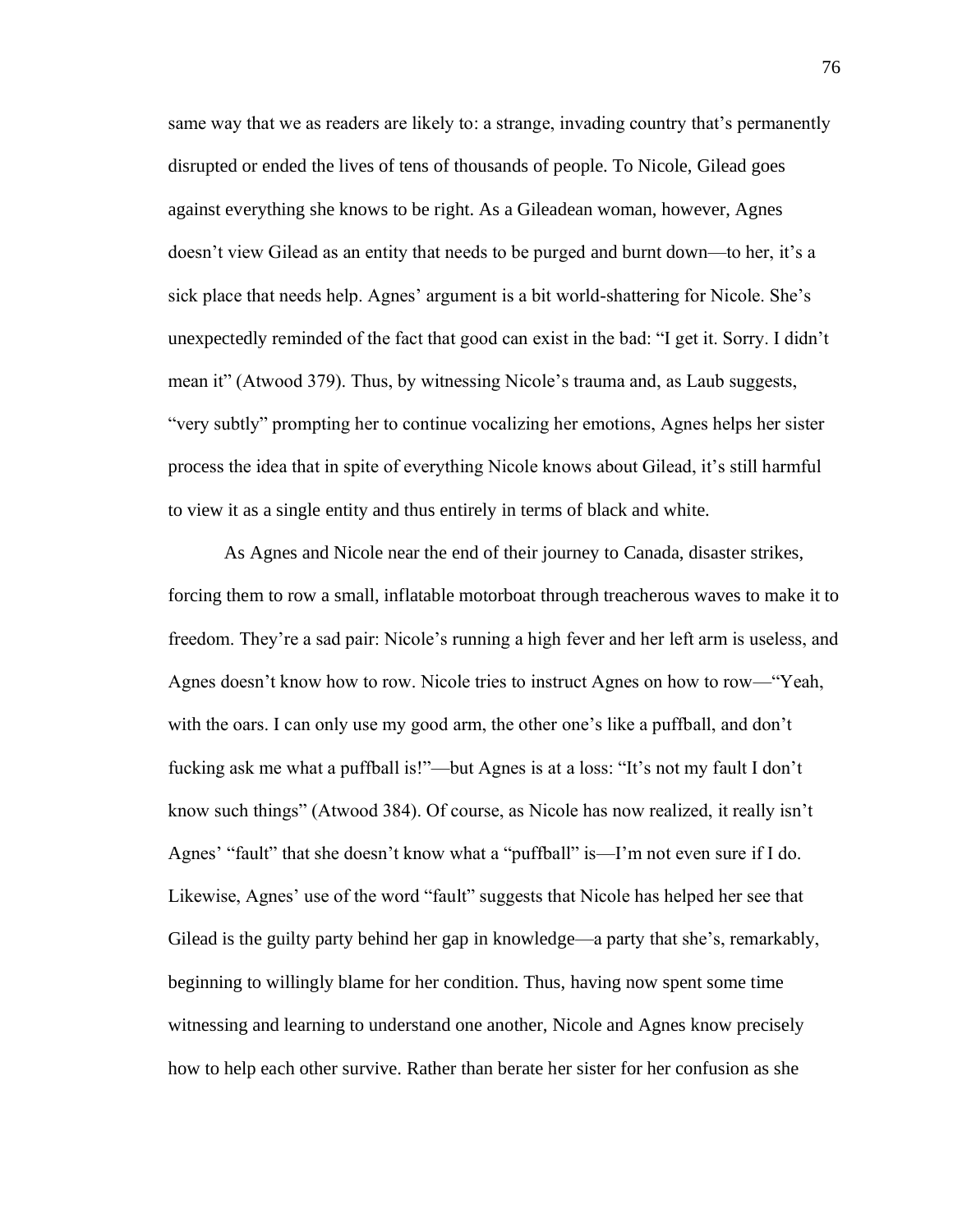would have before their shared witnessing, Nicole teaches Agnes how to row: "Okay, now watch me! When I say go, put the oar in the water and pull [...] That's it! Go! Go! Go!" (Atwood 384). Likewise, Agnes, who is "more than frightened," fiercely battles her confusion and self-doubt by asking the one source she still believes in to save her sister's life: "Dear God, I prayed silently. Please help us get safe to land. And, if someone else has to die, let it be only me" (Atwood 396). In spite of how healing their shared experiences have been, however, Agnes and Nicole's witnessing certainly never guaranteed them their safety. Nevertheless, and against all odds, the sisters make it to shore.

Agnes and Nicole's narration in *The Testaments* ends after they've successfully reached their allies in Canada with Lydia's document cache loaded with proof of numerous Gileadean crimes (since, as we have learned, Lydia has been secretly working to bring Gilead down all this time). The sisters' harrowing journey brought them closer together than ever before: "I'm so proud of Agnes—after that night she was really my sister. She kept on going even though she was at the end. There was no way I could have rowed the inflatable by myself" (Atwood 397). Indeed, Nicole wouldn't have survived their trek alone—but not just because of her physical ailment. Without Nicole and Agnes' joint witnessing, they each likely would have succumbed to the force of their traumatic experiences long before they ever reached Canadian waters. Rather than yielding to their own worries or contrasting viewpoints—"She'll make a misstep, I was thinking. Someone will notice. She'll get us arrested"—Agnes and Nicole committed to mending their traumas and preparing for a new life (Atwood 359).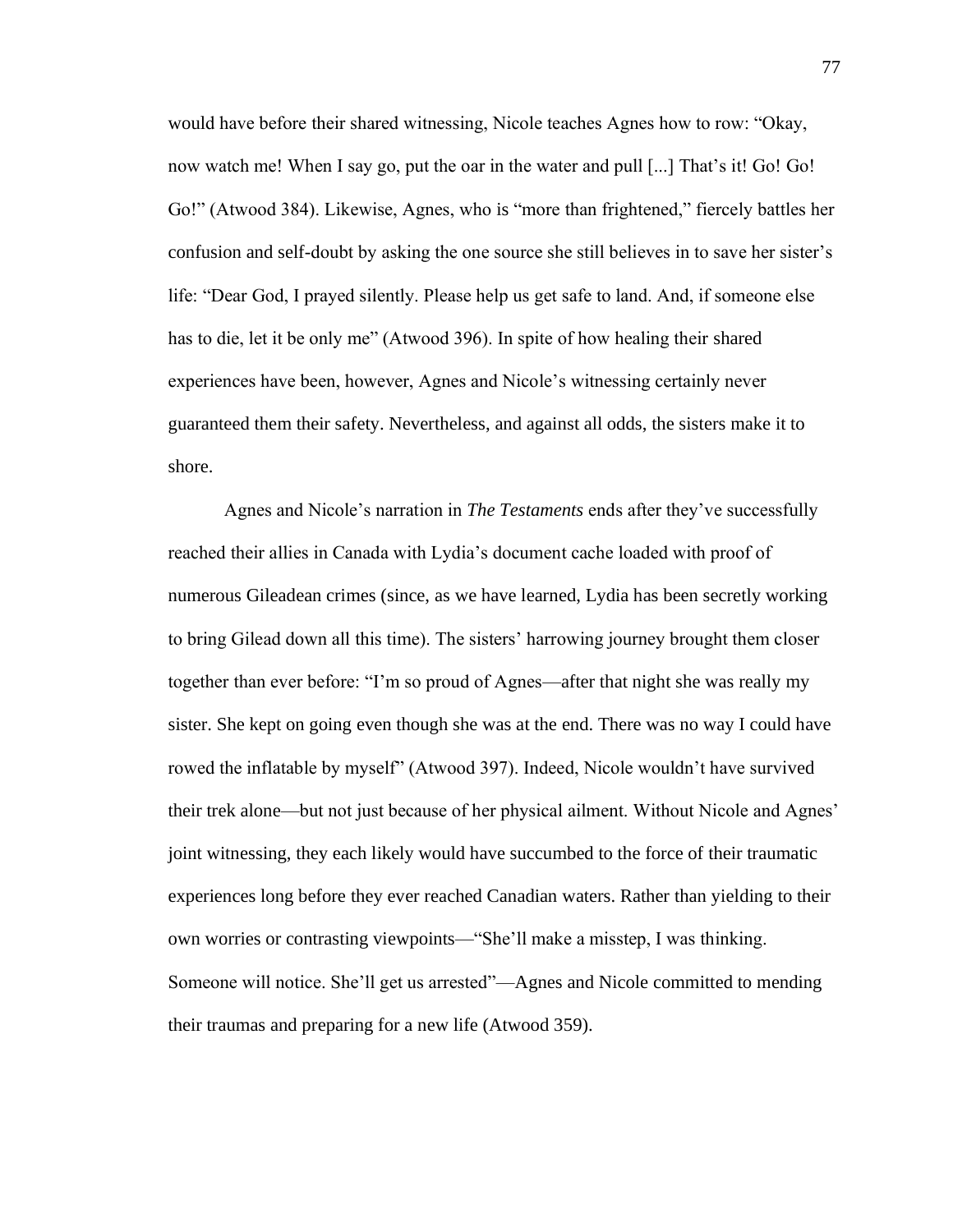The staggering impact of Agnes and Nicole's witnessing reveals itself in the presence of their mother, who in both the original novel and TV adaptation has experienced only moments of fractured, failed, or entirely refused witness. As Nicole recovers from her arm infection in a medical center, she drifts in and out of consciousness a few times, attended to by her sister. During one awakening, however, Nicole opens her eyes to find both Agnes and their shared biological mother in the room. Their mother who, while never explicitly named, we know to be June—"looked sad and happy, both at once" to be with her daughters (Atwood 399). It's a touching and tragic moment all wrapped up into just a few meager yet telling sentences of dialogue. Their reunion is moving, but it's full of regret, too—regret for lost moments, for unspoken sentiments, for unnecessary heartbreak. June knows the burdens her daughters have borne—she's lived through them—and has gone without a proper witness to her own trauma her entire life. Her loved ones have tried to witness for her—characters like Moira from the television adaptation were close, and Emily, if given the chance, might have even succeeded—but they are still incapable of helping June fully recover because they're too forceful or inconsistent. As June hugs her children, her sorrow over both her own trauma and her daughters' is evident when she smiles unhappily and says, "Of course you don't remember me. You were too young" (Atwood 399). Miraculously, Nicole replies, "No. I don't. But it's okay." Agnes agrees, adding, "Not yet. But I will." The way in which Nicole and Agnes reply to their mother is strikingly illustrative of how restorative the witnessing they've done for each other has been. During this scene, the sisters have every right to be reacting in a multitude of manners. They've lived without their biological parents for most of their lives—it wouldn't be shocking if they started sobbing,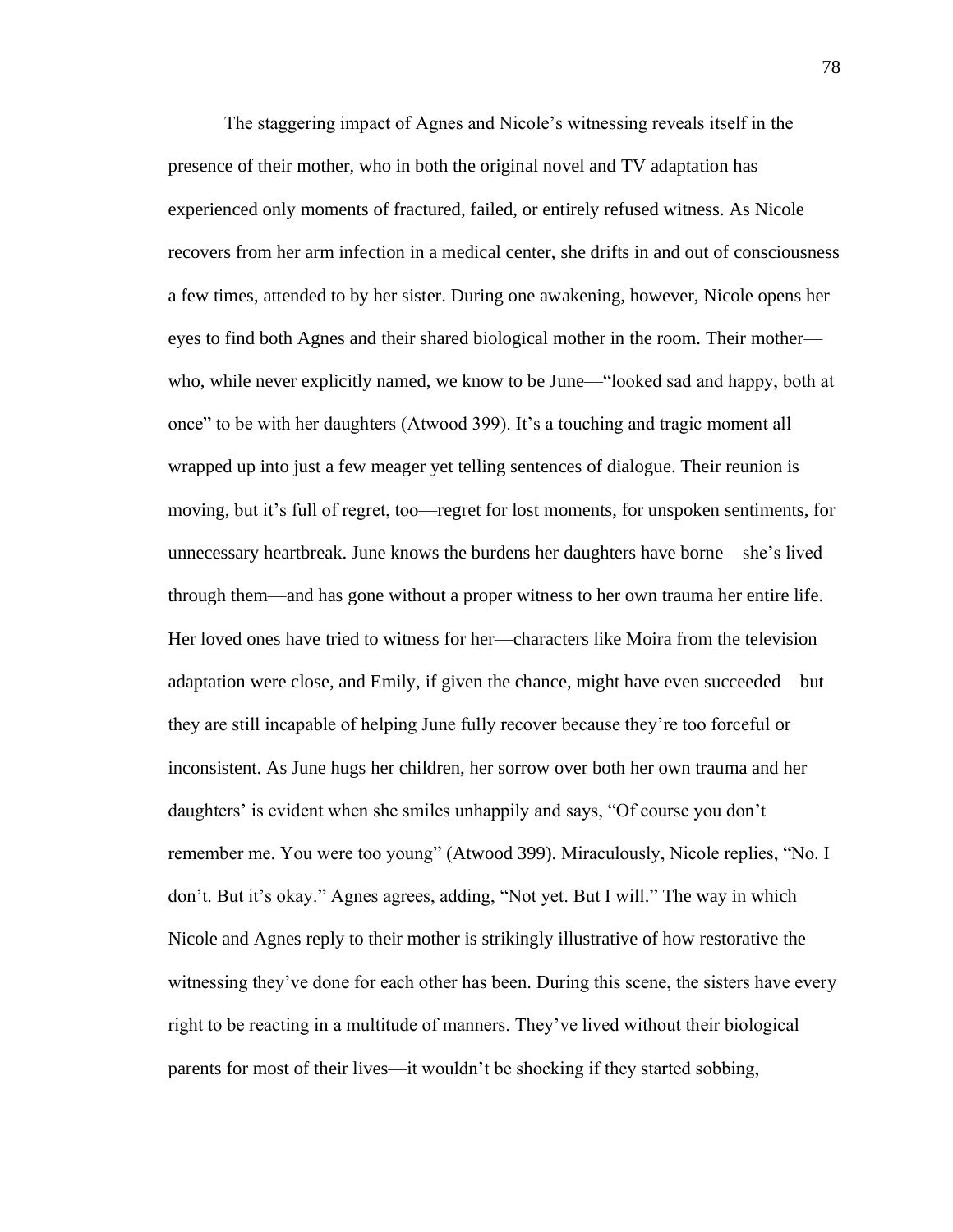screaming, or questioning everything. And they might do that later. Yet in the span of just three innocent words—"But it's okay"—Nicole forgives her mother for a lifetime of heartbreak and confusion. She knows that June never wanted to leave her, and she doesn't blame her for what's happened. Even more, Agnes says, "But I will"—she "will" remember her mother, "will" learn to understand this bewildering new world she's in, and "will" even try to find the few pieces of Gilead she knows are worth saving. Their resolution is neither uncertain nor fraught with danger like Offred/June and Lydia's conclusions; the sisters are healing and bonding in a way we as readers haven't seen before. For the first time in *The Handmaid's Tale* universe, Atwood is showing us that witnessing was the indispensable component of processing trauma that her other heroines were missing. And now that these three women have finally reunited, Agnes and Nicole have the ability to bear witness for June, and we as readers have the paradoxical pleasure and responsibility of witnessing the beginning of it ourselves. If Agnes and Nicole leave us feeling authentically hopeful, it is because we know that even though they're not whole again—and they may never be—they're going to be okay.

Atwood does leave us without answers for her third character, however. While the primary focus of this chapter has centered around Agnes and Nicole witnessing each other, we as readers have also borne witness for Aunt Lydia—both in the novel and, surprisingly, in real life. In *The Handmaid's Tale*, Lydia rarely appears as a character in the present tense; instead, she's frequently the face behind the agony Offred suffered at the Red Center. In the Hulu adaptation, however, Lydia (Ann Dowd) has more often than not acted as June's harsh captor and punisher. The series' writers' decision to portray Lydia as merciless and monstrously pious shows signs of having impacted the way in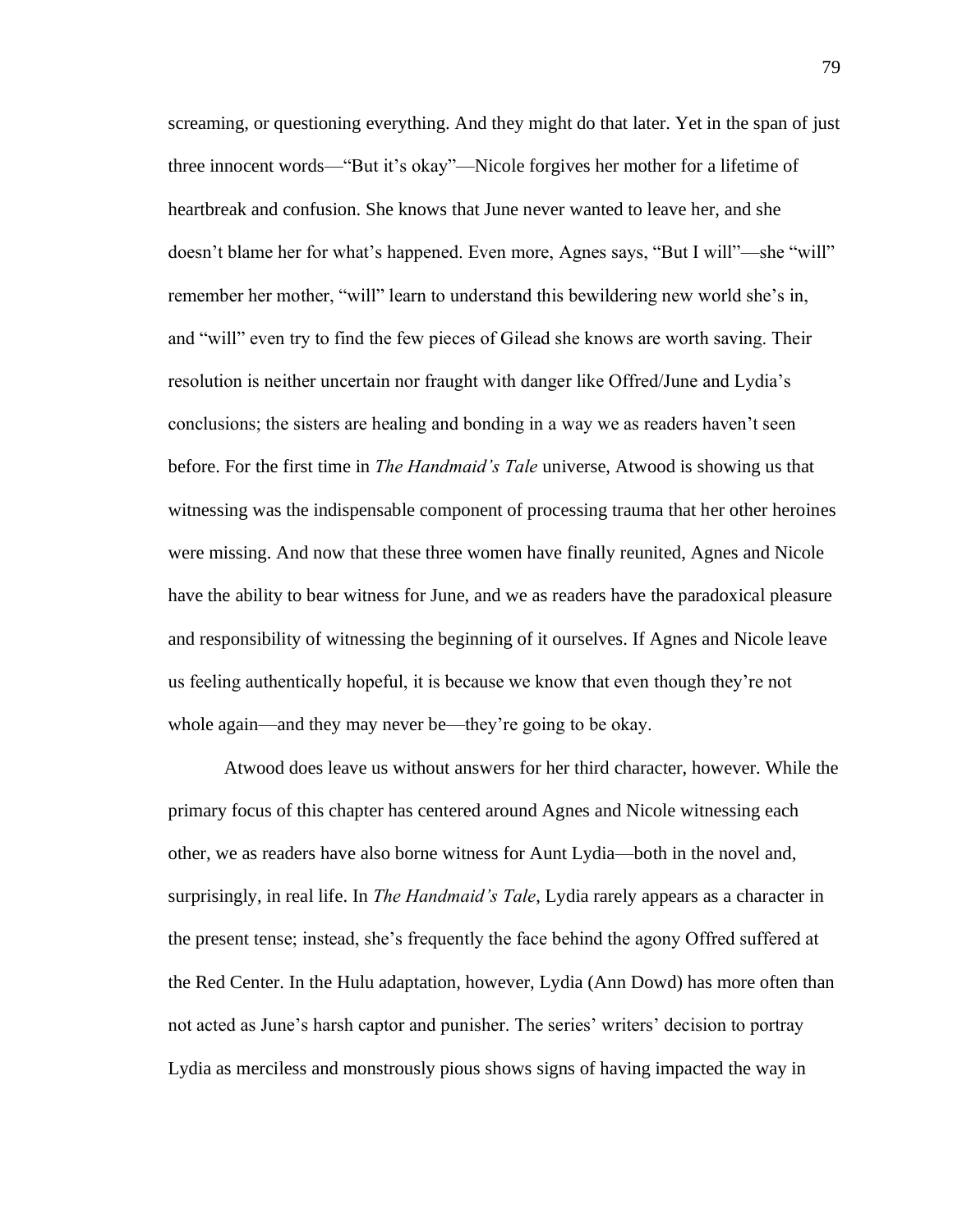which Atwood shaped Lydia's role in *The Testaments*. In an interview with *The Atlantic*  staff writer Sophie Gilbert, Atwood commented on whether or not the Hulu series influenced the way in which she perceives her characters: "Of course, [the series] has to in some way. I don't sit around thinking about what millimeter it changes this or that" (Gilbert). While Atwood committed to writing the sequel in 2016—one year before Season One of the Hulu series aired—it is noteworthy that her novel wasn't published until 2019, meaning that three of the show's current four seasons were completely available for public viewing before *The Testaments* was released. Even more, as the show's consulting producer, Atwood was able to guide some elements of the series' creation. But, given Lydia's contrasting role in the show compared to Atwood's novel, perhaps not all of them, and it remains to be seen whether the series' subsequent season(s) will use *The Testaments* as further source material.

Crucially, however, whichever way the series does go in the future, Atwood's sequel is at pains to get readers to reconsider the Aunt Lydia they think they have known. Alongside Agnes and Nicole's reciprocal witnessing, *The Testaments* also utilizes witnessing—or a lack of it—to invite us to see Lydia's own experiences in Gilead. Lydia is the force behind Agnes and Nicole's initial meeting and escape; without her, the two would have never interacted nor had the chance to witness one another's trauma. But while Lydia was able to ensure that Agnes and Nicole each had a witness, Lydia's only witnesses are, just like Offred, us—her readers. In this sense, the novel appears to stage for us the problem of giving witness for cultural traumas of vast scope. As Laub explains, "The degree to which bearing witness was required, entailed such an outstanding measure of awareness and of comprehension of the event [...] that it was beyond the limits of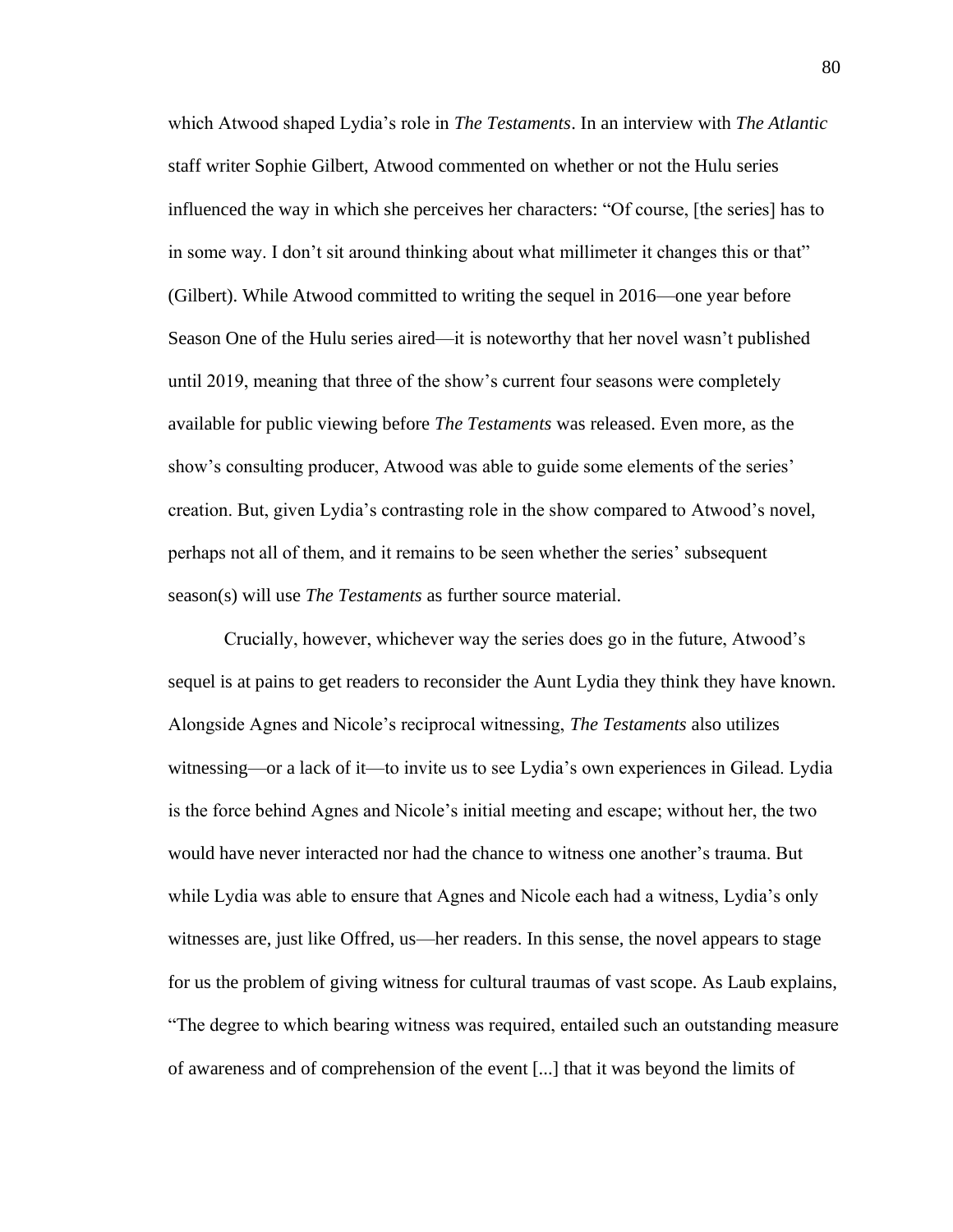human ability (and willingness) to grasp, to transmit, or to imagine" an event they were not present for (Laub "Without a Witness" 84). Try as we might, we as readers are never able to fully benefit Offred or Lydia as their witnesses for myriad reasons: because we are not *there* with them; because it is "beyond" our "human ability" to comprehend a trauma we did not experience ourselves; and because Atwood is careful to show us that the scale of their experiences exceeds even what she has represented. In this sense, Atwood makes room for inevitable failure not as a barrier to witnessing, but as a *component of witnessing* that any witness to trauma must consciously recognize.

Even so, in the final chapter of the novel, Lydia addresses the future audience she hopes will find and read her hidden manuscript, however imperfect the witness might be:

> I picture you as a young woman, bright, ambitious. You'll be looking to make a niche for yourself in whatever dim, echoing caverns of academia may still exist by your time. I situate you at your desk, your hair tucked back behind your ears, your nail polish chipped—for nail polish will have returned, it always does. You're frowning slightly, a habit that will increase as you age. I hover behind you, peering over your shoulder: your muse, your unseen inspiration, urging you on. (Atwood 403)

In this passage, Lydia is optimistic that the future will contain a semblance of the "natural," as Nicole put it, life she once lived, one full of little luxuries like "nail polish." However, Lydia also wants Gileadean women to rebuild the "niche" they had once fought for, both in society but also, specifically, in academic spaces. Ironically, Lydia herself functions within numerous "niche[s]." Her narrative in *The Testaments—*her testimony isn't a recorded message like Agnes' and Nicole's. Instead, it's a diary that's hidden within a "niche" in her private library, tucked away inside a hollowed-out copy of Cardinal Newman's *Apologia Pro Vita Sua: A Defense of One's Life*. The title of this hiding place emphasizes how Lydia understands this diary, where Lydia's testimony also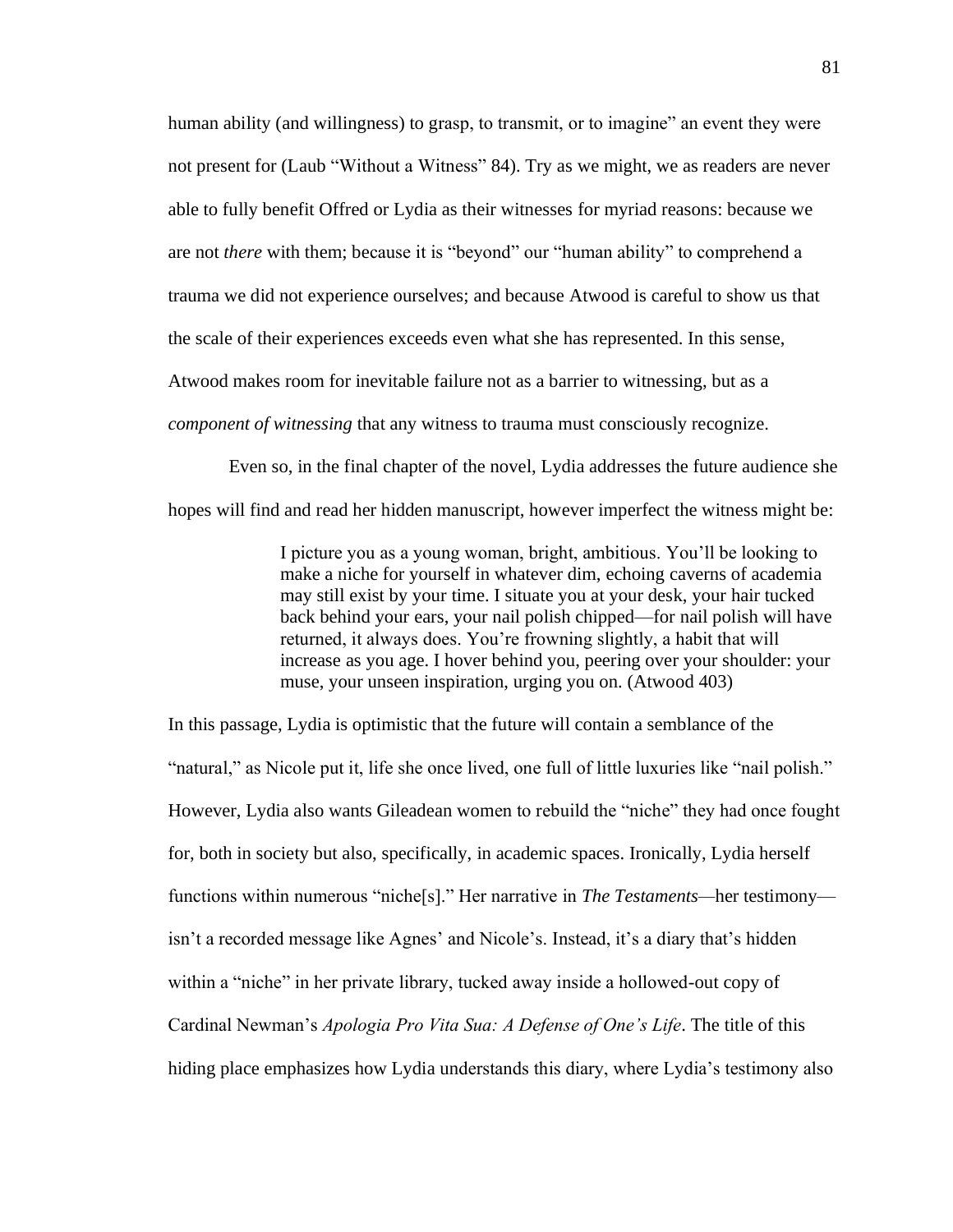acts as her way of witnessing for herself. But this form of witnessing only truly benefits Lydia's future readers: "It is not by chance that these testimonies—even if they were engendered during the [traumatic] event—become receivable only *today*; it is not by chance that it is only now, *belatedly*, that the event begins to be historically grasped and seen" (Laub "Without a Witness" 84). Lydia knew that her testimony wouldn't mean anything to Gileadeans during her time—"it's late: too late" for Lydia—but she's hopeful that it's not "too late" to help her readers (Atwood 404). Still, it's impossible to read Lydia's aspirations without considering what she writes next:

> You'll labour over this manuscript of mine, reading and rereading, picking nits as you go, developing the fascinated but also bored hatred biographers so often come to feel for their subjects. How can I have behaved so badly, so cruelly, so stupidly? you will ask. You yourself would never have done such things! But you yourself will never have had to. (Atwood 403)

*The Handmaid's Tale* series and novel have both shown us what we once believed Lydia's true colors to be. It seems unfathomable to picture the cunning, regretful woman we're meeting in *The Testaments* as the same torturous, manipulative one we thought we knew from *The Handmaid's Tale*. And it's true—most readers will, hopefully, never need to make a choice about "such things," as Lydia calls them, in their life. Captured during the beginning of Gilead's ascension, Lydia and a handful of women deemed potentially useful were manipulated and given a choice: shoot down their fellow women and join Gilead, or die. In such a horrific hypothetical instance, gun in hand, it's impossible to know how we would react. Like Lydia, maybe we think that we, too, could survive and fight the good fight from the inside, or maybe we'd be too scared. There were, however, a select few women given the same choice as Lydia—but even petrified with fear, they stuck to their morals and refused to play along. Lydia has undergone severe trauma—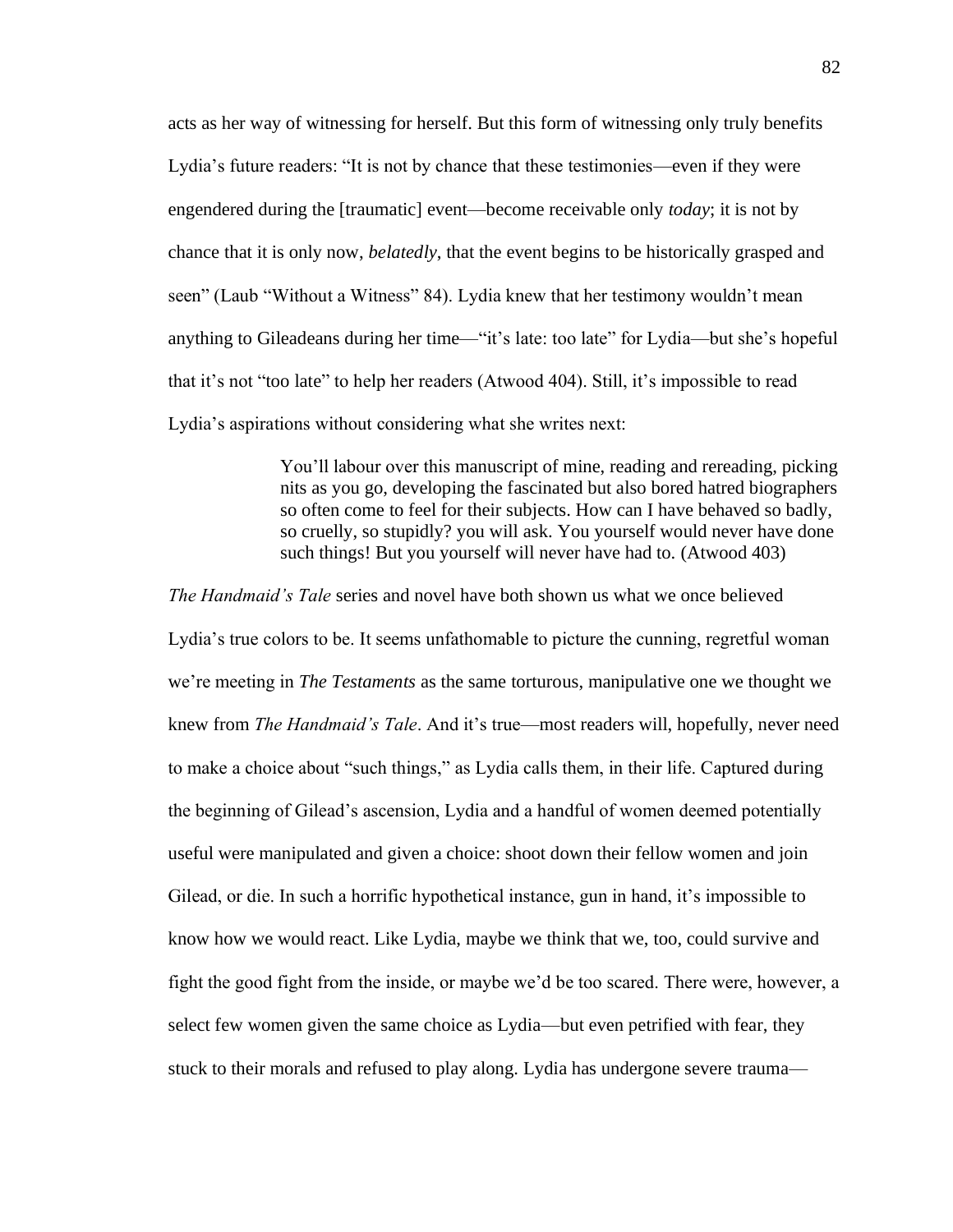there's no denying that, and I'm not trying to—and she's had no one but us to witness it. But even with what we know from *The Handmaid's Tale* universe, it's still grueling to decide how to rethink Lydia.

Surely, Atwood knows this, and the difficulty has informed her choice to write her sequel. I can't answer for you whether Lydia becomes redeemable in this moment—I can't even answer it for myself—but perhaps Atwood's sequel is itself proposing that redeemability is the wrong question. Just as it was wrong for Nicole to view Gilead as nothing more than a "festering shitheap," it's impossible to view people in terms of simply "good" or "bad." Seeking to align ourselves with only "good" characters, the novel seems to suggest, sets us up to be poor witnesses ourselves. We can neither entirely absolve Lydia of her crimes, nor ignore the actions she took to bring Gilead down in order to entirely condemn her—however much we may want to do either. Atwood lays down her gauntlet here, challenging us to inhabit the task of witnessing either way.

And, perhaps, this challenge with Lydia might better help us understand and return to June, as well. As I discussed in Chapter Two, June eventually concludes that she wasn't being a "good mother" to Hannah and Nichole because she couldn't "let go" of her hatred for Fred (S4E10 16:30). It's implied that June thinks of herself as a "bad" mother—but we as readers know that June's situation is much more complicated than she makes it out to be, even if we remain horrified by some of her actions. June has done everything in her power to be there for her children, but up until she meets Agnes and Nicole in *The Testaments*, her unprocessed trauma has prevented her from truly starting to heal. Thus, as we try to rethink Lydia, Atwood's decision to feature her as a narrator in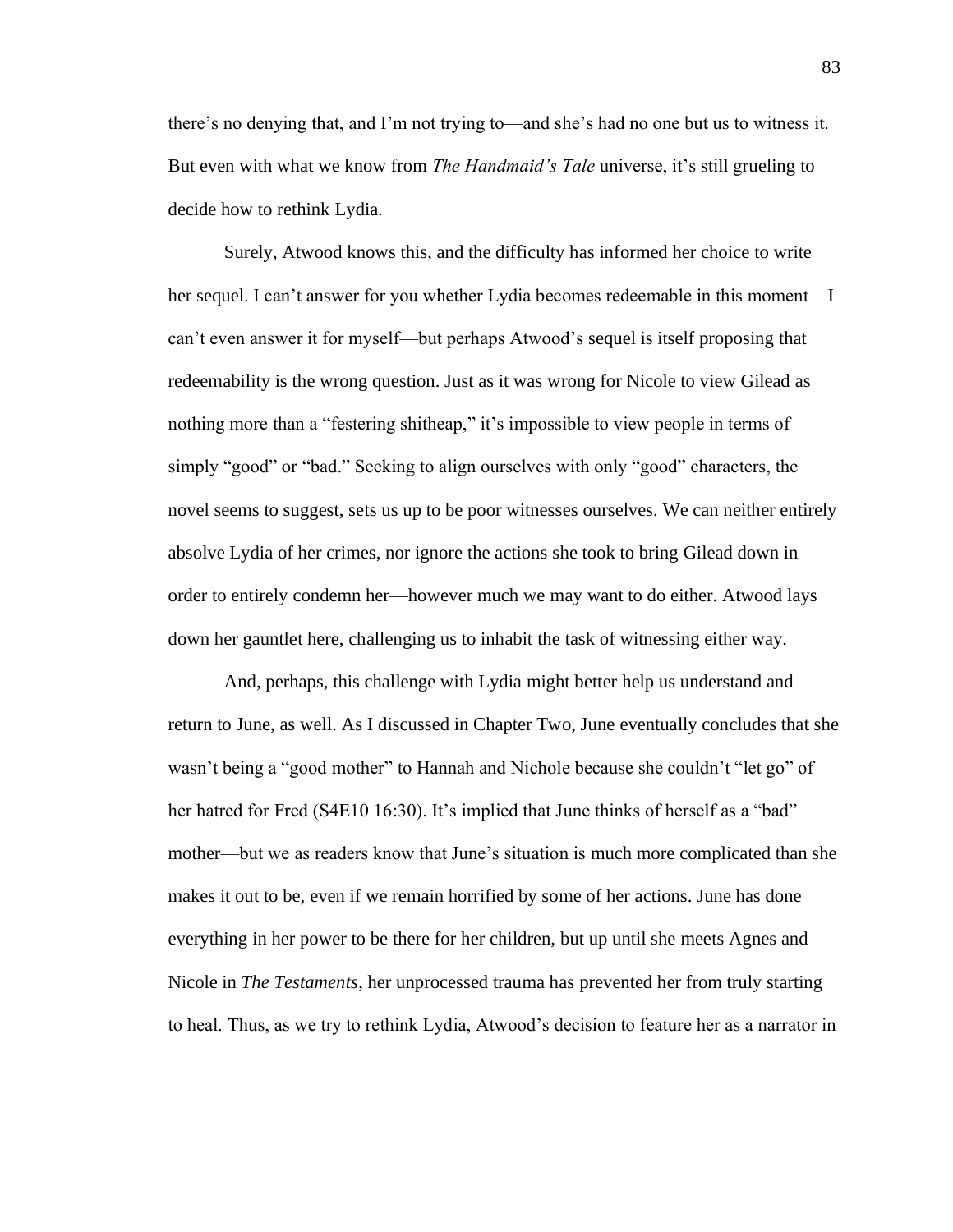*The Testaments* appears, in part, to be Atwood's way of asking us to step back and remember what's at stake.

Like Atwood's original novel, *The Testaments* concludes with another Gileadean symposium. The Thirteenth Symposium, which occurs two years after the Twelfth Symposium from *The Handmaid's Tale*, features the same keynote speaker: Professor James Darcy Pieixoto. As I addressed in Chapter One, Pieixoto's first speech disparages Offred's story in favor of complaining about lost historical opportunities. His second isn't any better: "Now that women are usurping leadership positions to such a terrifying extent, I hope you will not be too severe on me. I did take to heart your comments about my little jokes at the Twelfth Symposium—I admit some of them were not in the best of taste—and I will attempt not to reoffend. (*Modified applause*.)" (Atwood 408). In a tactless attempt to make light of his former comments and laugh at growing gender equality, Pieixoto further trivializes Offred and the symposium's female audience by calling his misogynistic, trauma-reducing offenses "little jokes." As the address winds down, however, Atwood employs Pieixoto's character to ask us to question a more specific, prejudice-ridden territory.

Pieixoto concludes his speech with a few comments on a curious statue, which was originally located in Canada but later placed on the Boston Common after the Restoration of the United States of America movement. The statue is of a Pearl Girl—the title given to young women training to become full Aunts in Gilead—and reads as follows:

> IN LOVING MEMORY OF BECKA, AUNT IMMORTELLE THIS MEMORIAL WAS ERECTED BY HER SISTERS AGNES AND NICOLE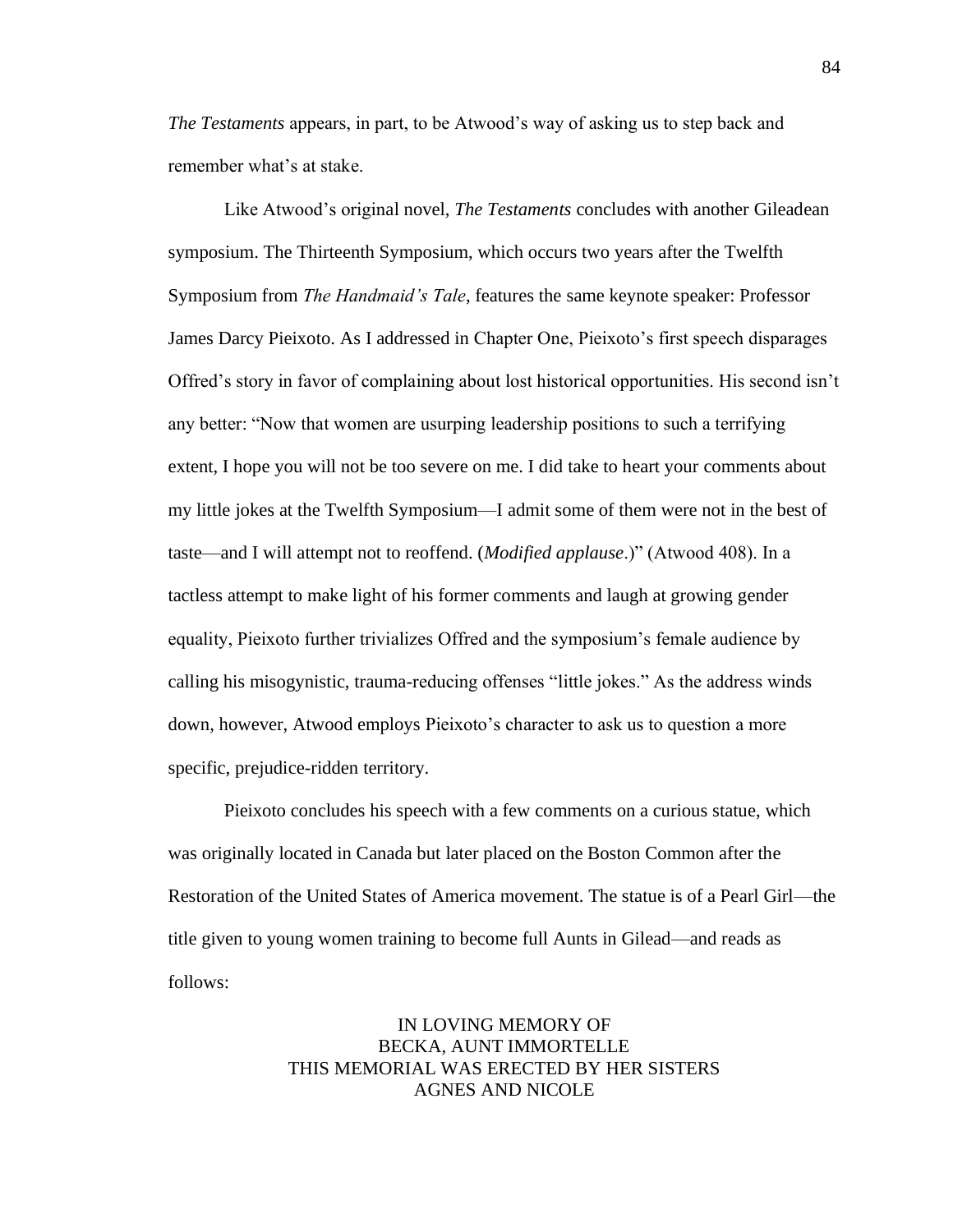## AND THEIR MOTHER, THEIR TWO FATHERS, THEIR CHILDREN AND THEIR GRANDCHILDREN. AND IN RECOGNITION OF THE INVALUABLE SERVICES PROVIDED BY A.L. *A BIRD OF THE AIR SHALL CARRY THE VOICE, AND THAT WHICH HATH WINGS SHALL TELL THE MATTER. LOVE IS AS STRONG AS DEATH.* (Atwood 415)

Becka, Agnes' dear friend and honorary sister from school and Ardua Hall, sacrificed her life to ensure that Agnes and Nicole's escape went off as planned. Without her bravery, neither of June's daughters nor the document cache that helped lead to Gilead's demise would have made it to Canada—each of our narrator's testimonies told us such, and we've done our best to witness Becka through their eyes. Pieixoto, perhaps unsurprisingly, has not: "...history is rife with nuance, and we historians can never hope for unanimous agreement" (Atwood 415). Trauma is not something that can, or should, be "agreed upon" by people who didn't experience it. Indeed, the novel implies that academic criticism can become its own form of violence, when academics like Pieixoto focus on the historical event itself over its victims, enabling the trauma faced by the women trapped in Gilead to go largely unwitnessed. Laub notes something similar: "While historical evidence to the event which constitutes the trauma may be abundant and documents in vast supply, the trauma—as a known event and not simply as an overwhelming shock—has not been truly witnessed yet, not been taken cognizance of" (Laub "Bearing Witness" 57). This time, however, there are more people than just us as readers to remember the women that Pieixoto and others like him prefer to ignore. (And, indeed, Atwood allows us to see the tremors of dissent to Pieixoto's work itself). The witnessing Agnes and Nicole experienced enabled them to reconnect with their biological parents, become parents themselves, and even become grandparents. In an attempt at creating the possibility of cultural witnessing, they have immortalized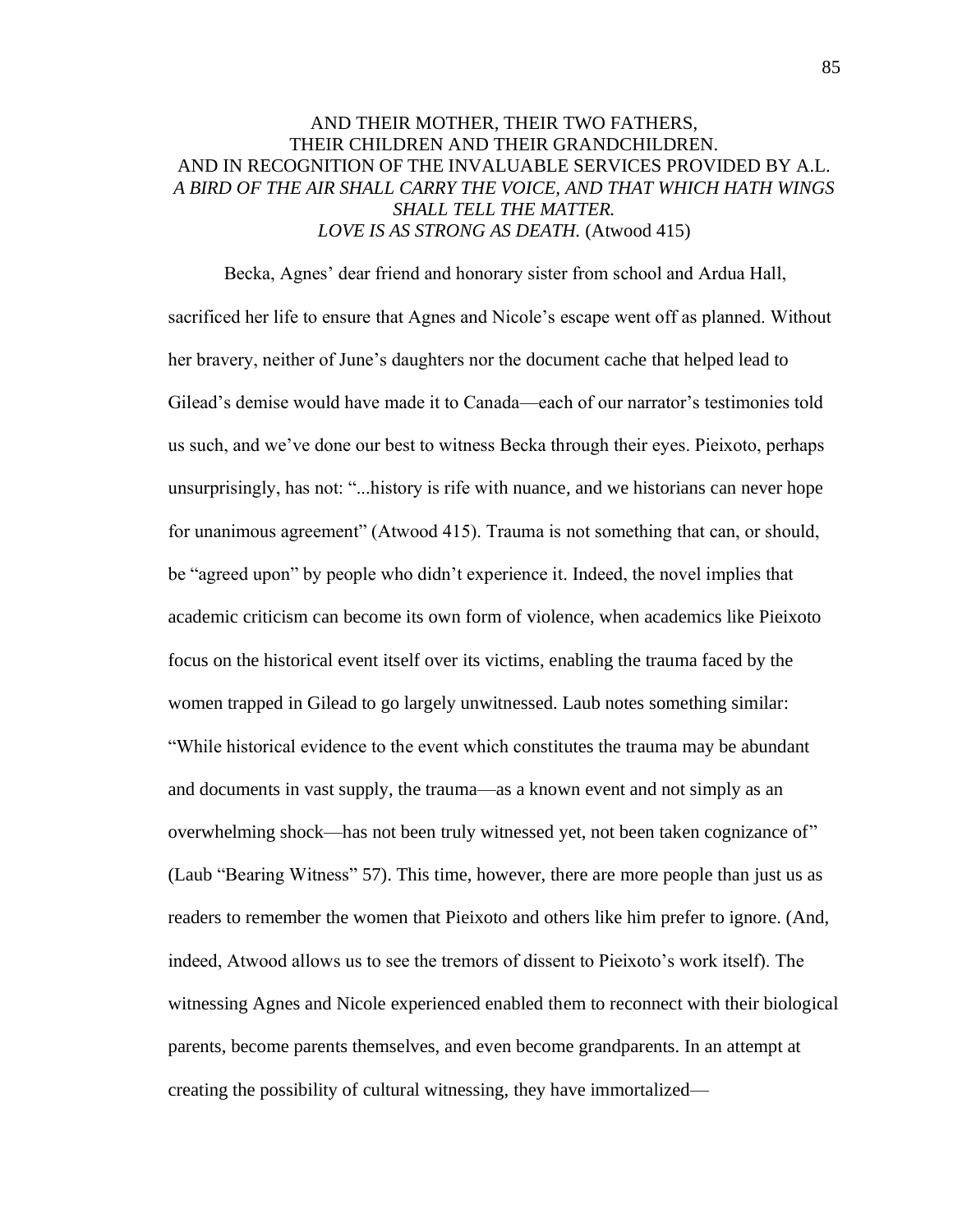Immortelleized—Becka's memory in this statue. Thus, *The Testaments* ends with a gesture toward possible witnessing, and suggests that even if it may be misread, this misreading cannot entirely negate the possibility of giving witness.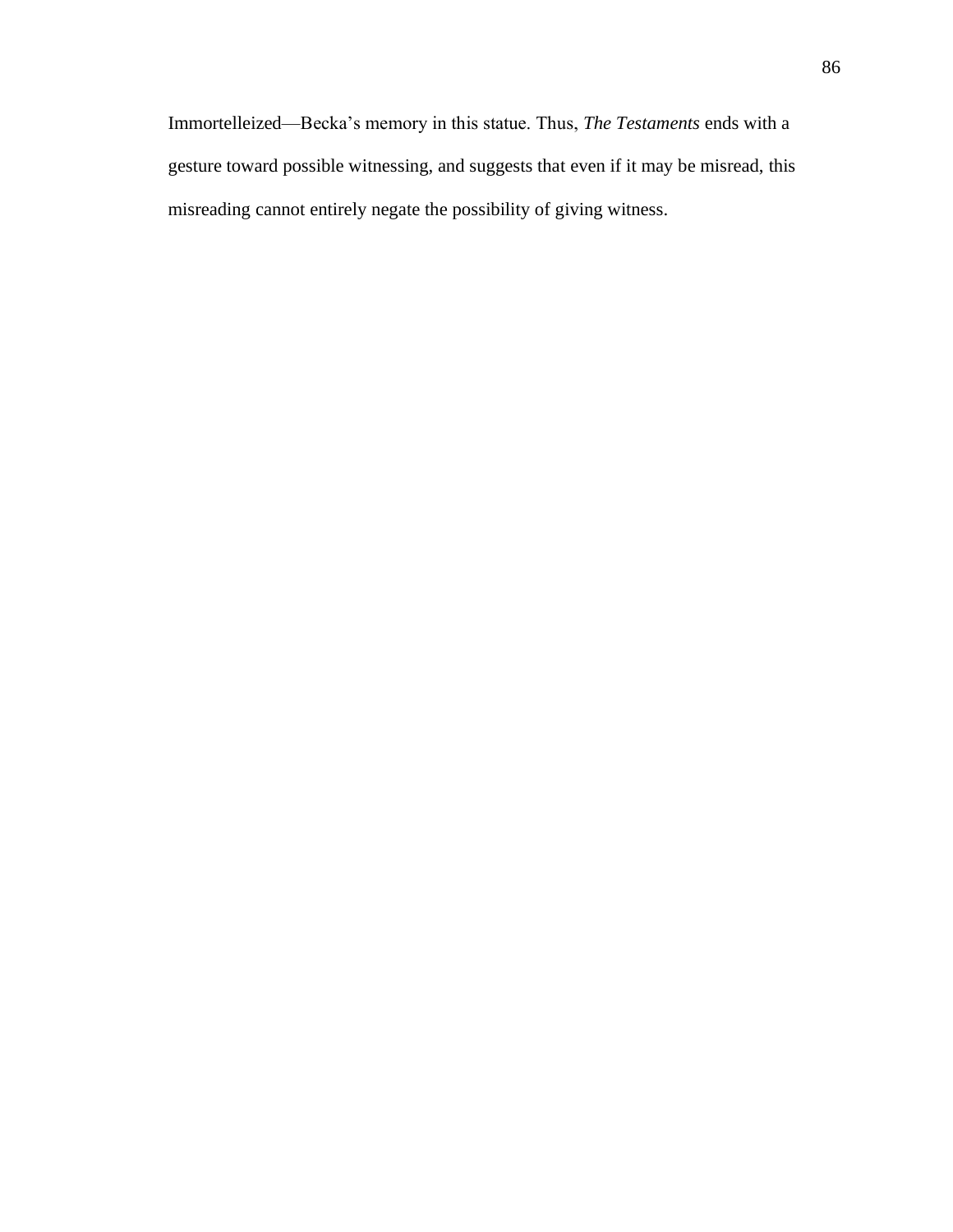## **Works Cited**

Atwood, Margaret. *The Handmaid's Tale*. Houghton Mifflin Harcourt Publishing Company, 1986.

—. *The Testaments.* Anchor Books, 2019.

Caruth, Cathy. Introduction. *Unclaimed Experience: Trauma, Narrative, and History*. By Cathy Caruth. The Johns Hopkins University Press, 1996. 1-9.

Davidson, Cathy N. "A Feminist *1984*." *Ms.* (February 1986): 24-26.

- Derrida, Jacques. "Archive Fever: A Freudian Impression." *The John Hopkins University Press*. vol. 25, no. 2, 1995, 9-63. https://doi.org/10.2307/465144.
- Felman, Shoshana and Dori Laub. Foreword. *Testimony: Crises of Witnessing in Literature, Psychoanalysis, and History*. By Shoshana Felman and Dori Laub. Routledge, Chapman and Hall, Inc., 1992. xiii-xx.
- Feuer, Lois. "The Calculus of Love and Nightmare: *The Handmaid's Tale* and the Dystopian Tradition." *Critique: Studies in Contemporary Fiction*. vol. 38, no. 2, 1997, 83-95. https://doi.org/10.1080/00111619.1997.10543167.
- Finigan, Theo. "'Into the Memory Hole': Totalitarianism and Mal d'Archive in Nineteen Eighty-Four and The Handmaid's Tale." *Science Fiction Studies*. vol. 38, no. 3, 2011, 435-459. https://doi.org/10.5621/sciefictstud.38.3.0435.

Garber, Megan. "Slouching Towards Gilead." *The Atlantic*, 16 June 2021, https://www.theatlantic.com/culture/archive/2021/06/handmaids-tale-season-4 politics-american-democracy/619216/.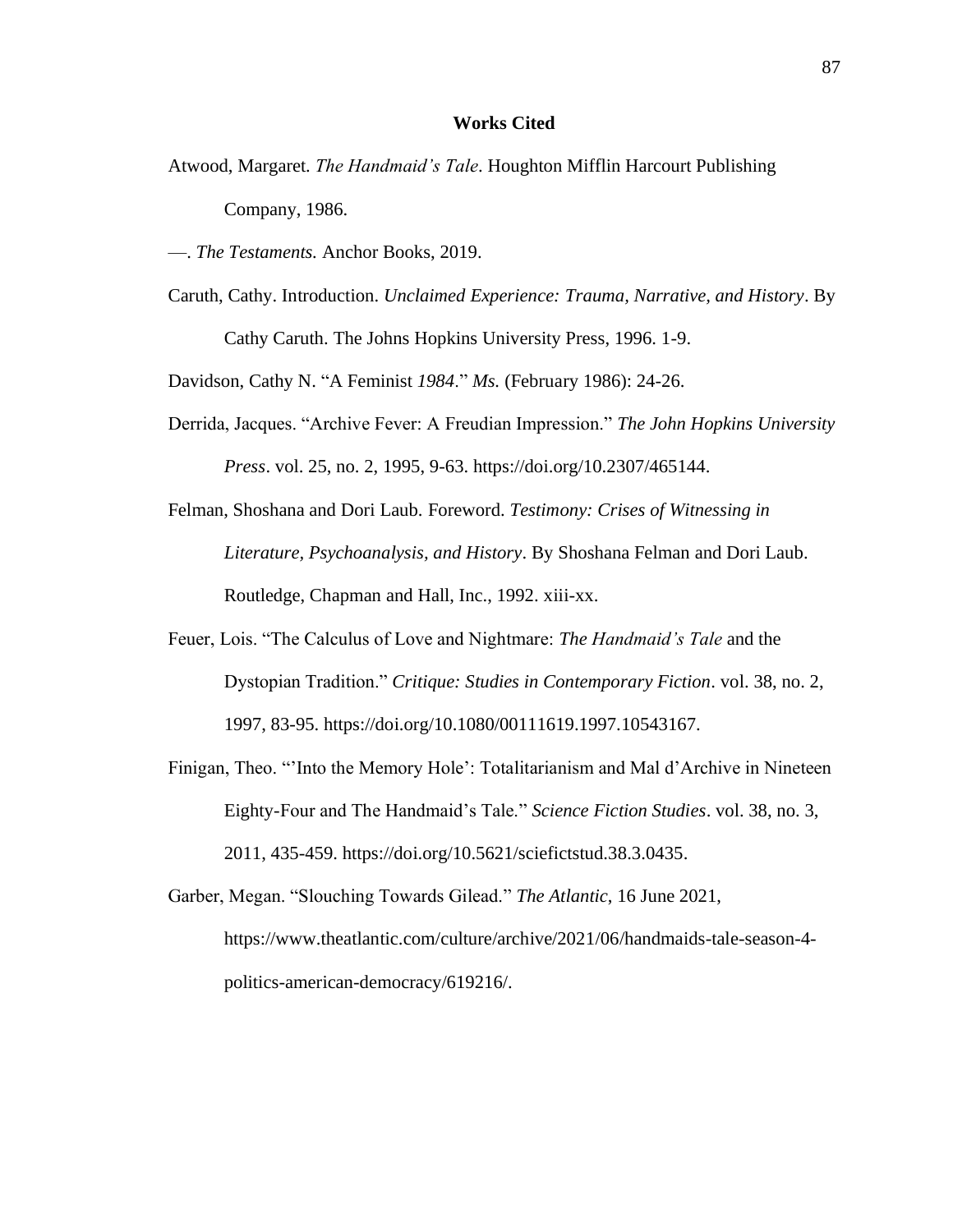- Gilbert, Sophie. "The Challenge of Margaret Atwood." *The Atlantic*, 5 Sept. 2019, https://www.theatlantic.com/entertainment/archive/2019/09/margaret-atwoodhandmaids-tale-sequel-the-testaments/597385/.
- Harris, Jocelyn. "*The Handmaid's Tale* as a Re-Visioning of *1984*." *Transformations of Utopia: Changing Views of the Perfect Society*. edited by George Slusser, Paul Alkon, Roger Gaillard, and Danièle Chatelain, New York: AMS, 1999. 267-79.
- Keyishian, Harry. *The Shapes of Revenge: Victimization, Vengeance, and Vindictiveness in Shakespeare*. Humanities Press International, Inc., 1995.
- Laub, Dori. "Bearing Witness, or the Vicissitudes of Listening." *Testimony: Crises of Witnessing in Literature, Psychoanalysis, and History*, edited by Shoshana Felman and Dori Laub, Routledge, Chapman and Hall, Inc., 1992. 57-74.
- —. Dori. "An Event Without a Witness: Truth, Testimony and Survival." *Testimony: Crises of Witnessing in Literature, Psychoanalysis, and History*, edited by Shoshana Felman and Dori Laub, Routledge, Chapman and Hall, Inc., 1992. 75- 92.
- Ornstein, Robert. *The Moral Vision of Jacobean Tragedy*. University of Wisconsin Press, 1960.
- Seitler, Dana. "Willing to Die: Addiction and Other Ambivalences of Living." *Cultural Critique*. vol. 98, no. 1, 2018, 1-21. https://muse.jhu.edu/article/699820.

Shocking Blue. "Venus." *At Home.* Pink Elephant, 1969.

*The Handmaid's Tale*. Created by Bruce Miller, Hulu. 2017-Present.